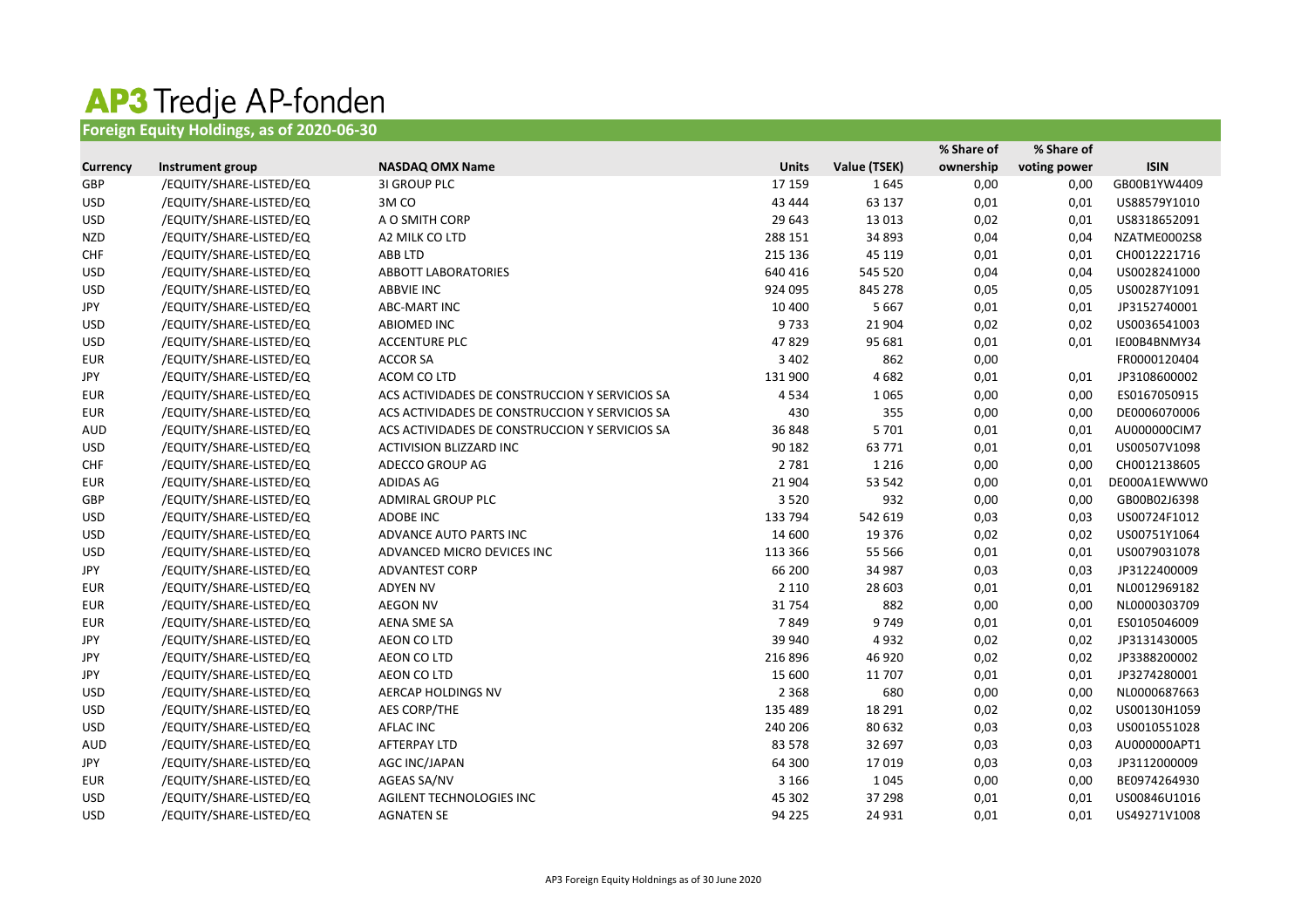|                 |                         |                                     |              |              | % Share of | % Share of   |              |
|-----------------|-------------------------|-------------------------------------|--------------|--------------|------------|--------------|--------------|
| <b>Currency</b> | Instrument group        | <b>NASDAQ OMX Name</b>              | <b>Units</b> | Value (TSEK) | ownership  | voting power | <b>ISIN</b>  |
| <b>USD</b>      | /EQUITY/SHARE-LISTED/EQ | <b>AGNC INVESTMENT CORP</b>         | 116 497      | 14 001       | 0,02       | 0,02         | US00123Q1040 |
| <b>HKD</b>      | /EQUITY/SHARE-LISTED/EQ | AIA GROUP LTD                       | 4721200      | 410 321      | 0,04       | 0,04         | HK0000069689 |
| CAD             | /EQUITY/SHARE-LISTED/EQ | AIR CANADA                          | 27 477       | 3 1 8 6      | 0,01       | 0,01         | CA0089118776 |
| <b>EUR</b>      | /EQUITY/SHARE-LISTED/EQ | AIR LIQUIDE SA                      | 55 288       | 74 284       | 0,01       | 0,01         | FR0000120073 |
| <b>USD</b>      | /EQUITY/SHARE-LISTED/EQ | AIR PRODUCTS AND CHEMICALS INC      | 16 4 25      | 36 950       | 0,01       | 0,01         | US0091581068 |
| JPY             | /EQUITY/SHARE-LISTED/EQ | AIR WATER INC                       | 59 900       | 7868         | 0,03       | 0,03         | JP3160670000 |
| <b>EUR</b>      | /EQUITY/SHARE-LISTED/EQ | <b>AIRBUS SE</b>                    | 68 108       | 45 270       | 0,01       | 0,01         | NL0000235190 |
| JPY             | /EQUITY/SHARE-LISTED/EQ | AISIN SEIKI CO LTD                  | 53 700       | 14 5 61      | 0,02       | 0,02         | JP3102000001 |
| JPY             | /EQUITY/SHARE-LISTED/EQ | AJINOMOTO CO INC                    | 155 200      | 24 018       | 0,03       | 0,03         | JP3119600009 |
| <b>USD</b>      | /EQUITY/SHARE-LISTED/EQ | AKAMAI TECHNOLOGIES INC             | 34 294       | 34 216       | 0,02       | 0,02         | US00971T1016 |
| <b>EUR</b>      | /EQUITY/SHARE-LISTED/EQ | AKZO NOBEL NV                       | 314 319      | 262 267      | 0,16       | 0,16         | NL0013267909 |
| <b>USD</b>      | /EQUITY/SHARE-LISTED/EQ | ALASKA AIR GROUP INC                | 15 0 96      | 5 1 0 0      | 0,01       | 0,01         | US0116591092 |
| <b>USD</b>      | /EQUITY/SHARE-LISTED/EQ | ALBEMARLE CORP                      | 22 197       | 15 9 67      | 0,02       | 0,02         | US0126531013 |
| <b>CHF</b>      | /EQUITY/SHARE-LISTED/EQ | <b>ALCON INC</b>                    | 57 681       | 30 830       | 0,01       | 0,01         | CH0432492467 |
| <b>USD</b>      | /EQUITY/SHARE-LISTED/EQ | ALEXANDRIA REAL ESTATE EQUITIES INC | 35 5 19      | 53 691       | 0,03       | 0,03         | US0152711091 |
| <b>USD</b>      | /EQUITY/SHARE-LISTED/EQ | ALEXION PHARMACEUTICALS INC         | 25 0 38      | 26 182       | 0,01       | 0,01         | US0153511094 |
| JPY             | /EQUITY/SHARE-LISTED/EQ | ALFRESA HOLDINGS CORP               | 62 400       | 12 130       | 0,03       | 0,03         | JP3126340003 |
| CAD             | /EQUITY/SHARE-LISTED/EQ | ALGONQUIN POWER & UTILITIES CORP    | 216 895      | 26 038       | 0,04       | 0,04         | CA0158571053 |
| <b>USD</b>      | /EQUITY/SHARE-LISTED/EQ | ALIBABA GROUP HOLDING LTD           | 4 0 0 0      | 8038         | 0,00       | 0,00         | US01609W1027 |
| <b>USD</b>      | /EQUITY/SHARE-LISTED/EQ | ALIGN TECHNOLOGY INC                | 16 117       | 41 209       | 0,02       | 0,02         | US0162551016 |
| CAD             | /EQUITY/SHARE-LISTED/EQ | ALIMENTATION COUCHE-TARD INC        | 469 673      | 136 767      | 0,05       | 0,01         | CA01626P4033 |
| <b>USD</b>      | /EQUITY/SHARE-LISTED/EQ | <b>ALLEGHANY CORP</b>               | 3 0 9 6      | 14 109       | 0,02       | 0,02         | US0171751003 |
| <b>USD</b>      | /EQUITY/SHARE-LISTED/EQ | <b>ALLEGION PLC</b>                 | 197 929      | 188 497      | 0,21       | 0,21         | IE00BFRT3W74 |
| <b>USD</b>      | /EQUITY/SHARE-LISTED/EQ | ALLIANCE DATA SYSTEMS CORP          | 10821        | 4549         | 0,02       | 0,02         | US0185811082 |
| <b>EUR</b>      | /EQUITY/SHARE-LISTED/EQ | <b>ALLIANZ SE</b>                   | 48 5 8 5     | 92 406       | 0,01       | 0,01         | DE0008404005 |
| <b>USD</b>      | /EQUITY/SHARE-LISTED/EQ | ALLSTATE CORP/THE                   | 27 966       | 25 27 1      | 0,01       | 0,01         | US0200021014 |
| <b>USD</b>      | /EQUITY/SHARE-LISTED/EQ | ALLY FINANCIAL INC                  | 340 672      | 62 939       | 0,09       | 0,09         | US02005N1000 |
| <b>USD</b>      | /EQUITY/SHARE-LISTED/EQ | ALNYLAM PHARMACEUTICALS INC         | 24 199       | 33 392       | 0,02       | 0,02         | US02043Q1076 |
| <b>USD</b>      | /EQUITY/SHARE-LISTED/EQ | <b>ALPHABET INC</b>                 | 67 601       | 890 313      | 0,01       |              | US02079K1079 |
| <b>USD</b>      | /EQUITY/SHARE-LISTED/EQ | <b>ALPHABET INC</b>                 | 104 183      | 1 376 411    | 0,02       | 0,01         | US02079K3059 |
| <b>EUR</b>      | /EQUITY/SHARE-LISTED/EQ | <b>ALSTOM SA</b>                    | 322 364      | 139 685      | 0,14       |              | FR0010220475 |
| CAD             | /EQUITY/SHARE-LISTED/EQ | <b>ALTAGAS LTD</b>                  | 58 5 64      | 6 2 6 9      | 0,02       | 0,02         | CA0213611001 |
| <b>USD</b>      | /EQUITY/SHARE-LISTED/EQ | ALTICE USA INC                      | 69028        | 14 4 9 6     | 0,02       | 0,00         | US02156K1034 |
| JPY             | /EQUITY/SHARE-LISTED/EQ | AMADA CO LTD                        | 109 900      | 8 3 6 1      | 0,03       | 0,03         | JP3122800000 |
| <b>EUR</b>      | /EQUITY/SHARE-LISTED/EQ | <b>AMADEUS IT GROUP SA</b>          | 50 40 6      | 24 4 63      | 0,01       | 0,01         | ES0109067019 |
| <b>USD</b>      | /EQUITY/SHARE-LISTED/EQ | AMAZON.COM INC                      | 127 165      | 3 2 68 5 17  | 0,03       | 0,03         | US0231351067 |
| <b>DKK</b>      | /EQUITY/SHARE-LISTED/EQ | AMBU A/S                            | 2935         | 859          | 0,00       | 0,00         | DK0060946788 |
| <b>USD</b>      | /EQUITY/SHARE-LISTED/EQ | AMC NETWORKS INC                    | 37788        | 8 2 3 5      | 0,09       | 0,02         | US00164V1035 |
| <b>USD</b>      | /EQUITY/SHARE-LISTED/EQ | AMCOR PLC                           | 338 811      | 32 2 2 9     | 0,01       | 0,02         | JE00BJ1F3079 |
| <b>USD</b>      | /EQUITY/SHARE-LISTED/EQ | AMERCO                              | 11866        | 33 408       | 0,06       | 0,06         | US0235861004 |
| <b>USD</b>      | /EQUITY/SHARE-LISTED/EQ | AMERICAN EXPRESS CO                 | 170 391      | 151 127      | 0,02       | 0,02         | US0258161092 |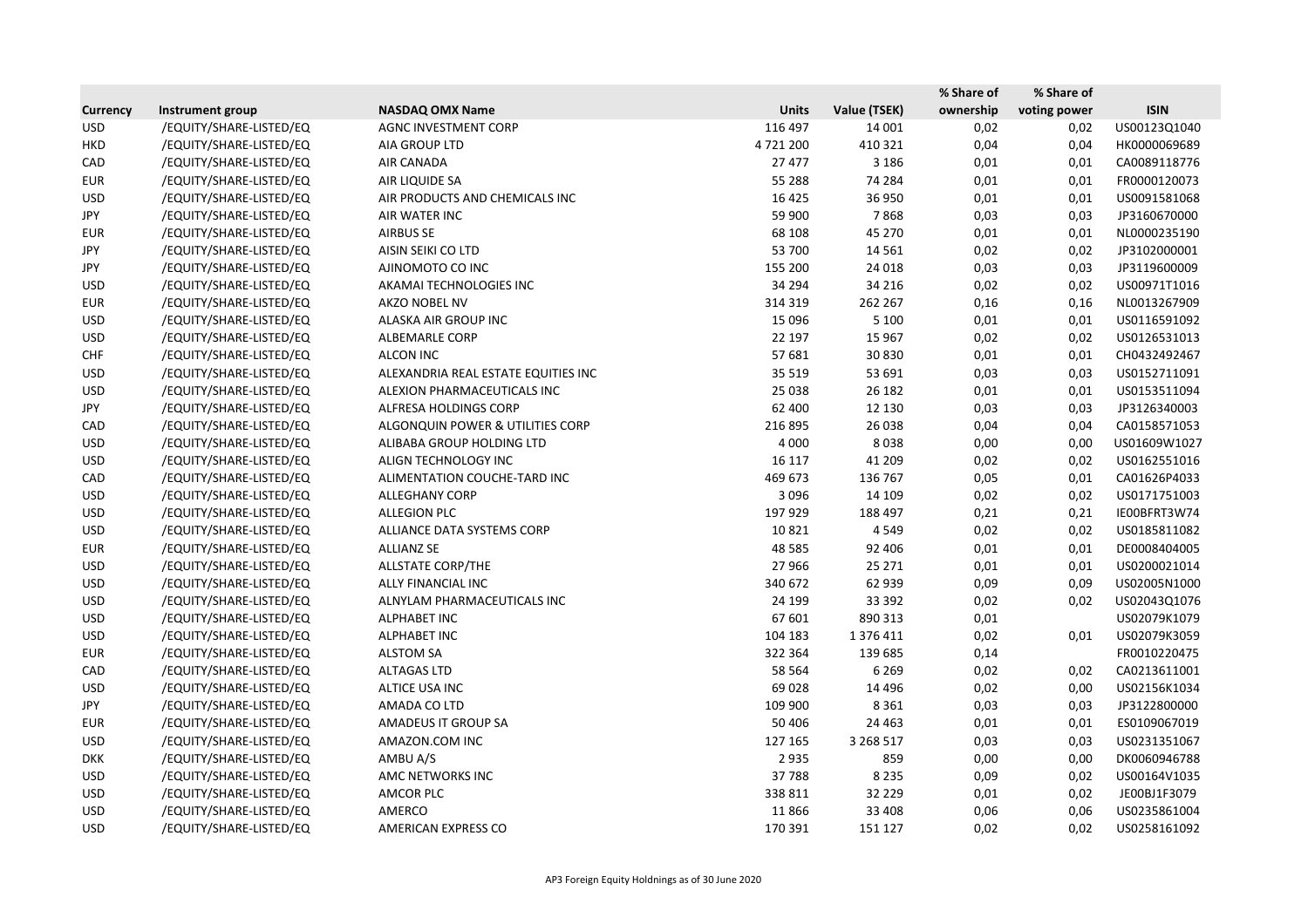|                 |                         |                                  |              |              | % Share of | % Share of   |              |
|-----------------|-------------------------|----------------------------------|--------------|--------------|------------|--------------|--------------|
| <b>Currency</b> | Instrument group        | <b>NASDAQ OMX Name</b>           | <b>Units</b> | Value (TSEK) | ownership  | voting power | <b>ISIN</b>  |
| <b>USD</b>      | /EQUITY/SHARE-LISTED/EQ | AMERICAN FINANCIAL GROUP INC/OH  | 16 4 65      | 9735         | 0,02       | 0,02         | US0259321042 |
| <b>USD</b>      | /EQUITY/SHARE-LISTED/EQ | AMERICAN INTERNATIONAL GROUP INC | 63 442       | 18 4 29      | 0,01       | 0,01         | US0268747849 |
| <b>USD</b>      | /EQUITY/SHARE-LISTED/EQ | <b>AMERICAN TOWER CORP</b>       | 75 386       | 181 584      | 0,02       | 0,02         | US03027X1000 |
| <b>USD</b>      | /EQUITY/SHARE-LISTED/EQ | AMERICAN WATER WORKS CO INC      | 120 571      | 144 526      | 0,07       | 0,07         | US0304201033 |
| <b>USD</b>      | /EQUITY/SHARE-LISTED/EQ | AMERISOURCEBERGEN CORP           | 11 3 95      | 10 698       | 0,01       | 0,01         | US03073E1055 |
| <b>USD</b>      | /EQUITY/SHARE-LISTED/EQ | <b>AMETEK INC</b>                | 88 622       | 73 789       | 0,04       | 0,04         | US0311001004 |
| <b>USD</b>      | /EQUITY/SHARE-LISTED/EQ | AMGEN INC                        | 167752       | 368 622      | 0,03       | 0,03         | US0311621009 |
| <b>USD</b>      | /EQUITY/SHARE-LISTED/EQ | AMN HEALTHCARE SERVICES INC      | 17326        | 7 3 0 3      | 0,04       | 0,04         | US0017441017 |
| <b>AUD</b>      | /EQUITY/SHARE-LISTED/EQ | AMP LTD                          | 1 346 725    | 16 0 25      | 0,04       | 0,04         | AU000000AMP6 |
| <b>AUD</b>      | /EQUITY/SHARE-LISTED/EQ | <b>AMPOL LTD</b>                 | 98 292       | 18 4 8 6     | 0,04       | 0,04         | AU0000088338 |
| JPY             | /EQUITY/SHARE-LISTED/EQ | ANA HOLDINGS INC                 | 38 100       | 8064         | 0,01       | 0,01         | JP3429800000 |
| <b>USD</b>      | /EQUITY/SHARE-LISTED/EQ | ANALOG DEVICES INC               | 51 561       | 58 913       | 0,01       | 0,01         | US0326541051 |
| <b>EUR</b>      | /EQUITY/SHARE-LISTED/EQ | ANDRITZ AG                       | 1 3 0 7      | 443          | 0,00       | 0,00         | AT0000730007 |
| GBP             | /EQUITY/SHARE-LISTED/EQ | ANGLO AMERICAN PLC               | 142 992      | 30772        | 0,01       | 0,01         | GB00B1XZS820 |
| <b>EUR</b>      | /EQUITY/SHARE-LISTED/EQ | ANHEUSER-BUSCH INBEV SA/NV       | 88 8 84      | 40798        | 0,00       | 0,00         | BE0974293251 |
| <b>HKD</b>      | /EQUITY/SHARE-LISTED/EQ | ANHEUSER-BUSCH INBEV SA/NV       | 673 700      | 18 2 6 2     | 0,01       | 0,01         | KYG1674K1013 |
| <b>USD</b>      | /EQUITY/SHARE-LISTED/EQ | ANNALY CAPITAL MANAGEMENT INC    | 302 353      | 18 4 79      | 0,02       | 0,02         | US0357104092 |
| <b>USD</b>      | /EQUITY/SHARE-LISTED/EQ | <b>ANSYS INC</b>                 | 18 2 12      | 49 4 99      | 0,02       | 0,02         | US03662Q1058 |
| <b>USD</b>      | /EQUITY/SHARE-LISTED/EQ | <b>ANTHEM INC</b>                | 60 622       | 148 530      | 0,02       | 0,02         | US0367521038 |
| <b>USD</b>      | /EQUITY/SHARE-LISTED/EQ | <b>AON PLC</b>                   | 17 200       | 30 863       | 0,01       | 0,01         | IE00BLP1HW54 |
| JPY             | /EQUITY/SHARE-LISTED/EQ | <b>AOZORA BANK LTD</b>           | 38 200       | 6 1 8 9      | 0,03       | 0,03         | JP3711200000 |
| <b>DKK</b>      | /EQUITY/SHARE-LISTED/EQ | AP MOLLER HOLDING A/S            | 393          | 3 9 7 3      | 0,00       | 0,00         | DK0010244425 |
| <b>DKK</b>      | /EQUITY/SHARE-LISTED/EQ | AP MOLLER HOLDING A/S            | 757          | 8 2 1 3      | 0,00       | 0,00         | DK0010244508 |
| AUD             | /EQUITY/SHARE-LISTED/EQ | <b>APA GROUP</b>                 | 460 551      | 32 880       | 0,04       | 0,04         | AU000000APA1 |
| <b>USD</b>      | /EQUITY/SHARE-LISTED/EQ | APOLLO GLOBAL MANAGEMENT INC     | 35 833       | 16 6 65      | 0,00       | 0,02         | US03768E1055 |
| <b>USD</b>      | /EQUITY/SHARE-LISTED/EQ | APOLLO GLOBAL MANAGEMENT INC     | 94 018       | 6990         | 0,01       | 0,01         | US00090Q1031 |
| <b>USD</b>      | /EQUITY/SHARE-LISTED/EQ | <b>APPLE INC</b>                 | 1070085      | 3 636 913    | 0,01       | 0,02         | US0378331005 |
| <b>USD</b>      | /EQUITY/SHARE-LISTED/EQ | APPLIED MATERIALS INC            | 655 072      | 368 931      | 0,07       | 0,07         | US0382221051 |
| <b>USD</b>      | /EQUITY/SHARE-LISTED/EQ | <b>APTIV PLC</b>                 | 15 607       | 11 3 3 0     | 0,01       | 0,01         | JE00B783TY65 |
| <b>USD</b>      | /EQUITY/SHARE-LISTED/EQ | ARAMARK                          | 49 4 81      | 10 4 05      | 0,02       | 0,02         | US03852U1060 |
| <b>EUR</b>      | /EQUITY/SHARE-LISTED/EQ | ARCELORMITTAL SA                 | 82 540       | 8093         | 0,01       | 0,01         | LU1598757687 |
| <b>USD</b>      | /EQUITY/SHARE-LISTED/EQ | ARCH CAPITAL GROUP LTD           | 85 812       | 22 905       | 0,02       | 0,02         | BMG0450A1053 |
| <b>USD</b>      | /EQUITY/SHARE-LISTED/EQ | ARCHER-DANIELS-MIDLAND CO        | 40 620       | 15 100       | 0,01       | 0,01         | US0394831020 |
| USD             | /EQUITY/SHARE-LISTED/EQ | <b>ARCONIC INC</b>               | 208 985      | 21885        | 0,11       | 0,11         | US0138721065 |
| <b>USD</b>      | /EQUITY/SHARE-LISTED/EQ | ARISTA NETWORKS INC              | 12 118       | 23 7 12      | 0,01       | 0,02         | US0404131064 |
| <b>AUD</b>      | /EQUITY/SHARE-LISTED/EQ | ARISTOCRAT LEISURE LTD           | 224 809      | 36772        | 0,04       | 0,04         | AU000000ALL7 |
| EUR             | /EQUITY/SHARE-LISTED/EQ | ARKEMA SA                        | 1 2 0 0      | 1069         | 0,00       |              | FR0010313833 |
| EUR             | /EQUITY/SHARE-LISTED/EQ | AROUNDTOWN SA                    | 19 245       | 1027         | 0,00       | 0,00         | LU1673108939 |
| <b>USD</b>      | /EQUITY/SHARE-LISTED/EQ | ARROW ELECTRONICS INC            | 16 9 52      | 10 849       | 0,02       | 0,02         | US0427351004 |
| <b>USD</b>      | /EQUITY/SHARE-LISTED/EQ | ARTHUR J GALLAGHER & CO          | 39 619       | 35 985       | 0,02       | 0,02         | US3635761097 |
| JPY             | /EQUITY/SHARE-LISTED/EQ | ASAHI GROUP HOLDINGS LTD         | 128 600      | 41 935       | 0,03       | 0,03         | JP3116000005 |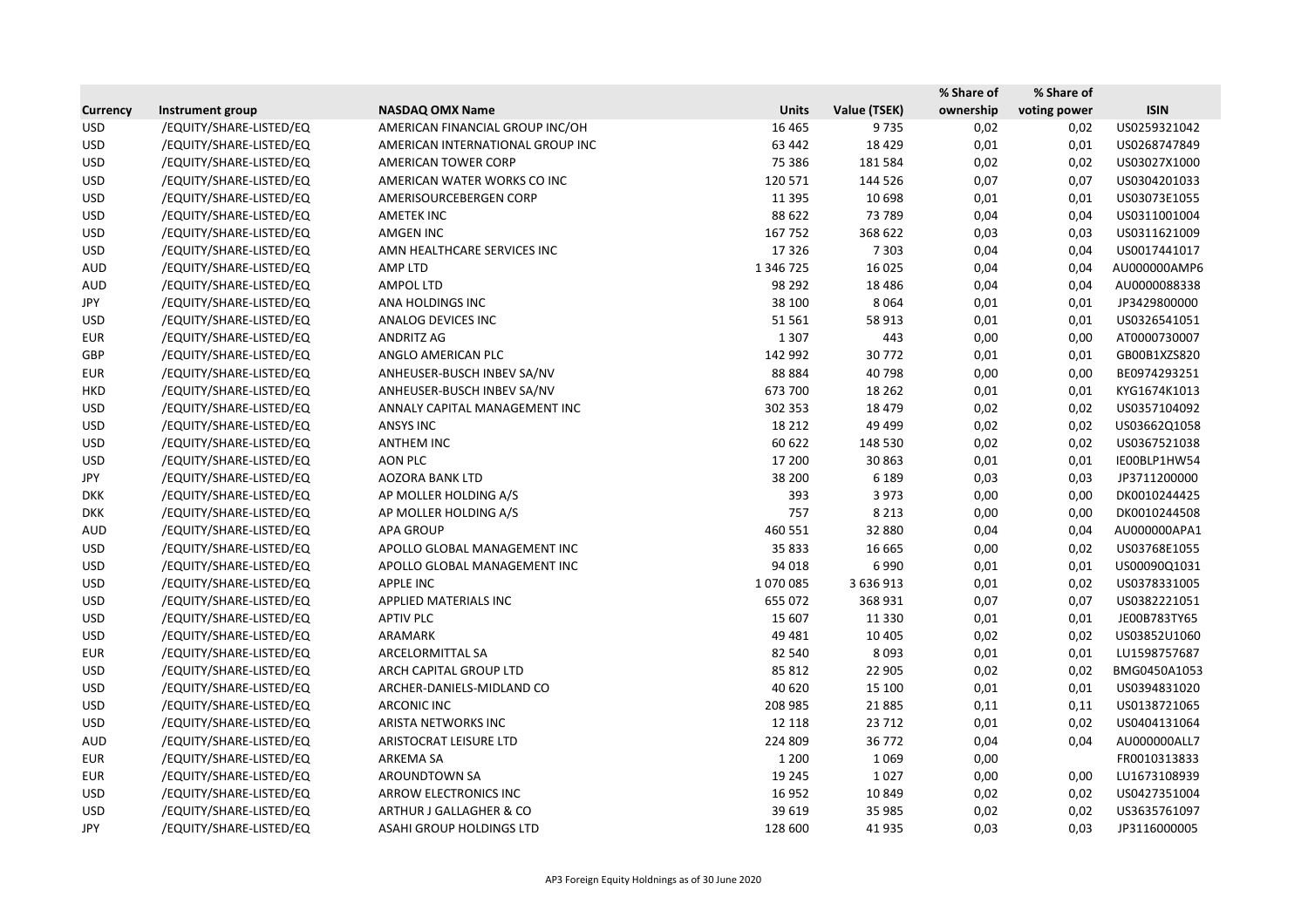|                 |                         |                                           |              |              | % Share of | % Share of   |              |
|-----------------|-------------------------|-------------------------------------------|--------------|--------------|------------|--------------|--------------|
| <b>Currency</b> | Instrument group        | <b>NASDAQ OMX Name</b>                    | <b>Units</b> | Value (TSEK) | ownership  | voting power | <b>ISIN</b>  |
| JPY             | /EQUITY/SHARE-LISTED/EQ | ASAHI INTECC CO LTD                       | 64 800       | 17 15 2      | 0,02       | 0,02         | JP3110650003 |
| JPY             | /EQUITY/SHARE-LISTED/EQ | <b>ASAHI KASEI CORP</b>                   | 416 100      | 31 4 63      | 0,03       | 0,03         | JP3111200006 |
| SGD             | /EQUITY/SHARE-LISTED/EQ | ASCENDAS REAL ESTATE INVESTMENT TRUST     | 1 203 464    | 25 4 78      | 0,03       | 0,03         | SG1M77906915 |
| GBP             | /EQUITY/SHARE-LISTED/EQ | <b>ASHTEAD GROUP PLC</b>                  | 7943         | 2 4 8 6      | 0,00       | 0,00         | GB0000536739 |
| <b>HKD</b>      | /EQUITY/SHARE-LISTED/EQ | ASM PACIFIC TECHNOLOGY LTD                | 120 300      | 11 7 64      | 0,03       | 0,03         | KYG0535Q1331 |
| <b>EUR</b>      | /EQUITY/SHARE-LISTED/EQ | ASML HOLDING NV                           | 179 642      | 614 498      | 0,02       | 0,04         | NL0010273215 |
| <b>EUR</b>      | /EQUITY/SHARE-LISTED/EQ | <b>ASSICURAZIONI GENERALI SPA</b>         | 128 045      | 18048        | 0,01       | 0,01         | IT0000062072 |
| <b>USD</b>      | /EQUITY/SHARE-LISTED/EQ | <b>ASSURANT INC</b>                       | 12834        | 12 3 5 0     | 0,02       | 0,02         | US04621X1081 |
| JPY             | /EQUITY/SHARE-LISTED/EQ | ASTELLAS PHARMA INC                       | 618 861      | 96 171       | 0,03       | 0,03         | JP3942400007 |
| GBP             | /EQUITY/SHARE-LISTED/EQ | ASTRAZENECA PLC                           | 616 236      | 597 377      | 0,05       | 0,05         | GB0009895292 |
| <b>AUD</b>      | /EQUITY/SHARE-LISTED/EQ | <b>ASX LTD</b>                            | 75 613       | 41 4 11      | 0,04       | 0,04         | AU000000ASX7 |
| <b>USD</b>      | /EQUITY/SHARE-LISTED/EQ | AT&T INC                                  | 1 244 857    | 350 604      | 0,02       | 0,02         | US00206R1023 |
| CAD             | /EQUITY/SHARE-LISTED/EQ | ATCO LTD/CANADA                           | 27 615       | 7607         | 0,03       |              | CA0467894006 |
| CAD             | /EQUITY/SHARE-LISTED/EQ | ATCO LTD/CANADA                           | 41 3 5 9     | 9562         | 0,02       |              | CA1367178326 |
| <b>USD</b>      | /EQUITY/SHARE-LISTED/EQ | ATHENE HOLDING LTD                        | 30 132       | 8756         | 0,02       | 0,02         | BMG0684D1074 |
| <b>EUR</b>      | /EQUITY/SHARE-LISTED/EQ | <b>ATLANTIA SPA</b>                       | 51515        | 7708         | 0,01       | 0,01         | IT0003506190 |
| <b>USD</b>      | /EQUITY/SHARE-LISTED/EQ | ATLASSIAN CORP PLC                        | 20 4 46      | 34 3 39      | 0,02       | 0,00         | GB00BZ09BD16 |
| <b>USD</b>      | /EQUITY/SHARE-LISTED/EQ | <b>ATMOS ENERGY CORP</b>                  | 76 576       | 71044        | 0,06       | 0,06         | US0495601058 |
| <b>EUR</b>      | /EQUITY/SHARE-LISTED/EQ | ATOS SE                                   | 1779         | 1413         | 0,00       | 0,00         | FR0000051732 |
| <b>NZD</b>      | /EQUITY/SHARE-LISTED/EQ | AUCKLAND INTERNATIONAL AIRPORT LTD        | 473 781      | 18 6 69      | 0,03       | 0,03         | NZAIAE0002S6 |
| <b>AUD</b>      | /EQUITY/SHARE-LISTED/EQ | <b>AURIZON HOLDINGS LTD</b>               | 766 865      | 24 202       | 0,04       | 0,04         | AU000000AZJ1 |
| <b>AUD</b>      | /EQUITY/SHARE-LISTED/EQ | <b>AUSNET SERVICES</b>                    | 736 842      | 7893         | 0,01       | 0,02         | AU000000AST5 |
| <b>AUD</b>      | /EQUITY/SHARE-LISTED/EQ | AUSTRALIA & NEW ZEALAND BANKING GROUP LTD | 1 106 626    | 132 315      | 0,04       | 0,04         | AU000000ANZ3 |
| GBP             | /EQUITY/SHARE-LISTED/EQ | AUTO TRADER GROUP PLC                     | 17426        | 1056         | 0,00       | 0,00         | GB00BVYVFW23 |
| <b>USD</b>      | /EQUITY/SHARE-LISTED/EQ | <b>AUTODESK INC</b>                       | 16 0 17      | 35 693       | 0,01       | 0,01         | US0527691069 |
| <b>USD</b>      | /EQUITY/SHARE-LISTED/EQ | <b>AUTOLIV INC</b>                        | 17976        | 10 804       | 0,02       | 0,02         | US0528001094 |
| <b>USD</b>      | /EQUITY/SHARE-LISTED/EQ | AUTOMATIC DATA PROCESSING INC             | 208 540      | 289 278      | 0,05       | 0,05         | US0530151036 |
| <b>USD</b>      | /EQUITY/SHARE-LISTED/EQ | <b>AVALARA INC</b>                        | 15 3 7 5     | 19 0 64      | 0,02       | 0,02         | US05338G1067 |
| <b>USD</b>      | /EQUITY/SHARE-LISTED/EQ | AVALONBAY COMMUNITIES INC                 | 29 3 23      | 42 246       | 0,02       | 0,02         | US0534841012 |
| <b>USD</b>      | /EQUITY/SHARE-LISTED/EQ | <b>AVANTOR INC</b>                        | 90 0 76      | 14 2 67      | 0,02       | 0,02         | US05352A1007 |
| <b>USD</b>      | /EQUITY/SHARE-LISTED/EQ | <b>AVERY DENNISON CORP</b>                | 18 04 6      | 19 182       | 0,02       | 0,02         | US0536111091 |
| GBP             | /EQUITY/SHARE-LISTED/EQ | <b>AVIVA PLC</b>                          | 456 750      | 14 3 8 6     | 0,01       | 0,01         | GB0002162385 |
| <b>USD</b>      | /EQUITY/SHARE-LISTED/EQ | <b>AVNET INC</b>                          | 36 325       | 9437         | 0,04       | 0,04         | US0538071038 |
| <b>EUR</b>      | /EQUITY/SHARE-LISTED/EQ | AXA SA                                    | 224 978      | 43 816       | 0,01       |              | FR0000120628 |
| <b>USD</b>      | /EQUITY/SHARE-LISTED/EQ | AXALTA COATING SYSTEMS LTD                | 44 8 54      | 9423         | 0,02       | 0,02         | BMG0750C1082 |
| <b>USD</b>      | /EQUITY/SHARE-LISTED/EQ | B&D HOLDING DI MARCO DRAGO E C SAPA       | 55 855       | 4631         | 0,03       | 0,01         | GB00BVG7F061 |
| CAD             | /EQUITY/SHARE-LISTED/EQ | <b>B2GOLD CORP</b>                        | 212 976      | 11 247       | 0,02       | 0,02         | CA11777Q2099 |
| GBP             | /EQUITY/SHARE-LISTED/EQ | <b>BAE SYSTEMS PLC</b>                    | 375 449      | 20893        | 0,01       | 0,01         | GB0002634946 |
| <b>USD</b>      | /EQUITY/SHARE-LISTED/EQ | <b>BAKER HUGHES CO</b>                    | 262 756      | 37 675       | 0,04       | 0,03         | US05722G1004 |
| <b>USD</b>      | /EQUITY/SHARE-LISTED/EQ | <b>BALL CORP</b>                          | 69 153       | 44 771       | 0,02       | 0,02         | US0584981064 |
| <b>CHF</b>      | /EQUITY/SHARE-LISTED/EQ | <b>BALOISE HOLDING AG</b>                 | 809          | 1 1 3 0      | 0,00       | 0,00         | CH0012410517 |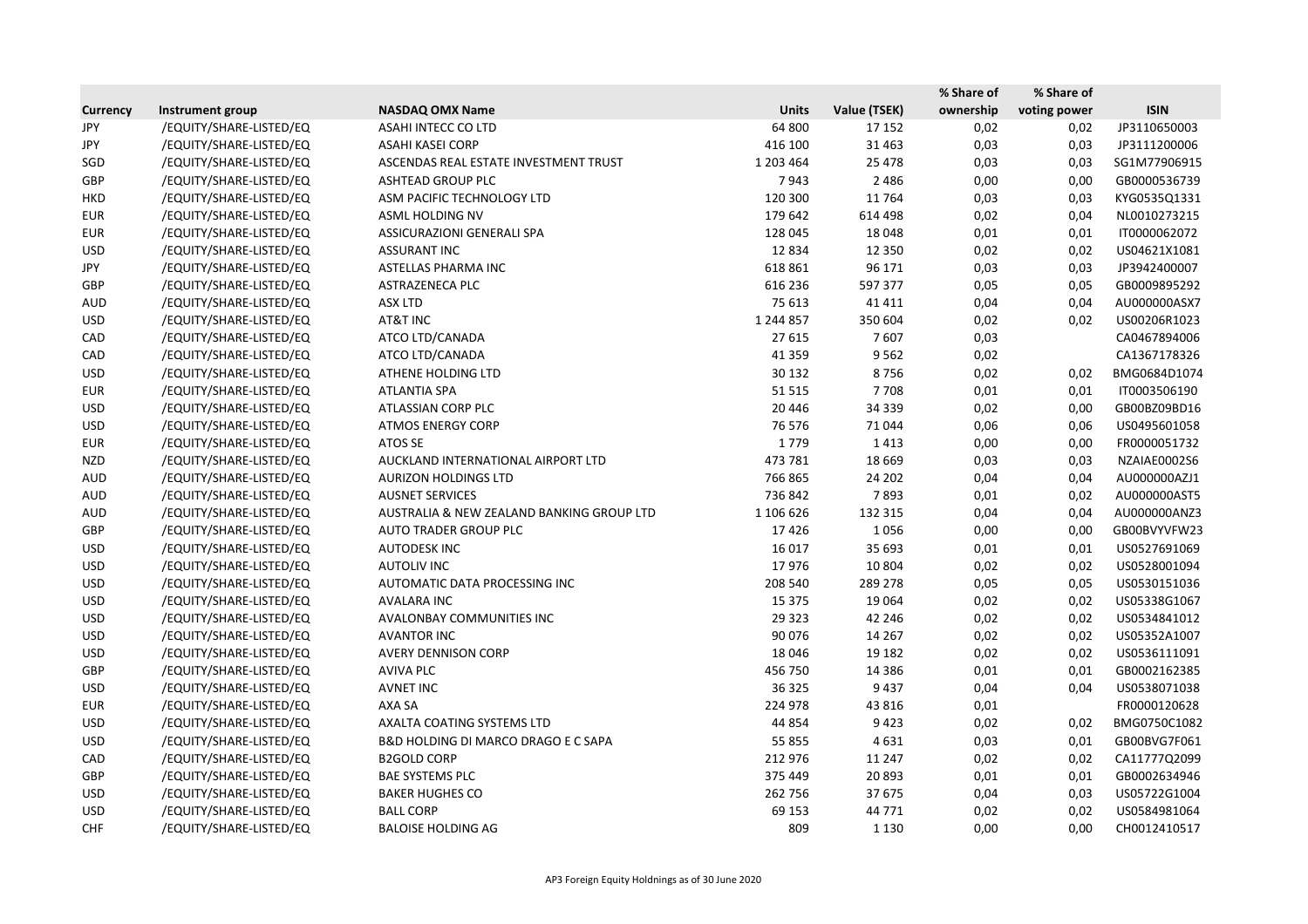|                 |                         |                                    |               |              | % Share of | % Share of   |              |
|-----------------|-------------------------|------------------------------------|---------------|--------------|------------|--------------|--------------|
| <b>Currency</b> | Instrument group        | <b>NASDAQ OMX Name</b>             | <b>Units</b>  | Value (TSEK) | ownership  | voting power | <b>ISIN</b>  |
| <b>EUR</b>      | /EQUITY/SHARE-LISTED/EQ | <b>BANCA CARIGE SPA</b>            | 4797351       | 1            | 0,00       | 0,00         | IT0005108763 |
| <b>EUR</b>      | /EQUITY/SHARE-LISTED/EQ | BANCO BILBAO VIZCAYA ARGENTARIA SA | 773 989       | 24 8 15      | 0,01       | 0,01         | ES0113211835 |
| <b>EUR</b>      | /EQUITY/SHARE-LISTED/EQ | <b>BANCO ESPIRITO SANTO SA</b>     | 1 2 2 3 8 6 7 | 1            |            |              | PTBES0AM0007 |
| <b>EUR</b>      | /EQUITY/SHARE-LISTED/EQ | <b>BANCO SANTANDER SA</b>          | 11 954 333    | 272 008      | 0,07       | 0,07         | ES0113900J37 |
| JPY             | /EQUITY/SHARE-LISTED/EQ | <b>BANDAI NAMCO HOLDINGS INC</b>   | 66 300        | 32 446       | 0,03       | 0,03         | JP3778630008 |
| <b>USD</b>      | /EQUITY/SHARE-LISTED/EQ | <b>BANK OF AMERICA CORP</b>        | 2 2 3 4 4 1 2 | 494 409      | 0,03       | 0,03         | US0605051046 |
| <b>HKD</b>      | /EQUITY/SHARE-LISTED/EQ | BANK OF EAST ASIA LTD/THE          | 510 647       | 10865        | 0,02       | 0,02         | HK0023000190 |
| JPY             | /EQUITY/SHARE-LISTED/EQ | <b>BANK OF KYOTO LTD/THE</b>       | 20 099        | 6630         | 0,03       | 0,03         | JP3251200006 |
| CAD             | /EQUITY/SHARE-LISTED/EQ | <b>BANK OF MONTREAL</b>            | 237 129       | 117 210      | 0,04       | 0,04         | CA0636711016 |
| <b>USD</b>      | /EQUITY/SHARE-LISTED/EQ | BANK OF NEW YORK MELLON CORP/THE   | 174 739       | 62 922       | 0,02       | 0,02         | US0640581007 |
| CAD             | /EQUITY/SHARE-LISTED/EQ | <b>BANK OF NOVA SCOTIA/THE</b>     | 25 691        | 9873         | 0,00       | 0,00         | CA0641491075 |
| <b>EUR</b>      | /EQUITY/SHARE-LISTED/EQ | <b>BANKINTER SA</b>                | 11776         | 523          | 0,00       | 0,00         | ES0113679I37 |
| GBP             | /EQUITY/SHARE-LISTED/EQ | <b>BARCLAYS PLC</b>                | 2028239       | 26 7 15      | 0,01       | 0,01         | GB0031348658 |
| GBP             | /EQUITY/SHARE-LISTED/EQ | <b>BARRATT DEVELOPMENTS PLC</b>    | 18 104        | 1033         | 0,00       | 0,00         | GB0000811801 |
| CAD             | /EQUITY/SHARE-LISTED/EQ | <b>BARRICK GOLD CORP</b>           | 178           | 44           | 0,00       | 0,00         | CA0679011084 |
| <b>EUR</b>      | /EQUITY/SHARE-LISTED/EQ | <b>BASF SE</b>                     | 106 798       | 55 743       | 0,01       | 0,01         | DE000BASF111 |
| CAD             | /EQUITY/SHARE-LISTED/EQ | <b>BAUSCH HEALTH COS INC</b>       | 65 4 32       | 11 1 18      | 0,01       | 0,02         | CA0717341071 |
| <b>USD</b>      | /EQUITY/SHARE-LISTED/EQ | BAXTER INTERNATIONAL INC           | 46 280        | 37 124       | 0,01       | 0,01         | US0718131099 |
| <b>EUR</b>      | /EQUITY/SHARE-LISTED/EQ | <b>BAYER AG</b>                    | 114 545       | 78856        | 0,01       | 0,01         | DE000BAY0017 |
| <b>EUR</b>      | /EQUITY/SHARE-LISTED/EQ | BAYERISCHE MOTOREN WERKE AG        | 37 579        | 22 343       | 0,00       | 0,01         | DE0005190003 |
| <b>EUR</b>      | /EQUITY/SHARE-LISTED/EQ | BAYERISCHE MOTOREN WERKE AG        | 6 1 5 7       | 2782         | 0,00       |              | DE0005190037 |
| CAD             | /EQUITY/SHARE-LISTED/EQ | <b>BCE INC</b>                     | 119 955       | 46 459       | 0,01       | 0,01         | CA05534B7604 |
| <b>USD</b>      | /EQUITY/SHARE-LISTED/EQ | BECTON DICKINSON AND CO            | 19688         | 43 888       | 0,01       | 0,01         | US0758871091 |
| <b>EUR</b>      | /EQUITY/SHARE-LISTED/EQ | <b>BEECH TREE SA</b>               | 702           | 556          | 0,00       |              | FR0010259150 |
| <b>USD</b>      | /EQUITY/SHARE-LISTED/EQ | <b>BEIGENE LTD</b>                 | 14 9 97       | 26 3 24      | 0,02       |              | US07725L1026 |
| JPY             | /EQUITY/SHARE-LISTED/EQ | BENESSE HOLDINGS INC               | 23 400        | 5840         | 0,02       | 0,02         | JP3835620000 |
| GBP             | /EQUITY/SHARE-LISTED/EQ | BERKELEY GROUP HOLDINGS PLC        | 2 2 4 2       | 1075         | 0,00       | 0,00         | GB00B02L3W35 |
| <b>USD</b>      | /EQUITY/SHARE-LISTED/EQ | BERKSHIRE HATHAWAY INC             | 346 217       | 575 799      | 0,02       | 0,00         | US0846707026 |
| <b>USD</b>      | /EQUITY/SHARE-LISTED/EQ | BEST BUY CO INC                    | 87 695        | 71 302       | 0,03       | 0,03         | US0865161014 |
| <b>USD</b>      | /EQUITY/SHARE-LISTED/EQ | BEYOND MEAT INC                    | 15 000        | 18724        | 0,02       | 0,02         | US08862E1091 |
| <b>AUD</b>      | /EQUITY/SHARE-LISTED/EQ | <b>BHP GROUP LTD</b>               | 1 150 459     | 264 339      | 0,04       | 0,02         | AU000000BHP4 |
| GBP             | /EQUITY/SHARE-LISTED/EQ | <b>BHP GROUP PLC</b>               | 246 087       | 46 867       | 0,01       | 0,00         | GB00BH0P3Z91 |
| <b>USD</b>      | /EQUITY/SHARE-LISTED/EQ | <b>BIOGEN INC</b>                  | 31 502        | 78 5 24      | 0,02       | 0,02         | US09062X1037 |
| <b>USD</b>      | /EQUITY/SHARE-LISTED/EQ | BIOMARIN PHARMACEUTICAL INC        | 38 619        | 44 378       | 0,02       | 0,02         | US09061G1013 |
| <b>USD</b>      | /EQUITY/SHARE-LISTED/EQ | <b>BIO-RAD LABORATORIES INC</b>    | 4866          | 20 4 68      | 0,02       | 0,01         | US0905722072 |
| <b>USD</b>      | /EQUITY/SHARE-LISTED/EQ | <b>BLACK KNIGHT INC</b>            | 31 379        | 21 2 13      | 0,02       | 0,02         | US09215C1053 |
| CAD             | /EQUITY/SHARE-LISTED/EQ | <b>BLACKBERRY LTD</b>              | 112 268       | 5084         | 0,01       | 0,02         | CA09228F1036 |
| AUD             | /EQUITY/SHARE-LISTED/EQ | <b>BLUESCOPE STEEL LTD</b>         | 194 471       | 14 5 8 3     | 0,04       | 0,04         | AU000000BSL0 |
| <b>EUR</b>      | /EQUITY/SHARE-LISTED/EQ | <b>BNP PARIBAS SA</b>              | 930 605       | 344 428      | 0,07       | 0,07         | FR0000131104 |
| <b>USD</b>      | /EQUITY/SHARE-LISTED/EQ | <b>BOEING CO/THE</b>               | 43 546        | 74 3 65      | 0,01       | 0,01         | US0970231058 |
| <b>USD</b>      | /EQUITY/SHARE-LISTED/EQ | <b>BOOKING HOLDINGS INC</b>        | 8981          | 133 236      | 0,02       | 0,02         | US09857L1089 |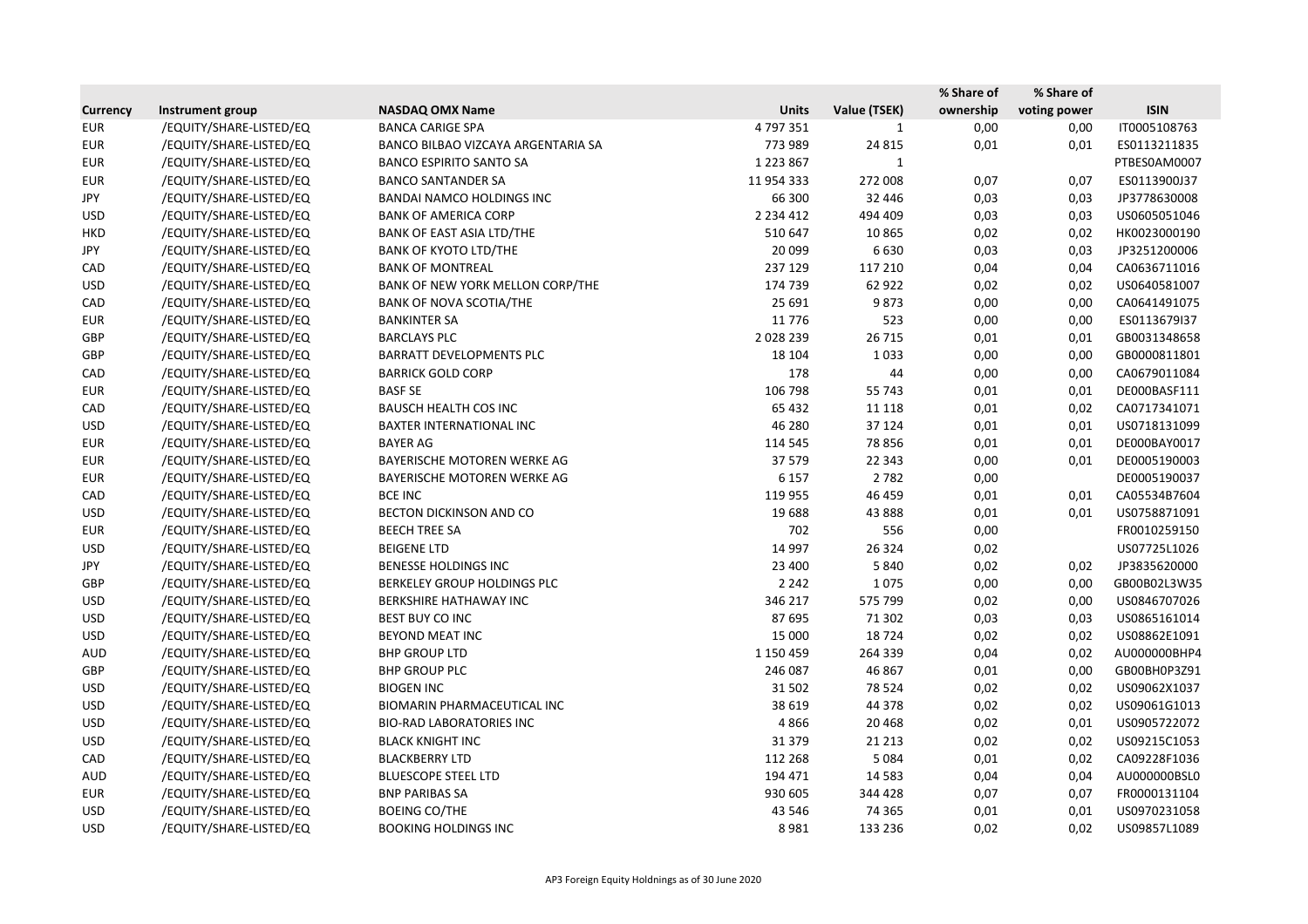|                 |                         |                                           |              |              | % Share of | % Share of   |              |
|-----------------|-------------------------|-------------------------------------------|--------------|--------------|------------|--------------|--------------|
| <b>Currency</b> | Instrument group        | <b>NASDAQ OMX Name</b>                    | <b>Units</b> | Value (TSEK) | ownership  | voting power | <b>ISIN</b>  |
| <b>USD</b>      | /EQUITY/SHARE-LISTED/EQ | <b>BOOZ ALLEN HAMILTON HOLDING CORP</b>   | 30 178       | 21871        | 0,02       | 0,02         | US0995021062 |
| <b>USD</b>      | /EQUITY/SHARE-LISTED/EQ | <b>BORGWARNER INC</b>                     | 44 255       | 14 5 54      | 0,02       | 0,02         | US0997241064 |
| <b>USD</b>      | /EQUITY/SHARE-LISTED/EQ | <b>BOSTON PROPERTIES INC</b>              | 129 798      | 109 295      | 0,08       | 0,08         | US1011211018 |
| <b>USD</b>      | /EQUITY/SHARE-LISTED/EQ | <b>BOSTON SCIENTIFIC CORP</b>             | 101 589      | 33 2 31      | 0,01       | 0,01         | US1011371077 |
| <b>EUR</b>      | /EQUITY/SHARE-LISTED/EQ | <b>BOUYGUES SA</b>                        | 27 223       | 8663         | 0,01       |              | FR0000120503 |
| <b>USD</b>      | /EQUITY/SHARE-LISTED/EQ | <b>BOYD GAMING CORP</b>                   | 48 0 68      | 9 3 6 0      | 0,04       | 0,04         | US1033041013 |
| GBP             | /EQUITY/SHARE-LISTED/EQ | <b>BP PLC</b>                             | 8 290 520    | 293 184      | 0,04       | 0,04         | GB0007980591 |
| <b>AUD</b>      | /EQUITY/SHARE-LISTED/EQ | <b>BRAMBLES LTD</b>                       | 599 972      | 41834        | 0,04       | 0,04         | AU000000BXB1 |
| <b>EUR</b>      | /EQUITY/SHARE-LISTED/EQ | <b>BRENNTAG AG</b>                        | 2798         | 1 3 6 9      | 0,00       | 0,00         | DE000A1DAHH0 |
| JPY             | /EQUITY/SHARE-LISTED/EQ | <b>BRIDGESTONE CORP</b>                   | 177888       | 53 290       | 0,02       | 0,02         | JP3830800003 |
| <b>USD</b>      | /EQUITY/SHARE-LISTED/EQ | <b>BRISTOL-MYERS SQUIBB CO</b>            | 610 791      | 334 603      | 0,03       | 0,03         | US1101221083 |
| GBP             | /EQUITY/SHARE-LISTED/EQ | BRITISH AMERICAN TOBACCO PLC              | 400 286      | 143 054      | 0,01       | 0,02         | GB0002875804 |
| GBP             | /EQUITY/SHARE-LISTED/EQ | BRITISH LAND CO PLC/THE                   | 14 7 69      | 657          | 0,00       | 0,00         | GB0001367019 |
| <b>USD</b>      | /EQUITY/SHARE-LISTED/EQ | <b>BROADCOM INC</b>                       | 48 270       | 141 934      | 0,01       | 0,01         | US11135F1012 |
| <b>USD</b>      | /EQUITY/SHARE-LISTED/EQ | <b>BROADRIDGE FINANCIAL SOLUTIONS INC</b> | 24 377       | 28 659       | 0,02       | 0,02         | US11133T1034 |
| CAD             | /EQUITY/SHARE-LISTED/EQ | BROOKFIELD ASSET MANAGEMENT INC           | 478 134      | 146 132      | 0,03       | 0,03         | CA1125851040 |
| JPY             | /EQUITY/SHARE-LISTED/EQ | <b>BROTHER INDUSTRIES LTD</b>             | 73 900       | 12 3 93      | 0,03       | 0,03         | JP3830000000 |
| <b>USD</b>      | /EQUITY/SHARE-LISTED/EQ | <b>BROWN &amp; BROWN INC</b>              | 58 202       | 22 102       | 0,02       | 0,02         | US1152361010 |
| GBP             | /EQUITY/SHARE-LISTED/EQ | <b>BT GROUP PLC</b>                       | 1051358      | 13 803       | 0,01       | 0,01         | GB0030913577 |
| <b>USD</b>      | /EQUITY/SHARE-LISTED/EQ | <b>BUNGE LTD</b>                          | 29 4 4 9     | 11 2 8 5     | 0,02       | 0,02         | BMG169621056 |
| GBP             | /EQUITY/SHARE-LISTED/EQ | <b>BUNZL PLC</b>                          | 6061         | 1511         | 0,00       | 0,00         | GB00B0744B38 |
| <b>GBP</b>      | /EQUITY/SHARE-LISTED/EQ | <b>BURBERRY GROUP PLC</b>                 | 7 1 1 9      | 1311         | 0,00       | 0,00         | GB0031743007 |
| <b>EUR</b>      | /EQUITY/SHARE-LISTED/EQ | <b>BUREAU VERITAS SA</b>                  | 5 3 0 1      | 1042         | 0,00       |              | FR0006174348 |
| <b>USD</b>      | /EQUITY/SHARE-LISTED/EQ | <b>BURLINGTON STORES INC</b>              | 14 16 6      | 25 991       | 0,02       | 0,02         | US1220171060 |
| <b>USD</b>      | /EQUITY/SHARE-LISTED/EQ | CABLE ONE INC                             | 956          | 15 808       | 0,02       | 0,02         | US12685J1051 |
| <b>USD</b>      | /EQUITY/SHARE-LISTED/EQ | CADENCE DESIGN SYSTEMS INC                | 63 986       | 57 205       | 0,02       | 0,02         | US1273871087 |
| CAD             | /EQUITY/SHARE-LISTED/EQ | CAE INC                                   | 57 640       | 8682         | 0,02       | 0,02         | CA1247651088 |
| <b>EUR</b>      | /EQUITY/SHARE-LISTED/EQ | <b>CAIXABANK SA</b>                       | 415 550      | 8 2 6 4      | 0,01       | 0,01         | ES0140609019 |
| JPY             | /EQUITY/SHARE-LISTED/EQ | <b>CALBEE INC</b>                         | 29 600       | 7625         | 0,02       | 0,02         | JP3220580009 |
| <b>USD</b>      | /EQUITY/SHARE-LISTED/EQ | <b>CAMDEN PROPERTY TRUST</b>              | 24 980       | 21 2 30      | 0,03       | 0,03         | US1331311027 |
| <b>USD</b>      | /EQUITY/SHARE-LISTED/EQ | CAMPBELL SOUP CO                          | 38 346       | 17731        | 0,01       | 0,01         | US1344291091 |
| CAD             | /EQUITY/SHARE-LISTED/EQ | CANADIAN APARTMENT PROPERTIES REIT        | 18 946       | 6 2 9 7      | 0,01       | 0,01         | CA1349211054 |
| CAD             | /EQUITY/SHARE-LISTED/EQ | CANADIAN IMPERIAL BANK OF COMMERCE        | 32 4 8 5     | 20 16 3      | 0,00       | 0,01         | CA1360691010 |
| CAD             | /EQUITY/SHARE-LISTED/EQ | CANADIAN PACIFIC RAILWAY LTD              | 11484        | 27 127       | 0,01       | 0,01         | CA13645T1003 |
| CAD             | /EQUITY/SHARE-LISTED/EQ | CANADIAN TIRE CORP LTD                    | 12 4 3 7     | 10 008       | 0,02       |              | CA1366812024 |
| JPY             | /EQUITY/SHARE-LISTED/EQ | <b>CANON INC</b>                          | 331710       | 61 144       | 0,02       | 0,02         | JP3242800005 |
| <b>USD</b>      | /EQUITY/SHARE-LISTED/EQ | CANTEL MEDICAL CORP                       | 9380         | 3865         | 0,02       | 0,02         | US1380981084 |
| <b>CHF</b>      | /EQUITY/SHARE-LISTED/EQ | <b>CANTON OF VAUD</b>                     | 530          | 480          | 0,00       | 0,00         | CH0531751755 |
| EUR             | /EQUITY/SHARE-LISTED/EQ | <b>CAPGEMINI SE</b>                       | 2 9 0 3      | 3 0 9 7      | 0,00       | 0,00         | FR0000125338 |
| <b>USD</b>      | /EQUITY/SHARE-LISTED/EQ | CAPITAL ONE FINANCIAL CORP                | 34 301       | 20 002       | 0,01       | 0,01         | US14040H1059 |
| SGD             | /EQUITY/SHARE-LISTED/EQ | CAPITALAND                                | 1 009 600    | 19688        | 0,02       | 0,02         | SG1J27887962 |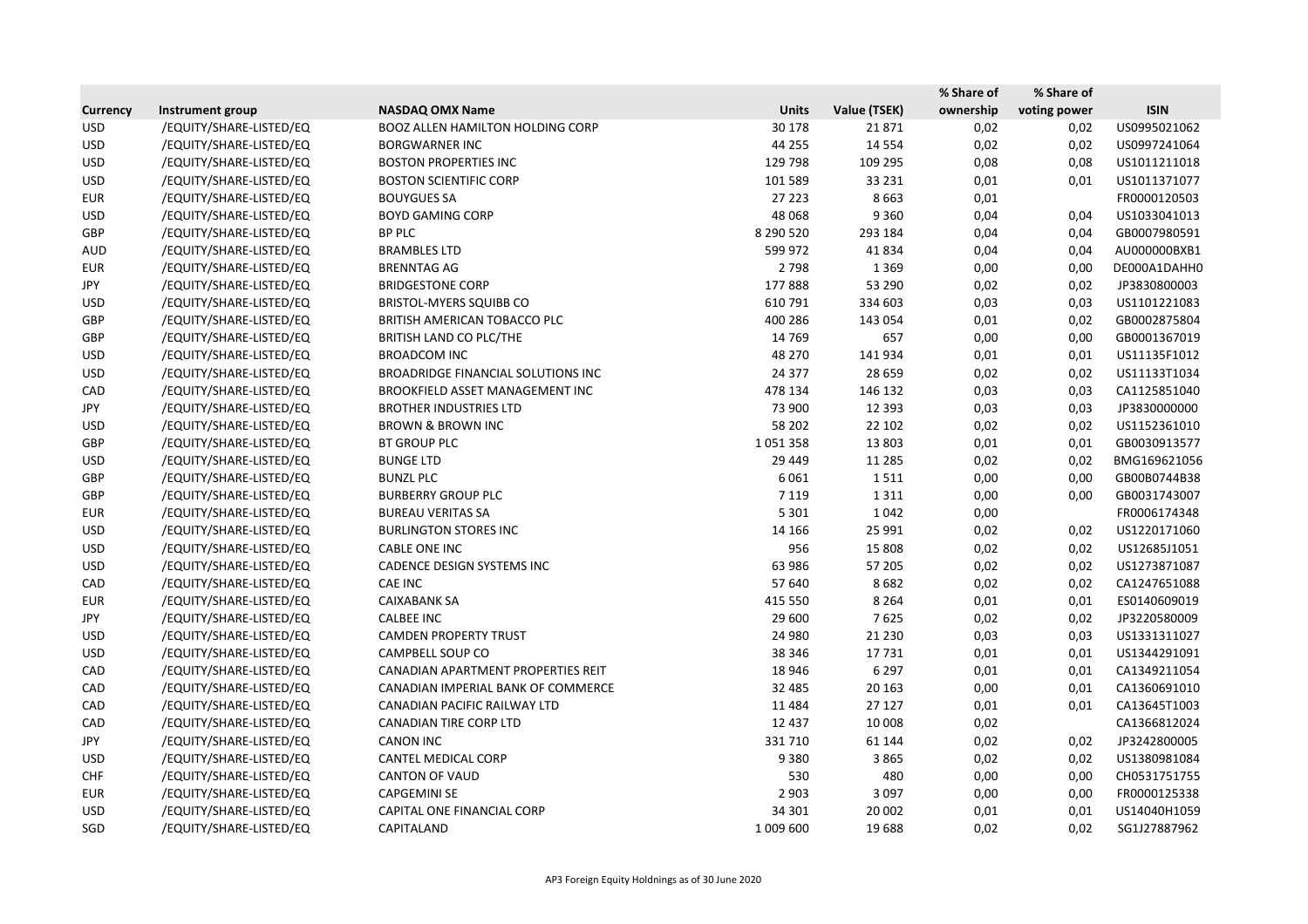|                 |                         |                                        |              |              | % Share of | % Share of   |              |
|-----------------|-------------------------|----------------------------------------|--------------|--------------|------------|--------------|--------------|
| <b>Currency</b> | Instrument group        | <b>NASDAQ OMX Name</b>                 | <b>Units</b> | Value (TSEK) | ownership  | voting power | <b>ISIN</b>  |
| SGD             | /EQUITY/SHARE-LISTED/EQ | CAPITALAND COMMERCIAL TRUST            | 1039726      | 11 7 35      | 0,03       | 0,03         | SG1P32918333 |
| SGD             | /EQUITY/SHARE-LISTED/EQ | <b>CAPITALAND MALL TRUST</b>           | 1 004 300    | 13 14 6      | 0,03       | 0,03         | SG1M51904654 |
| <b>USD</b>      | /EQUITY/SHARE-LISTED/EQ | CARDINAL HEALTH INC                    | 64 540       | 31 382       | 0,02       | 0,02         | US14149Y1082 |
| <b>EUR</b>      | /EQUITY/SHARE-LISTED/EQ | CARL ZEISS AG                          | 740          | 672          | 0,00       | 0,00         | DE0005313704 |
| <b>USD</b>      | /EQUITY/SHARE-LISTED/EQ | CARLISLE COS INC                       | 5770         | 6433         | 0,01       | 0,01         | US1423391002 |
| <b>DKK</b>      | /EQUITY/SHARE-LISTED/EQ | CARLSBERG A/S                          | 12 4 9 9     | 15 3 8 3     | 0,01       | 0,00         | DK0010181759 |
| <b>USD</b>      | /EQUITY/SHARE-LISTED/EQ | CARLYLE GROUP INC/THE                  | 27 27 1      | 7089         | 0,01       | 0,01         | US14316J1088 |
| <b>USD</b>      | /EQUITY/SHARE-LISTED/EQ | <b>CARMAX INC</b>                      | 35 303       | 29 4 54      | 0,02       | 0,02         | US1431301027 |
| <b>USD</b>      | /EQUITY/SHARE-LISTED/EQ | <b>CARNIVAL CORP</b>                   | 98 542       | 15 0 75      | 0,02       | 0,01         | PA1436583006 |
| <b>EUR</b>      | /EQUITY/SHARE-LISTED/EQ | <b>CARREFOUR SA</b>                    | 71769        | 10 3 30      | 0,01       |              | FR0000120172 |
| <b>USD</b>      | /EQUITY/SHARE-LISTED/EQ | <b>CARRIER GLOBAL CORP</b>             | 231 564      | 47937        | 0,03       | 0,03         | US14448C1045 |
| JPY             | /EQUITY/SHARE-LISTED/EQ | CASIO COMPUTER CO LTD                  | 64 400       | 10 400       | 0,02       | 0,02         | JP3209000003 |
| <b>USD</b>      | /EQUITY/SHARE-LISTED/EQ | <b>CATALENT INC</b>                    | 33 0 70      | 22 5 84      | 0,02       | 0,02         | US1488061029 |
| <b>USD</b>      | /EQUITY/SHARE-LISTED/EQ | CATERPILLAR INC                        | 101 030      | 119 070      | 0,02       | 0,02         | US1491231015 |
| <b>USD</b>      | /EQUITY/SHARE-LISTED/EQ | <b>CBOE GLOBAL MARKETS INC</b>         | 23 902       | 20772        | 0,02       | 0,02         | US12503M1080 |
| <b>USD</b>      | /EQUITY/SHARE-LISTED/EQ | <b>CBRE GROUP INC</b>                  | 70829        | 29 840       | 0,02       | 0,02         | US12504L1098 |
| CAD             | /EQUITY/SHARE-LISTED/EQ | <b>CCL INDUSTRIES INC</b>              | 31 643       | 9498         | 0,02       |              | CA1249003098 |
| <b>USD</b>      | /EQUITY/SHARE-LISTED/EQ | CDK GLOBAL INC                         | 25 3 39      | 9778         | 0,02       | 0,02         | US12508E1010 |
| <b>USD</b>      | /EQUITY/SHARE-LISTED/EQ | CDW CORP/DE                            | 30750        | 33 2 84      | 0,02       | 0,02         | US12514G1085 |
| <b>USD</b>      | /EQUITY/SHARE-LISTED/EQ | <b>CELANESE CORP</b>                   | 25 675       | 20 653       | 0,02       | 0,02         | US1508701034 |
| <b>EUR</b>      | /EQUITY/SHARE-LISTED/EQ | CELLNEX TELECOM SA                     | 29 2 8 2     | 16 6 19      | 0,01       | 0,01         | ES0105066007 |
| <b>USD</b>      | /EQUITY/SHARE-LISTED/EQ | <b>CENTENE CORP</b>                    | 30 164       | 17859        | 0,01       | 0,01         | US15135B1017 |
| <b>USD</b>      | /EQUITY/SHARE-LISTED/EQ | <b>CENTERPOINT ENERGY INC</b>          | 106 440      | 18514        | 0,02       | 0,02         | US15189T1079 |
| JPY             | /EQUITY/SHARE-LISTED/EQ | CENTRAL JAPAN RAILWAY CO               | 47800        | 68 894       | 0,02       | 0,02         | JP3566800003 |
| <b>USD</b>      | /EQUITY/SHARE-LISTED/EQ | <b>CENTURYLINK INC</b>                 | 277 469      | 25 9 28      | 0,03       | 0,03         | US1567001060 |
| <b>USD</b>      | /EQUITY/SHARE-LISTED/EQ | <b>CERNER CORP</b>                     | 23 2 20      | 14 8 30      | 0,01       | 0,01         | US1567821046 |
| CAD             | /EQUITY/SHARE-LISTED/EQ | CGI INC                                | 29 0 76      | 17011        | 0,01       | 0,01         | CA12532H1047 |
| <b>USD</b>      | /EQUITY/SHARE-LISTED/EQ | CH ROBINSON WORLDWIDE INC              | 28 304       | 20848        | 0,02       | 0,02         | US12541W2098 |
| <b>USD</b>      | /EQUITY/SHARE-LISTED/EQ | <b>CHARLES SCHWAB CORP/THE</b>         | 466 116      | 146 521      | 0,04       | 0,04         | US8085131055 |
| <b>USD</b>      | /EQUITY/SHARE-LISTED/EQ | <b>CHARTER COMMUNICATIONS INC</b>      | 42 5 92      | 202 391      | 0,02       | 0,02         | US16119P1084 |
| <b>USD</b>      | /EQUITY/SHARE-LISTED/EQ | <b>CHENIERE ENERGY INC</b>             | 48 8 32      | 21 983       | 0,02       | 0,02         | US16411R2085 |
| <b>USD</b>      | /EQUITY/SHARE-LISTED/EQ | <b>CHEVRON CORP</b>                    | 150 381      | 125 015      | 0,01       | 0,01         | US1667641005 |
| JPY             | /EQUITY/SHARE-LISTED/EQ | CHIBA BANK LTD/THE                     | 181 200      | 7949         | 0,02       | 0,02         | JP3511800009 |
| <b>USD</b>      | /EQUITY/SHARE-LISTED/EQ | CHIPOTLE MEXICAN GRILL INC             | 1073         | 10 5 20      | 0,00       | 0,00         | US1696561059 |
| <b>CHF</b>      | /EQUITY/SHARE-LISTED/EQ | CHOCOLADEFABRIKEN LINDT & SPRUENGLI AG | 12           | 9604         | 0,00       | 0,01         | CH0010570759 |
| <b>CHF</b>      | /EQUITY/SHARE-LISTED/EQ | CHOCOLADEFABRIKEN LINDT & SPRUENGLI AG | 131          | 10 047       | 0,01       |              | CH0010570767 |
| <b>DKK</b>      | /EQUITY/SHARE-LISTED/EQ | CHR HANSEN HOLDING A/S                 | 1954         | 1876         | 0,00       | 0,00         | DK0060227585 |
| <b>USD</b>      | /EQUITY/SHARE-LISTED/EQ | <b>CHUBB LTD</b>                       | 42 574       | 50 223       | 0,01       | 0,01         | CH0044328745 |
| <b>USD</b>      | /EQUITY/SHARE-LISTED/EQ | <b>CHURCH &amp; DWIGHT CO INC</b>      | 52 140       | 37 550       | 0,02       | 0,02         | US1713401024 |
| CAD             | /EQUITY/SHARE-LISTED/EQ | CI FINANCIAL CORP                      | 48 0 32      | 5674         | 0,02       | 0,02         | CA1254911003 |
| <b>EUR</b>      | /EQUITY/SHARE-LISTED/EQ | CIE DE SAINT-GOBAIN                    | 60 219       | 20 19 6      | 0,01       |              | FR0000125007 |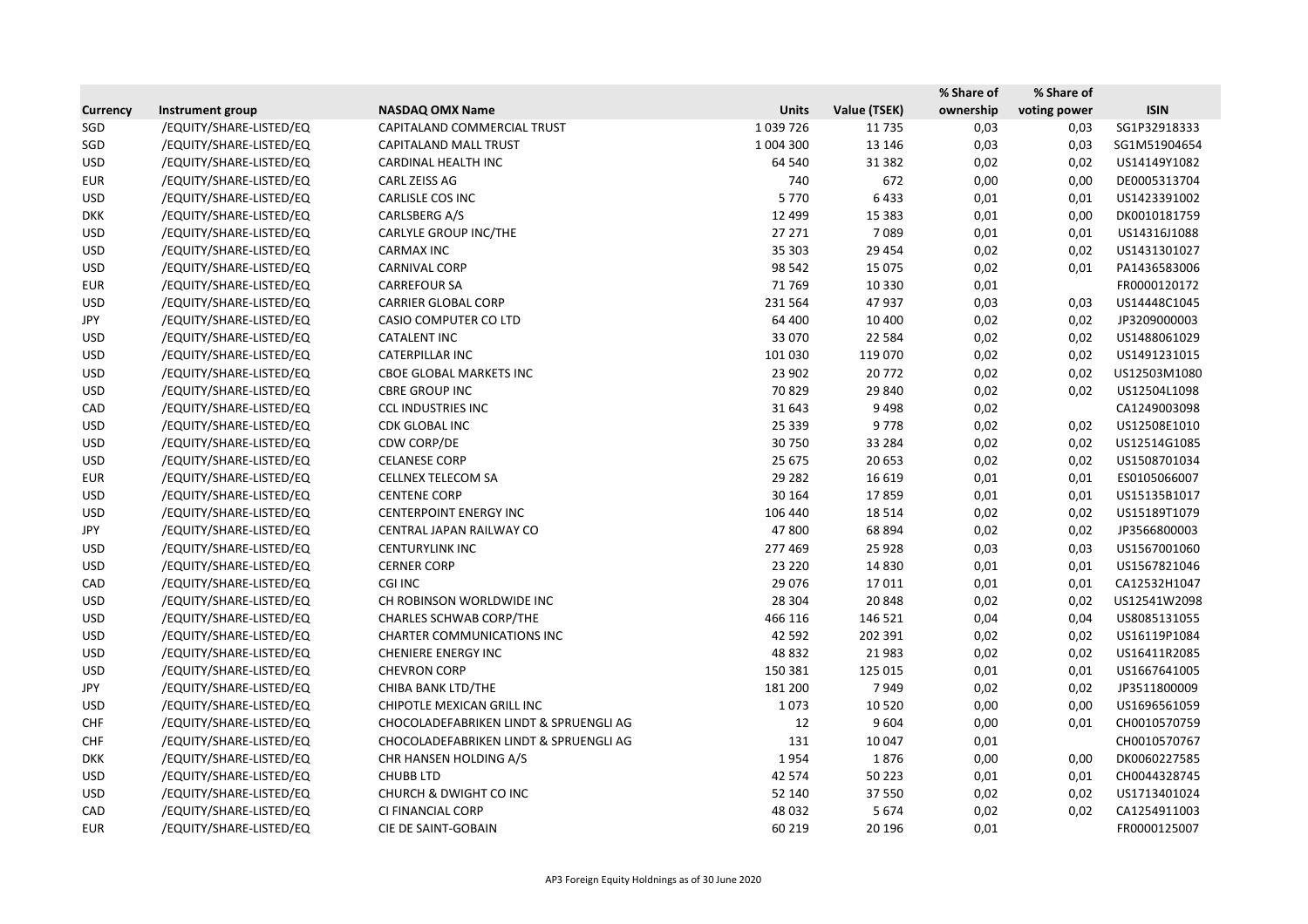|                 |                         |                                              |               |              | % Share of | % Share of   |              |
|-----------------|-------------------------|----------------------------------------------|---------------|--------------|------------|--------------|--------------|
| <b>Currency</b> | Instrument group        | <b>NASDAQ OMX Name</b>                       | <b>Units</b>  | Value (TSEK) | ownership  | voting power | <b>ISIN</b>  |
| <b>CHF</b>      | /EQUITY/SHARE-LISTED/EQ | CIE FINANCIERE RICHEMONT SA                  | 56 340        | 33 4 81      | 0,01       | 0,01         | CH0210483332 |
| <b>EUR</b>      | /EQUITY/SHARE-LISTED/EQ | CIE GENERALE DES ETABLISSEMENTS MICHELIN SCA | 243 269       | 235 058      | 0,14       |              | FR0000121261 |
| <b>USD</b>      | /EQUITY/SHARE-LISTED/EQ | <b>CIGNA CORP</b>                            | 61891         | 108 202      | 0,02       | 0,02         | US1255231003 |
| <b>USD</b>      | /EQUITY/SHARE-LISTED/EQ | <b>CINCINNATI FINANCIAL CORP</b>             | 221 317       | 132 026      | 0,14       | 0,14         | US1720621010 |
| <b>USD</b>      | /EQUITY/SHARE-LISTED/EQ | <b>CINTAS CORP</b>                           | 17677         | 43 867       | 0,02       | 0,02         | US1729081059 |
| <b>USD</b>      | /EQUITY/SHARE-LISTED/EQ | <b>CIRRUS LOGIC INC</b>                      | 91853         | 52 869       | 0,16       | 0,16         | US1727551004 |
| <b>USD</b>      | /EQUITY/SHARE-LISTED/EQ | <b>CISCO SYSTEMS INC</b>                     | 1 300 441     | 565 079      | 0,03       | 0,03         | US17275R1023 |
| <b>USD</b>      | /EQUITY/SHARE-LISTED/EQ | <b>CITIGROUP INC</b>                         | 356 300       | 169 628      | 0,02       | 0,02         | US1729674242 |
| <b>USD</b>      | /EQUITY/SHARE-LISTED/EQ | CITIZENS FINANCIAL GROUP INC                 | 108 722       | 25 5 66      | 0,03       | 0,03         | US1746101054 |
| <b>USD</b>      | /EQUITY/SHARE-LISTED/EQ | <b>CITRIX SYSTEMS INC</b>                    | 49 759        | 68 5 69      | 0,04       | 0,04         | US1773761002 |
| SGD             | /EQUITY/SHARE-LISTED/EQ | <b>CITY DEVELOPMENTS LTD</b>                 | 180 200       | 10 133       | 0,02       | 0,02         | SG1R89002252 |
| <b>HKD</b>      | /EQUITY/SHARE-LISTED/EQ | CK ASSET HOLDINGS LTD                        | 1 009 332     | 56 054       | 0,03       | 0,03         | KYG2177B1014 |
| <b>HKD</b>      | /EQUITY/SHARE-LISTED/EQ | CK HUTCHISON HOLDINGS LTD                    | 1053899       | 63 090       | 0,03       | 0,03         | KYG217651051 |
| <b>HKD</b>      | /EQUITY/SHARE-LISTED/EQ | CK HUTCHISON HOLDINGS LTD                    | 257 000       | 12 3 26      | 0,01       | 0,01         | BMG2178K1009 |
| <b>CHF</b>      | /EQUITY/SHARE-LISTED/EQ | <b>CLARIANT AG</b>                           | 3 4 9 6       | 640          | 0,00       | 0,00         | CH0012142631 |
| <b>USD</b>      | /EQUITY/SHARE-LISTED/EQ | CLOROX CO/THE                                | 51 148        | 104 536      | 0,04       | 0,04         | US1890541097 |
| <b>USD</b>      | /EQUITY/SHARE-LISTED/EQ | <b>CLOUDFLARE INC</b>                        | 98 0 27       | 32 833       | 0,06       | 0,01         | US18915M1071 |
| <b>USD</b>      | /EQUITY/SHARE-LISTED/EQ | CME GROUP INC                                | 97 130        | 147 087      | 0,03       | 0,03         | US12572Q1058 |
| <b>EUR</b>      | /EQUITY/SHARE-LISTED/EQ | CNH INDUSTRIAL NV                            | 17885         | 1 1 6 6      | 0,00       | 0,00         | NL0010545661 |
| <b>AUD</b>      | /EQUITY/SHARE-LISTED/EQ | COCA-COLA AMATIL LTD                         | 198 555       | 11 0 30      | 0,03       | 0,03         | AU000000CCL2 |
| JPY             | /EQUITY/SHARE-LISTED/EQ | COCA-COLA BOTTLERS JAPAN HOLDINGS INC        | 41 000        | 6918         | 0,02       | 0,02         | JP3293200006 |
| <b>USD</b>      | /EQUITY/SHARE-LISTED/EQ | COCA-COLA CO/THE                             | 1 4 1 7 2 9 7 | 589 975      | 0,03       | 0,03         | US1912161007 |
| <b>USD</b>      | /EQUITY/SHARE-LISTED/EQ | COCA-COLA EUROPEAN PARTNERS PLC              | 87 349        | 30729        | 0,01       | 0,02         | GB00BDCPN049 |
| GBP             | /EQUITY/SHARE-LISTED/EQ | COCA-COLA HBC AG                             | 3608          | 842          | 0,00       | 0,00         | CH0198251305 |
| <b>AUD</b>      | /EQUITY/SHARE-LISTED/EQ | <b>COCHLEAR LTD</b>                          | 24 960        | 30 249       | 0,04       | 0,04         | AU000000COH5 |
| <b>USD</b>      | /EQUITY/SHARE-LISTED/EQ | <b>COGNEX CORP</b>                           | 35 942        | 19 9 98      | 0,02       | 0,02         | US1924221039 |
| <b>USD</b>      | /EQUITY/SHARE-LISTED/EQ | COGNIZANT TECHNOLOGY SOLUTIONS CORP          | 40 278        | 21 3 22      | 0,01       | 0,01         | US1924461023 |
| <b>AUD</b>      | /EQUITY/SHARE-LISTED/EQ | <b>COLES GROUP LTD</b>                       | 519 336       | 57 198       | 0,04       | 0,04         | AU0000030678 |
| <b>USD</b>      | /EQUITY/SHARE-LISTED/EQ | <b>COLGATE-PALMOLIVE CO</b>                  | 147 346       | 100 569      | 0,02       | 0,02         | US1941621039 |
| CAD             | /EQUITY/SHARE-LISTED/EQ | COLLIERS INTERNATIONAL GROUP INC             | 9523          | 5 0 7 5      | 0,02       | 0,01         | CA1946931070 |
| <b>DKK</b>      | /EQUITY/SHARE-LISTED/EQ | COLOPLAST A/S                                | 13 9 56       | 20 14 2      | 0,01       | 0,00         | DK0060448595 |
| EUR             | /EQUITY/SHARE-LISTED/EQ | <b>COLRUYT SA</b>                            | 1017          | 521          | 0,00       | 0,00         | BE0974256852 |
| <b>USD</b>      | /EQUITY/SHARE-LISTED/EQ | <b>COMCAST CORP</b>                          | 760 782       | 276 288      | 0,02       | 0,01         | US20030N1019 |
| <b>USD</b>      | /EQUITY/SHARE-LISTED/EQ | <b>COMERICA INC</b>                          | 31 2 2 7      | 11084        | 0,02       | 0,02         | US2003401070 |
| <b>EUR</b>      | /EQUITY/SHARE-LISTED/EQ | <b>COMMERZBANK AG</b>                        | 17391         | 722          | 0,00       | 0,00         | DE000CBK1001 |
| <b>AUD</b>      | /EQUITY/SHARE-LISTED/EQ | COMMONWEALTH BANK OF AUSTRALIA               | 691 341       | 307851       | 0,04       | 0,04         | AU000000CBA7 |
| GBP             | /EQUITY/SHARE-LISTED/EQ | <b>COMPASS GROUP PLC</b>                     | 207 716       | 26 590       | 0,01       | 0,01         | GB00BD6K4575 |
| <b>AUD</b>      | /EQUITY/SHARE-LISTED/EQ | <b>COMPUTERSHARE LTD</b>                     | 191 125       | 16 244       | 0,04       | 0,04         | AU000000CPU5 |
| JPY             | /EQUITY/SHARE-LISTED/EQ | CONCORDIA FINANCIAL GROUP LTD                | 351 100       | 10 4 60      | 0,03       | 0,03         | JP3305990008 |
| <b>USD</b>      | /EQUITY/SHARE-LISTED/EQ | <b>CONOCOPHILLIPS</b>                        | 69818         | 27 333       | 0,01       | 0,01         | US20825C1045 |
| CAD             | /EQUITY/SHARE-LISTED/EQ | CONSTELLATION SOFTWARE INC/CANADA            | 1470          | 15 4 14      | 0,01       | 0,01         | CA21037X1006 |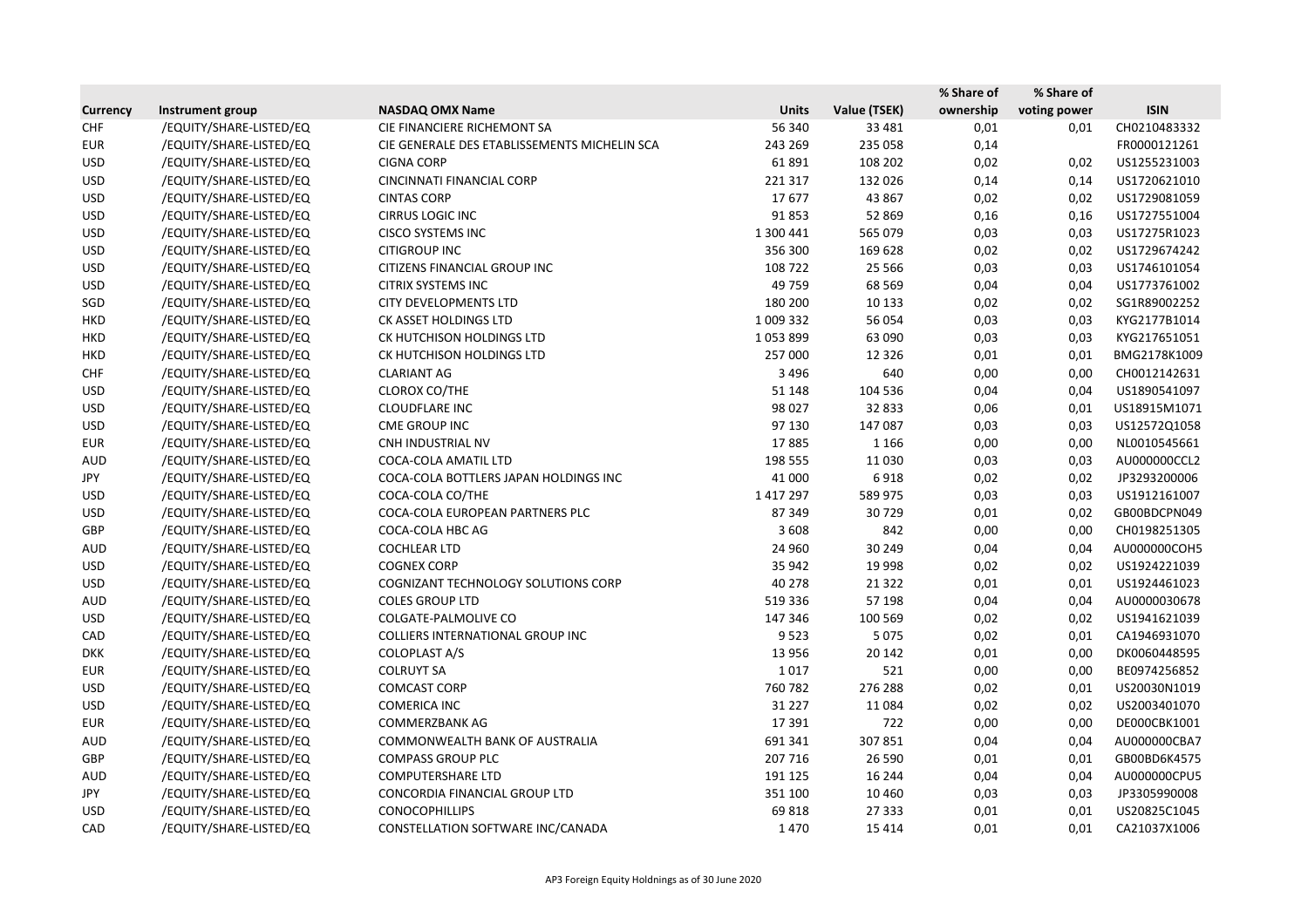|                 |                         |                                   |              |              | % Share of | % Share of   |              |
|-----------------|-------------------------|-----------------------------------|--------------|--------------|------------|--------------|--------------|
| <b>Currency</b> | <b>Instrument group</b> | <b>NASDAQ OMX Name</b>            | <b>Units</b> | Value (TSEK) | ownership  | voting power | <b>ISIN</b>  |
| <b>EUR</b>      | /EQUITY/SHARE-LISTED/EQ | <b>CONTINENTAL AG</b>             | 12838        | 11 709       | 0,00       | 0,01         | DE0005439004 |
| <b>USD</b>      | /EQUITY/SHARE-LISTED/EQ | COOPER COS INC/THE                | 10 508       | 27768        | 0,02       | 0,02         | US2166484020 |
| <b>USD</b>      | /EQUITY/SHARE-LISTED/EQ | <b>COPART INC</b>                 | 44 8 21      | 34 7 72      | 0,02       | 0,02         | US2172041061 |
| JPY             | /EQUITY/SHARE-LISTED/EQ | COSMOS PHARMACEUTICAL CORP        | 6 600        | 9427         | 0,02       | 0,02         | JP3298400007 |
| <b>USD</b>      | /EQUITY/SHARE-LISTED/EQ | <b>COSTAR GROUP INC</b>           | 8 2 4 5      | 54 591       | 0,02       | 0,02         | US22160N1090 |
| <b>USD</b>      | /EQUITY/SHARE-LISTED/EQ | <b>COSTCO WHOLESALE CORP</b>      | 144 212      | 407 385      | 0,03       | 0,03         | US22160K1051 |
| <b>USD</b>      | /EQUITY/SHARE-LISTED/EQ | COUPA SOFTWARE INC                | 14 0 75      | 36 329       | 0,02       | 0,02         | US22266L1061 |
| <b>EUR</b>      | /EQUITY/SHARE-LISTED/EQ | COVESTRO AG                       | 3 0 7 4      | 1089         | 0,00       | 0,00         | DE0006062144 |
| <b>USD</b>      | /EQUITY/SHARE-LISTED/EQ | <b>COVETRUS INC</b>               | 23 4 67      | 3 9 1 1      | 0,02       | 0,02         | US22304C1009 |
| <b>EUR</b>      | /EQUITY/SHARE-LISTED/EQ | <b>COVIVIO</b>                    | 807          | 545          | 0,00       | 0,00         | FR0000064578 |
| <b>EUR</b>      | /EQUITY/SHARE-LISTED/EQ | <b>CREDIT AGRICOLE GROUP</b>      | 134 538      | 11865        | 0,00       | 0,00         | FR0000045072 |
| <b>EUR</b>      | /EQUITY/SHARE-LISTED/EQ | <b>CREDIT AGRICOLE GROUP</b>      | 1088         | 794          | 0,00       | 0,00         | FR0004125920 |
| <b>CHF</b>      | /EQUITY/SHARE-LISTED/EQ | <b>CREDIT SUISSE GROUP AG</b>     | 282 983      | 27 26 2      | 0,01       | 0,01         | CH0012138530 |
| <b>EUR</b>      | /EQUITY/SHARE-LISTED/EQ | CRH PLC                           | 1 145 570    | 365 611      | 0,15       | 0,15         | IE0001827041 |
| GBP             | /EQUITY/SHARE-LISTED/EQ | CRODA INTERNATIONAL PLC           | 2 3 0 9      | 1 3 9 7      | 0,00       | 0,00         | GB00BJFFLV09 |
| <b>USD</b>      | /EQUITY/SHARE-LISTED/EQ | <b>CROWDSTRIKE HOLDINGS INC</b>   | 21855        | 20 4 21      | 0,01       | 0,00         | US22788C1053 |
| <b>USD</b>      | /EQUITY/SHARE-LISTED/EQ | CROWN CASTLE INTERNATIONAL CORP   | 30 321       | 47 275       | 0,01       | 0,01         | US22822V1017 |
| <b>USD</b>      | /EQUITY/SHARE-LISTED/EQ | CROWN HOLDINGS INC                | 28 679       | 17 402       | 0,02       | 0,02         | US2283681060 |
| AUD             | /EQUITY/SHARE-LISTED/EQ | <b>CROWN RESORTS LTD</b>          | 143 432      | 8897         | 0,02       | 0,02         | AU000000CWN6 |
| <b>AUD</b>      | /EQUITY/SHARE-LISTED/EQ | <b>CSL LTD</b>                    | 177 257      | 326 324      | 0,04       | 0,04         | AU000000CSL8 |
| <b>USD</b>      | /EQUITY/SHARE-LISTED/EQ | <b>CSX CORP</b>                   | 66 336       | 43 101       | 0,01       | 0,01         | US1264081035 |
| <b>USD</b>      | /EQUITY/SHARE-LISTED/EQ | <b>CULLEN/FROST BANKERS INC</b>   | 63 190       | 43 983       | 0,10       | 0,10         | US2298991090 |
| <b>EUR</b>      | /EQUITY/SHARE-LISTED/EQ | CVC CAPITAL PARTNERS SICAV-FIS SA | 1871         | 870          | 0,00       | 0,00         | IT0003828271 |
| <b>USD</b>      | /EQUITY/SHARE-LISTED/EQ | <b>CVS HEALTH CORP</b>            | 428 924      | 259 629      | 0,03       | 0,03         | US1266501006 |
| JPY             | /EQUITY/SHARE-LISTED/EQ | <b>CYBERAGENT INC</b>             | 33 500       | 15 304       | 0,03       | 0,03         | JP3311400000 |
| JPY             | /EQUITY/SHARE-LISTED/EQ | DAI NIPPON PRINTING CO LTD        | 80 600       | 17 185       | 0,02       | 0,02         | JP3493800001 |
| JPY             | /EQUITY/SHARE-LISTED/EQ | <b>DAICEL CORP</b>                | 82 600       | 5942         | 0,03       | 0,03         | JP3485800001 |
| JPY             | /EQUITY/SHARE-LISTED/EQ | DAIFUKU CO LTD                    | 33 600       | 27 333       | 0,03       | 0,03         | JP3497400006 |
| JPY             | /EQUITY/SHARE-LISTED/EQ | DAI-ICHI LIFE HOLDINGS INC        | 357 700      | 39 632       | 0,03       | 0,03         | JP3476480003 |
| JPY             | /EQUITY/SHARE-LISTED/EQ | DAIICHI SANKYO CO LTD             | 188 100      | 143 043      | 0,03       | 0,03         | JP3475350009 |
| JPY             | /EQUITY/SHARE-LISTED/EQ | <b>DAIKIN INDUSTRIES LTD</b>      | 83 200       | 124 551      | 0,03       | 0,03         | JP3481800005 |
| EUR             | /EQUITY/SHARE-LISTED/EQ | DAIMLER AG                        | 98 104       | 37 105       | 0,01       | 0,01         | DE0007100000 |
| JPY             | /EQUITY/SHARE-LISTED/EQ | DAITO TRUST CONSTRUCTION CO LTD   | 21 400       | 18 3 12      | 0,03       | 0,03         | JP3486800000 |
| JPY             | /EQUITY/SHARE-LISTED/EQ | DAIWA HOUSE INDUSTRY CO LTD       | 187832       | 41 2 3 3     | 0,03       | 0,03         | JP3505000004 |
| JPY             | /EQUITY/SHARE-LISTED/EQ | DAIWA HOUSE REIT INVESTMENT CORP  | 655          | 14 3 67      | 0,03       | 0,03         | JP3046390005 |
| JPY             | /EQUITY/SHARE-LISTED/EQ | DAIWA SECURITIES GROUP INC        | 480 100      | 18 645       | 0,03       | 0,03         | JP3502200003 |
| <b>USD</b>      | /EQUITY/SHARE-LISTED/EQ | DANAHER CORP                      | 165 174      | 272 118      | 0,02       | 0,02         | US2358511028 |
| EUR             | /EQUITY/SHARE-LISTED/EQ | <b>DANONE SA</b>                  | 72 230       | 46 5 28      | 0,01       |              | FR0000120644 |
| <b>DKK</b>      | /EQUITY/SHARE-LISTED/EQ | DANSKE BANK A/S                   | 12 040       | 1492         | 0,00       | 0,00         | DK0010274414 |
| <b>USD</b>      | /EQUITY/SHARE-LISTED/EQ | DARDEN RESTAURANTS INC            | 88 3 34      | 62 3 5 7     | 0,07       | 0,07         | US2371941053 |
| EUR             | /EQUITY/SHARE-LISTED/EQ | DASSAULT SYSTEMES SE              | 15 4 04      | 24 7 58      | 0,01       |              | FR0000130650 |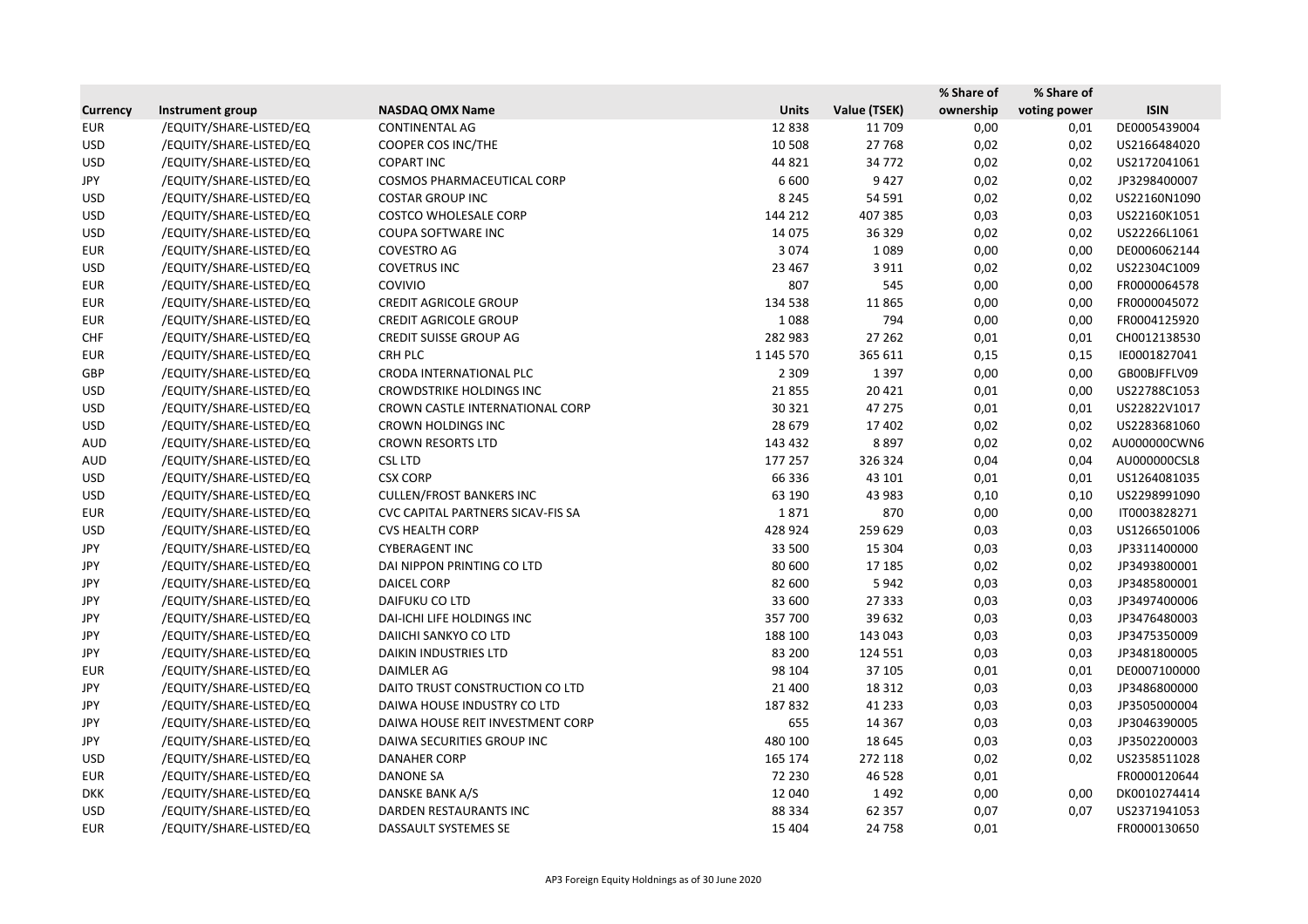|                 |                         |                                 |               |              | % Share of | % Share of   |              |
|-----------------|-------------------------|---------------------------------|---------------|--------------|------------|--------------|--------------|
| <b>Currency</b> | Instrument group        | <b>NASDAQ OMX Name</b>          | <b>Units</b>  | Value (TSEK) | ownership  | voting power | <b>ISIN</b>  |
| <b>USD</b>      | /EQUITY/SHARE-LISTED/EQ | DATADOG INC                     | 22 2 8 9      | 18 0 56      | 0,01       | 0,00         | US23804L1035 |
| <b>USD</b>      | /EQUITY/SHARE-LISTED/EQ | <b>DAVITA INC</b>               | 19 3 78       | 14 2 8 8     | 0,02       | 0,02         | US23918K1088 |
| SGD             | /EQUITY/SHARE-LISTED/EQ | <b>DBS GROUP HOLDINGS LTD</b>   | 700 545       | 97 313       | 0,03       | 0,03         | SG1L01001701 |
| GBP             | /EQUITY/SHARE-LISTED/EQ | DCC PLC                         | 167 616       | 129858       | 0,09       | 0,17         | IE0002424939 |
| <b>USD</b>      | /EQUITY/SHARE-LISTED/EQ | DEERE & CO                      | 53 233        | 77939        | 0,02       | 0,02         | US2441991054 |
| <b>EUR</b>      | /EQUITY/SHARE-LISTED/EQ | DELIVERY HERO SE                | 2 2 9 6       | 2 1 8 5      | 0,00       | 0,00         | DE000A2E4K43 |
| <b>USD</b>      | /EQUITY/SHARE-LISTED/EQ | DELL TECHNOLOGIES INC           | 20748         | 29 9 35      | 0,02       | 0,00         | US9285634021 |
| <b>USD</b>      | /EQUITY/SHARE-LISTED/EQ | DELTA AIR LINES INC             | 170 258       | 44 4 94      | 0,03       | 0,03         | US2473617023 |
| JPY             | /EQUITY/SHARE-LISTED/EQ | <b>DENSO CORP</b>               | 143 735       | 52 195       | 0,02       | 0,02         | JP3551500006 |
| <b>USD</b>      | /EQUITY/SHARE-LISTED/EQ | DENTSPLY SIRONA INC             | 48 048        | 19723        | 0,02       | 0,02         | US24906P1093 |
| JPY             | /EQUITY/SHARE-LISTED/EQ | <b>DENTSU GROUP INC</b>         | 71732         | 15827        | 0,02       | 0,02         | JP3551520004 |
| <b>EUR</b>      | /EQUITY/SHARE-LISTED/EQ | DEUTSCHE BANK AG                | 228 846       | 20 26 8      | 0,01       | 0,01         | DE0005140008 |
| <b>EUR</b>      | /EQUITY/SHARE-LISTED/EQ | DEUTSCHE BOERSE AG              | 22 2 19       | 37 444       | 0,01       | 0,01         | DE0005810055 |
| <b>EUR</b>      | /EQUITY/SHARE-LISTED/EQ | DEUTSCHE LUFTHANSA AG           | 4 4 4 2       | 416          | 0,00       | 0,00         | DE0008232125 |
| <b>EUR</b>      | /EQUITY/SHARE-LISTED/EQ | DEUTSCHE POST AG                | 115 454       | 39 3 24      | 0,00       | 0,01         | DE0005552004 |
| <b>EUR</b>      | /EQUITY/SHARE-LISTED/EQ | DEUTSCHE TELEKOM AG             | 2 5 2 8 9 7 9 | 395 493      | 0,03       | 0,05         | DE0005557508 |
| <b>EUR</b>      | /EQUITY/SHARE-LISTED/EQ | DEUTSCHE WOHNEN SE              | 6085          | 2 5 4 4      | 0,00       | 0,00         | DE000A0HN5C6 |
| <b>AUD</b>      | /EQUITY/SHARE-LISTED/EQ | <b>DEXUS</b>                    | 426 535       | 25 17 1      | 0,04       | 0,04         | AU000000DXS1 |
| GBP             | /EQUITY/SHARE-LISTED/EQ | DIAGEO PLC                      | 855 982       | 264 229      | 0,04       | 0,04         | GB0002374006 |
| <b>EUR</b>      | /EQUITY/SHARE-LISTED/EQ | <b>DIASORIN SPA</b>             | 458           | 817          | 0,00       |              | IT0003492391 |
| <b>USD</b>      | /EQUITY/SHARE-LISTED/EQ | DIGITAL REALTY TRUST INC        | 15 195        | 20 118       | 0,01       | 0,01         | US2538681030 |
| GBP             | /EQUITY/SHARE-LISTED/EQ | DIRECT LINE INSURANCE GROUP PLC | 24 8 45       | 775          | 0,00       | 0,00         | GB00BY9D0Y18 |
| JPY             | /EQUITY/SHARE-LISTED/EQ | <b>DISCO CORP</b>               | 9600          | 21 6 29      | 0,03       | 0,03         | JP3548600000 |
| <b>USD</b>      | /EQUITY/SHARE-LISTED/EQ | DISCOVER FINANCIAL SERVICES     | 63 900        | 29 8 20      | 0,02       | 0,02         | US2547091080 |
| <b>USD</b>      | /EQUITY/SHARE-LISTED/EQ | <b>DISCOVERY INC</b>            | 34 187        | 6721         | 0,01       | 0,01         | US25470F1049 |
| <b>USD</b>      | /EQUITY/SHARE-LISTED/EQ | <b>DISCOVERY INC</b>            | 73 393        | 13 170       | 0,01       |              | US25470F3029 |
| <b>USD</b>      | /EQUITY/SHARE-LISTED/EQ | DISH NETWORK CORP               | 50 137        | 16 120       | 0,02       | 0,00         | US25470M1099 |
| <b>NOK</b>      | /EQUITY/SHARE-LISTED/EQ | <b>DNB ASA</b>                  | 110 521       | 13 5 6 6     | 0,01       | 0,01         | NO0010031479 |
| <b>USD</b>      | /EQUITY/SHARE-LISTED/EQ | DOCUSIGN INC                    | 56 949        | 91 370       | 0,03       | 0,03         | US2561631068 |
| <b>USD</b>      | /EQUITY/SHARE-LISTED/EQ | DOLLAR GENERAL CORP             | 18748         | 33 276       | 0,01       | 0,01         | US2566771059 |
| CAD             | /EQUITY/SHARE-LISTED/EQ | DOLLARAMA INC                   | 61 4 20       | 18973        | 0,02       | 0,02         | CA25675T1075 |
| <b>USD</b>      | /EQUITY/SHARE-LISTED/EQ | DOMINO'S PIZZA INC              | 8 1 8 6       | 28 176       | 0,02       | 0,02         | US25754A2015 |
| <b>USD</b>      | /EQUITY/SHARE-LISTED/EQ | <b>DOMTAR CORP</b>              | 138 993       | 27 3 36      | 0,25       | 0,25         | US2575592033 |
| <b>USD</b>      | /EQUITY/SHARE-LISTED/EQ | <b>DOUGLAS EMMETT INC</b>       | 51987         | 14 8 50      | 0,03       | 0,03         | US25960P1093 |
| <b>USD</b>      | /EQUITY/SHARE-LISTED/EQ | <b>DOVER CORP</b>               | 30 976        | 27866        | 0,02       | 0,02         | US2600031080 |
| <b>USD</b>      | /EQUITY/SHARE-LISTED/EQ | DOW INC                         | 54 202        | 20 5 83      | 0,01       | 0,01         | US2605571031 |
| <b>USD</b>      | /EQUITY/SHARE-LISTED/EQ | DR HORTON INC                   | 74 617        | 38 548       | 0,02       | 0,02         | US23331A1097 |
| <b>USD</b>      | /EQUITY/SHARE-LISTED/EQ | DROPBOX INC                     | 53 321        | 10815        | 0,02       | 0,00         | US26210C1045 |
| <b>DKK</b>      | /EQUITY/SHARE-LISTED/EQ | DSV PANALPINA A/S               | 24 650        | 28 0 25      | 0,01       | 0,01         | DK0060079531 |
| <b>USD</b>      | /EQUITY/SHARE-LISTED/EQ | <b>DUKE REALTY CORP</b>         | 79 497        | 26 211       | 0,02       | 0,02         | US2644115055 |
| <b>USD</b>      | /EQUITY/SHARE-LISTED/EQ | DXC TECHNOLOGY CO               | 109 037       | 16 7 62      | 0,04       | 0,04         | US23355L1061 |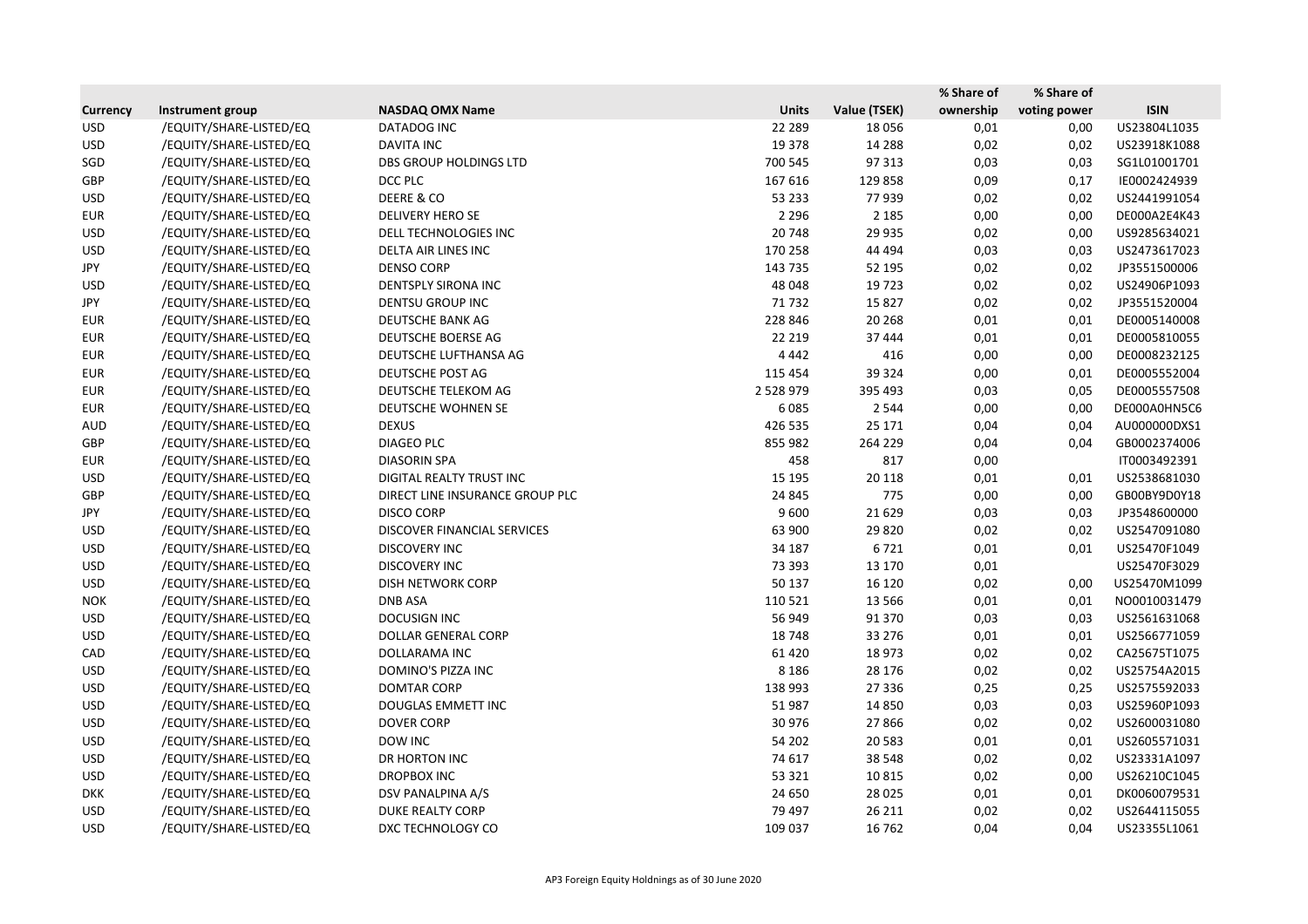|                 |                         |                                 |              |              | % Share of | % Share of   |              |
|-----------------|-------------------------|---------------------------------|--------------|--------------|------------|--------------|--------------|
| <b>Currency</b> | Instrument group        | <b>NASDAQ OMX Name</b>          | <b>Units</b> | Value (TSEK) | ownership  | voting power | <b>ISIN</b>  |
| <b>USD</b>      | /EQUITY/SHARE-LISTED/EQ | <b>DYNATRACE INC</b>            | 30 633       | 11587        | 0,01       | 0,01         | US2681501092 |
| GBP             | /EQUITY/SHARE-LISTED/EQ | E ABAROA FOUNDATION             | 7036         | 759          | 0,00       | 0,00         | GB0000456144 |
| <b>EUR</b>      | /EQUITY/SHARE-LISTED/EQ | E MERCK KG                      | 15 139       | 16 3 64      | 0,01       | 0,01         | DE0006599905 |
| <b>USD</b>      | /EQUITY/SHARE-LISTED/EQ | E*TRADE FINANCIAL CORP          | 48 276       | 22 3 67      | 0,02       | 0,02         | US2692464017 |
| <b>EUR</b>      | /EQUITY/SHARE-LISTED/EQ | E.ON SE                         | 262 557      | 27 5 15      | 0,01       | 0,01         | DE000ENAG999 |
| JPY             | /EQUITY/SHARE-LISTED/EQ | EAST JAPAN RAILWAY CO           | 100 300      | 64737        | 0,03       | 0,03         | JP3783600004 |
| <b>USD</b>      | /EQUITY/SHARE-LISTED/EQ | EAST WEST BANCORP INC           | 31 695       | 10 701       | 0,02       | 0,02         | US27579R1041 |
| <b>USD</b>      | /EQUITY/SHARE-LISTED/EQ | EASTMAN CHEMICAL CO             | 29 3 94      | 19 0 71      | 0,02       | 0,02         | US2774321002 |
| <b>USD</b>      | /EQUITY/SHARE-LISTED/EQ | <b>EBAY INC</b>                 | 52 296       | 25 5 5 5     | 0,01       | 0,01         | US2786421030 |
| <b>USD</b>      | /EQUITY/SHARE-LISTED/EQ | <b>ECOLAB INC</b>               | 205 023      | 380 020      | 0,07       | 0,07         | US2788651006 |
| <b>EUR</b>      | /EQUITY/SHARE-LISTED/EQ | EDENRED                         | 4338         | 1767         | 0,00       |              | FR0010908533 |
| <b>EUR</b>      | /EQUITY/SHARE-LISTED/EQ | EDP - ENERGIAS DE PORTUGAL SA   | 298 905      | 13 2 93      | 0,01       | 0,01         | PTEDP0AM0009 |
| <b>USD</b>      | /EQUITY/SHARE-LISTED/EQ | EDWARDS LIFESCIENCES CORP       | 620 791      | 399 711      | 0,10       | 0,10         | US28176E1082 |
| <b>EUR</b>      | /EQUITY/SHARE-LISTED/EQ | <b>EIFFAGE SA</b>               | 1470         | 1 2 5 2      | 0,00       |              | FR0000130452 |
| JPY             | /EQUITY/SHARE-LISTED/EQ | EISAI CO LTD                    | 83 600       | 61 698       | 0,03       | 0,03         | JP3160400002 |
| <b>USD</b>      | /EQUITY/SHARE-LISTED/EQ | ELANCO ANIMAL HEALTH INC        | 139 280      | 27834        | 0,03       | 0,03         | US28414H1032 |
| <b>USD</b>      | /EQUITY/SHARE-LISTED/EQ | <b>ELECTRONIC ARTS INC</b>      | 64 075       | 78 8 29      | 0,02       | 0,02         | US2855121099 |
| <b>USD</b>      | /EQUITY/SHARE-LISTED/EQ | ELI LILLY AND CO                | 498 700      | 762 815      | 0,05       | 0,05         | US5324571083 |
| <b>EUR</b>      | /EQUITY/SHARE-LISTED/EQ | ELIA GROUP SA/NV                | 550          | 556          | 0,00       | 0,00         | BE0003822393 |
| <b>EUR</b>      | /EQUITY/SHARE-LISTED/EQ | <b>ELISA OYJ</b>                | 2634         | 1492         | 0,00       | 0,00         | FI0009007884 |
| <b>USD</b>      | /EQUITY/SHARE-LISTED/EQ | <b>EMERSON ELECTRIC CO</b>      | 147 746      | 85 3 84      | 0,02       | 0,02         | US2910111044 |
| <b>CHF</b>      | /EQUITY/SHARE-LISTED/EQ | <b>EMESTA HOLDING AG</b>        | 149          | 1075         | 0,00       | 0,00         | CH0016440353 |
| CAD             | /EQUITY/SHARE-LISTED/EQ | <b>EMPIRE CO LTD</b>            | 36 877       | 8 2 0 1      | 0,02       |              | CA2918434077 |
| <b>USD</b>      | /EQUITY/SHARE-LISTED/EQ | EN+ GROUP INTERNATIONAL PJSC    | 77 400       | 6 1 6 5      | 0,01       | 0,01         | US29355E2081 |
| <b>EUR</b>      | /EQUITY/SHARE-LISTED/EQ | <b>ENAGAS SA</b>                | 4380         | 997          | 0,00       | 0,00         | ES0130960018 |
| CAD             | /EQUITY/SHARE-LISTED/EQ | <b>ENBRIDGE INC</b>             | 325 225      | 91835        | 0,01       | 0,02         | CA29250N1050 |
| <b>EUR</b>      | /EQUITY/SHARE-LISTED/EQ | <b>ENEL SPA</b>                 | 6 327 748    | 508 387      | 0,06       | 0,06         | IT0003128367 |
| <b>EUR</b>      | /EQUITY/SHARE-LISTED/EQ | <b>ENEL SPA</b>                 | 37079        | 8 5 0 9      | 0,00       | 0,00         | ES0130670112 |
| JPY             | /EQUITY/SHARE-LISTED/EQ | <b>ENEOS HOLDINGS INC</b>       | 1017750      | 33 5 74      | 0,03       | 0,03         | JP3386450005 |
| <b>EUR</b>      | /EQUITY/SHARE-LISTED/EQ | <b>ENGIE SA</b>                 | 213 004      | 24 5 18      | 0,00       | 0,01         | FR0010208488 |
| <b>EUR</b>      | /EQUITY/SHARE-LISTED/EQ | ENI SPA                         | 295 565      | 26 258       | 0,01       | 0,01         | IT0003132476 |
| <b>USD</b>      | /EQUITY/SHARE-LISTED/EQ | EPAM SYSTEMS INC                | 11 6 29      | 27 304       | 0,02       | 0,02         | US29414B1044 |
| <b>USD</b>      | /EQUITY/SHARE-LISTED/EQ | <b>EQUIFAX INC</b>              | 25 7 17      | 41 182       | 0,02       | 0,02         | US2944291051 |
| <b>NOK</b>      | /EQUITY/SHARE-LISTED/EQ | <b>EQUINOR ASA</b>              | 116 961      | 15 4 30      | 0,00       | 0,00         | NO0010096985 |
| <b>USD</b>      | /EQUITY/SHARE-LISTED/EQ | <b>EQUITABLE HOLDINGS INC</b>   | 88 912       | 15 979       | 0,02       | 0,02         | US29452E1010 |
| <b>USD</b>      | /EQUITY/SHARE-LISTED/EQ | EQUITY LIFESTYLE PROPERTIES INC | 36 4 96      | 21 244       | 0,02       | 0,02         | US29472R1086 |
| <b>USD</b>      | /EQUITY/SHARE-LISTED/EQ | <b>EQUITY RESIDENTIAL</b>       | 247 555      | 135 661      | 0,07       | 0,07         | US29476L1070 |
| <b>USD</b>      | /EQUITY/SHARE-LISTED/EQ | ERIE INDEMNITY CO               | 5 2 5 0      | 9386         | 0,01       |              | US29530P1021 |
| CAD             | /EQUITY/SHARE-LISTED/EQ | <b>ERO COPPER CORP</b>          | 189 499      | 25 4 97      | 0,22       | 0,22         | CA2960061091 |
| <b>EUR</b>      | /EQUITY/SHARE-LISTED/EQ | <b>ERSTE GROUP BANK AG</b>      | 4736         | 1038         | 0,00       | 0,00         | AT0000652011 |
| <b>USD</b>      | /EQUITY/SHARE-LISTED/EQ | <b>ESSENTIAL UTILITIES INC</b>  | 88 3 85      | 34783        | 0,04       | 0,04         | US29670G1022 |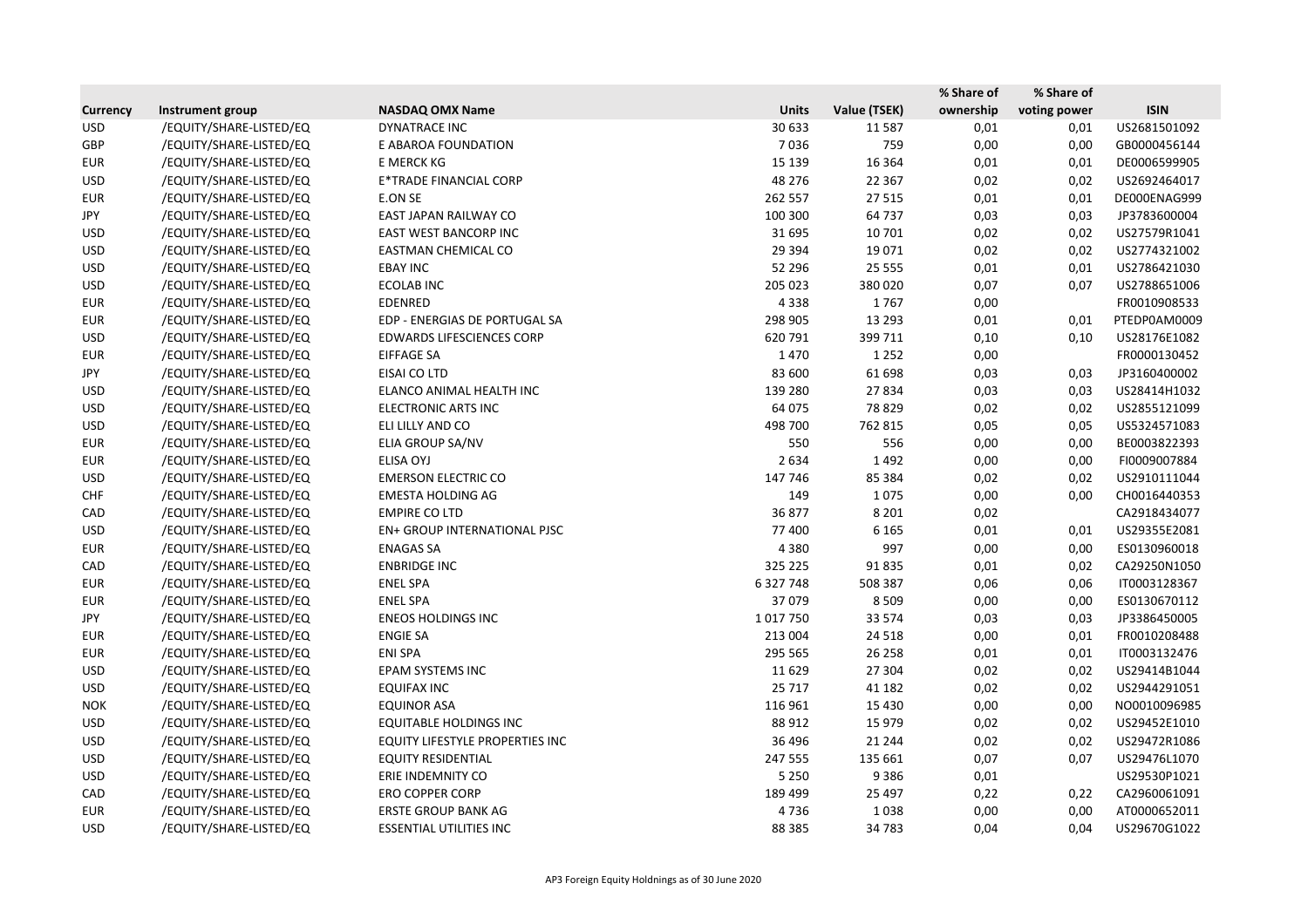|                 |                         |                                            |              |              | % Share of | % Share of   |              |
|-----------------|-------------------------|--------------------------------------------|--------------|--------------|------------|--------------|--------------|
| <b>Currency</b> | Instrument group        | <b>NASDAQ OMX Name</b>                     | <b>Units</b> | Value (TSEK) | ownership  | voting power | <b>ISIN</b>  |
| <b>USD</b>      | /EQUITY/SHARE-LISTED/EQ | <b>ESSEX PROPERTY TRUST INC</b>            | 14 2 13      | 30 346       | 0,02       | 0,02         | US2971781057 |
| <b>EUR</b>      | /EQUITY/SHARE-LISTED/EQ | <b>ESSILORLUXOTTICA SA</b>                 | 33 207       | 39 699       | 0,00       |              | FR0000121667 |
| <b>USD</b>      | /EQUITY/SHARE-LISTED/EQ | ESTEE LAUDER COS INC/THE                   | 16 133       | 28 3 60      | 0,01       | 0,00         | US5184391044 |
| <b>EUR</b>      | /EQUITY/SHARE-LISTED/EQ | <b>EURAZEO SE</b>                          | 686          | 327          | 0,00       |              | FR0000121121 |
| <b>EUR</b>      | /EQUITY/SHARE-LISTED/EQ | <b>EURIS SAS</b>                           | 785          | 270          | 0,00       |              | FR0000125585 |
| <b>EUR</b>      | /EQUITY/SHARE-LISTED/EQ | <b>EUROFINS SCIENTIFIC SE</b>              | 237          | 1 3 8 5      | 0,00       | 0,00         | FR0000038259 |
| <b>USD</b>      | /EQUITY/SHARE-LISTED/EQ | <b>EVEREST RE GROUP LTD</b>                | 8599         | 16 5 19      | 0,02       | 0,02         | BMG3223R1088 |
| <b>USD</b>      | /EQUITY/SHARE-LISTED/EQ | <b>EVERSOURCE ENERGY</b>                   | 138 552      | 107 488      | 0,02       | 0,04         | US30040W1080 |
| <b>AUD</b>      | /EQUITY/SHARE-LISTED/EQ | <b>EVOLUTION MINING LTD</b>                | 633 622      | 23 045       | 0,04       | 0,04         | AU000000EVN4 |
| GBP             | /EQUITY/SHARE-LISTED/EQ | <b>EVRAZ PLC</b>                           | 9046         | 300          | 0,00       | 0,00         | GB00B71N6K86 |
| <b>USD</b>      | /EQUITY/SHARE-LISTED/EQ | <b>EXACT SCIENCES CORP</b>                 | 30 853       | 24 991       | 0,02       | 0,02         | US30063P1057 |
| <b>USD</b>      | /EQUITY/SHARE-LISTED/EQ | <b>EXPEDIA GROUP INC</b>                   | 92 388       | 70753        | 0,07       | 0,05         | US30212P3038 |
| <b>USD</b>      | /EQUITY/SHARE-LISTED/EQ | EXPEDITORS INTERNATIONAL OF WASHINGTON INC | 133 192      | 94 3 58      | 0,08       | 0,08         | US3021301094 |
| GBP             | /EQUITY/SHARE-LISTED/EQ | <b>EXPERIAN PLC</b>                        | 106 397      | 34 5 27      | 0,01       | 0,01         | GB00B19NLV48 |
| <b>USD</b>      | /EQUITY/SHARE-LISTED/EQ | EXTENDED STAY AMERICA INC                  | 138 580      | 14 4 47      | 0,08       | 0,08         | US30224P2002 |
| <b>USD</b>      | /EQUITY/SHARE-LISTED/EQ | EXTRA SPACE STORAGE INC                    | 27926        | 24 033       | 0,02       | 0,02         | US30225T1025 |
| <b>USD</b>      | /EQUITY/SHARE-LISTED/EQ | <b>EXXON MOBIL CORP</b>                    | 253 671      | 105 690      | 0,01       | 0,01         | US30231G1022 |
| <b>USD</b>      | /EQUITY/SHARE-LISTED/EQ | <b>F5 NETWORKS INC</b>                     | 12 6 11      | 16 3 8 8     | 0,02       | 0,02         | US3156161024 |
| <b>USD</b>      | /EQUITY/SHARE-LISTED/EQ | <b>FACEBOOK INC</b>                        | 756 094      | 1 599 541    | 0,03       | 0,01         | US30303M1027 |
| <b>USD</b>      | /EQUITY/SHARE-LISTED/EQ | FACTSET RESEARCH SYSTEMS INC               | 21 10 6      | 64 5 89      | 0,06       | 0,06         | US3030751057 |
| <b>USD</b>      | /EQUITY/SHARE-LISTED/EQ | <b>FAIR ISAAC CORP</b>                     | 5977         | 23 279       | 0,02       | 0,02         | US3032501047 |
| CAD             | /EQUITY/SHARE-LISTED/EQ | FAIRFAX FINANCIAL HOLDINGS LTD             | 9510         | 27 285       | 0,03       | 0,02         | CA3039011026 |
| JPY             | /EQUITY/SHARE-LISTED/EQ | <b>FANUC CORP</b>                          | 64 3 28      | 106 993      | 0,03       | 0,03         | JP3802400006 |
| JPY             | /EQUITY/SHARE-LISTED/EQ | <b>FAST RETAILING CO LTD</b>               | 19 3 5 0     | 103 101      | 0,02       | 0,02         | JP3802300008 |
| <b>USD</b>      | /EQUITY/SHARE-LISTED/EQ | <b>FASTENAL CO</b>                         | 121 601      | 48 5 34      | 0,02       | 0,02         | US3119001044 |
| <b>EUR</b>      | /EQUITY/SHARE-LISTED/EQ | <b>FAURECIA SE</b>                         | 1356         | 493          | 0,00       |              | FR0000121147 |
| <b>USD</b>      | /EQUITY/SHARE-LISTED/EQ | FEDERAL REALTY INVESTMENT TRUST            | 15 3 05      | 12 150       | 0,02       | 0,02         | US3137472060 |
| <b>USD</b>      | /EQUITY/SHARE-LISTED/EQ | <b>FEDEX CORP</b>                          | 22 786       | 29 7 67      | 0,01       | 0,01         | US31428X1063 |
| <b>GBP</b>      | /EQUITY/SHARE-LISTED/EQ | <b>FERGUSON PLC</b>                        | 4059         | 3 0 9 0      | 0,00       | 0,00         | JE00BJVNSS43 |
| <b>EUR</b>      | /EQUITY/SHARE-LISTED/EQ | <b>FERRARI NV</b>                          | 14 7 29      | 23 4 04      | 0,00       | 0,01         | NL0011585146 |
| <b>EUR</b>      | /EQUITY/SHARE-LISTED/EQ | <b>FERROVIAL SA</b>                        | 57 171       | 14 178       | 0,01       | 0,01         | ES0118900010 |
| EUR             | /EQUITY/SHARE-LISTED/EQ | FIAT CHRYSLER AUTOMOBILES NV               | 128 008      | 11980        | 0,01       | 0,01         | NL0010877643 |
| <b>USD</b>      | /EQUITY/SHARE-LISTED/EQ | FIDELITY NATIONAL FINANCIAL INC            | 58 278       | 16 647       | 0,02       | 0,02         | US31620R3030 |
| <b>USD</b>      | /EQUITY/SHARE-LISTED/EQ | FIDELITY NATIONAL INFORMATION SERVICES INC | 44 738       | 55 890       | 0,01       | 0,01         | US31620M1062 |
| <b>USD</b>      | /EQUITY/SHARE-LISTED/EQ | FIFTH THIRD BANCORP                        | 151 280      | 27 174       | 0,02       | 0,02         | US3167731005 |
| <b>EUR</b>      | /EQUITY/SHARE-LISTED/EQ | FINECOBANK BANCA FINECO SPA                | 10789        | 1356         | 0,00       | 0,00         | IT0000072170 |
| USD             | /EQUITY/SHARE-LISTED/EQ | FIRST AMERICAN FINANCIAL CORP              | 75 4 86      | 33771        | 0,07       | 0,07         | US31847R1023 |
| CAD             | /EQUITY/SHARE-LISTED/EQ | FIRST CAPITAL REAL ESTATE INVESTMENT TRUST | 22 5 33      | 2 1 3 9      | 0,01       | 0,01         | CA31890B1031 |
| CAD             | /EQUITY/SHARE-LISTED/EQ | FIRST QUANTUM MINERALS LTD                 | 124 323      | 9 2 0 2      | 0,02       | 0,02         | CA3359341052 |
| <b>USD</b>      | /EQUITY/SHARE-LISTED/EQ | FIRST REPUBLIC BANK/CA                     | 36 160       | 35 707       | 0,02       | 0,02         | US33616C1009 |
| <b>USD</b>      | /EQUITY/SHARE-LISTED/EQ | <b>FISERV INC</b>                          | 147 085      | 133 773      | 0,02       | 0,02         | US3377381088 |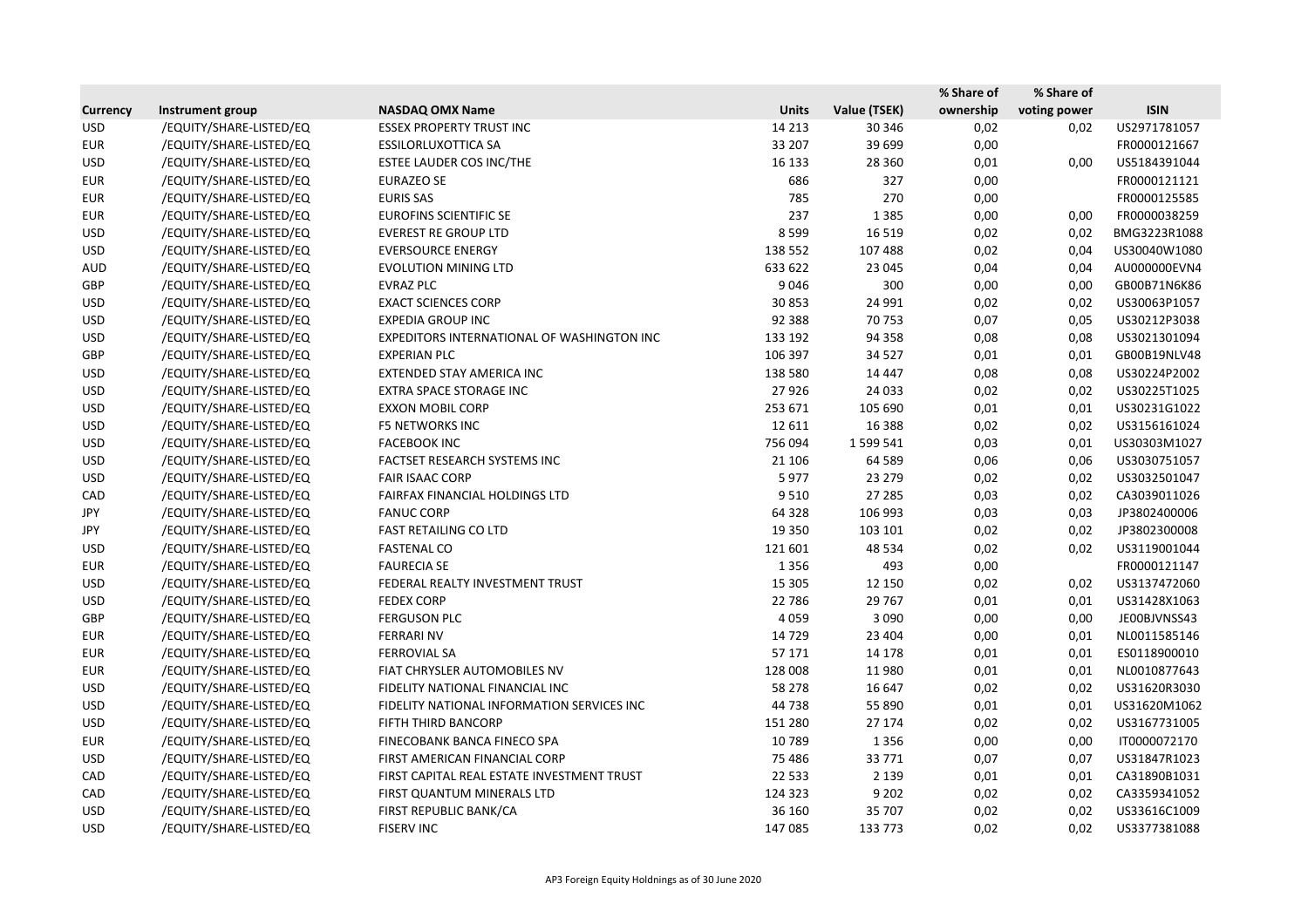|                 |                         |                                                 |              |              | % Share of | % Share of   |              |
|-----------------|-------------------------|-------------------------------------------------|--------------|--------------|------------|--------------|--------------|
| <b>Currency</b> | <b>Instrument group</b> | <b>NASDAQ OMX Name</b>                          | <b>Units</b> | Value (TSEK) | ownership  | voting power | <b>ISIN</b>  |
| <b>NZD</b>      | /EQUITY/SHARE-LISTED/EQ | FISHER & PAYKEL HEALTHCARE CORP LTD             | 225 313      | 48 108       | 0,04       | 0,04         | NZFAPE0001S2 |
| <b>USD</b>      | /EQUITY/SHARE-LISTED/EQ | FLEETCOR TECHNOLOGIES INC                       | 18 3 5 1     | 43 004       | 0,02       | 0,02         | US3390411052 |
| <b>USD</b>      | /EQUITY/SHARE-LISTED/EQ | FLIR SYSTEMS INC                                | 28 2 58      | 10 681       | 0,02       | 0,02         | US3024451011 |
| <b>EUR</b>      | /EQUITY/SHARE-LISTED/EQ | FLUTTER ENTERTAINMENT PLC                       | 17738        | 21716        | 0,01       | 0,01         | IE00BWT6H894 |
| <b>USD</b>      | /EQUITY/SHARE-LISTED/EQ | <b>FMC CORP</b>                                 | 27 270       | 25 3 10      | 0,02       | 0,02         | US3024913036 |
| GBP             | /EQUITY/SHARE-LISTED/EQ | FORESIGHT GROUP HOLDINGS LTD                    | 33 696 572   | 422 815      | 5,56       | 5,56         | JE00BD3QJR55 |
| <b>AUD</b>      | /EQUITY/SHARE-LISTED/EQ | FORTESCUE METALS GROUP LTD                      | 662 677      | 58 873       | 0,02       | 0,02         | AU000000FMG4 |
| <b>USD</b>      | /EQUITY/SHARE-LISTED/EQ | <b>FORTINET INC</b>                             | 35 971       | 46 003       | 0,02       | 0,02         | US34959E1091 |
| <b>EUR</b>      | /EQUITY/SHARE-LISTED/EQ | <b>FORTUM OYJ</b>                               | 51 665       | 9 1 3 9      | 0,01       | 0,01         | FI0009007132 |
| <b>USD</b>      | /EQUITY/SHARE-LISTED/EQ | FORTUNE BRANDS HOME & SECURITY INC              | 29 618       | 17641        | 0,02       | 0,02         | US34964C1062 |
| CAD             | /EQUITY/SHARE-LISTED/EQ | FRANCO-NEVADA CORP                              | 91 172       | 118 275      | 0,05       | 0,05         | CA3518581051 |
| <b>USD</b>      | /EQUITY/SHARE-LISTED/EQ | <b>FRANKLIN RESOURCES INC</b>                   | 60 934       | 11 905       | 0,01       | 0,01         | US3546131018 |
| <b>EUR</b>      | /EQUITY/SHARE-LISTED/EQ | FRAPORT AG FRANKFURT AIRPORT SERVICES WORLDWIDE | 763          | 310          | 0,00       | 0,00         | DE0005773303 |
| <b>EUR</b>      | /EQUITY/SHARE-LISTED/EQ | <b>FRENCH REPUBLIC</b>                          | 2 9 9 4      | 321          | 0,00       |              | FR0000120222 |
| <b>EUR</b>      | /EQUITY/SHARE-LISTED/EQ | <b>FRENCH REPUBLIC</b>                          | 73 148       | 6 2 8 4      | 0,00       |              | FR0010242511 |
| <b>EUR</b>      | /EQUITY/SHARE-LISTED/EQ | <b>FRENCH REPUBLIC</b>                          | 523          | 500          | 0,00       |              | FR0010340141 |
| <b>EUR</b>      | /EQUITY/SHARE-LISTED/EQ | FRESENIUS MEDICAL CARE AG & CO KGAA             | 24 906       | 19885        | 0,00       | 0,01         | DE0005785802 |
| <b>EUR</b>      | /EQUITY/SHARE-LISTED/EQ | FRESENIUS SE & CO KGAA                          | 48 985       | 22 615       | 0,00       | 0,01         | DE0005785604 |
| <b>EUR</b>      | /EQUITY/SHARE-LISTED/EQ | <b>F-SECURE OYJ</b>                             | 1981160      | 59 4 98      | 1,25       | 1,25         | FI0009801310 |
| <b>EUR</b>      | /EQUITY/SHARE-LISTED/EQ | <b>FUCHS PETROLUB SE</b>                        | 1 2 2 8      | 459          | 0,00       |              | DE0005790430 |
| JPY             | /EQUITY/SHARE-LISTED/EQ | FUJI ELECTRIC CO LTD                            | 42 100       | 10 703       | 0,03       | 0,03         | JP3820000002 |
| JPY             | /EQUITY/SHARE-LISTED/EQ | FUJIFILM HOLDINGS CORP                          | 119 500      | 47574        | 0,02       | 0,02         | JP3814000000 |
| JPY             | /EQUITY/SHARE-LISTED/EQ | <b>FUJITSU LTD</b>                              | 65 200       | 71057        | 0,03       | 0,03         | JP3818000006 |
| JPY             | /EQUITY/SHARE-LISTED/EQ | FUKUOKA FINANCIAL GROUP INC                     | 57 100       | 8388         | 0,03       | 0,03         | JP3805010000 |
| <b>EUR</b>      | /EQUITY/SHARE-LISTED/EQ | <b>FUNDACION MAPFRE</b>                         | 18 9 59      | 314          | 0,00       | 0,00         | ES0124244E34 |
| <b>EUR</b>      | /EQUITY/SHARE-LISTED/EQ | <b>GALAPAGOS NV</b>                             | 775          | 1420         | 0,00       | 0,00         | BE0003818359 |
| <b>HKD</b>      | /EQUITY/SHARE-LISTED/EQ | <b>GALAXY ENTERTAINMENT GROUP LTD</b>           | 849 000      | 53 835       | 0,02       | 0,02         | HK0027032686 |
| <b>EUR</b>      | /EQUITY/SHARE-LISTED/EQ | <b>GALP ENERGIA SGPS SA</b>                     | 8696         | 937          | 0,00       | 0,00         | PTGAL0AM0009 |
| <b>CHF</b>      | /EQUITY/SHARE-LISTED/EQ | <b>GAM HOLDING AG</b>                           | 3 9 6 3      | 1545         | 0,00       | 0,00         | CH0102484968 |
| <b>USD</b>      | /EQUITY/SHARE-LISTED/EQ | <b>GAP INC/THE</b>                              | 102 572      | 12 060       | 0,03       | 0,03         | US3647601083 |
| GBP             | /EQUITY/SHARE-LISTED/EQ | <b>GARFIELD WESTON FOUNDATION</b>               | 43 5 23      | 9595         | 0,01       | 0,01         | GB0006731235 |
| <b>USD</b>      | /EQUITY/SHARE-LISTED/EQ | <b>GARMIN LTD</b>                               | 29 68 6      | 26 9 66      | 0,02       | 0,02         | CH0114405324 |
| <b>USD</b>      | /EQUITY/SHARE-LISTED/EQ | <b>GARTNER INC</b>                              | 18918        | 21 3 8 5     | 0,02       | 0,02         | US3666511072 |
| <b>USD</b>      | /EQUITY/SHARE-LISTED/EQ | <b>GATX CORP</b>                                | 78 893       | 44 8 21      | 0,23       | 0,23         | US3614481030 |
| <b>EUR</b>      | /EQUITY/SHARE-LISTED/EQ | <b>GEA GROUP AG</b>                             | 2654         | 782          | 0,00       | 0,00         | DE0006602006 |
| <b>CHF</b>      | /EQUITY/SHARE-LISTED/EQ | <b>GEBERIT AG</b>                               | 675          | 3 1 4 7      | 0,00       | 0,00         | CH0030170408 |
| EUR             | /EQUITY/SHARE-LISTED/EQ | <b>GECINA SA</b>                                | 800          | 921          | 0,00       | 0,00         | FR0010040865 |
| <b>USD</b>      | /EQUITY/SHARE-LISTED/EQ | <b>GENERAL DYNAMICS CORP</b>                    | 36 619       | 50 991       | 0,01       | 0,01         | US3695501086 |
| <b>USD</b>      | /EQUITY/SHARE-LISTED/EQ | <b>GENERAL MILLS INC</b>                        | 320041       | 183 822      | 0,05       | 0,05         | US3703341046 |
| <b>USD</b>      | /EQUITY/SHARE-LISTED/EQ | <b>GENERAL MOTORS CO</b>                        | 708 711      | 167051       | 0,05       | 0,05         | US37045V1008 |
| <b>DKK</b>      | /EQUITY/SHARE-LISTED/EQ | GENMAB A/S                                      | 1 2 0 7      | 3762         | 0,00       | 0,00         | DK0010272202 |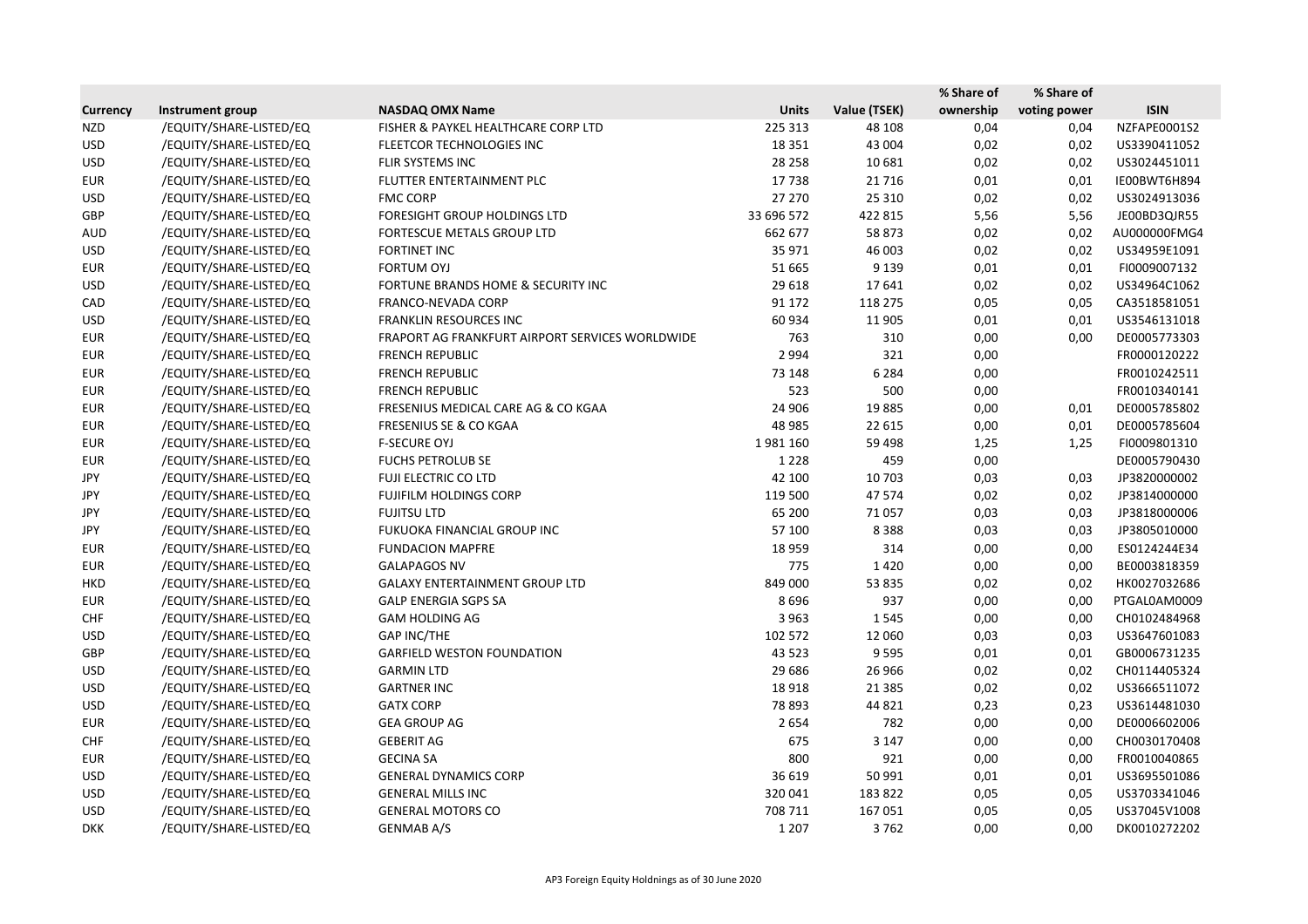|                 |                         |                                           |               |              | % Share of | % Share of   |              |
|-----------------|-------------------------|-------------------------------------------|---------------|--------------|------------|--------------|--------------|
| <b>Currency</b> | Instrument group        | <b>NASDAQ OMX Name</b>                    | <b>Units</b>  | Value (TSEK) | ownership  | voting power | <b>ISIN</b>  |
| SGD             | /EQUITY/SHARE-LISTED/EQ | <b>GENTING BHD</b>                        | 2 3 6 5 3 0 0 | 12 005       | 0,02       | 0,02         | SGXE21576413 |
| <b>USD</b>      | /EQUITY/SHARE-LISTED/EQ | <b>GENUINE PARTS CO</b>                   | 31 2 33       | 25 304       | 0,02       | 0,02         | US3724601055 |
| <b>EUR</b>      | /EQUITY/SHARE-LISTED/EQ | <b>GETLINK SE</b>                         | 7647          | 1027         | 0,00       |              | FR0010533075 |
| CAD             | /EQUITY/SHARE-LISTED/EQ | <b>GIBSON ENERGY INC</b>                  | 328 285       | 47 450       | 0,22       | 0,22         | CA3748252069 |
| CAD             | /EQUITY/SHARE-LISTED/EQ | <b>GILDAN ACTIVEWEAR INC</b>              | 40 235        | 5788         | 0,02       | 0,02         | CA3759161035 |
| <b>USD</b>      | /EQUITY/SHARE-LISTED/EQ | <b>GILEAD SCIENCES INC</b>                | 554785        | 397 683      | 0,04       | 0,04         | US3755581036 |
| <b>EUR</b>      | /EQUITY/SHARE-LISTED/EQ | <b>GIOVANNI AGNELLI BV</b>                | 1894          | 1008         | 0,00       | 0,00         | NL0012059018 |
| <b>CHF</b>      | /EQUITY/SHARE-LISTED/EQ | <b>GIVAUDAN SA</b>                        | 1081          | 37 498       | 0,01       | 0,01         | CH0010645932 |
| <b>NOK</b>      | /EQUITY/SHARE-LISTED/EQ | <b>GJENSIDIGESTIFTELSEN</b>               | 3561          | 609          | 0,00       | 0,00         | NO0010582521 |
| GBP             | /EQUITY/SHARE-LISTED/EQ | <b>GLAXOSMITHKLINE PLC</b>                | 587331        | 110 653      | 0,01       | 0,01         | GB0009252882 |
| GBP             | /EQUITY/SHARE-LISTED/EQ | <b>GLENCORE PLC</b>                       | 1 165 259     | 22 9 68      | 0,01       | 0,01         | JE00B4T3BW64 |
| <b>USD</b>      | /EQUITY/SHARE-LISTED/EQ | <b>GLOBAL PAYMENTS INC</b>                | 39 840        | 62 959       | 0,01       | 0,01         | US37940X1028 |
| <b>USD</b>      | /EQUITY/SHARE-LISTED/EQ | <b>GLOBE LIFE INC</b>                     | 87775         | 60 703       | 0,08       | 0,08         | US37959E1029 |
| JPY             | /EQUITY/SHARE-LISTED/EQ | <b>GLP J-REIT</b>                         | 1 2 1 0       | 16 3 53      | 0,03       | 0,03         | JP3047510007 |
| JPY             | /EQUITY/SHARE-LISTED/EQ | <b>GMO INTERNET INC</b>                   | 13 600        | 13 201       | 0,02       | 0,02         | JP3385890003 |
| <b>DKK</b>      | /EQUITY/SHARE-LISTED/EQ | <b>GN STORE NORD A/S</b>                  | 2 3 3 2       | 1 1 5 7      | 0,00       | 0,00         | DK0010272632 |
| <b>USD</b>      | /EQUITY/SHARE-LISTED/EQ | <b>GODADDY INC</b>                        | 36 083        | 24 652       | 0,02       | 0,02         | US3802371076 |
| <b>USD</b>      | /EQUITY/SHARE-LISTED/EQ | <b>GOLDMAN SACHS GROUP INC/THE</b>        | 33 656        | 61966        | 0,01       | 0,01         | US38141G1040 |
| <b>AUD</b>      | /EQUITY/SHARE-LISTED/EQ | <b>GOODMAN GROUP</b>                      | 642 320       | 61 185       | 0,04       | 0,04         | AU000000GMG2 |
| <b>USD</b>      | /EQUITY/SHARE-LISTED/EQ | GOODYEAR TIRE & RUBBER CO/THE             | 233 526       | 19 4 61      | 0,10       | 0,10         | US3825501014 |
| <b>AUD</b>      | /EQUITY/SHARE-LISTED/EQ | <b>GPT GROUP/THE</b>                      | 756 603       | 20 238       | 0,04       | 0,04         | AU000000GPT8 |
| <b>USD</b>      | /EQUITY/SHARE-LISTED/EQ | <b>GRAHAM HOLDINGS CO</b>                 | 1575          | 5028         | 0,04       | 0,03         | US3846371041 |
| GBP             | /EQUITY/SHARE-LISTED/EQ | <b>GREENCOAT UK WIND PLC/FUND FAMILY</b>  | 33 023 609    | 545 144      | 2,18       | 2,18         | GB00B8SC6K54 |
| <b>EUR</b>      | /EQUITY/SHARE-LISTED/EQ | <b>GRIFOLS SA</b>                         | 36 481        | 10 3 18      | 0,01       | 0,01         | ES0171996087 |
| <b>EUR</b>      | /EQUITY/SHARE-LISTED/EQ | <b>GROUPE BPCE</b>                        | 16517         | 402          | 0,00       | 0,00         | FR0000120685 |
| <b>EUR</b>      | /EQUITY/SHARE-LISTED/EQ | <b>GROUPE BRUXELLES LAMBERT SA</b>        | 12 617        | 9860         | 0,01       | 0,01         | BE0003797140 |
| <b>EUR</b>      | /EQUITY/SHARE-LISTED/EQ | GROUPE INDUSTRIEL MARCEL DASSAULT SAS     | 44            | 378          | 0,00       |              | FR0000121725 |
| <b>USD</b>      | /EQUITY/SHARE-LISTED/EQ | <b>GUIDEWIRE SOFTWARE INC</b>             | 17893         | 18 4 7 9     | 0,02       | 0,02         | US40171V1008 |
| GBP             | /EQUITY/SHARE-LISTED/EQ | <b>GVC HOLDINGS PLC</b>                   | 10 4 20       | 888          | 0,00       | 0,00         | IM00B5VQMV65 |
| <b>USD</b>      | /EQUITY/SHARE-LISTED/EQ | <b>H&amp;R BLOCK INC</b>                  | 152 062       | 20 231       | 0,08       | 0,08         | US0936711052 |
| <b>EUR</b>      | /EQUITY/SHARE-LISTED/EQ | H51 SAS                                   | 3778          | 29 4 05      | 0,00       |              | FR0000052292 |
| JPY             | /EQUITY/SHARE-LISTED/EQ | HAKUHODO DY HOLDINGS INC                  | 77 400        | 8562         | 0,02       | 0,02         | JP3766550002 |
| <b>USD</b>      | /EQUITY/SHARE-LISTED/EQ | <b>HALLIBURTON CO</b>                     | 185 250       | 22 402       | 0,02       | 0,02         | US4062161017 |
| GBP             | /EQUITY/SHARE-LISTED/EQ | <b>HALMA PLC</b>                          | 7022          | 1862         | 0,00       | 0,00         | GB0004052071 |
| JPY             | /EQUITY/SHARE-LISTED/EQ | HAMAMATSU PHOTONICS KK                    | 46 500        | 18753        | 0,03       | 0,03         | JP3771800004 |
| <b>HKD</b>      | /EQUITY/SHARE-LISTED/EQ | <b>HANG LUNG GROUP LTD</b>                | 794 000       | 17524        | 0,02       | 0,02         | HK0101000591 |
| JPY             | /EQUITY/SHARE-LISTED/EQ | HANKYU HANSHIN HOLDINGS INC               | 75 900        | 23 891       | 0,03       | 0,03         | JP3774200004 |
| GBP             | /EQUITY/SHARE-LISTED/EQ | HARGREAVES LANSDOWN PLC                   | 6 2 7 4       | 1 1 7 6      | 0,00       | 0,00         | GB00B1VZ0M25 |
| <b>USD</b>      | /EQUITY/SHARE-LISTED/EQ | HARLEY-DAVIDSON INC                       | 83 952        | 18 5 92      | 0,05       | 0,05         | US4128221086 |
| <b>USD</b>      | /EQUITY/SHARE-LISTED/EQ | HARTFORD FINANCIAL SERVICES GROUP INC/THE | 76 861        | 27 605       | 0,02       | 0,02         | US4165151048 |
| <b>USD</b>      | /EQUITY/SHARE-LISTED/EQ | <b>HASBRO INC</b>                         | 27 28 6       | 19 0 53      | 0,02       | 0,02         | US4180561072 |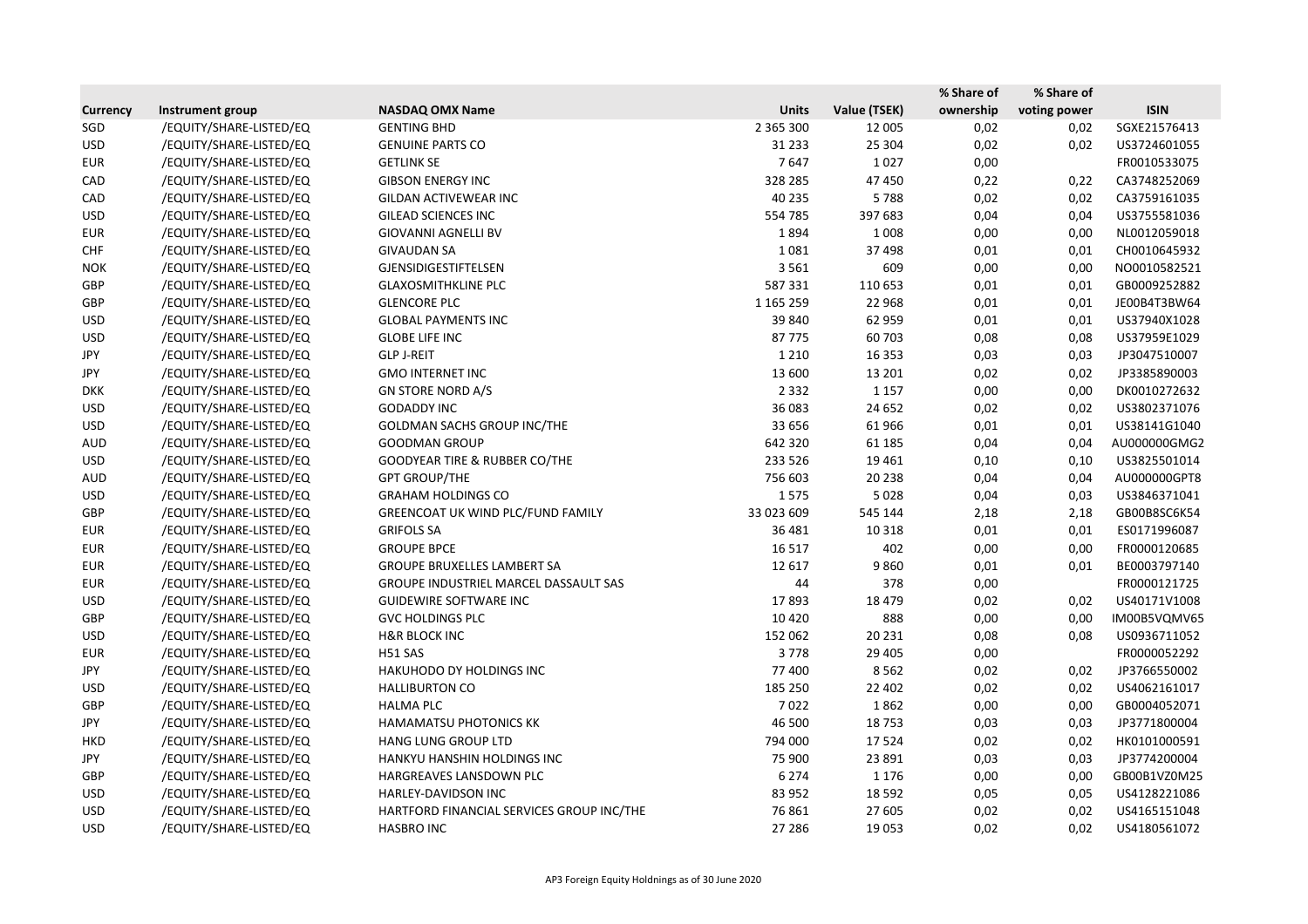|                 |                         |                                                    |              |              | % Share of | % Share of   |              |
|-----------------|-------------------------|----------------------------------------------------|--------------|--------------|------------|--------------|--------------|
| <b>Currency</b> | Instrument group        | <b>NASDAQ OMX Name</b>                             | <b>Units</b> | Value (TSEK) | ownership  | voting power | <b>ISIN</b>  |
| <b>USD</b>      | /EQUITY/SHARE-LISTED/EQ | HAWAIIAN ELECTRIC INDUSTRIES INC                   | 24 843       | 8 3 4 6      | 0,02       | 0,02         | US4198701009 |
| <b>USD</b>      | /EQUITY/SHARE-LISTED/EQ | HCA HEALTHCARE INC                                 | 55 8 86      | 50 536       | 0,02       | 0,02         | US40412C1018 |
| <b>USD</b>      | /EQUITY/SHARE-LISTED/EQ | HD SUPPLY HOLDINGS INC                             | 35 661       | 11512        | 0,02       | 0,02         | US40416M1053 |
| <b>EUR</b>      | /EQUITY/SHARE-LISTED/EQ | HDI HAFTPFLICHTVERBAND DER DEUTSCHEN INDUSTRIE VAG | 7035         | 11 2 9 2     | 0,01       | 0,01         | DE0008402215 |
| <b>USD</b>      | /EQUITY/SHARE-LISTED/EQ | HEALTHPEAK PROPERTIES INC                          | 104 455      | 26 8 21      | 0,02       | 0,02         | US42250P1030 |
| <b>USD</b>      | /EQUITY/SHARE-LISTED/EQ | <b>HEICO CORP</b>                                  | 29 0 50      | 26 970       | 0,02       | 0,05         | US4228061093 |
| <b>USD</b>      | /EQUITY/SHARE-LISTED/EQ | <b>HEICO CORP</b>                                  | 15 5 96      | 11804        | 0,01       | 0,00         | US4228062083 |
| <b>EUR</b>      | /EQUITY/SHARE-LISTED/EQ | HEIDELBERGCEMENT AG                                | 2 6 0 6      | 1 2 9 6      | 0,00       | 0,00         | DE0006047004 |
| GBP             | /EQUITY/SHARE-LISTED/EQ | <b>HELIOS TOWERS PLC</b>                           | 2 400 000    | 41 0 55      | 0,24       | 0,24         | GB00BJVQC708 |
| <b>EUR</b>      | /EQUITY/SHARE-LISTED/EQ | <b>HENKEL AG &amp; CO KGAA</b>                     | 12 12 2      | 9 4 0 6      | 0,00       | 0,00         | DE0006048408 |
| <b>EUR</b>      | /EQUITY/SHARE-LISTED/EQ | <b>HENKEL AG &amp; CO KGAA</b>                     | 20 844       | 18077        | 0,00       |              | DE0006048432 |
| <b>USD</b>      | /EQUITY/SHARE-LISTED/EQ | HENRY SCHEIN INC                                   | 32 7 16      | 17797        | 0,02       | 0,02         | US8064071025 |
| <b>USD</b>      | /EQUITY/SHARE-LISTED/EQ | HERSHEY CO/THE                                     | 139 352      | 168 285      | 0,09       | 0,02         | US4278661081 |
| <b>USD</b>      | /EQUITY/SHARE-LISTED/EQ | <b>HESS CORP</b>                                   | 57 336       | 27 676       | 0,02       | 0,02         | US42809H1077 |
| <b>USD</b>      | /EQUITY/SHARE-LISTED/EQ | HEWLETT PACKARD ENTERPRISE CO                      | 132 123      | 11977        | 0,01       | 0,01         | US42824C1099 |
| JPY             | /EQUITY/SHARE-LISTED/EQ | HIKARI TSUSHIN INC                                 | 6900         | 14 6 28      | 0,01       | 0,01         | JP3783420007 |
| GBP             | /EQUITY/SHARE-LISTED/EQ | HIKMA PHARMACEUTICALS PLC                          | 2699         | 690          | 0,00       | 0,00         | GB00B0LCW083 |
| JPY             | /EQUITY/SHARE-LISTED/EQ | HIROSE ELECTRIC CO LTD                             | 10781        | 11 005       | 0,03       | 0,03         | JP3799000009 |
| JPY             | /EQUITY/SHARE-LISTED/EQ | HISAMITSU PHARMACEUTICAL CO INC                    | 16 900       | 8 4 7 9      | 0,02       | 0,02         | JP3784600003 |
| JPY             | /EQUITY/SHARE-LISTED/EQ | HITACHI LTD                                        | 69 100       | 7656         | 0,02       | 0,02         | JP3786200000 |
| JPY             | /EQUITY/SHARE-LISTED/EQ | HITACHI LTD                                        | 35 700       | 9 1 8 7      | 0,02       | 0,02         | JP3787000003 |
| JPY             | /EQUITY/SHARE-LISTED/EQ | HITACHI LTD                                        | 320 785      | 94 270       | 0,03       | 0,03         | JP3788600009 |
| <b>USD</b>      | /EQUITY/SHARE-LISTED/EQ | <b>HOLLYFRONTIER CORP</b>                          | 31755        | 8639         | 0,02       | 0,02         | US4361061082 |
| <b>USD</b>      | /EQUITY/SHARE-LISTED/EQ | <b>HOLOGIC INC</b>                                 | 71725        | 38 0 89      | 0,03       | 0,03         | US4364401012 |
| <b>USD</b>      | /EQUITY/SHARE-LISTED/EQ | HOME DEPOT INC/THE                                 | 352 866      | 823 559      | 0,03       | 0,03         | US4370761029 |
| JPY             | /EQUITY/SHARE-LISTED/EQ | HONDA MOTOR CO LTD                                 | 540 681      | 128 659      | 0,03       | 0,03         | JP3854600008 |
| <b>USD</b>      | /EQUITY/SHARE-LISTED/EQ | HONEYWELL INTERNATIONAL INC                        | 245 338      | 330 493      | 0,03       | 0,03         | US4385161066 |
| <b>HKD</b>      | /EQUITY/SHARE-LISTED/EQ | HONG KONG & CHINA GAS CO LTD                       | 4 173 737    | 60 20 6      | 0,02       | 0,02         | HK0003000038 |
| <b>HKD</b>      | /EQUITY/SHARE-LISTED/EQ | HONG KONG EXCHANGES & CLEARING LTD                 | 467 668      | 185 517      | 0,04       | 0,04         | HK0388045442 |
| HKD             | /EQUITY/SHARE-LISTED/EQ | HONG KONG SPECIAL ADMINISTRATIVE REGION            | 601 000      | 29 006       | 0,01       | 0,01         | HK0066009694 |
| <b>HKD</b>      | /EQUITY/SHARE-LISTED/EQ | <b>HOPKINS CAYMAN LTD</b>                          | 562 843      | 19892        | 0,01       | 0,01         | HK0012000102 |
| JPY             | /EQUITY/SHARE-LISTED/EQ | <b>HOSHIZAKI CORP</b>                              | 18 000       | 14 3 63      | 0,02       | 0,02         | JP3845770001 |
| <b>USD</b>      | /EQUITY/SHARE-LISTED/EQ | <b>HOST HOTELS &amp; RESORTS INC</b>               | 149 551      | 15 0 34      | 0,02       | 0,02         | US44107P1049 |
| <b>USD</b>      | /EQUITY/SHARE-LISTED/EQ | HOWMET AEROSPACE INC                               | 82 890       | 12 240       | 0,02       | 0,02         | US4432011082 |
| JPY             | /EQUITY/SHARE-LISTED/EQ | <b>HOYA CORP</b>                                   | 125 500      | 111 196      | 0,03       | 0,03         | JP3837800006 |
| <b>USD</b>      | /EQUITY/SHARE-LISTED/EQ | HP INC                                             | 210 539      | 34 189       | 0,01       | 0,01         | US40434L1052 |
| GBP             | /EQUITY/SHARE-LISTED/EQ | HSBC HOLDINGS PLC                                  | 2 371 452    | 103 355      | 0,01       | 0,01         | GB0005405286 |
| <b>HKD</b>      | /EQUITY/SHARE-LISTED/EQ | HSBC HOLDINGS PLC                                  | 298 500      | 46 683       | 0,02       | 0,02         | HK0011000095 |
| <b>USD</b>      | /EQUITY/SHARE-LISTED/EQ | <b>HUBBELL INC</b>                                 | 16 680       | 19 4 8 1     | 0,02       | 0,03         | US4435106079 |
| <b>USD</b>      | /EQUITY/SHARE-LISTED/EQ | <b>HUBSPOT INC</b>                                 | 4 0 6 4      | 8 4 9 5      | 0,01       | 0,01         | US4435731009 |
| JPY             | /EQUITY/SHARE-LISTED/EQ | HULIC CO LTD                                       | 100 600      | 8792         | 0,01       | 0,01         | JP3360800001 |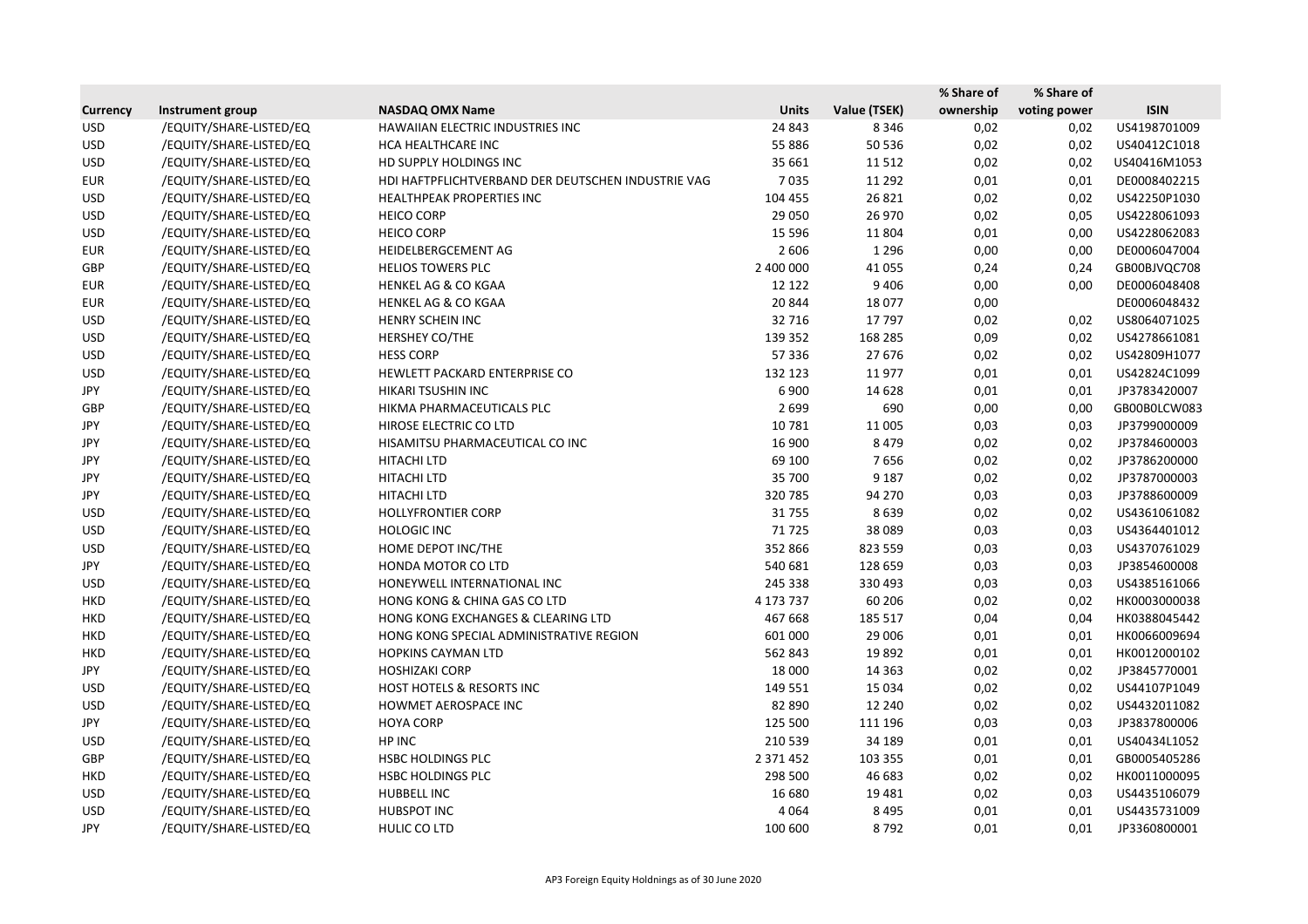|                 |                         |                                        |               |              | % Share of | % Share of   |              |
|-----------------|-------------------------|----------------------------------------|---------------|--------------|------------|--------------|--------------|
| <b>Currency</b> | Instrument group        | <b>NASDAQ OMX Name</b>                 | <b>Units</b>  | Value (TSEK) | ownership  | voting power | <b>ISIN</b>  |
| <b>USD</b>      | /EQUITY/SHARE-LISTED/EQ | <b>HUMANA INC</b>                      | 16 150        | 58 342       | 0,01       | 0,01         | US4448591028 |
| <b>USD</b>      | /EQUITY/SHARE-LISTED/EQ | HUNTINGTON BANCSHARES INC/OH           | 220751        | 18 5 82      | 0,02       | 0,02         | US4461501045 |
| <b>USD</b>      | /EQUITY/SHARE-LISTED/EQ | HUNTINGTON INGALLS INDUSTRIES INC      | 8816          | 14 3 32      | 0,02       | 0,02         | US4464131063 |
| CAD             | /EQUITY/SHARE-LISTED/EQ | IA FINANCIAL CORP INC                  | 23 4 91       | 7 3 0 5      | 0,01       | 0,02         | CA45075E1043 |
| <b>USD</b>      | /EQUITY/SHARE-LISTED/EQ | IAC/INTERACTIVECORP                    | 16 6 64       | 50 209       | 0,02       | 0,01         | US44919P5089 |
| <b>USD</b>      | /EQUITY/SHARE-LISTED/EQ | IAC/INTERACTIVECORP                    | 11885         | 11853        | 0,02       | 0,00         | US57665R1068 |
| <b>EUR</b>      | /EQUITY/SHARE-LISTED/EQ | <b>IBERDROLA SA</b>                    | 677033        | 73 112       | 0,01       | 0,01         | ES0144580Y14 |
| <b>USD</b>      | /EQUITY/SHARE-LISTED/EQ | <b>IBERDROLA SA</b>                    | 118 244       | 46 247       | 0,04       | 0,04         | US05351W1036 |
| <b>EUR</b>      | /EQUITY/SHARE-LISTED/EQ | <b>ICADE</b>                           | 522           | 339          | 0,00       | 0,00         | FR0000035081 |
| JPY             | /EQUITY/SHARE-LISTED/EQ | <b>IDEMITSU KOSAN CO LTD</b>           | 65 1 15       | 12 8 6 0     | 0,02       | 0,02         | JP3142500002 |
| <b>USD</b>      | /EQUITY/SHARE-LISTED/EQ | <b>IDEX CORP</b>                       | 16 210        | 23 8 68      | 0,02       | 0,02         | US45167R1041 |
| <b>USD</b>      | /EQUITY/SHARE-LISTED/EQ | <b>IDEXX LABORATORIES INC</b>          | 13 540        | 41 649       | 0,02       | 0,02         | US45168D1046 |
| <b>USD</b>      | /EQUITY/SHARE-LISTED/EQ | <b>IHS MARKIT LTD</b>                  | 105 260       | 74 041       | 0,03       | 0,03         | BMG475671050 |
| JPY             | /EQUITY/SHARE-LISTED/EQ | IIDA GROUP HOLDINGS CO LTD             | 46 938        | 6692         | 0,02       | 0,02         | JP3131090007 |
| <b>EUR</b>      | /EQUITY/SHARE-LISTED/EQ | <b>ILIAD SA</b>                        | 266           | 483          | 0,00       |              | FR0004035913 |
| <b>USD</b>      | /EQUITY/SHARE-LISTED/EQ | ILLINOIS TOOL WORKS INC                | 91730         | 149 430      | 0,03       | 0,03         | US4523081093 |
| <b>USD</b>      | /EQUITY/SHARE-LISTED/EQ | <b>ILLUMINA INC</b>                    | 16812         | 58 008       | 0,01       | 0,01         | US4523271090 |
| <b>USD</b>      | /EQUITY/SHARE-LISTED/EQ | <b>INCYTE CORP</b>                     | 13 3 3 2      | 12 9 14      | 0,01       | 0,01         | US45337C1027 |
| <b>EUR</b>      | /EQUITY/SHARE-LISTED/EQ | <b>INFINEON TECHNOLOGIES AG</b>        | 1 202 916     | 262 760      | 0,05       | 0,09         | DE0006231004 |
| GBP             | /EQUITY/SHARE-LISTED/EQ | <b>INFORMA PLC</b>                     | 26 949        | 1459         | 0,00       | 0,00         | GB00BMJ6DW54 |
| GBP             | /EQUITY/SHARE-LISTED/EQ | <b>INFRARED CAPITAL PARTNERS LTD</b>   | 3 596 488     | 71542        | 0,19       | 0,19         | GB00BJLP1Y77 |
| <b>EUR</b>      | /EQUITY/SHARE-LISTED/EQ | ING GROEP NV                           | 4 3 8 5 7 2 5 | 284 440      | 0,11       | 0,11         | NL0011821202 |
| <b>EUR</b>      | /EQUITY/SHARE-LISTED/EQ | <b>INGENICO GROUP SA</b>               | 1078          | 1602         | 0,00       |              | FR0000125346 |
| <b>USD</b>      | /EQUITY/SHARE-LISTED/EQ | <b>INGREDION INC</b>                   | 14 5 22       | 11 2 30      | 0,02       | 0,02         | US4571871023 |
| JPY             | /EQUITY/SHARE-LISTED/EQ | <b>INPEX CORP</b>                      | 339 500       | 19552        | 0,02       | 0,02         | JP3294460005 |
| <b>EUR</b>      | /EQUITY/SHARE-LISTED/EQ | <b>INSTITUT MERIEUX SACA</b>           | 784           | 1 0 0 3      | 0,00       |              | FR0013280286 |
| <b>USD</b>      | /EQUITY/SHARE-LISTED/EQ | <b>INSULET CORP</b>                    | 13 4 01       | 24 2 54      | 0,02       | 0,02         | US45784P1012 |
| <b>AUD</b>      | /EQUITY/SHARE-LISTED/EQ | INSURANCE AUSTRALIA GROUP LTD          | 907 951       | 33 605       | 0,04       | 0,04         | AU000000IAG3 |
| CAD             | /EQUITY/SHARE-LISTED/EQ | INTACT FINANCIAL CORP                  | 66            | 58           | 0,00       | 0,00         | CA45823T1066 |
| <b>USD</b>      | /EQUITY/SHARE-LISTED/EQ | <b>INTEL CORP</b>                      | 1471587       | 820 285      | 0,03       | 0,03         | US4581401001 |
| CAD             | /EQUITY/SHARE-LISTED/EQ | <b>INTER PIPELINE LTD</b>              | 88 0 68       | 7615         | 0,02       | 0,02         | CA45833V1094 |
| <b>USD</b>      | /EQUITY/SHARE-LISTED/EQ | INTERCONTINENTAL EXCHANGE INC          | 134 821       | 115 057      | 0,02       | 0,02         | US45866F1049 |
| GBP             | /EQUITY/SHARE-LISTED/EQ | INTERCONTINENTAL HOTELS GROUP PLC      | 3 1 3 1       | 1 2 8 6      | 0,00       | 0,00         | GB00BHJYC057 |
| USD             | /EQUITY/SHARE-LISTED/EQ | <b>INTERDIGITAL INC</b>                | 3             | 2            | 0,00       | 0,00         | US45867G1013 |
| <b>USD</b>      | /EQUITY/SHARE-LISTED/EQ | INTERNATIONAL BUSINESS MACHINES CORP   | 50 522        | 56 846       | 0,01       | 0,01         | US4592001014 |
| <b>USD</b>      | /EQUITY/SHARE-LISTED/EQ | INTERNATIONAL FLAVORS & FRAGRANCES INC | 18 2 94       | 20872        | 0,02       | 0,02         | US4595061015 |
| <b>USD</b>      | /EQUITY/SHARE-LISTED/EQ | INTERPUBLIC GROUP OF COS INC/THE       | 766 582       | 122 556      | 0,20       | 0,20         | US4606901001 |
| GBP             | /EQUITY/SHARE-LISTED/EQ | <b>INTERTEK GROUP PLC</b>              | 136 329       | 85 374       | 0,08       | 0,08         | GB0031638363 |
| EUR             | /EQUITY/SHARE-LISTED/EQ | <b>INTESA SANPAOLO SPA</b>             | 1734 127      | 30 913       | 0,01       | 0,01         | IT0000072618 |
| <b>USD</b>      | /EQUITY/SHARE-LISTED/EQ | <b>INTUIT INC</b>                      | 116 039       | 320 209      | 0,04       | 0,04         | US4612021034 |
| <b>USD</b>      | /EQUITY/SHARE-LISTED/EQ | INTUITIVE SURGICAL INC                 | 8 4 0 5       | 44 621       | 0,01       | 0,01         | US46120E6023 |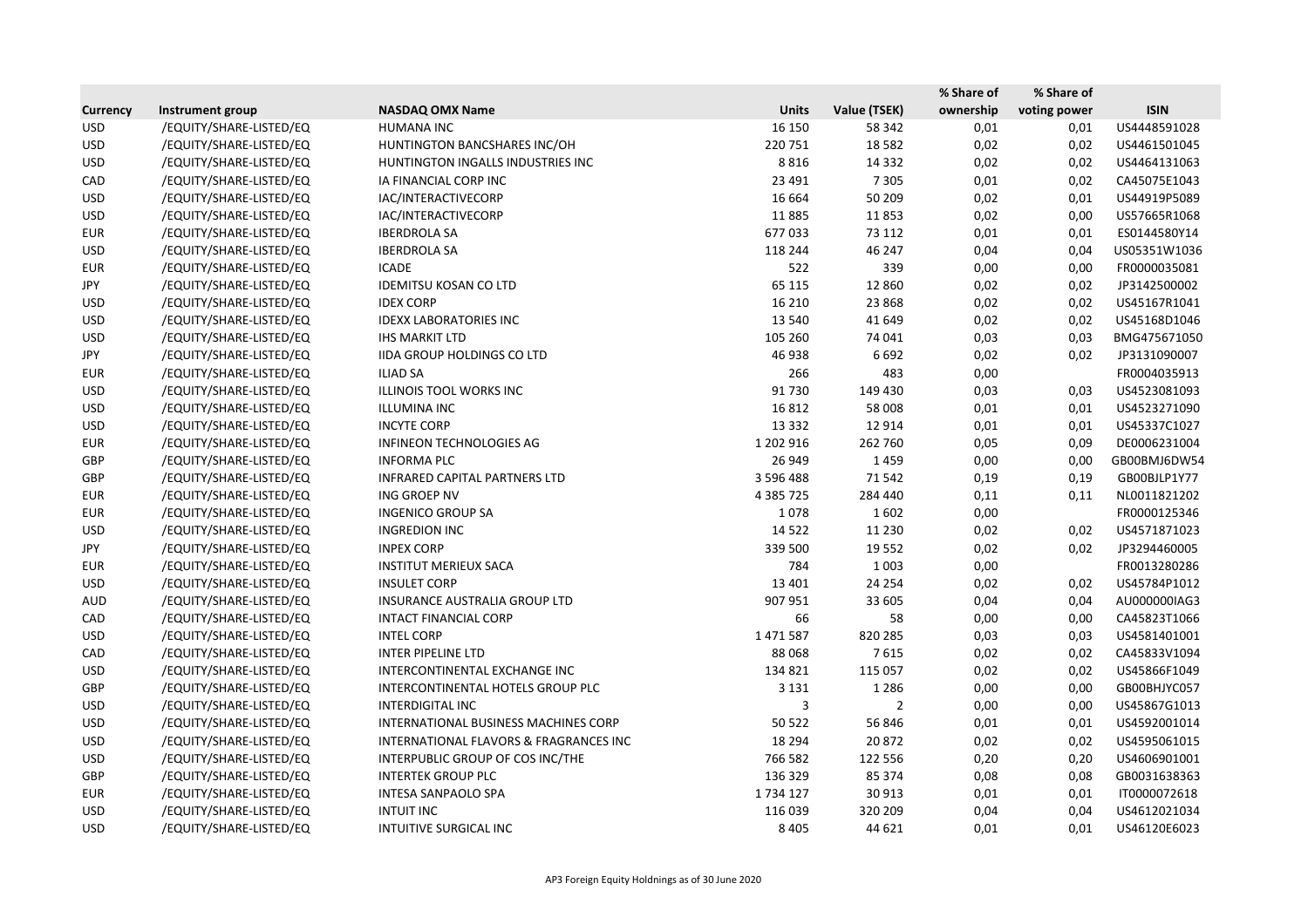|                 |                         |                                       |              |              | % Share of | % Share of   |              |
|-----------------|-------------------------|---------------------------------------|--------------|--------------|------------|--------------|--------------|
| <b>Currency</b> | Instrument group        | <b>NASDAQ OMX Name</b>                | <b>Units</b> | Value (TSEK) | ownership  | voting power | <b>ISIN</b>  |
| <b>USD</b>      | /EQUITY/SHARE-LISTED/EQ | <b>INVESCO LTD</b>                    | 85 183       | 8539         | 0,02       | 0,02         | BMG491BT1088 |
| <b>USD</b>      | /EQUITY/SHARE-LISTED/EQ | <b>INVITATION HOMES INC</b>           | 114 569      | 29 3 86      | 0,02       | 0,02         | US46187W1071 |
| <b>USD</b>      | /EQUITY/SHARE-LISTED/EQ | IONIS PHARMACEUTICALS INC             | 28 3 9 3     | 15 5 97      | 0,02       | 0,02         | US4622221004 |
| <b>USD</b>      | /EQUITY/SHARE-LISTED/EQ | <b>IPG PHOTONICS CORP</b>             | 7948         | 11877        | 0,01       | 0,01         | US44980X1090 |
| <b>USD</b>      | /EQUITY/SHARE-LISTED/EQ | <b>IQVIA HOLDINGS INC</b>             | 12 205       | 16 133       | 0,01       | 0,01         | US46266C1053 |
| <b>EUR</b>      | /EQUITY/SHARE-LISTED/EQ | IRISH BANK RESOLUTION CORP LTD        | 1068347      | 0            | 0,14       |              | IE00B06H8J93 |
| <b>USD</b>      | /EQUITY/SHARE-LISTED/EQ | <b>IRON MOUNTAIN INC</b>              | 62 155       | 15 1 14      | 0,02       | 0,02         | US46284V1017 |
| JPY             | /EQUITY/SHARE-LISTED/EQ | <b>ISETAN MITSUKOSHI HOLDINGS LTD</b> | 108 500      | 5791         | 0,03       | 0,03         | JP3894900004 |
| JPY             | /EQUITY/SHARE-LISTED/EQ | <b>ISUZU MOTORS LTD</b>               | 182 900      | 15 3 73      | 0,02       | 0,02         | JP3137200006 |
| JPY             | /EQUITY/SHARE-LISTED/EQ | <b>ITO EN LTD</b>                     | 17800        | 9 3 4 6      | 0,02       | 0,02         | JP3143000002 |
| JPY             | /EQUITY/SHARE-LISTED/EQ | <b>ITOCHU CORP</b>                    | 31 800       | 11 0 94      | 0,01       | 0,01         | JP3143900003 |
| JPY             | /EQUITY/SHARE-LISTED/EQ | <b>ITOCHU CORP</b>                    | 446 791      | 89 572       | 0,03       | 0,03         | JP3143600009 |
| JPY             | /EQUITY/SHARE-LISTED/EQ | <b>ITOCHU CORP</b>                    | 84 000       | 13 4 13      | 0,02       | 0,02         | JP3802600001 |
| GBP             | /EQUITY/SHARE-LISTED/EQ | <b>ITV PLC</b>                        | 64 161       | 552          | 0,00       | 0,00         | GB0033986497 |
| <b>USD</b>      | /EQUITY/SHARE-LISTED/EQ | J M SMUCKER CO/THE                    | 24 4 35      | 24 088       | 0,02       | 0,02         | US8326964058 |
| GBP             | /EQUITY/SHARE-LISTED/EQ | J SAINSBURY PLC                       | 31859        | 765          | 0,00       | 0,00         | GB00B019KW72 |
| <b>USD</b>      | /EQUITY/SHARE-LISTED/EQ | JACK HENRY & ASSOCIATES INC           | 16 278       | 27 909       | 0,02       | 0,02         | US4262811015 |
| <b>USD</b>      | /EQUITY/SHARE-LISTED/EQ | JACOBS ENGINEERING GROUP INC          | 28 007       | 22 127       | 0,02       | 0,02         | US4698141078 |
| <b>CHF</b>      | /EQUITY/SHARE-LISTED/EQ | JACOBS HOLDING AG                     | 55           | 977          | 0,00       | 0,00         | CH0009002962 |
| <b>AUD</b>      | /EQUITY/SHARE-LISTED/EQ | JAMES HARDIE INDUSTRIES PLC           | 173 923      | 30 702       | 0,04       | 0,04         | AU000000JHX1 |
| JPY             | /EQUITY/SHARE-LISTED/EQ | JAPAN POST INSURANCE CO               | 74 600       | 9 1 0 3      | 0,01       | 0,01         | JP3233250004 |
| JPY             | /EQUITY/SHARE-LISTED/EQ | JAPAN POST BANK CO                    | 134 300      | 9 3 0 1      | 0,00       | 0,00         | JP3946750001 |
| JPY             | /EQUITY/SHARE-LISTED/EQ | JAPAN POST HOLDINGS CO                | 522 300      | 34 5 82      | 0,01       | 0,01         | JP3752900005 |
| JPY             | /EQUITY/SHARE-LISTED/EQ | JAPAN AIRLINES CO LTD                 | 37 000       | 6 2 0 5      | 0,01       | 0,01         | JP3705200008 |
| JPY             | /EQUITY/SHARE-LISTED/EQ | JAPAN AIRPORT TERMINAL CO LTD         | 16 800       | 6659         | 0,02       | 0,02         | JP3699400002 |
| JPY             | /EQUITY/SHARE-LISTED/EQ | JAPAN EXCHANGE GROUP INC              | 168 970      | 36 36 3      | 0,03       | 0,03         | JP3183200009 |
| JPY             | /EQUITY/SHARE-LISTED/EQ | JAPAN PRIME REALTY INVESTMENT CORP    | 260          | 7095         | 0,03       | 0,03         | JP3040890000 |
| JPY             | /EQUITY/SHARE-LISTED/EQ | JAPAN REAL ESTATE INVESTMENT CORP     | 436          | 20821        | 0,03       | 0,03         | JP3027680002 |
| JPY             | /EQUITY/SHARE-LISTED/EQ | JAPAN RETAIL FUND INVESTMENT CORP     | 868          | 10 0 82      | 0,03       | 0,03         | JP3039710003 |
| SGD             | /EQUITY/SHARE-LISTED/EQ | <b>JARDINE MATHESON HOLDINGS LTD</b>  | 40 211       | 5414         | 0,01       | 0,01         | SG1B51001017 |
| <b>USD</b>      | /EQUITY/SHARE-LISTED/EQ | JARDINE MATHESON HOLDINGS LTD         | 86 100       | 33 4 82      | 0,01       | 0,01         | BMG507361001 |
| <b>USD</b>      | /EQUITY/SHARE-LISTED/EQ | JARDINE MATHESON HOLDINGS LTD         | 86 900       | 17447        | 0,01       | 0,01         | BMG507641022 |
| <b>USD</b>      | /EQUITY/SHARE-LISTED/EQ | JARDINE MATHESON HOLDINGS LTD         | 459 300      | 17673        | 0,02       | 0,02         | BMG4587L1090 |
| <b>USD</b>      | /EQUITY/SHARE-LISTED/EQ | JARDINE MATHESON HOLDINGS LTD         | 132 400      | 5736         | 0,01       | 0,01         | BMG2624N1535 |
| <b>USD</b>      | /EQUITY/SHARE-LISTED/EQ | JAZZ PHARMACEUTICALS PLC              | 11791        | 12 12 1      | 0,02       | 0,02         | IE00B4Q5ZN47 |
| <b>USD</b>      | /EQUITY/SHARE-LISTED/EQ | JB HUNT TRANSPORT SERVICES INC        | 18 17 2      | 20 374       | 0,02       | 0,02         | US4456581077 |
| <b>EUR</b>      | /EQUITY/SHARE-LISTED/EQ | <b>JCDECAUX HOLDING SAS</b>           | 1474         | 255          | 0,00       | 0,00         | FR0000077919 |
| JPY             | /EQUITY/SHARE-LISTED/EQ | JFE HOLDINGS INC                      | 163 000      | 10 867       | 0,03       | 0,03         | JP3386030005 |
| JPY             | /EQUITY/SHARE-LISTED/EQ | <b>JGC HOLDINGS CORP</b>              | 73 000       | 7 1 4 9      | 0,03       | 0,03         | JP3667600005 |
| <b>HKD</b>      | /EQUITY/SHARE-LISTED/EQ | JOHN SWIRE & SONS LTD                 | 459 200      | 10863        | 0,01       | 0,01         | HK0000063609 |
| <b>HKD</b>      | /EQUITY/SHARE-LISTED/EQ | JOHN SWIRE & SONS LTD                 | 193 000      | 9535         | 0,02       | 0,00         | HK0019000162 |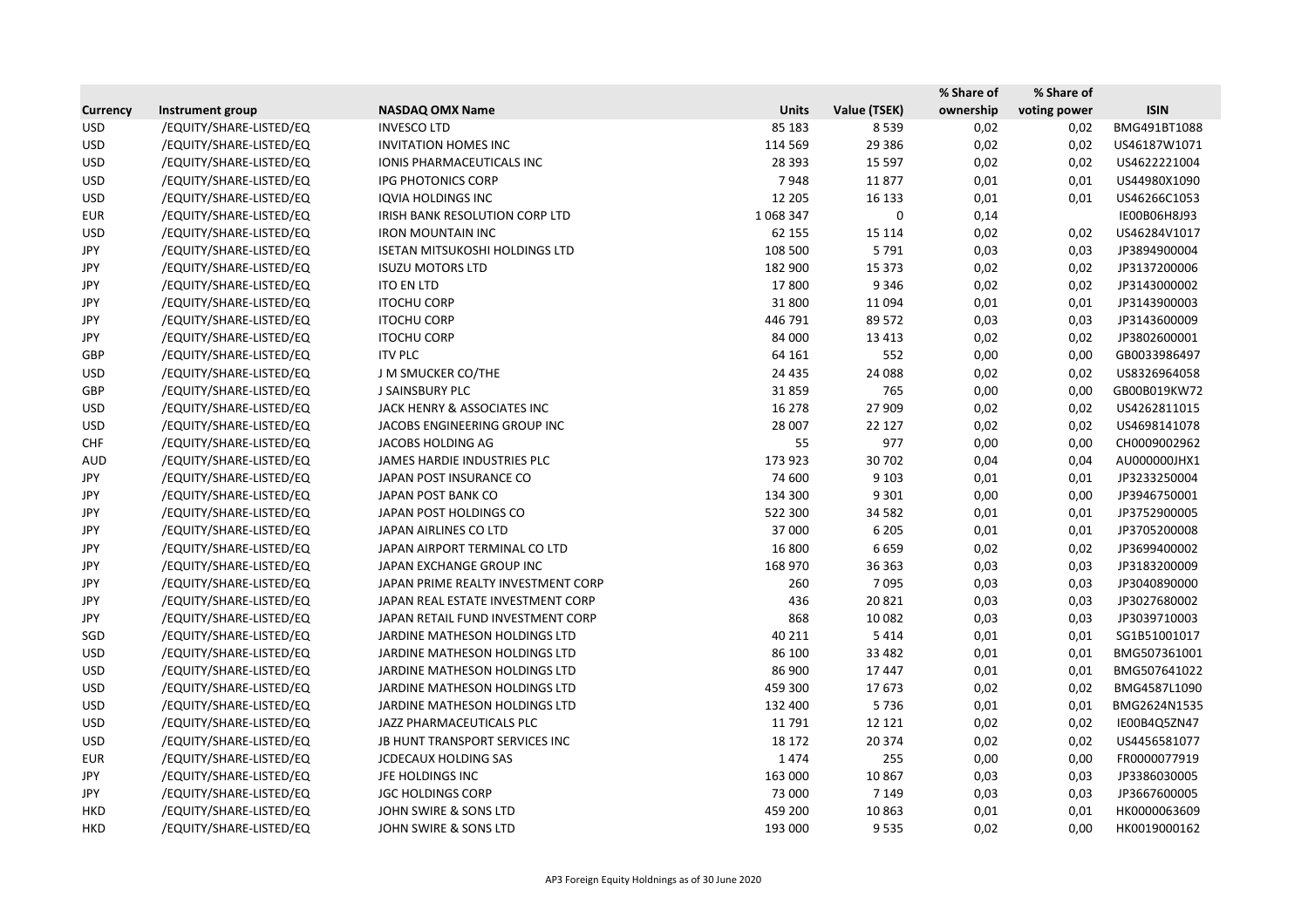|                 |                         |                                    |              |              | % Share of | % Share of   |              |
|-----------------|-------------------------|------------------------------------|--------------|--------------|------------|--------------|--------------|
| <b>Currency</b> | Instrument group        | <b>NASDAQ OMX Name</b>             | <b>Units</b> | Value (TSEK) | ownership  | voting power | <b>ISIN</b>  |
| <b>USD</b>      | /EQUITY/SHARE-LISTED/EQ | <b>JOHNSON &amp; JOHNSON</b>       | 489 568      | 641 432      | 0,02       | 0,02         | US4781601046 |
| <b>USD</b>      | /EQUITY/SHARE-LISTED/EQ | JOHNSON CONTROLS INTERNATIONAL PLC | 508 031      | 161 590      | 0,03       | 0,07         | IE00BY7QL619 |
| GBP             | /EQUITY/SHARE-LISTED/EQ | JOHNSON MATTHEY PLC                | 3 4 2 5      | 827          | 0,00       | 0,00         | GB00BZ4BQC70 |
| <b>USD</b>      | /EQUITY/SHARE-LISTED/EQ | JONES LANG LASALLE INC             | 11 168       | 10765        | 0,02       | 0,02         | US48020Q1076 |
| <b>USD</b>      | /EQUITY/SHARE-LISTED/EQ | <b>JPMORGAN CHASE &amp; CO</b>     | 1 207 8 21   | 1058443      | 0,04       | 0,04         | US46625H1005 |
| JPY             | /EQUITY/SHARE-LISTED/EQ | <b>JSR CORP</b>                    | 68 200       | 12 2 5 0     | 0,03       | 0,03         | JP3385980002 |
| JPY             | /EQUITY/SHARE-LISTED/EQ | <b>JTEKT CORP</b>                  | 72 400       | 5 2 3 3      | 0,02       | 0,02         | JP3292200007 |
| <b>USD</b>      | /EQUITY/SHARE-LISTED/EQ | JUNIPER NETWORKS INC               | 69848        | 14 8 76      | 0,02       | 0,02         | US48203R1041 |
| <b>EUR</b>      | /EQUITY/SHARE-LISTED/EQ | JUST EAT TAKEAWAY.COM NV           | 2 1 3 2      | 2 0 6 9      | 0,00       | 0,00         | NL0012015705 |
| JPY             | /EQUITY/SHARE-LISTED/EQ | <b>KAJIMA CORP</b>                 | 149 000      | 16522        | 0,03       | 0,03         | JP3210200006 |
| JPY             | /EQUITY/SHARE-LISTED/EQ | KAKAKU.COM INC                     | 45 176       | 10 647       | 0,02       | 0,02         | JP3206000006 |
| JPY             | /EQUITY/SHARE-LISTED/EQ | KAMIGUMI CO LTD                    | 34 100       | 6 2 2 5      | 0,03       | 0,03         | JP3219000001 |
| JPY             | /EQUITY/SHARE-LISTED/EQ | KANSAI PAINT CO LTD                | 58 800       | 11 5 42      | 0,02       | 0,02         | JP3229400001 |
| <b>USD</b>      | /EQUITY/SHARE-LISTED/EQ | KANSAS CITY SOUTHERN               | 20791        | 28 9 18      | 0,02       | 0,02         | US4851703029 |
| JPY             | /EQUITY/SHARE-LISTED/EQ | <b>KAO CORP</b>                    | 159 880      | 117 910      | 0,03       | 0,03         | JP3205800000 |
| JPY             | /EQUITY/SHARE-LISTED/EQ | KAWASAKI HEAVY INDUSTRIES LTD      | 46 099       | 6 1 7 1      | 0,03       | 0,03         | JP3224200000 |
| <b>EUR</b>      | /EQUITY/SHARE-LISTED/EQ | <b>KBC GROUP NV</b>                | 418 687      | 223 701      | 0,10       | 0,10         | BE0003565737 |
| JPY             | /EQUITY/SHARE-LISTED/EQ | <b>KDDI CORP</b>                   | 547 995      | 153 044      | 0,02       | 0,02         | JP3496400007 |
| JPY             | /EQUITY/SHARE-LISTED/EQ | KEIHAN HOLDINGS CO LTD             | 31899        | 13 2 36      | 0,03       | 0,03         | JP3279400000 |
| JPY             | /EQUITY/SHARE-LISTED/EQ | <b>KEIKYU CORP</b>                 | 73 200       | 10 4 37      | 0,03       | 0,03         | JP3280200001 |
| JPY             | /EQUITY/SHARE-LISTED/EQ | <b>KEIO CORP</b>                   | 34 099       | 18 139       | 0,03       | 0,03         | JP3277800003 |
| JPY             | /EQUITY/SHARE-LISTED/EQ | KEISEI ELECTRIC RAILWAY CO LTD     | 42 900       | 12 5 03      | 0,02       | 0,02         | JP3278600006 |
| SGD             | /EQUITY/SHARE-LISTED/EQ | <b>KEPPEL CORP LTD</b>             | 571800       | 22 759       | 0,01       | 0,03         | SG1U68934629 |
| <b>EUR</b>      | /EQUITY/SHARE-LISTED/EQ | <b>KERING SA</b>                   | 8676         | 43 963       | 0,01       |              | FR0000121485 |
| <b>HKD</b>      | /EQUITY/SHARE-LISTED/EQ | <b>KERRY GROUP LTD</b>             | 258 000      | 6 2 0 3      | 0,02       | 0,02         | BMG524401079 |
| <b>EUR</b>      | /EQUITY/SHARE-LISTED/EQ | <b>KERRY GROUP PLC</b>             | 19 4 33      | 22 4 29      | 0,01       | 0,01         | IE0004906560 |
| <b>USD</b>      | /EQUITY/SHARE-LISTED/EQ | <b>KEYCORP</b>                     | 202 467      | 22 975       | 0,02       | 0,02         | US4932671088 |
| JPY             | /EQUITY/SHARE-LISTED/EQ | <b>KEYENCE CORP</b>                | 60 536       | 235 404      | 0,02       | 0,02         | JP3236200006 |
| CAD             | /EQUITY/SHARE-LISTED/EQ | <b>KEYERA CORP</b>                 | 47386        | 6700         | 0,02       | 0,02         | CA4932711001 |
| <b>USD</b>      | /EQUITY/SHARE-LISTED/EQ | KEYSIGHT TECHNOLOGIES INC          | 39 9 26      | 37488        | 0,02       | 0,02         | US49338L1035 |
| JPY             | /EQUITY/SHARE-LISTED/EQ | <b>KIKKOMAN CORP</b>               | 48 200       | 21 603       | 0,02       | 0,02         | JP3240400006 |
| <b>USD</b>      | /EQUITY/SHARE-LISTED/EQ | KIMBERLY-CLARK CORP                | 25 102       | 33 057       | 0,01       | 0,01         | US4943681035 |
| <b>USD</b>      | /EQUITY/SHARE-LISTED/EQ | KINDER MORGAN INC                  | 84 570       | 11953        | 0,00       | 0,00         | US49456B1017 |
| GBP             | /EQUITY/SHARE-LISTED/EQ | KINGFISHER PLC                     | 36 600       | 930          | 0,00       | 0,00         | GB0033195214 |
| EUR             | /EQUITY/SHARE-LISTED/EQ | KINGSPAN GROUP PLC                 | 2 8 0 2      | 1682         | 0,00       | 0,00         | IE0004927939 |
| CAD             | /EQUITY/SHARE-LISTED/EQ | <b>KINROSS GOLD CORP</b>           | 264 082      | 17 703       | 0,02       | 0,02         | CA4969024047 |
| JPY             | /EQUITY/SHARE-LISTED/EQ | KINTETSU GROUP HOLDINGS CO LTD     | 56 900       | 23 807       | 0,03       | 0,03         | JP3260800002 |
| <b>EUR</b>      | /EQUITY/SHARE-LISTED/EQ | KION GROUP AG                      | 1 1 3 3      | 650          | 0,00       | 0,00         | DE000KGX8881 |
| JPY             | /EQUITY/SHARE-LISTED/EQ | KIRIN HOLDINGS CO LTD              | 272 800      | 53 583       | 0,03       | 0,03         | JP3258000003 |
| JPY             | /EQUITY/SHARE-LISTED/EQ | KIRIN HOLDINGS CO LTD              | 89 700       | 21914        | 0,02       | 0,02         | JP3256000005 |
| CAD             | /EQUITY/SHARE-LISTED/EQ | KIRKLAND LAKE GOLD LTD             | 71803        | 27 45 6      | 0,02       | 0,03         | CA49741E1007 |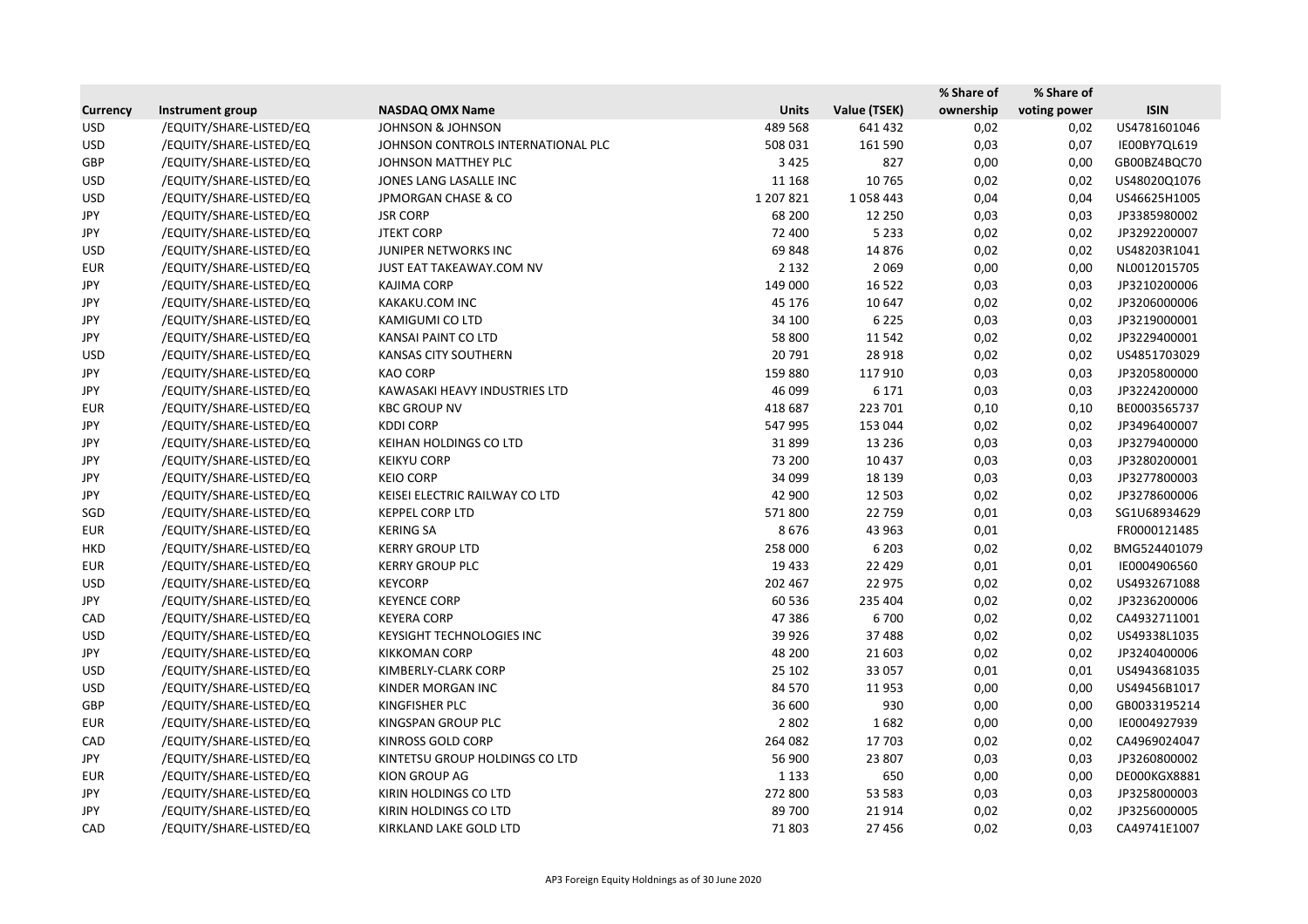|                 |                         |                                          |              |              | % Share of | % Share of   |              |
|-----------------|-------------------------|------------------------------------------|--------------|--------------|------------|--------------|--------------|
| <b>Currency</b> | Instrument group        | <b>NASDAQ OMX Name</b>                   | <b>Units</b> | Value (TSEK) | ownership  | voting power | <b>ISIN</b>  |
| <b>USD</b>      | /EQUITY/SHARE-LISTED/EQ | <b>KKR &amp; CO INC</b>                  | 104 586      | 30 089       | 0,02       |              | US48251W1045 |
| <b>USD</b>      | /EQUITY/SHARE-LISTED/EQ | <b>KLA CORP</b>                          | 76 901       | 139 337      | 0,05       | 0,05         | US4824801009 |
| <b>EUR</b>      | /EQUITY/SHARE-LISTED/EQ | <b>KLEPIERRE SA</b>                      | 3 2 2 9      | 599          | 0,00       | 0,00         | FR0000121964 |
| <b>USD</b>      | /EQUITY/SHARE-LISTED/EQ | KNIGHT-SWIFT TRANSPORTATION HOLDINGS INC | 27 656       | 10747        | 0,01       | 0,02         | US4990491049 |
| JPY             | /EQUITY/SHARE-LISTED/EQ | KOBAYASHI PHARMACEUTICAL CO LTD          | 16 300       | 13 3 4 4     | 0,02       | 0,02         | JP3301100008 |
| JPY             | /EQUITY/SHARE-LISTED/EQ | <b>KOBE BUSSAN CO LTD</b>                | 20 500       | 10764        | 0,01       | 0,01         | JP3291200008 |
| JPY             | /EQUITY/SHARE-LISTED/EQ | KOITO MANUFACTURING CO LTD               | 34 700       | 13 005       | 0,02       | 0,02         | JP3284600008 |
| JPY             | /EQUITY/SHARE-LISTED/EQ | <b>KOMATSU LTD</b>                       | 291 000      | 55 374       | 0,03       | 0,03         | JP3304200003 |
| JPY             | /EQUITY/SHARE-LISTED/EQ | KONAMI HOLDINGS CORP                     | 30 900       | 9580         | 0,02       | 0,02         | JP3300200007 |
| <b>EUR</b>      | /EQUITY/SHARE-LISTED/EQ | <b>KONE OYJ</b>                          | 39758        | 25 4 69      | 0,01       | 0,00         | FI0009013403 |
| <b>EUR</b>      | /EQUITY/SHARE-LISTED/EQ | KONINKLIJKE AHOLD DELHAIZE NV            | 128 824      | 32 703       | 0,01       | 0,01         | NL0011794037 |
| <b>EUR</b>      | /EQUITY/SHARE-LISTED/EQ | KONINKLIJKE DSM NV                       | 20 177       | 26 011       | 0,01       | 0,01         | NL0000009827 |
| <b>EUR</b>      | /EQUITY/SHARE-LISTED/EQ | <b>KONINKLIJKE KPN NV</b>                | 63 966       | 1580         | 0,00       | 0,00         | NL0000009082 |
| <b>EUR</b>      | /EQUITY/SHARE-LISTED/EQ | KONINKLIJKE PHILIPS NV                   | 704 118      | 305 915      | 0,08       | 0,08         | NL0000009538 |
| <b>EUR</b>      | /EQUITY/SHARE-LISTED/EQ | KONINKLIJKE VOPAK NV                     | 1 2 8 2      | 632          | 0,00       | 0,00         | NL0009432491 |
| JPY             | /EQUITY/SHARE-LISTED/EQ | <b>KOSE CORP</b>                         | 11 100       | 12 4 23      | 0,02       | 0,02         | JP3283650004 |
| JPY             | /EQUITY/SHARE-LISTED/EQ | KOTOBUKI REALTY CO LTD                   | 46 100       | 16 740       | 0,01       | 0,01         | JP3336560002 |
| JPY             | /EQUITY/SHARE-LISTED/EQ | <b>KUBOTA CORP</b>                       | 344 048      | 47775        | 0,03       | 0,03         | JP3266400005 |
| <b>CHF</b>      | /EQUITY/SHARE-LISTED/EQ | KUHNE HOLDING AG                         | 6 2 9 0      | 9734         | 0,00       | 0,01         | CH0025238863 |
| JPY             | /EQUITY/SHARE-LISTED/EQ | <b>KURARAY CO LTD</b>                    | 105 900      | 10 288       | 0,03       | 0,03         | JP3269600007 |
| JPY             | /EQUITY/SHARE-LISTED/EQ | KURITA WATER INDUSTRIES LTD              | 32 800       | 8472         | 0,03       | 0,03         | JP3270000007 |
| <b>JPY</b>      | /EQUITY/SHARE-LISTED/EQ | <b>KYOCERA CORP</b>                      | 106 400      | 53 890       | 0,03       | 0,03         | JP3249600002 |
| JPY             | /EQUITY/SHARE-LISTED/EQ | KYUSHU ELECTRIC POWER CO INC             | 126 100      | 9855         | 0,03       | 0,03         | JP3246400000 |
| JPY             | /EQUITY/SHARE-LISTED/EQ | KYUSHU RAILWAY CO                        | 53 100       | 12 8 35      | 0,03       | 0,03         | JP3247010006 |
| <b>USD</b>      | /EQUITY/SHARE-LISTED/EQ | L3HARRIS TECHNOLOGIES INC                | 65 5 24      | 103 577      | 0,03       | 0,03         | US5024311095 |
| <b>EUR</b>      | /EQUITY/SHARE-LISTED/EQ | LA FRANCAISE DES JEUX SAEM               | 1532         | 440          | 0,00       |              | FR0013451333 |
| <b>USD</b>      | /EQUITY/SHARE-LISTED/EQ | LABORATORY CORP OF AMERICA HOLDINGS      | 21 177       | 32773        | 0,02       | 0,02         | US50540R4092 |
| <b>CHF</b>      | /EQUITY/SHARE-LISTED/EQ | LAFARGEHOLCIM LTD                        | 61 131       | 24 9 50      | 0,00       | 0,01         | CH0012214059 |
| <b>EUR</b>      | /EQUITY/SHARE-LISTED/EQ | <b>LAGFIN SCA</b>                        | 10 3 21      | 810          | 0,00       | 0,00         | NL0015435975 |
| <b>EUR</b>      | /EQUITY/SHARE-LISTED/EQ | <b>LAGFIN SCA</b>                        | 7098         | 0            | 0,00       |              | IT0005408635 |
| <b>USD</b>      | /EQUITY/SHARE-LISTED/EQ | LAM RESEARCH CORP                        | 66 434       | 200 203      | 0,05       | 0,05         | US5128071082 |
| <b>USD</b>      | /EQUITY/SHARE-LISTED/EQ | LAMB WESTON HOLDINGS INC                 | 30 814       | 18 3 5 3     | 0,02       | 0,02         | US5132721045 |
| GBP             | /EQUITY/SHARE-LISTED/EQ | LAND SECURITIES GROUP PLC                | 12 011       | 765          | 0,00       | 0,00         | GB00BYW0PQ60 |
| <b>USD</b>      | /EQUITY/SHARE-LISTED/EQ | LANDSTAR SYSTEM INC                      | 62 665       | 65 570       | 0,16       | 0,16         | US5150981018 |
| <b>EUR</b>      | /EQUITY/SHARE-LISTED/EQ | <b>LANXESS AG</b>                        | 1459         | 717          | 0,00       | 0,00         | DE0005470405 |
| <b>EUR</b>      | /EQUITY/SHARE-LISTED/EQ | L'ARCHE GREEN NV                         | 30 342       | 26 0 54      | 0,01       | 0,01         | NL0000009165 |
| EUR             | /EQUITY/SHARE-LISTED/EQ | L'ARCHE GREEN NV                         | 13 4 70      | 10 268       | 0,00       | 0,00         | NL0000008977 |
| <b>USD</b>      | /EQUITY/SHARE-LISTED/EQ | LAS VEGAS SANDS CORP                     | 17607        | 7470         | 0,00       | 0,00         | US5178341070 |
| <b>HKD</b>      | /EQUITY/SHARE-LISTED/EQ | LAS VEGAS SANDS CORP                     | 947 200      | 34 614       | 0,01       | 0,01         | KYG7800X1079 |
| JPY             | /EQUITY/SHARE-LISTED/EQ | LASERTEC CORP                            | 25 100       | 22 0 22      | 0,03       | 0,03         | JP3979200007 |
| <b>USD</b>      | /EQUITY/SHARE-LISTED/EQ | <b>LEAR CORP</b>                         | 12 2 7 3     | 12 4 66      | 0,02       | 0,02         | US5218652049 |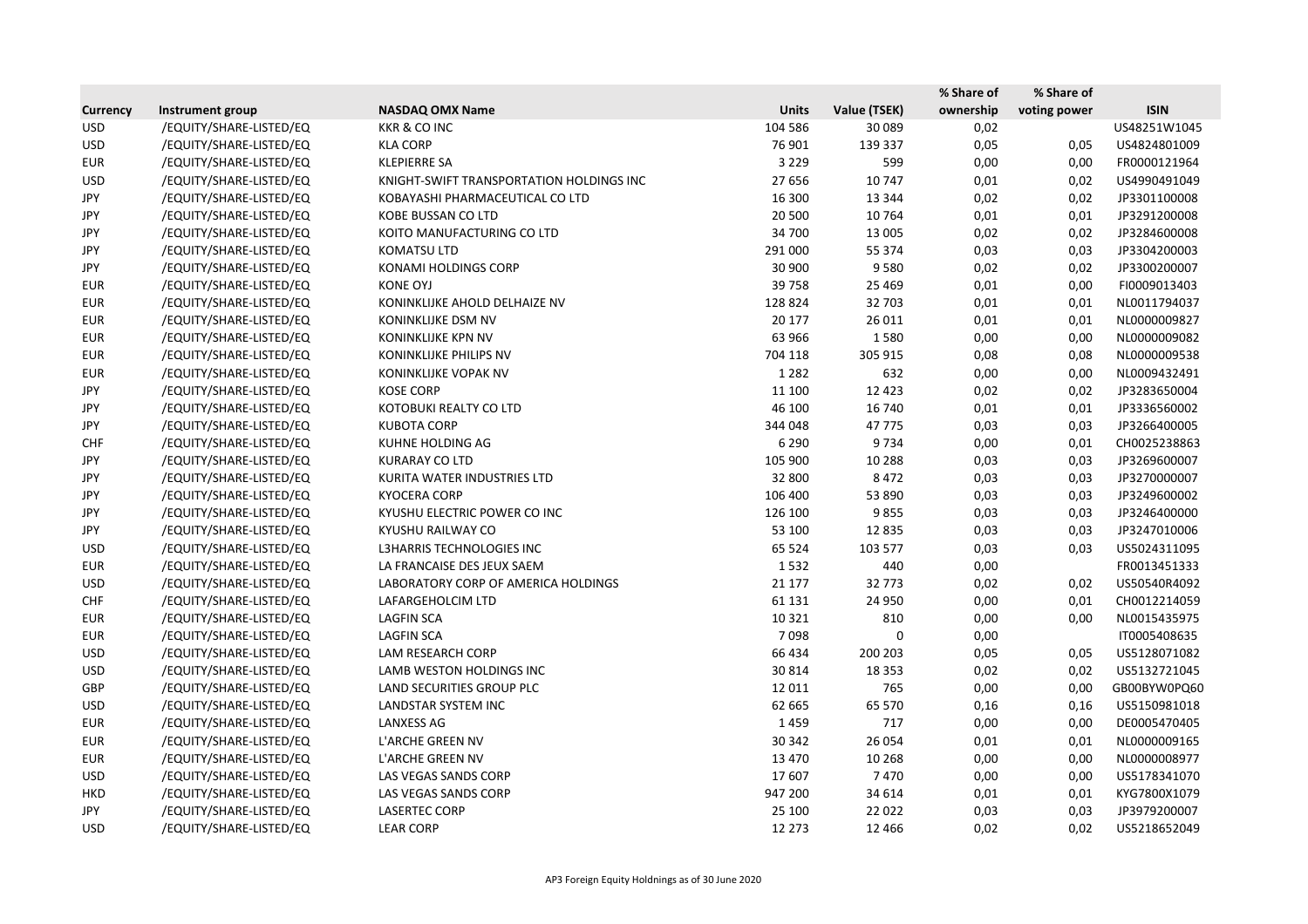|                 |                         |                                     |              |              | % Share of | % Share of   |              |
|-----------------|-------------------------|-------------------------------------|--------------|--------------|------------|--------------|--------------|
| <b>Currency</b> | Instrument group        | <b>NASDAQ OMX Name</b>              | <b>Units</b> | Value (TSEK) | ownership  | voting power | <b>ISIN</b>  |
| <b>EUR</b>      | /EQUITY/SHARE-LISTED/EQ | LEG IMMOBILIEN AG                   | 1 2 3 2      | 1457         | 0,00       | 0,00         | DE000LEG1110 |
| GBP             | /EQUITY/SHARE-LISTED/EQ | LEGAL & GENERAL GROUP PLC           | 698 526      | 17763        | 0,01       | 0,01         | GB0005603997 |
| <b>EUR</b>      | /EQUITY/SHARE-LISTED/EQ | <b>LEGRAND SA</b>                   | 4777         | 3 3 8 0      | 0,00       | 0,00         | FR0010307819 |
| <b>USD</b>      | /EQUITY/SHARE-LISTED/EQ | LEHMAN BROTHERS HOLDINGS INC        | 11 277       | 0            |            |              | US524ESC1001 |
| <b>USD</b>      | /EQUITY/SHARE-LISTED/EQ | LEIDOS HOLDINGS INC                 | 28 695       | 25 042       | 0,02       | 0,02         | US5253271028 |
| <b>USD</b>      | /EQUITY/SHARE-LISTED/EQ | LENDINGTREE INC                     | 4 1 6 9      | 11 246       | 0,03       | 0,03         | US52603B1070 |
| <b>AUD</b>      | /EQUITY/SHARE-LISTED/EQ | <b>LENDLEASE GROUP</b>              | 257873       | 20 4 62      | 0,04       | 0,04         | AU000000LLC3 |
| <b>USD</b>      | /EQUITY/SHARE-LISTED/EQ | <b>LENNAR CORP</b>                  | 59 187       | 33 979       | 0,02       | 0,01         | US5260571048 |
| <b>USD</b>      | /EQUITY/SHARE-LISTED/EQ | LENNOX INTERNATIONAL INC            | 7350         | 15 9 55      | 0,02       | 0,02         | US5261071071 |
| <b>EUR</b>      | /EQUITY/SHARE-LISTED/EQ | <b>LEONARDO SPA</b>                 | 7056         | 436          | 0,00       | 0,00         | IT0003856405 |
| <b>EUR</b>      | /EQUITY/SHARE-LISTED/EQ | LET'S GOWEX SA                      | 12 804       | 1065         | 0,02       | 0,02         | ES0158252033 |
| <b>USD</b>      | /EQUITY/SHARE-LISTED/EQ | <b>LIBERTY GLOBAL PLC</b>           | 36 413       | 7416         | 0,01       | 0,01         | GB00B8W67662 |
| <b>USD</b>      | /EQUITY/SHARE-LISTED/EQ | LIBERTY GLOBAL PLC                  | 84 492       | 16932        | 0,01       |              | GB00B8W67B19 |
| <b>EUR</b>      | /EQUITY/SHARE-LISTED/EQ | LIBERTY GLOBAL PLC                  | 819          | 314          | 0,00       | 0,00         | BE0003826436 |
| <b>USD</b>      | /EQUITY/SHARE-LISTED/EQ | <b>LIBERTY MEDIA CORP</b>           | 3 608 351    | 197 336      | 0,08       | 0,08         | US82968B1035 |
| <b>USD</b>      | /EQUITY/SHARE-LISTED/EQ | <b>LIBERTY MEDIA CORP</b>           | 42 5 98      | 12 5 8 5     | 0,02       |              | US5312298541 |
| <b>USD</b>      | /EQUITY/SHARE-LISTED/EQ | <b>LIBERTY MEDIA CORP</b>           | 18 0 34      | 5 8 0 0      | 0,01       | 0,01         | US5312294094 |
| <b>USD</b>      | /EQUITY/SHARE-LISTED/EQ | <b>LIBERTY MEDIA CORP</b>           | 37936        | 12 176       | 0,01       |              | US5312296073 |
| <b>USD</b>      | /EQUITY/SHARE-LISTED/EQ | LINCOLN NATIONAL CORP               | 41 674       | 14 2 84      | 0,02       | 0,02         | US5341871094 |
| <b>USD</b>      | /EQUITY/SHARE-LISTED/EQ | LINDE PLC                           | 47322        | 93 516       | 0,00       | 0,01         | IE00BZ12WP82 |
| <b>HKD</b>      | /EQUITY/SHARE-LISTED/EQ | LINK REIT                           | 808 400      | 61 5 61      | 0,04       | 0,04         | HK0823032773 |
| JPY             | /EQUITY/SHARE-LISTED/EQ | <b>LION CORP</b>                    | 74 400       | 16 621       | 0,02       | 0,02         | JP3965400009 |
| <b>USD</b>      | /EQUITY/SHARE-LISTED/EQ | LIVE NATION ENTERTAINMENT INC       | 33 951       | 14 0 22      | 0,02       | 0,02         | US5380341090 |
| JPY             | /EQUITY/SHARE-LISTED/EQ | <b>LIXIL GROUP CORP</b>             | 88 300       | 11 4 8 4     | 0,03       | 0,03         | JP3626800001 |
| <b>USD</b>      | /EQUITY/SHARE-LISTED/EQ | LKQ CORP                            | 62 031       | 15 142       | 0,01       | 0,02         | US5018892084 |
| GBP             | /EQUITY/SHARE-LISTED/EQ | LLOYDS BANKING GROUP PLC            | 68 365 019   | 245 345      | 0,10       | 0,10         | GB0008706128 |
| <b>USD</b>      | /EQUITY/SHARE-LISTED/EQ | LOCKHEED MARTIN CORP                | 52 376       | 178 070      | 0,02       | 0,02         | US5398301094 |
| <b>USD</b>      | /EQUITY/SHARE-LISTED/EQ | <b>LOEWS CORP</b>                   | 53 164       | 16 9 84      | 0,02       | 0,02         | US5404241086 |
| <b>USD</b>      | /EQUITY/SHARE-LISTED/EQ | <b>LOEWS CORP</b>                   | 17049        | 5 1 0 7      | 0,01       | 0,01         | US1261171003 |
| <b>CHF</b>      | /EQUITY/SHARE-LISTED/EQ | <b>LOGITECH INTERNATIONAL SA</b>    | 3 0 6 7      | 1865         | 0,00       | 0,00         | CH0025751329 |
| GBP             | /EQUITY/SHARE-LISTED/EQ | LONDON STOCK EXCHANGE GROUP PLC     | 36928        | 35 530       | 0,01       | 0,01         | GB00B0SWJX34 |
| <b>CHF</b>      | /EQUITY/SHARE-LISTED/EQ | LONZA GROUP AG                      | 8733         | 42 950       | 0,01       | 0,01         | CH0013841017 |
| <b>EUR</b>      | /EQUITY/SHARE-LISTED/EQ | L'OREAL SA                          | 72 035       | 215 353      | 0,01       | 0,01         | FR0000120321 |
| <b>USD</b>      | /EQUITY/SHARE-LISTED/EQ | LOWE'S COS INC                      | 283 442      | 356815       | 0,04       | 0,04         | US5486611073 |
| <b>USD</b>      | /EQUITY/SHARE-LISTED/EQ | LULULEMON ATHLETICA INC             | 3 9 9 8      | 11 622       | 0,00       | 0,00         | US5500211090 |
| <b>DKK</b>      | /EQUITY/SHARE-LISTED/EQ | LUNDBECK FOUNDATION/THE             | 1 2 3 3      | 432          | 0,00       | 0,00         | DK0010287234 |
| CAD             | /EQUITY/SHARE-LISTED/EQ | LUNDIN MINING CORP                  | 141 736      | 7058         | 0,02       | 0,02         | CA5503721063 |
| <b>EUR</b>      | /EQUITY/SHARE-LISTED/EQ | LVMH MOET HENNESSY LOUIS VUITTON SE | 118 576      | 484 524      | 0,02       |              | FR0000121014 |
| <b>USD</b>      | /EQUITY/SHARE-LISTED/EQ | LYFT INC                            | 10 4 40      | 3 2 1 1      | 0,00       | 0,00         | US55087P1049 |
| <b>USD</b>      | /EQUITY/SHARE-LISTED/EQ | LYONDELLBASELL INDUSTRIES NV        | 19 5 5 9     | 11976        | 0,01       | 0,01         | NL0009434992 |
| GBP             | /EQUITY/SHARE-LISTED/EQ | M&G PLC                             | 46 866       | 904          | 0,00       | 0,00         | GB00BKFB1C65 |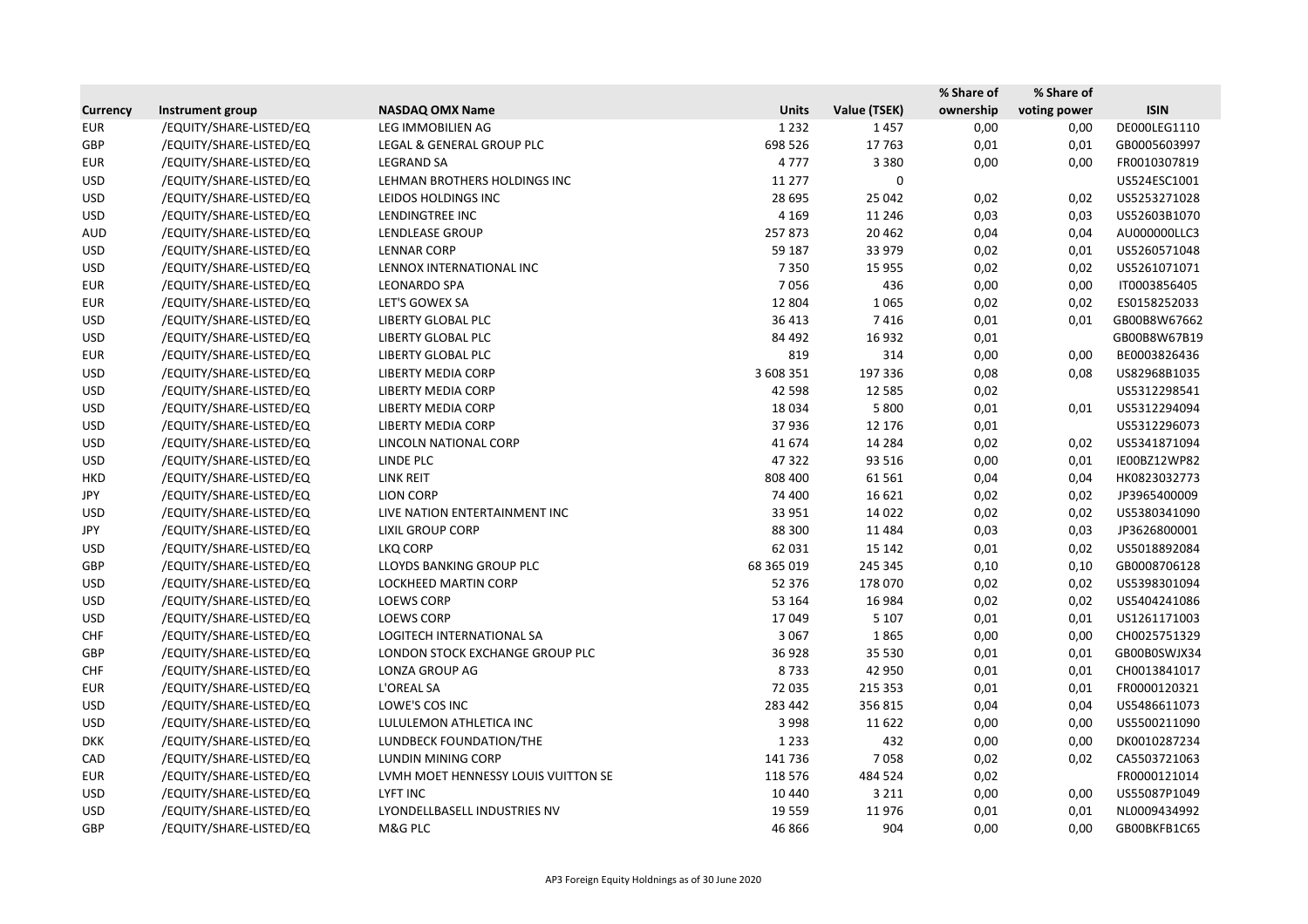|                 |                         |                                             |               |              | % Share of | % Share of   |              |
|-----------------|-------------------------|---------------------------------------------|---------------|--------------|------------|--------------|--------------|
| <b>Currency</b> | Instrument group        | <b>NASDAQ OMX Name</b>                      | <b>Units</b>  | Value (TSEK) | ownership  | voting power | <b>ISIN</b>  |
| JPY             | /EQUITY/SHARE-LISTED/EQ | M3 INC                                      | 146 300       | 57927        | 0,02       | 0,02         | JP3435750009 |
| <b>USD</b>      | /EQUITY/SHARE-LISTED/EQ | MACERICH CO/THE                             | 100 222       | 8376         | 0,07       | 0,07         | US5543821012 |
| AUD             | /EQUITY/SHARE-LISTED/EQ | MACQUARIE GROUP LTD                         | 131 421       | 99 980       | 0,04       | 0,04         | AU000000MQG1 |
| <b>AUD</b>      | /EQUITY/SHARE-LISTED/EQ | Magellan Financial Group Ltd                | 49 571        | 18 4 46      | 0,03       | 0,03         | AU000000MFG4 |
| CAD             | /EQUITY/SHARE-LISTED/EQ | MAGNA INTERNATIONAL INC                     | 32 475        | 13 4 31      | 0,01       | 0,01         | CA5592224011 |
| JPY             | /EQUITY/SHARE-LISTED/EQ | <b>MAKITA CORP</b>                          | 74 300        | 25 1 20      | 0,03       | 0,03         | JP3862400003 |
| CAD             | /EQUITY/SHARE-LISTED/EQ | MANULIFE FINANCIAL CORP                     | 279 926       | 35 367       | 0,01       | 0,01         | CA56501R1064 |
| SGD             | /EQUITY/SHARE-LISTED/EQ | MAPLETREE COMMERCIAL TRUST                  | 838 900       | 10813        | 0,03       | 0,03         | SG2D18969584 |
| SGD             | /EQUITY/SHARE-LISTED/EQ | <b>MAPLETREE LOGISTICS TRUST</b>            | 1 041 000     | 13 4 8 7     | 0,03       | 0,03         | SG1S03926213 |
| <b>USD</b>      | /EQUITY/SHARE-LISTED/EQ | <b>MARATHON OIL CORP</b>                    | 314 680       | 17942        | 0,04       | 0,04         | US5658491064 |
| <b>USD</b>      | /EQUITY/SHARE-LISTED/EQ | <b>MARKEL CORP</b>                          | 2 9 6 1       | 25 4 67      | 0,02       | 0,02         | US5705351048 |
| <b>USD</b>      | /EQUITY/SHARE-LISTED/EQ | MARKETAXESS HOLDINGS INC                    | 8027          | 37 461       | 0,02       | 0,02         | US57060D1081 |
| <b>USD</b>      | /EQUITY/SHARE-LISTED/EQ | MARRIOTT INTERNATIONAL INC/MD               | 65 417        | 52 250       | 0,01       | 0,02         | US5719032022 |
| <b>USD</b>      | /EQUITY/SHARE-LISTED/EQ | MARSH & MCLENNAN COS INC                    | 137 209       | 137 254      | 0,03       | 0,03         | US5717481023 |
| <b>USD</b>      | /EQUITY/SHARE-LISTED/EQ | MARTIN MARIETTA MATERIALS INC               | 13 179        | 25 3 64      | 0,02       | 0,02         | US5732841060 |
| JPY             | /EQUITY/SHARE-LISTED/EQ | <b>MARUBENI CORP</b>                        | 548 800       | 23 104       | 0,03       | 0,03         | JP3877600001 |
| JPY             | /EQUITY/SHARE-LISTED/EQ | <b>MARUI GROUP CO LTD</b>                   | 63 000        | 10 5 87      | 0,03       | 0,03         | JP3870400003 |
| JPY             | /EQUITY/SHARE-LISTED/EQ | <b>MARUICHI STEEL TUBE LTD</b>              | 21 400        | 4951         | 0,02       | 0,02         | JP3871200006 |
| <b>USD</b>      | /EQUITY/SHARE-LISTED/EQ | MARVELL TECHNOLOGY GROUP LTD                | 141 183       | 46 116       | 0,02       | 0,02         | BMG5876H1051 |
| <b>USD</b>      | /EQUITY/SHARE-LISTED/EQ | MASCO CORP                                  | 59 9 29       | 28 0 34      | 0,02       | 0,02         | US5745991068 |
| <b>USD</b>      | /EQUITY/SHARE-LISTED/EQ | MASIMO CORP                                 | 11 172        | 23 7 30      | 0,02       | 0,02         | US5747951003 |
| <b>USD</b>      | /EQUITY/SHARE-LISTED/EQ | <b>MASTEC INC</b>                           | 82 5 69       | 34 5 17      | 0,11       | 0,11         | US5763231090 |
| <b>USD</b>      | /EQUITY/SHARE-LISTED/EQ | MASTERCARD INC                              | 213 881       | 589 228      | 0,02       | 0,02         | US57636Q1040 |
| <b>USD</b>      | /EQUITY/SHARE-LISTED/EQ | MAXIM INTEGRATED PRODUCTS INC               | 122 586       | 69 222       | 0,05       | 0,05         | US57772K1016 |
| <b>EUR</b>      | /EQUITY/SHARE-LISTED/EQ | MAXINGVEST AG                               | 11764         | 12 4 45      | 0,00       | 0,00         | DE0005200000 |
| JPY             | /EQUITY/SHARE-LISTED/EQ | <b>MAZDA MOTOR CORP</b>                     | 188 600       | 10521        | 0,03       | 0,03         | JP3868400007 |
| <b>USD</b>      | /EQUITY/SHARE-LISTED/EQ | MCCORMICK & CO INC/MD                       | 26 5 18       | 44 3 25      | 0,02       |              | US5797802064 |
| <b>USD</b>      | /EQUITY/SHARE-LISTED/EQ | <b>MCDONALD'S CORP</b>                      | 168 669       | 289 882      | 0,02       | 0,02         | US5801351017 |
| JPY             | /EQUITY/SHARE-LISTED/EQ | MCDONALD'S HOLDINGS CO JAPAN LTD            | 22 000        | 11 0 57      | 0,02       | 0,02         | JP3750500005 |
| <b>USD</b>      | /EQUITY/SHARE-LISTED/EQ | <b>MCKESSON CORP</b>                        | 85 699        | 122 495      | 0,05       | 0,05         | US58155Q1031 |
| JPY             | /EQUITY/SHARE-LISTED/EQ | MEBUKI FINANCIAL GROUP INC                  | 293 299       | 6332         | 0,02       | 0,02         | JP3117700009 |
| AUD             | /EQUITY/SHARE-LISTED/EQ | <b>MEDIBANK PVT LTD</b>                     | 1 0 6 4 4 0 0 | 20 4 15      | 0,04       | 0,04         | AU000000MPL3 |
| <b>USD</b>      | /EQUITY/SHARE-LISTED/EQ | MEDICAL PROPERTIES TRUST INC                | 109 634       | 19 203       | 0,02       | 0,02         | US58463J3041 |
| <b>EUR</b>      | /EQUITY/SHARE-LISTED/EQ | MEDIOBANCA BANCA DI CREDITO FINANZIARIO SPA | 10 904        | 729          | 0,00       | 0,00         | IT0000062957 |
| JPY             | /EQUITY/SHARE-LISTED/EQ | <b>MEDIPAL HOLDINGS CORP</b>                | 60 800        | 10 900       | 0,02       | 0,02         | JP3268950007 |
| <b>USD</b>      | /EQUITY/SHARE-LISTED/EQ | <b>MEDTRONIC PLC</b>                        | 282 535       | 241 380      | 0,02       | 0,02         | IE00BTN1Y115 |
| JPY             | /EQUITY/SHARE-LISTED/EQ | MEIJI HOLDINGS CO LTD                       | 38 000        | 28 15 6      | 0,02       | 0,02         | JP3918000005 |
| <b>USD</b>      | /EQUITY/SHARE-LISTED/EQ | MELCO INTERNATIONAL DEVELOPMENT LTD         | 85 281        | 12 3 3 1     | 0,02       | 0,02         | US5854641009 |
| GBP             | /EQUITY/SHARE-LISTED/EQ | MELROSE INDUSTRIES PLC                      | 80 5 88       | 1058         | 0,00       | 0,00         | GB00BZ1G4322 |
| <b>USD</b>      | /EQUITY/SHARE-LISTED/EQ | MERCADOLIBRE INC                            | 3 2 6 2       | 29 9 58      | 0,01       | 0,01         | US58733R1023 |
| JPY             | /EQUITY/SHARE-LISTED/EQ | MERCARI INC                                 | 28 400        | 8 1 6 7      | 0,02       | 0,02         | JP3921290007 |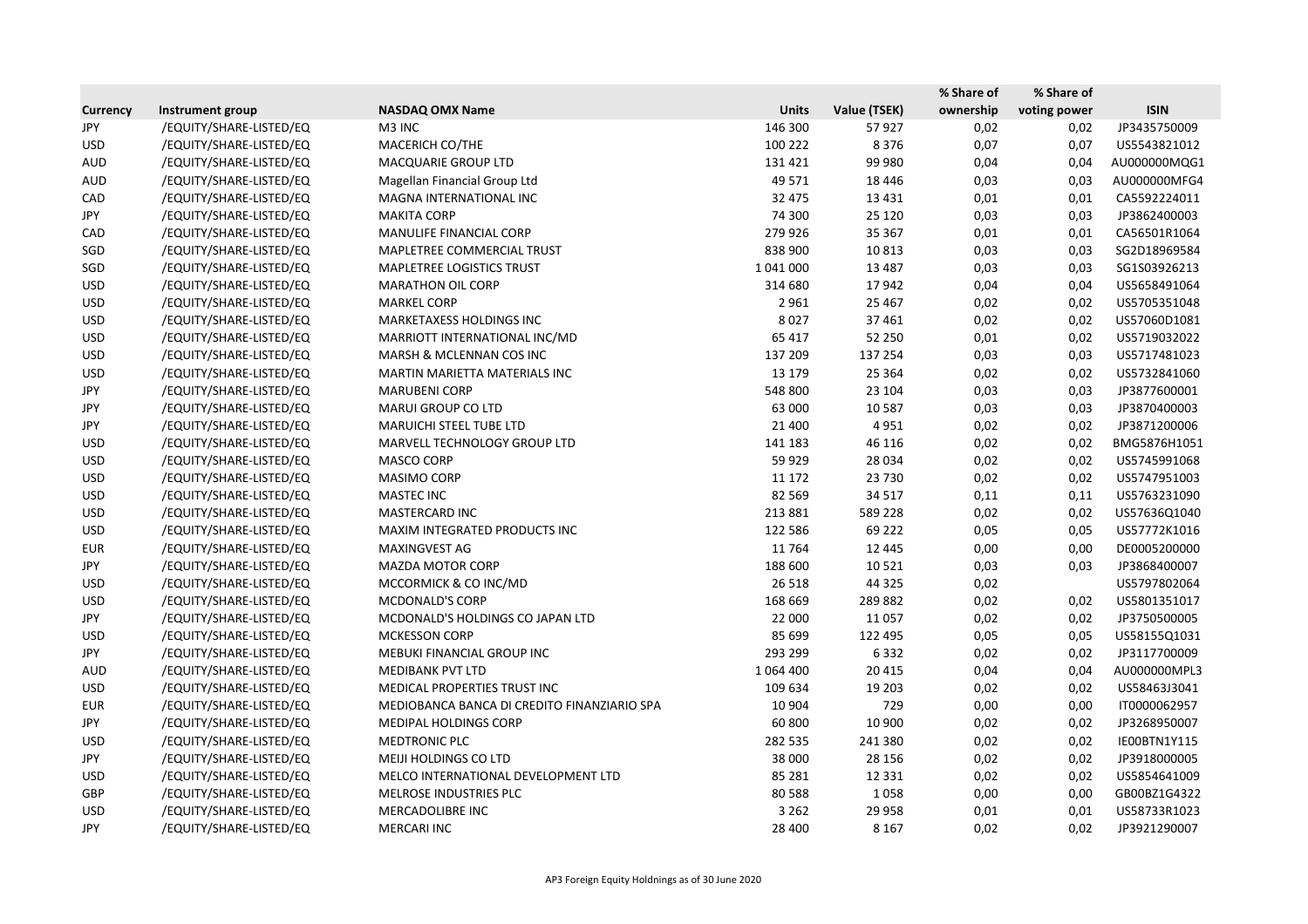|                 |                         |                                       |               |               | % Share of | % Share of   |              |
|-----------------|-------------------------|---------------------------------------|---------------|---------------|------------|--------------|--------------|
| <b>Currency</b> | Instrument group        | <b>NASDAQ OMX Name</b>                | <b>Units</b>  | Value (TSEK)  | ownership  | voting power | <b>ISIN</b>  |
| <b>USD</b>      | /EQUITY/SHARE-LISTED/EQ | <b>MERCK &amp; CO INC</b>             | 901838        | 649 735       | 0,04       | 0,04         | US58933Y1055 |
| <b>EUR</b>      | /EQUITY/SHARE-LISTED/EQ | MERCURY UK HOLDCO LTD                 | 6712          | 1082          | 0,00       | 0,00         | IT0005366767 |
| <b>USD</b>      | /EQUITY/SHARE-LISTED/EQ | METLIFE INC                           | 58 051        | 19752         | 0,01       | 0,01         | US59156R1086 |
| <b>EUR</b>      | /EQUITY/SHARE-LISTED/EQ | <b>METRO AG</b>                       | 3 1 7 5       | 280           | 0,00       | 0,00         | DE000BFB0019 |
| CAD             | /EQUITY/SHARE-LISTED/EQ | METRO INC/CN                          | 53 335        | 20 4 31       | 0,02       | 0,02         | CA59162N1096 |
| <b>EUR</b>      | /EQUITY/SHARE-LISTED/EQ | <b>METSO OYJ</b>                      | 1877          | 573           | 0,00       | 0,00         | FI4000440664 |
| <b>USD</b>      | /EQUITY/SHARE-LISTED/EQ | METTLER-TOLEDO INTERNATIONAL INC      | 5 1 4 5       | 38 613        | 0,02       | 0,02         | US5926881054 |
| <b>USD</b>      | /EQUITY/SHARE-LISTED/EQ | MGM RESORTS INTERNATIONAL             | 100 243       | 15 690        | 0,02       | 0,02         | US5529531015 |
| <b>USD</b>      | /EQUITY/SHARE-LISTED/EQ | MICROCHIP TECHNOLOGY INC              | 50 543        | 49 5 90       | 0,02       | 0,02         | US5950171042 |
| <b>USD</b>      | /EQUITY/SHARE-LISTED/EQ | MICRON TECHNOLOGY INC                 | 139 358       | 66 891        | 0,01       | 0,01         | US5951121038 |
| <b>USD</b>      | /EQUITY/SHARE-LISTED/EQ | MICROSOFT CORP                        | 2 172 160     | 4 1 1 8 4 8 4 | 0,03       | 0,03         | US5949181045 |
| <b>USD</b>      | /EQUITY/SHARE-LISTED/EQ | MID-AMERICA APARTMENT COMMUNITIES INC | 24 3 8 6      | 26 053        | 0,02       | 0,02         | US59522J1034 |
| JPY             | /EQUITY/SHARE-LISTED/EQ | MINEBEA MITSUMI INC                   | 120 400       | 20 30 6       | 0,03       | 0,03         | JP3906000009 |
| <b>AUD</b>      | /EQUITY/SHARE-LISTED/EQ | MIRVAC GROUP                          | 1 5 3 5 5 4 7 | 21 3 7 4      | 0,04       | 0,04         | AU000000MGR9 |
| JPY             | /EQUITY/SHARE-LISTED/EQ | <b>MISUMI GROUP INC</b>               | 94 100        | 21892         | 0,03       | 0,03         | JP3885400006 |
| JPY             | /EQUITY/SHARE-LISTED/EQ | MITSUBISHI CHEMICAL HOLDINGS CORP     | 424 600       | 23 005        | 0,03       | 0,03         | JP3897700005 |
| JPY             | /EQUITY/SHARE-LISTED/EQ | MITSUBISHI CHEMICAL HOLDINGS CORP     | 50 399        | 7839          | 0,01       | 0,01         | JP3711600001 |
| JPY             | /EQUITY/SHARE-LISTED/EQ | <b>MITSUBISHI CORP</b>                | 16 600        | 7755          | 0,02       | 0,02         | JP3982100004 |
| JPY             | /EQUITY/SHARE-LISTED/EQ | MITSUBISHI CORP                       | 448 247       | 87870         | 0,03       | 0,03         | JP3898400001 |
| JPY             | /EQUITY/SHARE-LISTED/EQ | MITSUBISHI ELECTRIC CORP              | 605 291       | 73 154        | 0,03       | 0,03         | JP3902400005 |
| JPY             | /EQUITY/SHARE-LISTED/EQ | MITSUBISHI ESTATE CO LTD              | 392 159       | 54 270        | 0,03       | 0,03         | JP3899600005 |
| JPY             | /EQUITY/SHARE-LISTED/EQ | MITSUBISHI GAS CHEMICAL CO INC        | 51 800        | 7 2 9 1       | 0,02       | 0,02         | JP3896800004 |
| JPY             | /EQUITY/SHARE-LISTED/EQ | MITSUBISHI HEAVY INDUSTRIES LTD       | 106 300       | 23 344        | 0,03       | 0,03         | JP3900000005 |
| JPY             | /EQUITY/SHARE-LISTED/EQ | MITSUBISHI MATERIALS CORP             | 37 099        | 7 2 8 9       | 0,03       | 0,03         | JP3903000002 |
| JPY             | /EQUITY/SHARE-LISTED/EQ | MITSUBISHI MOTORS CORP                | 212 074       | 4872          | 0,01       | 0,01         | JP3899800001 |
| JPY             | /EQUITY/SHARE-LISTED/EQ | MITSUBISHI UFJ FINANCIAL GROUP INC    | 4 0 79 5 42   | 148 529       | 0,03       | 0,03         | JP3902900004 |
| <b>JPY</b>      | /EQUITY/SHARE-LISTED/EQ | MITSUBISHI UFJ LEASE & FINANCE CO LTD | 127 300       | 5 607         | 0,01       | 0,01         | JP3499800005 |
| JPY             | /EQUITY/SHARE-LISTED/EQ | MITSUI & CO LTD                       | 549 048       | 75 602        | 0,03       | 0,03         | JP3893600001 |
| JPY             | /EQUITY/SHARE-LISTED/EQ | MITSUI CHEMICALS INC                  | 61 100        | 11856         | 0,03       | 0,03         | JP3888300005 |
| JPY             | /EQUITY/SHARE-LISTED/EQ | MITSUI FUDOSAN CO LTD                 | 309 200       | 50 987        | 0,03       | 0,03         | JP3893200000 |
| JPY             | /EQUITY/SHARE-LISTED/EQ | MIURA CO LTD                          | 29 200        | 11 3 10       | 0,02       | 0,02         | JP3880800002 |
| JPY             | /EQUITY/SHARE-LISTED/EQ | MIZUHO FINANCIAL GROUP INC            | 8 000 147     | 91 3 3 3      | 0,03       | 0,03         | JP3885780001 |
| <b>USD</b>      | /EQUITY/SHARE-LISTED/EQ | MODERNA INC                           | 57 596        | 34 4 55       | 0,01       | 0,01         | US60770K1079 |
| <b>USD</b>      | /EQUITY/SHARE-LISTED/EQ | MOHAWK INDUSTRIES INC                 | 13 0 67       | 12 3 8 8      | 0,02       | 0,02         | US6081901042 |
| <b>USD</b>      | /EQUITY/SHARE-LISTED/EQ | MOLINA HEALTHCARE INC                 | 3869          | 6415          | 0,01       | 0,01         | US60855R1005 |
| <b>USD</b>      | /EQUITY/SHARE-LISTED/EQ | MOLSON COORS BEVERAGE CO              | 40 639        | 13 009        | 0,02       | 0,02         | US60871R2094 |
| EUR             | /EQUITY/SHARE-LISTED/EQ | MONCLER SPA                           | 251910        | 89729         | 0,10       | 0,10         | IT0004965148 |
| <b>USD</b>      | /EQUITY/SHARE-LISTED/EQ | MONDELEZ INTERNATIONAL INC            | 59 947        | 28 5 5 6      | 0,00       | 0,00         | US6092071058 |
| GBP             | /EQUITY/SHARE-LISTED/EQ | <b>MONDI PLC</b>                      | 8721          | 1516          | 0,00       | 0,00         | GB00B1CRLC47 |
| <b>USD</b>      | /EQUITY/SHARE-LISTED/EQ | MONGODB INC                           | 10026         | 21 142        | 0,02       | 0,01         | US60937P1066 |
| <b>USD</b>      | /EQUITY/SHARE-LISTED/EQ | MOODY'S CORP                          | 12 4 18       | 31785         | 0,01       | 0,01         | US6153691059 |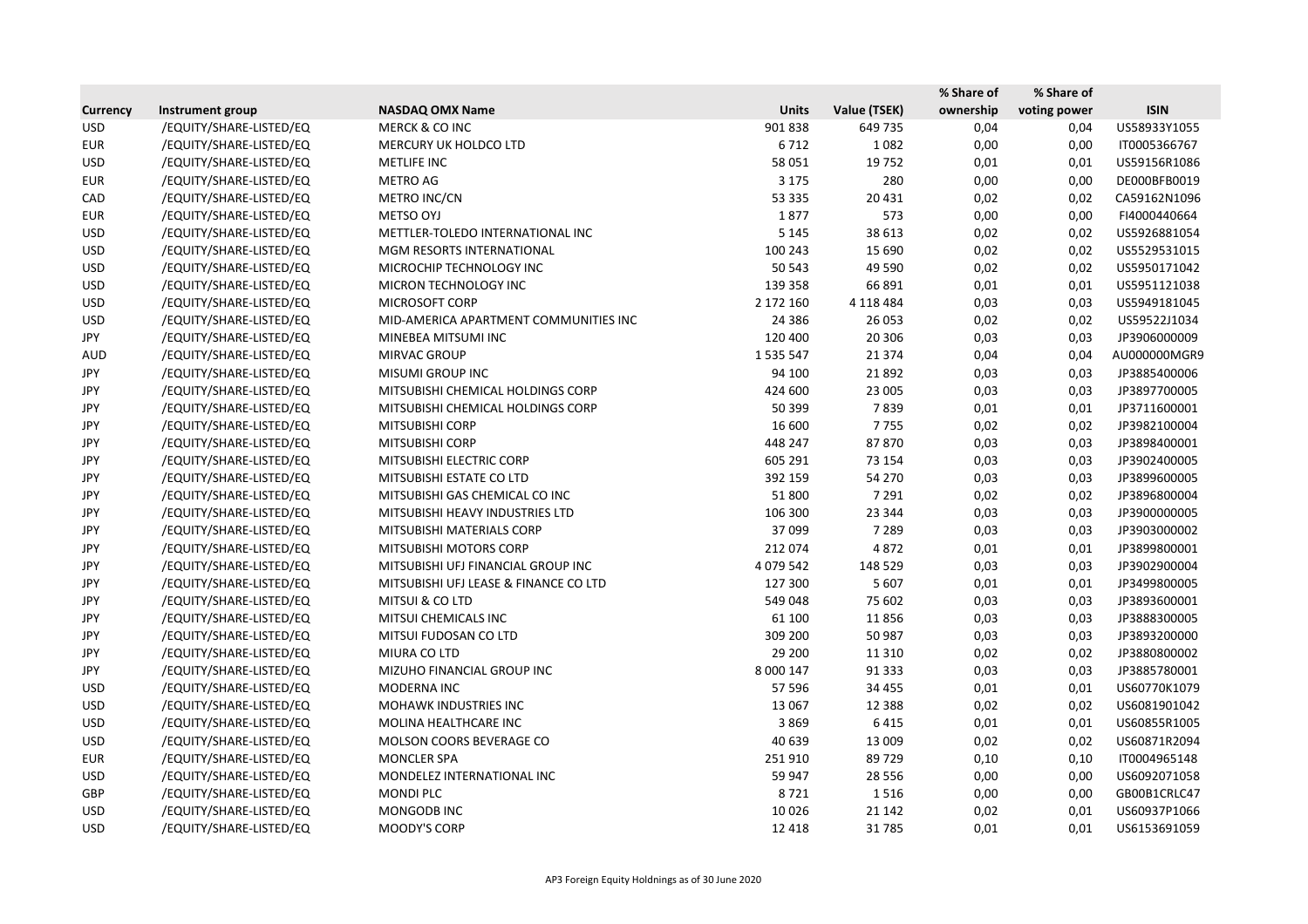|                 |                         |                                                    |              |              | % Share of | % Share of   |              |
|-----------------|-------------------------|----------------------------------------------------|--------------|--------------|------------|--------------|--------------|
| <b>Currency</b> | Instrument group        | <b>NASDAQ OMX Name</b>                             | <b>Units</b> | Value (TSEK) | ownership  | voting power | <b>ISIN</b>  |
| <b>USD</b>      | /EQUITY/SHARE-LISTED/EQ | <b>MORGAN STANLEY</b>                              | 330 401      | 148 679      | 0,02       | 0,02         | US6174464486 |
| <b>USD</b>      | /EQUITY/SHARE-LISTED/EQ | MOSAIC CO/THE                                      | 233 511      | 27 216       | 0,06       | 0,06         | US61945C1036 |
| <b>NOK</b>      | /EQUITY/SHARE-LISTED/EQ | <b>MOWI ASA</b>                                    | 7562         | 1 3 3 4      | 0,00       | 0,00         | NO0003054108 |
| JPY             | /EQUITY/SHARE-LISTED/EQ | MS&AD INSURANCE GROUP HOLDINGS INC                 | 147 900      | 37819        | 0,02       | 0,02         | JP3890310000 |
| <b>EUR</b>      | /EQUITY/SHARE-LISTED/EQ | MTU AERO ENGINES AG                                | 906          | 1461         | 0,00       | 0,00         | DE000A0D9PT0 |
| CAD             | /EQUITY/SHARE-LISTED/EQ | MTY FOOD GROUP INC                                 | 29 546       | 4919         | 0,12       | 0,12         | CA55378N1078 |
| <b>EUR</b>      | /EQUITY/SHARE-LISTED/EQ | MUENCHENER RUECKVERSICHERUNGS-GESELLSCHAFT AG IN N | 16811        | 40 70 6      | 0,01       | 0,01         | DE0008430026 |
| JPY             | /EQUITY/SHARE-LISTED/EQ | MURATA MANUFACTURING CO LTD                        | 191 986      | 104 715      | 0,03       | 0,03         | JP3914400001 |
| <b>USD</b>      | /EQUITY/SHARE-LISTED/EQ | <b>MYLAN NV</b>                                    | 110 748      | 16 5 91      | 0,02       | 0,02         | NL0011031208 |
| JPY             | /EQUITY/SHARE-LISTED/EQ | NABTESCO CORP                                      | 37 300       | 10 694       | 0,03       | 0,03         | JP3651210001 |
| JPY             | /EQUITY/SHARE-LISTED/EQ | NAGOYA RAILROAD CO LTD                             | 61 999       | 16 30 3      | 0,03       | 0,03         | JP3649800004 |
| <b>USD</b>      | /EQUITY/SHARE-LISTED/EQ | NASDAQ INC                                         | 24 688       | 27 479       | 0,02       | 0,02         | US6311031081 |
| <b>EUR</b>      | /EQUITY/SHARE-LISTED/EQ | <b>NASPERS LTD</b>                                 | 446 137      | 386 261      | 0,03       | 0,03         | NL0013654783 |
| <b>AUD</b>      | /EQUITY/SHARE-LISTED/EQ | NATIONAL AUSTRALIA BANK LTD                        | 1 250 729    | 146 176      | 0,04       | 0,04         | AU000000NAB4 |
| GBP             | /EQUITY/SHARE-LISTED/EQ | NATIONAL GRID PLC                                  | 2 862 699    | 325 985      | 0,08       | 0,08         | GB00BDR05C01 |
| <b>USD</b>      | /EQUITY/SHARE-LISTED/EQ | NATIONAL INSTRUMENTS CORP                          | 180 802      | 65 206       | 0,14       | 0,14         | US6365181022 |
| <b>USD</b>      | /EQUITY/SHARE-LISTED/EQ | NATIONAL OILWELL VARCO INC                         | 82735        | 9442         | 0,01       | 0,02         | US6370711011 |
| <b>USD</b>      | /EQUITY/SHARE-LISTED/EQ | NATIONAL RETAIL PROPERTIES INC                     | 36 357       | 12 018       | 0,02       | 0,02         | US6374171063 |
| <b>EUR</b>      | /EQUITY/SHARE-LISTED/EQ | NATURGY ENERGY GROUP SA                            | 35 7 7 9     | 6 2 0 2      | 0,00       | 0,00         | ES0116870314 |
| JPY             | /EQUITY/SHARE-LISTED/EQ | <b>NAVER CORP</b>                                  | 20 000       | 9 3 6 1      | 0,01       | 0,01         | JP3966750006 |
| JPY             | /EQUITY/SHARE-LISTED/EQ | <b>NEC CORP</b>                                    | 82 100       | 36 655       | 0,03       | 0,03         | JP3733000008 |
| <b>EUR</b>      | /EQUITY/SHARE-LISTED/EQ | NEMETSCHEK SE                                      | 1061         | 679          | 0,00       | 0,00         | DE0006452907 |
| <b>EUR</b>      | /EQUITY/SHARE-LISTED/EQ | NESTE OYJ                                          | 49 5 26      | 18 040       | 0,01       | 0,01         | FI0009013296 |
| <b>CHF</b>      | /EQUITY/SHARE-LISTED/EQ | <b>NESTLE SA</b>                                   | 1 442 735    | 1485788      | 0,05       | 0,05         | CH0038863350 |
| <b>USD</b>      | /EQUITY/SHARE-LISTED/EQ | <b>NETAPP INC</b>                                  | 154 807      | 63 994       | 0,07       | 0,07         | US64110D1046 |
| <b>USD</b>      | /EQUITY/SHARE-LISTED/EQ | <b>NETFLIX INC</b>                                 | 113 677      | 481928       | 0,03       | 0,03         | US64110L1061 |
| <b>USD</b>      | /EQUITY/SHARE-LISTED/EQ | NEUROCRINE BIOSCIENCES INC                         | 18 3 21      | 20824        | 0,02       | 0,02         | US64125C1099 |
| <b>HKD</b>      | /EQUITY/SHARE-LISTED/EQ | NEW WORLD DEVELOPMENT CO LTD                       | 590 440      | 4748         | 0,02       | 0,02         | BMG668971101 |
| <b>HKD</b>      | /EQUITY/SHARE-LISTED/EQ | NEW WORLD DEVELOPMENT CO LTD                       | 598 776      | 26 4 88      | 0,01       | 0,02         | HK0000608577 |
| <b>NZD</b>      | /EQUITY/SHARE-LISTED/EQ | <b>NEW ZEALAND</b>                                 | 504 705      | 14 5 60      | 0,02       | 0,02         | NZMELE0002S7 |
| NZD             | /EQUITY/SHARE-LISTED/EQ | NEW ZEALAND                                        | 263 566      | 7430         | 0,02       | 0,02         | NZMRPE0001S2 |
| AUD             | /EQUITY/SHARE-LISTED/EQ | NEWCREST MINING LTD                                | 315 026      | 63 714       | 0,04       | 0,04         | AU000000NCM7 |
| <b>USD</b>      | /EQUITY/SHARE-LISTED/EQ | NEWELL BRANDS INC                                  | 83 943       | 12 4 19      | 0,02       | 0,02         | US6512291062 |
| <b>USD</b>      | /EQUITY/SHARE-LISTED/EQ | <b>NEWMONT CORP</b>                                | 102 902      | 59 190       | 0,01       | 0,01         | US6516391066 |
| <b>USD</b>      | /EQUITY/SHARE-LISTED/EQ | <b>NEWS CORP</b>                                   | 84 573       | 9 3 4 5      | 0,01       |              | US65249B1098 |
| <b>AUD</b>      | /EQUITY/SHARE-LISTED/EQ | <b>NEWS CORP</b>                                   | 20 846       | 14 4 25      | 0,02       | 0,02         | AU000000REA9 |
| JPY             | /EQUITY/SHARE-LISTED/EQ | NEXON CO LTD                                       | 164 300      | 34 577       | 0,02       | 0,02         | JP3758190007 |
| <b>USD</b>      | /EQUITY/SHARE-LISTED/EQ | NEXSTAR MEDIA GROUP INC                            | 8813         | 0            | 0,00       | 0,01         |              |
| <b>EUR</b>      | /EQUITY/SHARE-LISTED/EQ | NEXT ALT SARL                                      | 11018        | 396          | 0,00       | 0,00         | NL0011333752 |
| GBP             | /EQUITY/SHARE-LISTED/EQ | <b>NEXT PLC</b>                                    | 2 3 0 3      | 1 2 9 7      | 0,00       | 0,00         | GB0032089863 |
| GBP             | /EQUITY/SHARE-LISTED/EQ | NEXTENERGY CAPITAL LTD                             | 38 605 717   | 475 525      | 6,61       | 6,61         | GG00BJ0JVY01 |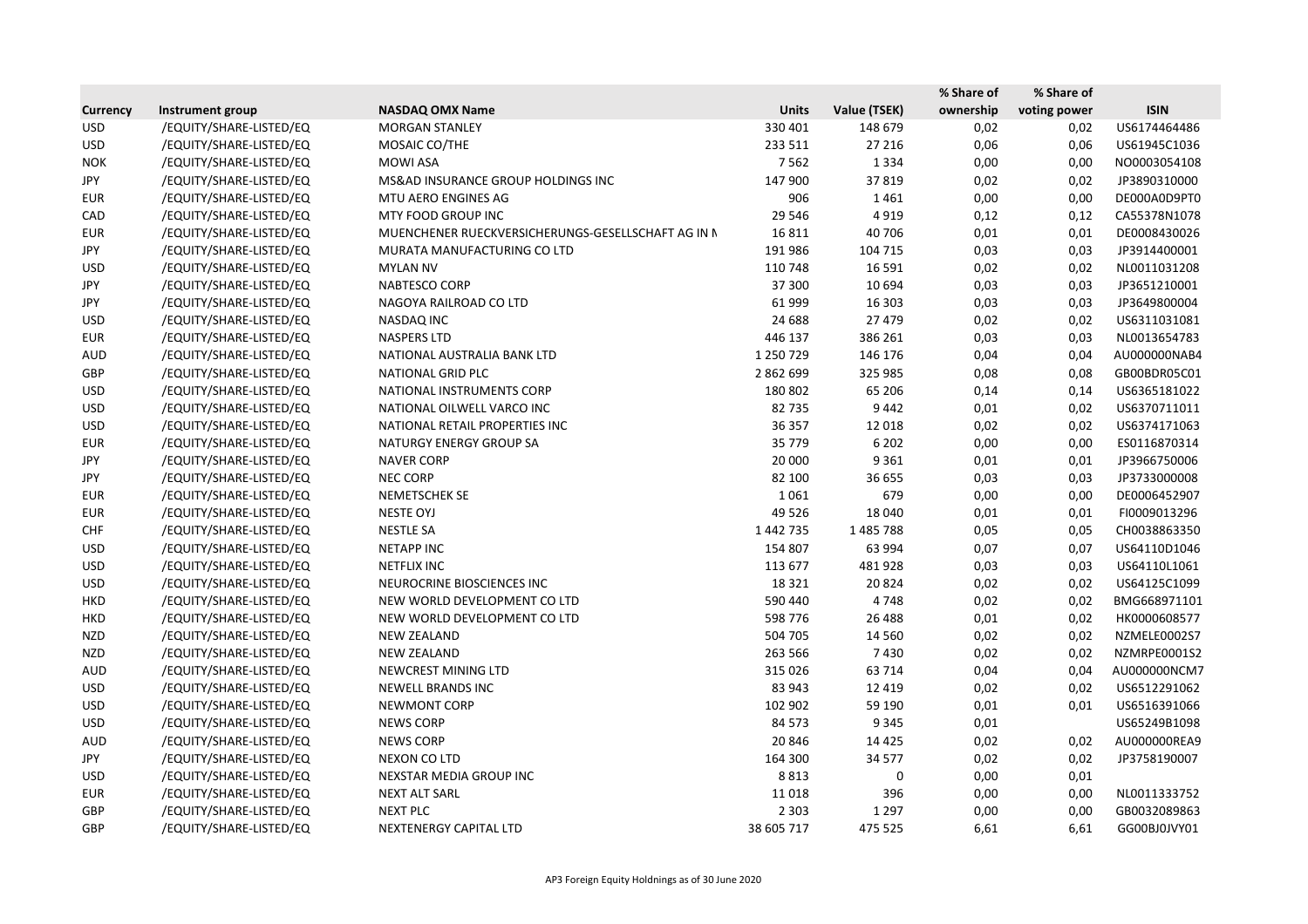|                 |                         |                                    |              |              | % Share of | % Share of   |              |
|-----------------|-------------------------|------------------------------------|--------------|--------------|------------|--------------|--------------|
| <b>Currency</b> | Instrument group        | <b>NASDAQ OMX Name</b>             | <b>Units</b> | Value (TSEK) | ownership  | voting power | <b>ISIN</b>  |
| <b>JPY</b>      | /EQUITY/SHARE-LISTED/EQ | <b>NGK INSULATORS LTD</b>          | 86 900       | 11 167       | 0,03       | 0,03         | JP3695200000 |
| JPY             | /EQUITY/SHARE-LISTED/EQ | NGK SPARK PLUG CO LTD              | 51 400       | 6853         | 0,03       | 0,03         | JP3738600000 |
| JPY             | /EQUITY/SHARE-LISTED/EQ | NH FOODS LTD                       | 27 300       | 10 196       | 0,03       | 0,03         | JP3743000006 |
| JPY             | /EQUITY/SHARE-LISTED/EQ | NIDEC CORP                         | 148 300      | 92 158       | 0,02       | 0,02         | JP3734800000 |
| <b>USD</b>      | /EQUITY/SHARE-LISTED/EQ | NIELSEN HOLDINGS PLC               | 73 996       | 10 244       | 0,02       | 0,02         | GB00BWFY5505 |
| JPY             | /EQUITY/SHARE-LISTED/EQ | NIHON M&A CENTER INC               | 49 700       | 20 902       | 0,03       | 0,03         | JP3689050007 |
| <b>USD</b>      | /EQUITY/SHARE-LISTED/EQ | <b>NIKE INC</b>                    | 433 082      | 395 619      | 0,03       | 0,03         | US6541061031 |
| JPY             | /EQUITY/SHARE-LISTED/EQ | <b>NIKON CORP</b>                  | 106 400      | 8 2 8 8      | 0,03       | 0,03         | JP3657400002 |
| JPY             | /EQUITY/SHARE-LISTED/EQ | NINTENDO CO LTD                    | 37 100       | 153 817      | 0,03       | 0,03         | JP3756600007 |
| JPY             | /EQUITY/SHARE-LISTED/EQ | NIPPON BUILDING FUND INC           | 422          | 22 3 7 6     | 0,03       | 0,03         | JP3027670003 |
| JPY             | /EQUITY/SHARE-LISTED/EQ | NIPPON EXPRESS CO LTD              | 26 000       | 12 5 29      | 0,03       | 0,03         | JP3729400006 |
| JPY             | /EQUITY/SHARE-LISTED/EQ | NIPPON PAINT HOLDINGS CO LTD       | 48 5 66      | 32 881       | 0,01       | 0,01         | JP3749400002 |
| JPY             | /EQUITY/SHARE-LISTED/EQ | NIPPON PROLOGIS REIT INC           | 697          | 19743        | 0,03       | 0,03         | JP3047550003 |
| JPY             | /EQUITY/SHARE-LISTED/EQ | NIPPON SHINYAKU CO LTD             | 15 100       | 11 4 36      | 0,02       | 0,02         | JP3717600005 |
| JPY             | /EQUITY/SHARE-LISTED/EQ | NIPPON STEEL CORP                  | 267893       | 23 447       | 0,03       | 0,03         | JP3381000003 |
| JPY             | /EQUITY/SHARE-LISTED/EQ | NIPPON TELEGRAPH & TELEPHONE CORP  | 426 864      | 92728        | 0,01       | 0,01         | JP3735400008 |
| JPY             | /EQUITY/SHARE-LISTED/EQ | NIPPON TELEGRAPH & TELEPHONE CORP  | 388019       | 96 571       | 0,01       | 0,01         | JP3165650007 |
| JPY             | /EQUITY/SHARE-LISTED/EQ | NIPPON TELEGRAPH & TELEPHONE CORP  | 209 300      | 21671        | 0,01       | 0,01         | JP3165700000 |
| JPY             | /EQUITY/SHARE-LISTED/EQ | <b>NIPPON YUSEN KK</b>             | 48 899       | 6 4 0 2      | 0,03       | 0,03         | JP3753000003 |
| JPY             | /EQUITY/SHARE-LISTED/EQ | NISSAN CHEMICAL CORP               | 41 400       | 19 7 35      | 0,03       | 0,03         | JP3670800006 |
| JPY             | /EQUITY/SHARE-LISTED/EQ | NISSAN MOTOR CO LTD                | 769 894      | 26 541       | 0,02       | 0,02         | JP3672400003 |
| JPY             | /EQUITY/SHARE-LISTED/EQ | NISSHIN SEIFUN GROUP INC           | 65 608       | 9 1 1 6      | 0,02       | 0,02         | JP3676800000 |
| JPY             | /EQUITY/SHARE-LISTED/EQ | NISSIN FOODS HOLDINGS CO LTD       | 21 000       | 17319        | 0,02       | 0,02         | JP3675600005 |
| JPY             | /EQUITY/SHARE-LISTED/EQ | NITORI HOLDINGS CO LTD             | 26 600       | 48 5 26      | 0,02       | 0,02         | JP3756100008 |
| JPY             | /EQUITY/SHARE-LISTED/EQ | NITTO DENKO CORP                   | 52 700       | 27761        | 0,03       | 0,03         | JP3684000007 |
| <b>EUR</b>      | /EQUITY/SHARE-LISTED/EQ | NN GROUP NV                        | 5 1 1 3      | 1600         | 0,00       | 0,00         | NL0010773842 |
| <b>EUR</b>      | /EQUITY/SHARE-LISTED/EQ | <b>NOKIA OYJ</b>                   | 660 575      | 26878        | 0,01       | 0,01         | FI0009000681 |
| JPY             | /EQUITY/SHARE-LISTED/EQ | NOMURA HOLDINGS INC                | 1 045 099    | 43 5 37      | 0,03       | 0,03         | JP3762600009 |
| JPY             | /EQUITY/SHARE-LISTED/EQ | NOMURA REAL ESTATE HOLDINGS INC    | 40 4 94      | 6994         | 0,02       | 0,02         | JP3762900003 |
| JPY             | /EQUITY/SHARE-LISTED/EQ | NOMURA REAL ESTATE MASTER FUND INC | 1431         | 15 9 91      | 0,03       | 0,03         | JP3048110005 |
| JPY             | /EQUITY/SHARE-LISTED/EQ | NOMURA RESEARCH INSTITUTE LTD      | 106 400      | 26 894       | 0,02       | 0,02         | JP3762800005 |
| <b>USD</b>      | /EQUITY/SHARE-LISTED/EQ | <b>NORDSON CORP</b>                | 11072        | 19 5 69      | 0,02       | 0,02         | US6556631025 |
| <b>USD</b>      | /EQUITY/SHARE-LISTED/EQ | NORDSTROM INC                      | 31019        | 4 4 7 7      | 0,02       | 0,02         | US6556641008 |
| USD             | /EQUITY/SHARE-LISTED/EQ | NORFOLK SOUTHERN CORP              | 45 889       | 75 062       | 0,02       | 0,02         | US6558441084 |
| <b>NOK</b>      | /EQUITY/SHARE-LISTED/EQ | <b>NORSK HYDRO ASA</b>             | 23 4 46      | 602          | 0,00       | 0,00         | NO0005052605 |
| <b>AUD</b>      | /EQUITY/SHARE-LISTED/EQ | NORTHERN STAR RESOURCES LTD        | 289 597      | 24 8 18      | 0,04       | 0,04         | AU000000NST8 |
| USD             | /EQUITY/SHARE-LISTED/EQ | NORTHERN TRUST CORP                | 26 4 34      | 19 540       | 0,01       | 0,01         | US6658591044 |
| <b>USD</b>      | /EQUITY/SHARE-LISTED/EQ | NORTHROP GRUMMAN CORP              | 52 259       | 149 686      | 0,03       | 0,03         | US6668071029 |
| <b>USD</b>      | /EQUITY/SHARE-LISTED/EQ | NORTHWESTERN CORP                  | 17680        | 8980         | 0,03       | 0,03         | US6680743050 |
| <b>USD</b>      | /EQUITY/SHARE-LISTED/EQ | NORTONLIFELOCK INC                 | 122 113      | 22 5 60      | 0,01       | 0,02         | US6687711084 |
| <b>CHF</b>      | /EQUITY/SHARE-LISTED/EQ | NOVARTIS AG                        | 1034695      | 838 499      | 0,02       | 0,04         | CH0012005267 |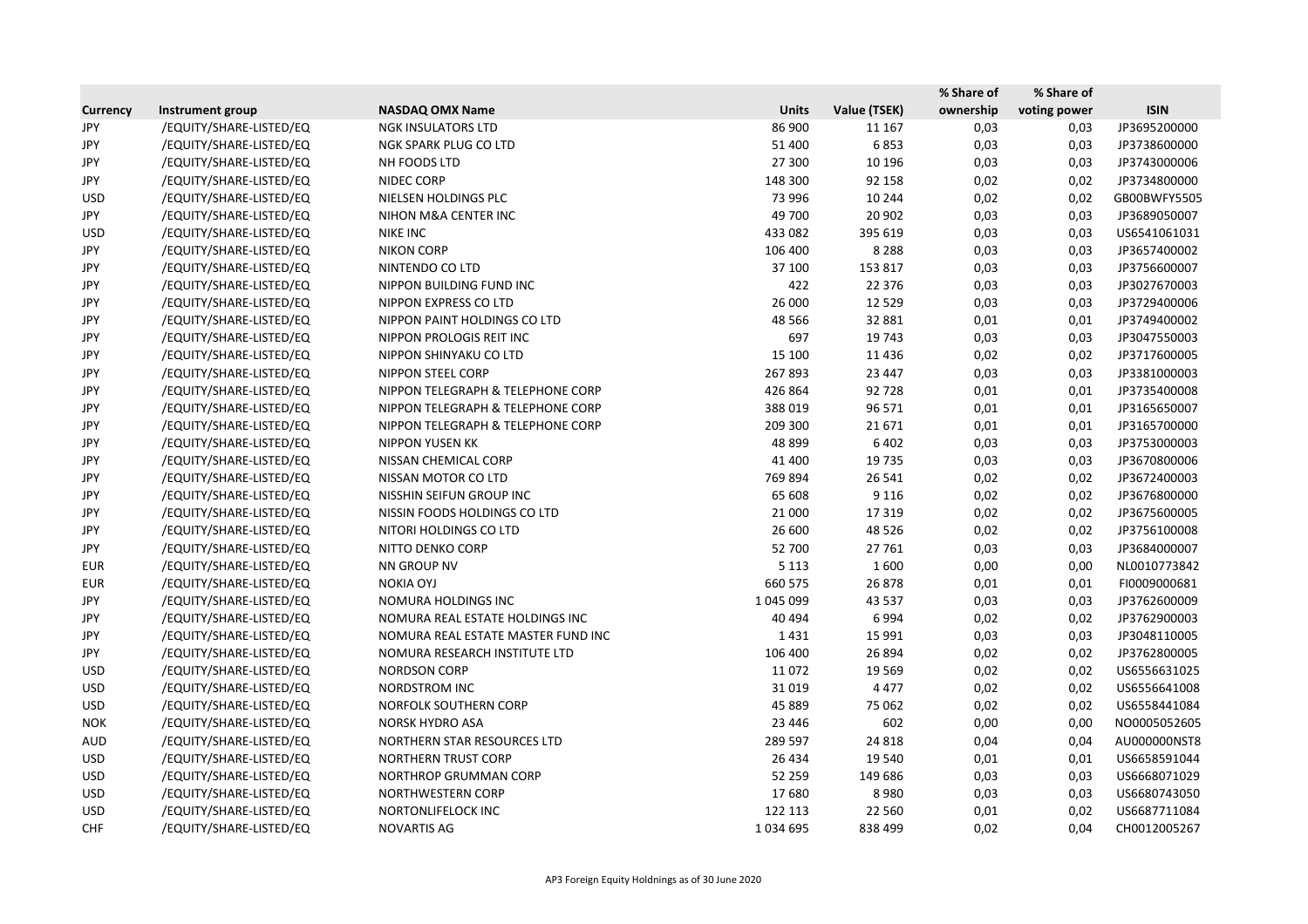|                 |                         |                                |              |              | % Share of | % Share of   |              |
|-----------------|-------------------------|--------------------------------|--------------|--------------|------------|--------------|--------------|
| <b>Currency</b> | Instrument group        | <b>NASDAQ OMX Name</b>         | <b>Units</b> | Value (TSEK) | ownership  | voting power | <b>ISIN</b>  |
| <b>DKK</b>      | /EQUITY/SHARE-LISTED/EQ | NOVO NORDISK FONDEN            | 847721       | 511 060      | 0,04       | 0,01         | DK0060534915 |
| <b>DKK</b>      | /EQUITY/SHARE-LISTED/EQ | NOVO NORDISK FONDEN            | 3872         | 2085         | 0,00       | 0,00         | DK0060336014 |
| JPY             | /EQUITY/SHARE-LISTED/EQ | <b>NSK LTD</b>                 | 118 800      | 8 1 9 7      | 0,02       | 0,02         | JP3720800006 |
| <b>USD</b>      | /EQUITY/SHARE-LISTED/EQ | <b>NUCOR CORP</b>              | 62 485       | 24 107       | 0,02       | 0,02         | US6703461052 |
| <b>USD</b>      | /EQUITY/SHARE-LISTED/EQ | <b>NVIDIA CORP</b>             | 168739       | 597 250      | 0,03       | 0,03         | US67066G1040 |
| <b>USD</b>      | /EQUITY/SHARE-LISTED/EQ | <b>NVR INC</b>                 | 755          | 22 9 22      | 0,02       | 0,02         | US62944T1051 |
| JPY             | /EQUITY/SHARE-LISTED/EQ | <b>OBAYASHI CORP</b>           | 215 400      | 18750        | 0,03       | 0,03         | JP3190000004 |
| JPY             | /EQUITY/SHARE-LISTED/EQ | OBIC CO LTD                    | 23 200       | 37 806       | 0,02       | 0,02         | JP3173400007 |
| GBP             | /EQUITY/SHARE-LISTED/EQ | <b>OCADO GROUP PLC</b>         | 8527         | 1991         | 0,00       | 0,00         | GB00B3MBS747 |
| JPY             | /EQUITY/SHARE-LISTED/EQ | ODAKYU ELECTRIC RAILWAY CO LTD | 97799        | 22 3 8 9     | 0,03       | 0,03         | JP3196000008 |
| <b>USD</b>      | /EQUITY/SHARE-LISTED/EQ | <b>OGE ENERGY CORP</b>         | 41 042       | 11 609       | 0,02       | 0,02         | US6708371033 |
| <b>AUD</b>      | /EQUITY/SHARE-LISTED/EQ | OIL SEARCH LTD                 | 768 961      | 15 6 36      | 0,04       | 0,04         | PG0008579883 |
| JPY             | /EQUITY/SHARE-LISTED/EQ | OJI HOLDINGS CORP              | 286 000      | 12 3 7 4     | 0,03       | 0,03         | JP3174410005 |
| <b>USD</b>      | /EQUITY/SHARE-LISTED/EQ | <b>OKTA INC</b>                | 24 100       | 44 9 58      | 0,02       | 0,01         | US6792951054 |
| <b>USD</b>      | /EQUITY/SHARE-LISTED/EQ | OLD DOMINION FREIGHT LINE INC  | 20 278       | 32 039       | 0,02       | 0,02         | US6795801009 |
| <b>USD</b>      | /EQUITY/SHARE-LISTED/EQ | OMEGA HEALTHCARE INVESTORS INC | 47 256       | 13 0 8 9     | 0,02       | 0,02         | US6819361006 |
| <b>USD</b>      | /EQUITY/SHARE-LISTED/EQ | OMNICOM GROUP INC              | 44 4 48      | 22 610       | 0,02       | 0,02         | US6819191064 |
| JPY             | /EQUITY/SHARE-LISTED/EQ | <b>OMRON CORP</b>              | 61 600       | 38 40 8      | 0,03       | 0,03         | JP3197800000 |
| <b>EUR</b>      | /EQUITY/SHARE-LISTED/EQ | OMV AG                         | 2 5 4 3      | 792          | 0,00       | 0,00         | AT0000743059 |
| <b>USD</b>      | /EQUITY/SHARE-LISTED/EQ | ON SEMICONDUCTOR CORP          | 86 5 88      | 15 9 89      | 0,02       | 0,02         | US6821891057 |
| <b>USD</b>      | /EQUITY/SHARE-LISTED/EQ | ONE GAS INC                    | 30 176       | 21 6 62      | 0,06       | 0,06         | US68235P1084 |
| <b>USD</b>      | /EQUITY/SHARE-LISTED/EQ | <b>ONEOK INC</b>               | 124 649      | 38 5 7 9     | 0,03       | 0,03         | US6826801036 |
| CAD             | /EQUITY/SHARE-LISTED/EQ | <b>ONEX CORP</b>               | 17877        | 7500         | 0,02       | 0,01         | CA68272K1030 |
| <b>CHF</b>      | /EQUITY/SHARE-LISTED/EQ | <b>ONEX CORP</b>               | 736 506      | 111014       | 0,23       | 0,23         | CH0435377954 |
| JPY             | /EQUITY/SHARE-LISTED/EQ | ONO PHARMACEUTICAL CO LTD      | 122 700      | 33 240       | 0,02       | 0,02         | JP3197600004 |
| CAD             | /EQUITY/SHARE-LISTED/EQ | OPEN TEXT CORP                 | 57950        | 22 853       | 0,02       | 0,02         | CA6837151068 |
| JPY             | /EQUITY/SHARE-LISTED/EQ | <b>ORACLE CORP</b>             | 12 700       | 13 9 50      | 0,01       | 0,01         | JP3689500001 |
| <b>EUR</b>      | /EQUITY/SHARE-LISTED/EQ | <b>ORANGE SA</b>               | 2 539 831    | 282 910      | 0,05       |              | FR0000133308 |
| AUD             | /EQUITY/SHARE-LISTED/EQ | <b>ORICA LTD</b>               | 157 762      | 16839        | 0,04       | 0,04         | AU0000000RI1 |
| JPY             | /EQUITY/SHARE-LISTED/EQ | ORIENTAL LAND CO LTD/JAPAN     | 66 300       | 81531        | 0,02       | 0,02         | JP3198900007 |
| <b>EUR</b>      | /EQUITY/SHARE-LISTED/EQ | <b>ORION OYJ</b>               | 1942         | 875          | 0,00       | 0,00         | FI0009014377 |
| JPY             | /EQUITY/SHARE-LISTED/EQ | ORIX CORP                      | 439 340      | 50 404       | 0,03       | 0,03         | JP3200450009 |
| JPY             | /EQUITY/SHARE-LISTED/EQ | ORIX JREIT INC                 | 870          | 10 623       | 0,03       | 0,03         | JP3040880001 |
| <b>NOK</b>      | /EQUITY/SHARE-LISTED/EQ | <b>ORKLA ASA</b>               | 13870        | 1 1 2 9      | 0,00       | 0,00         | NO0003733800 |
| <b>EUR</b>      | /EQUITY/SHARE-LISTED/EQ | <b>ORPEA</b>                   | 923          | 994          | 0,00       |              | FR0000184798 |
| <b>DKK</b>      | /EQUITY/SHARE-LISTED/EQ | ORSTED A/S                     | 201 235      | 216 246      | 0,05       | 0,05         | DK0060094928 |
| JPY             | /EQUITY/SHARE-LISTED/EQ | <b>OSAKA GAS CO LTD</b>        | 124 400      | 22 8 61      | 0,03       | 0,03         | JP3180400008 |
| <b>USD</b>      | /EQUITY/SHARE-LISTED/EQ | <b>OSHKOSH CORP</b>            | 114 244      | 76 230       | 0,17       | 0,17         | US6882392011 |
| <b>DKK</b>      | /EQUITY/SHARE-LISTED/EQ | <b>OTICON FOUNDATION</b>       | 2020         | 496          | 0,00       | 0,00         | DK0060738599 |
| <b>USD</b>      | /EQUITY/SHARE-LISTED/EQ | OTIS WORLDWIDE CORP            | 29 8 90      | 15 8 34      | 0,01       | 0,01         | US68902V1070 |
| JPY             | /EQUITY/SHARE-LISTED/EQ | OTSUKA CORP                    | 34 700       | 17021        | 0,02       | 0,02         | JP3188200004 |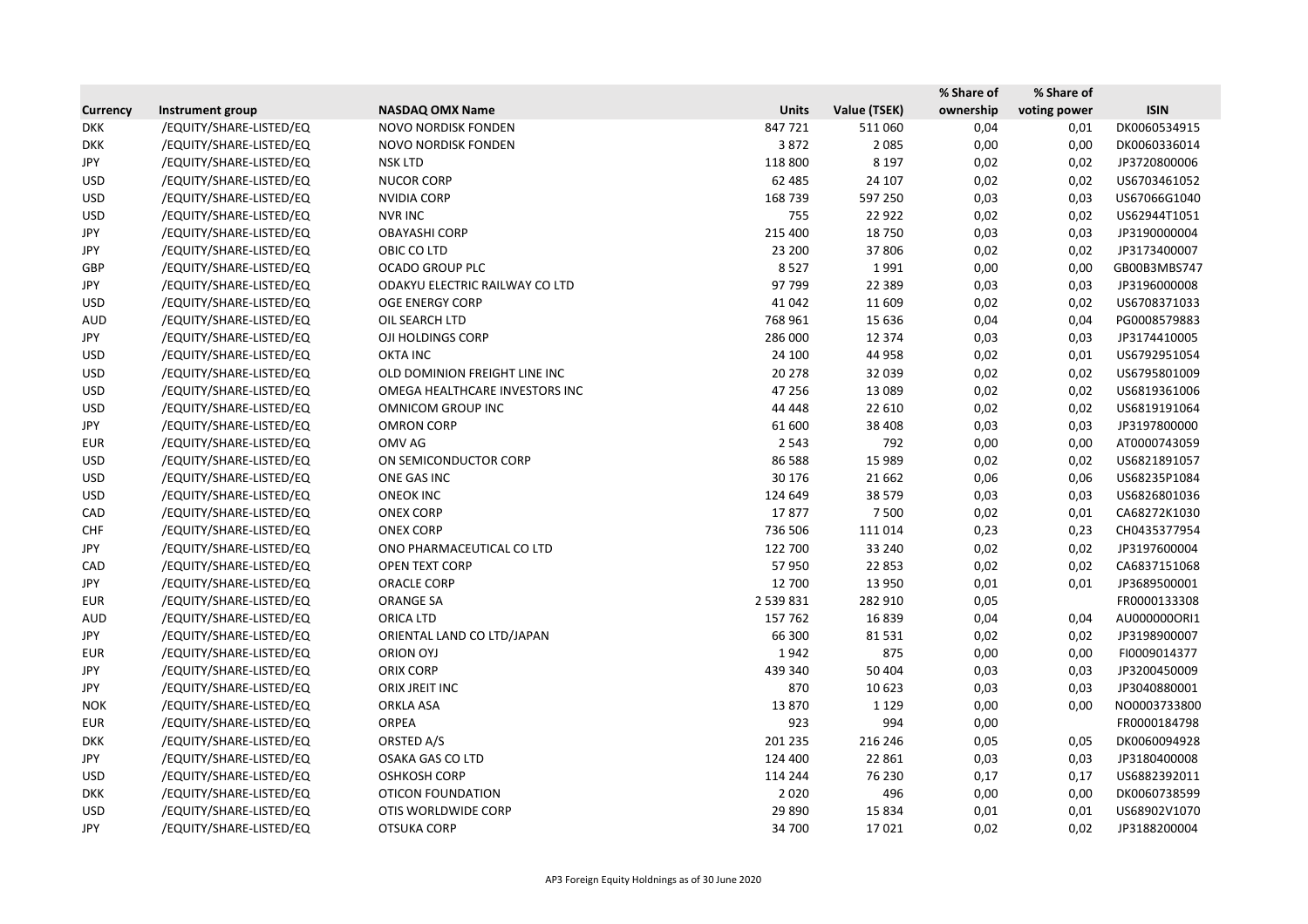|                 |                         |                                         |              |              | % Share of | % Share of   |              |
|-----------------|-------------------------|-----------------------------------------|--------------|--------------|------------|--------------|--------------|
| <b>Currency</b> | Instrument group        | <b>NASDAQ OMX Name</b>                  | <b>Units</b> | Value (TSEK) | ownership  | voting power | <b>ISIN</b>  |
| JPY             | /EQUITY/SHARE-LISTED/EQ | OTSUKA HOLDINGS CO LTD                  | 129 500      | 52 550       | 0,02       | 0,02         | JP3188220002 |
| SGD             | /EQUITY/SHARE-LISTED/EQ | OVERSEA-CHINESE BANKING CORP LTD        | 1 290 576    | 77570        | 0,03       | 0,03         | SG1S04926220 |
| <b>USD</b>      | /EQUITY/SHARE-LISTED/EQ | <b>OWENS CORNING</b>                    | 22 780       | 11834        | 0,02       | 0,02         | US6907421019 |
| <b>USD</b>      | /EQUITY/SHARE-LISTED/EQ | PACCAR INC                              | 61 348       | 42 781       | 0,02       | 0,02         | US6937181088 |
| <b>USD</b>      | /EQUITY/SHARE-LISTED/EQ | PACKAGING CORP OF AMERICA               | 19 5 62      | 18 18 9      | 0,02       | 0,02         | US6951561090 |
| <b>USD</b>      | /EQUITY/SHARE-LISTED/EQ | PALO ALTO NETWORKS INC                  | 20 908       | 44738        | 0,02       | 0,02         | US6974351057 |
| CAD             | /EQUITY/SHARE-LISTED/EQ | PAN AMERICAN SILVER CORP                | 44 2 28      | 12 4 74      | 0,02       | 0,02         | CA6979001089 |
| JPY             | /EQUITY/SHARE-LISTED/EQ | PAN PACIFIC INTERNATIONAL HOLDINGS CORP | 136 900      | 28 007       | 0,02       | 0,02         | JP3639650005 |
| JPY             | /EQUITY/SHARE-LISTED/EQ | PANASONIC CORP                          | 732 293      | 59 419       | 0,03       | 0,03         | JP3866800000 |
| <b>DKK</b>      | /EQUITY/SHARE-LISTED/EQ | PANDORA A/S                             | 1748         | 884          | 0,00       | 0,00         | DK0060252690 |
| <b>CHF</b>      | /EQUITY/SHARE-LISTED/EQ | PARJOINTCO NV                           | 684          | 485          | 0,00       | 0,00         | CH0021783391 |
| <b>USD</b>      | /EQUITY/SHARE-LISTED/EQ | PARK HOTELS & RESORTS INC               | 271551       | 25 0 21      | 0,12       | 0,12         | US7005171050 |
| JPY             | /EQUITY/SHARE-LISTED/EQ | PARK24 CO LTD                           | 37 000       | 5895         | 0,02       | 0,02         | JP3780100008 |
| CAD             | /EQUITY/SHARE-LISTED/EQ | PARKLAND CORP/CANADA                    | 315 967      | 72859        | 0,21       | 0,21         | CA70137W1086 |
| <b>CHF</b>      | /EQUITY/SHARE-LISTED/EQ | PARTNERS GROUP HOLDING AG               | 2 1 8 7      | 18 4 8 0     | 0,01       | 0,01         | CH0024608827 |
| GBP             | /EQUITY/SHARE-LISTED/EQ | PATISSERIE HOLDINGS PLC                 | 14 260       | 0            | 0,01       | 0,01         | GB00BM4NV504 |
| <b>USD</b>      | /EQUITY/SHARE-LISTED/EQ | PAYCHEX INC                             | 97 162       | 68 571       | 0,03       | 0,03         | US7043261079 |
| <b>USD</b>      | /EQUITY/SHARE-LISTED/EQ | PAYCOM SOFTWARE INC                     | 10 657       | 30752        | 0,02       | 0,02         | US70432V1026 |
| <b>USD</b>      | /EQUITY/SHARE-LISTED/EQ | PAYPAL HOLDINGS INC                     | 391 516      | 635 524      | 0,03       | 0,03         | US70450Y1038 |
| <b>HKD</b>      | /EQUITY/SHARE-LISTED/EQ | PCCW LTD                                | 1486320      | 20 26 1      | 0,02       | 0,02         | HK0000093390 |
| <b>HKD</b>      | /EQUITY/SHARE-LISTED/EQ | <b>PCCW LTD</b>                         | 1689000      | 8974         | 0,02       | 0,02         | HK0008011667 |
| GBP             | /EQUITY/SHARE-LISTED/EQ | PEARSON PLC                             | 13 5 74      | 900          | 0,00       | 0,00         | GB0006776081 |
| <b>USD</b>      | /EQUITY/SHARE-LISTED/EQ | PENTAIR PLC                             | 33 378       | 11814        | 0,02       | 0,02         | IE00BLS09M33 |
| GBP             | /EQUITY/SHARE-LISTED/EQ | PENTLAND GROUP LTD                      | 7823         | 560          | 0,00       | 0,00         | GB00BYX91H57 |
| <b>HKD</b>      | /EQUITY/SHARE-LISTED/EQ | PEOPLE'S REPUBLIC OF CHINA              | 1 438 000    | 42 610       | 0,01       | 0,01         | HK2388011192 |
| <b>EUR</b>      | /EQUITY/SHARE-LISTED/EQ | PEOPLE'S REPUBLIC OF CHINA              | 7080         | 280          | 0,00       | 0,00         | IT0005278236 |
| <b>USD</b>      | /EQUITY/SHARE-LISTED/EQ | PEOPLE'S UNITED FINANCIAL INC           | 93 291       | 10 0 56      | 0,02       | 0,02         | US7127041058 |
| <b>USD</b>      | /EQUITY/SHARE-LISTED/EQ | PEPSICO INC                             | 460 932      | 567 970      | 0,03       | 0,03         | US7134481081 |
| JPY             | /EQUITY/SHARE-LISTED/EQ | PEPTIDREAM INC                          | 31 200       | 13 3 10      | 0,02       | 0,02         | JP3836750004 |
| <b>USD</b>      | /EQUITY/SHARE-LISTED/EQ | PERKINELMER INC                         | 23 8 31      | 21 7 7 8     | 0,02       | 0,02         | US7140461093 |
| <b>EUR</b>      | /EQUITY/SHARE-LISTED/EQ | PERMIRA HOLDINGS LTD                    | 2 3 2 4      | 1 1 8 2      | 0,00       | 0,00         | DE000A2YN900 |
| EUR             | /EQUITY/SHARE-LISTED/EQ | PERNOD RICARD SA                        | 24 8 53      | 36 4 22      | 0,01       |              | FR0000120693 |
| <b>USD</b>      | /EQUITY/SHARE-LISTED/EQ | PERRIGO CO PLC                          | 29 274       | 15 0 74      | 0,02       | 0,02         | IE00BGH1M568 |
| GBP             | /EQUITY/SHARE-LISTED/EQ | PERSIMMON PLC                           | 5757         | 1515         | 0,00       | 0,00         | GB0006825383 |
| JPY             | /EQUITY/SHARE-LISTED/EQ | PERSOL HOLDINGS CO LTD                  | 57 400       | 7336         | 0,02       | 0,02         | JP3547670004 |
| <b>EUR</b>      | /EQUITY/SHARE-LISTED/EQ | PEUGEOT SA                              | 10 5 57      | 1600         | 0,00       |              | FR0000121501 |
| <b>NOK</b>      | /EQUITY/SHARE-LISTED/EQ | PEXIP HOLDING ASA                       | 125 000      | 10 140       | 0,12       | 0,12         | NO0010840507 |
| <b>USD</b>      | /EQUITY/SHARE-LISTED/EQ | PFIZER INC                              | 1 183 304    | 360 499      | 0,02       | 0,02         | US7170811035 |
| <b>USD</b>      | /EQUITY/SHARE-LISTED/EQ | PHILLIPS 66                             | 69 570       | 46 603       | 0,02       | 0,02         | US7185461040 |
| JPY             | /EQUITY/SHARE-LISTED/EQ | PIGEON CORP                             | 38 300       | 13792        | 0,03       | 0,03         | JP3801600002 |
| <b>USD</b>      | /EQUITY/SHARE-LISTED/EQ | PINNACLE WEST CAPITAL CORP              | 22 993       | 15 700       | 0,02       | 0,02         | US7234841010 |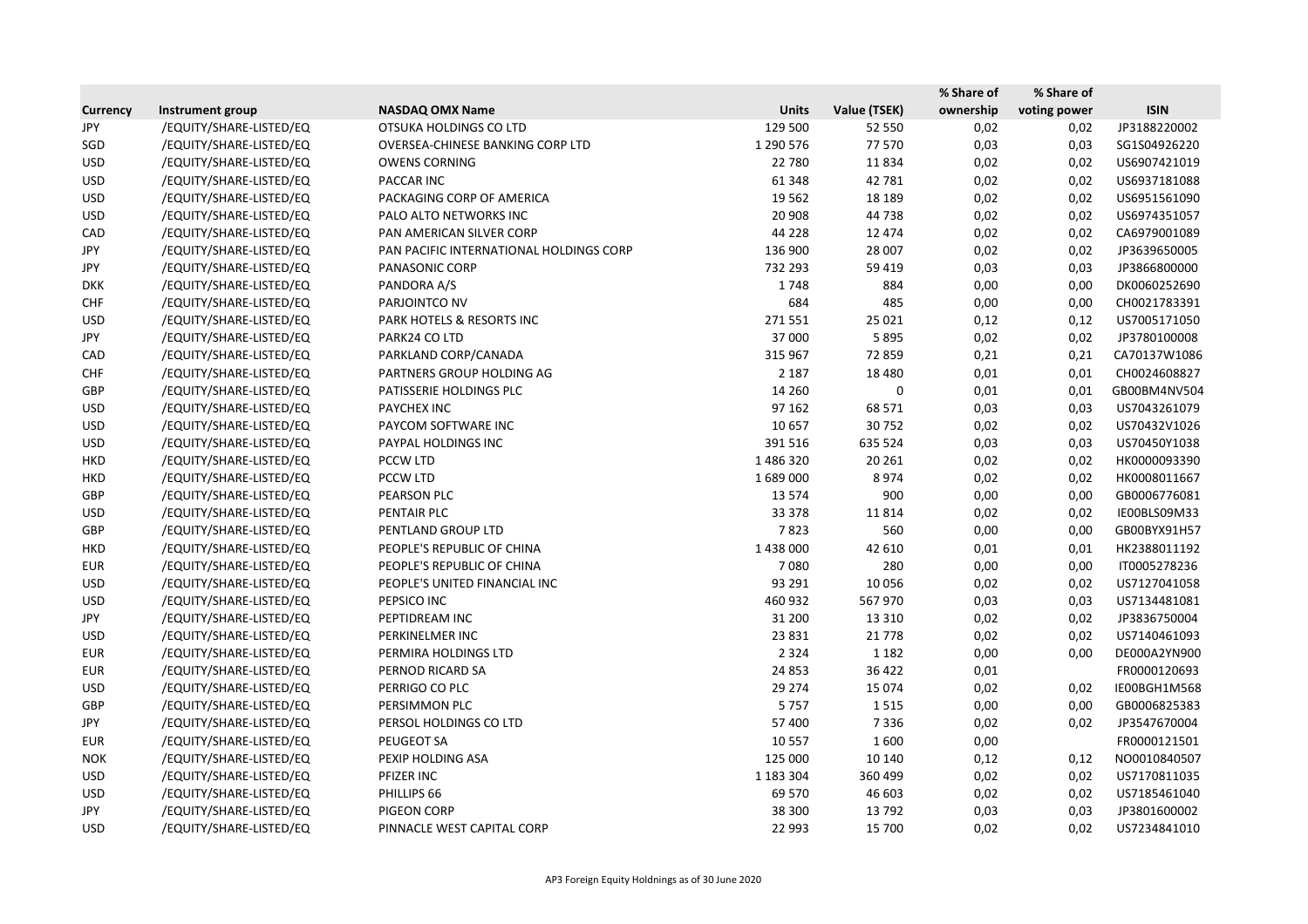|                 |                         |                                      |               |              | % Share of | % Share of   |              |
|-----------------|-------------------------|--------------------------------------|---------------|--------------|------------|--------------|--------------|
| <b>Currency</b> | Instrument group        | <b>NASDAQ OMX Name</b>               | <b>Units</b>  | Value (TSEK) | ownership  | voting power | <b>ISIN</b>  |
| <b>USD</b>      | /EQUITY/SHARE-LISTED/EQ | PINTEREST INC                        | 76 5 65       | 15815        | 0,02       | 0,00         | US72352L1061 |
| <b>USD</b>      | /EQUITY/SHARE-LISTED/EQ | PNC FINANCIAL SERVICES GROUP INC/THE | 58 410        | 57 254       | 0,01       | 0,01         | US6934751057 |
| JPY             | /EQUITY/SHARE-LISTED/EQ | POLA ORBIS HOLDINGS INC              | 34 800        | 5638         | 0,02       | 0,02         | JP3855900001 |
| <b>EUR</b>      | /EQUITY/SHARE-LISTED/EQ | PONTEGADEA INVERSIONES SL            | 117853        | 29 067       | 0,00       | 0,00         | ES0148396007 |
| <b>EUR</b>      | /EQUITY/SHARE-LISTED/EQ | PORSCHE AUTOMOBIL HOLDING SE         | 17850         | 9556         | 0,01       |              | DE000PAH0038 |
| <b>EUR</b>      | /EQUITY/SHARE-LISTED/EQ | POSTE ITALIANE SpA                   | 9 2 8 1       | 752          | 0,00       | 0,00         | IT0003796171 |
| <b>HKD</b>      | /EQUITY/SHARE-LISTED/EQ | POWER ASSETS HOLDINGS LTD            | 541 500       | 27 437       | 0,03       | 0,03         | HK0006000050 |
| CAD             | /EQUITY/SHARE-LISTED/EQ | POWER CORP OF CANADA                 | 18 6 99       | 4 2 2 0      | 0,01       | 0,01         | CA4495861060 |
| <b>USD</b>      | /EQUITY/SHARE-LISTED/EQ | PPG INDUSTRIES INC                   | 68792         | 67975        | 0,03       | 0,03         | US6935061076 |
| <b>USD</b>      | /EQUITY/SHARE-LISTED/EQ | PRINCIPAL FINANCIAL GROUP INC        | 58 539        | 22 655       | 0,02       | 0,02         | US74251V1026 |
| <b>USD</b>      | /EQUITY/SHARE-LISTED/EQ | PROCTER & GAMBLE CO/THE              | 724 763       | 807 380      | 0,03       | 0,03         | US7427181091 |
| <b>USD</b>      | /EQUITY/SHARE-LISTED/EQ | PROGRESSIVE CORP/THE                 | 72777         | 54 318       | 0,01       | 0,01         | US7433151039 |
| <b>USD</b>      | /EQUITY/SHARE-LISTED/EQ | PROLOGIS INC                         | 223 749       | 194 555      | 0,03       | 0,03         | US74340W1036 |
| <b>EUR</b>      | /EQUITY/SHARE-LISTED/EQ | PROXIMUS SADP                        | 2739          | 520          | 0,00       | 0,00         | BE0003810273 |
| <b>USD</b>      | /EQUITY/SHARE-LISTED/EQ | PRUDENTIAL FINANCIAL INC             | 201 482       | 114 318      | 0,05       | 0,05         | US7443201022 |
| GBP             | /EQUITY/SHARE-LISTED/EQ | PRUDENTIAL PLC                       | 2 2 3 4 6 2 7 | 313 450      | 0,09       | 0,09         | GB0007099541 |
| <b>EUR</b>      | /EQUITY/SHARE-LISTED/EQ | PRYSMIAN SPA                         | 4 2 9 1       | 926          | 0,00       | 0,00         | IT0004176001 |
| <b>USD</b>      | /EQUITY/SHARE-LISTED/EQ | PTC INC                              | 22 877        | 16 5 80      | 0,02       | 0,02         | US69370C1009 |
| <b>USD</b>      | /EQUITY/SHARE-LISTED/EQ | PUBLIC STORAGE                       | 11 4 61       | 20 4 90      | 0,01       | 0,01         | US74460D1090 |
| <b>EUR</b>      | /EQUITY/SHARE-LISTED/EQ | PUBLICIS GROUPE SA                   | 3794          | 1 1 4 4      | 0,00       |              | FR0000130577 |
| <b>USD</b>      | /EQUITY/SHARE-LISTED/EQ | PULTEGROUP INC                       | 57829         | 18 3 34      | 0,02       | 0,02         | US7458671010 |
| <b>EUR</b>      | /EQUITY/SHARE-LISTED/EQ | PUMA SE                              | 2 9 0 1       | 2 0 8 9      | 0,00       | 0,00         | DE0006969603 |
| <b>AUD</b>      | /EQUITY/SHARE-LISTED/EQ | <b>QANTAS AIRWAYS LTD</b>            | 282 657       | 6854         | 0,02       | 0,02         | AU000000QAN2 |
| AUD             | /EQUITY/SHARE-LISTED/EQ | QBE INSURANCE GROUP LTD              | 567 158       | 32 2 33      | 0,04       | 0,04         | AU000000QBE9 |
| <b>EUR</b>      | /EQUITY/SHARE-LISTED/EQ | <b>QIAGEN NV</b>                     | 1 1 5 4       | 463          | 0,00       | 0,00         | NL0012169213 |
| <b>EUR</b>      | /EQUITY/SHARE-LISTED/EQ | <b>QIAGEN NV</b>                     | 3 0 1 5       | 1 2 1 5      | 0,00       |              | NL0014676538 |
| <b>USD</b>      | /EQUITY/SHARE-LISTED/EQ | <b>QORVO INC</b>                     | 24 840        | 25 5 7 9     | 0,02       | 0,02         | US74736K1016 |
| <b>USD</b>      | /EQUITY/SHARE-LISTED/EQ | <b>QUALCOMM INC</b>                  | 163 657       | 139 071      | 0,01       | 0,01         | US7475251036 |
| CAD             | /EQUITY/SHARE-LISTED/EQ | <b>QUEBECOR INC</b>                  | 39 633        | 7908         | 0,02       | 0,00         | CA7481932084 |
| <b>USD</b>      | /EQUITY/SHARE-LISTED/EQ | <b>QUEST DIAGNOSTICS INC</b>         | 39 3 94       | 41826        | 0,03       | 0,03         | US74834L1008 |
| <b>EUR</b>      | /EQUITY/SHARE-LISTED/EQ | RAG-STIFTUNG                         | 23 159        | 5479         | 0,00       | 0,00         | DE000EVNK013 |
| <b>EUR</b>      | /EQUITY/SHARE-LISTED/EQ | RAIFFEISEN BANK INTERNATIONAL AG     | 2616          | 434          | 0,00       | 0,00         | AT0000606306 |
| JPY             | /EQUITY/SHARE-LISTED/EQ | <b>RAKUTEN INC</b>                   | 285 410       | 23 3 66      | 0,02       | 0,02         | JP3967200001 |
| <b>USD</b>      | /EQUITY/SHARE-LISTED/EQ | RALPH LAUREN CORP                    | 10 3 93       | 7022         | 0,02       | 0,00         | US7512121010 |
| <b>AUD</b>      | /EQUITY/SHARE-LISTED/EQ | RAMSAY HEALTH CARE LTD               | 69724         | 29 751       | 0,03       | 0,03         | AU000000RHC8 |
| <b>EUR</b>      | /EQUITY/SHARE-LISTED/EQ | <b>RANDSTAD NV</b>                   | 2 1 0 3       | 873          | 0,00       | 0,00         | NL0000379121 |
| USD             | /EQUITY/SHARE-LISTED/EQ | RAYMOND JAMES FINANCIAL INC          | 26 125        | 16 7 53      | 0,02       | 0,02         | US7547301090 |
| <b>USD</b>      | /EQUITY/SHARE-LISTED/EQ | <b>RAYTHEON TECHNOLOGIES CORP</b>    | 221 796       | 127 331      | 0,01       | 0,01         | US75513E1010 |
| <b>USD</b>      | /EQUITY/SHARE-LISTED/EQ | REALTY INCOME CORP                   | 124 990       | 69 287       | 0,04       | 0,04         | US7561091049 |
| GBP             | /EQUITY/SHARE-LISTED/EQ | RECKITT BENCKISER GROUP PLC          | 349 827       | 299 293      | 0,05       | 0,05         | GB00B24CGK77 |
| JPY             | /EQUITY/SHARE-LISTED/EQ | RECRUIT HOLDINGS CO LTD              | 422 800       | 134 437      | 0,02       | 0,02         | JP3970300004 |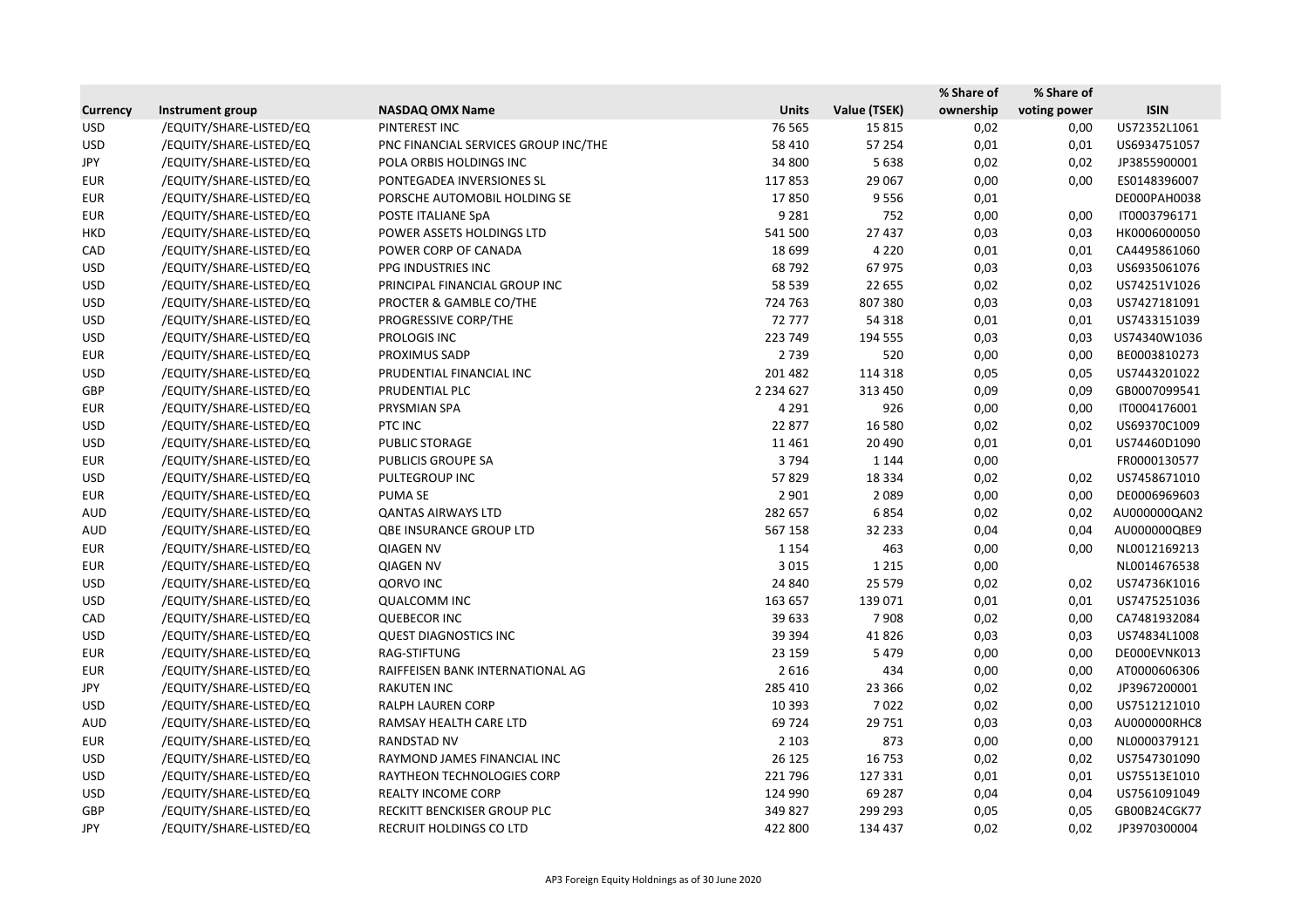|                 |                         |                                                    |              |              | % Share of | % Share of   |              |
|-----------------|-------------------------|----------------------------------------------------|--------------|--------------|------------|--------------|--------------|
| <b>Currency</b> | Instrument group        | <b>NASDAQ OMX Name</b>                             | <b>Units</b> | Value (TSEK) | ownership  | voting power | <b>ISIN</b>  |
| <b>EUR</b>      | /EQUITY/SHARE-LISTED/EQ | RED ELECTRICA CORP SA                              | 7571         | 1 3 1 5      | 0,00       | 0,00         | ES0173093024 |
| <b>USD</b>      | /EQUITY/SHARE-LISTED/EQ | <b>REGENCY CENTERS CORP</b>                        | 35 542       | 15 196       | 0,02       | 0,02         | US7588491032 |
| <b>USD</b>      | /EQUITY/SHARE-LISTED/EQ | REGENERON PHARMACEUTICALS INC                      | 23 806       | 138 321      | 0,02       | 0,02         | US75886F1075 |
| <b>USD</b>      | /EQUITY/SHARE-LISTED/EQ | <b>REGIONS FINANCIAL CORP</b>                      | 205 818      | 21 3 23      | 0,02       | 0,02         | US7591EP1005 |
| <b>USD</b>      | /EQUITY/SHARE-LISTED/EQ | REINSURANCE GROUP OF AMERICA INC                   | 13 10 6      | 9578         | 0,02       | 0,02         | US7593516047 |
| <b>USD</b>      | /EQUITY/SHARE-LISTED/EQ | RELIANCE STEEL & ALUMINUM CO                       | 27881        | 24 659       | 0,04       | 0,04         | US7595091023 |
| <b>GBP</b>      | /EQUITY/SHARE-LISTED/EQ | <b>RELX PLC</b>                                    | 226 283      | 48711        | 0,01       | 0,01         | GB00B2B0DG97 |
| <b>EUR</b>      | /EQUITY/SHARE-LISTED/EQ | REMY COINTREAU SA                                  | 412          | 523          | 0,00       |              | FR0000130395 |
| <b>USD</b>      | /EQUITY/SHARE-LISTED/EQ | RENAISSANCERE HOLDINGS LTD                         | 9 2 2 2      | 14 6 95      | 0,02       | 0,02         | BMG7496G1033 |
| <b>EUR</b>      | /EQUITY/SHARE-LISTED/EQ | <b>RENAULT SA</b>                                  | 3 4 6 6      | 819          | 0,00       |              | FR0000131906 |
| JPY             | /EQUITY/SHARE-LISTED/EQ | RENESAS ELECTRONICS CORP                           | 254 800      | 12 1 24      | 0,01       | 0,01         | JP3164720009 |
| GBP             | /EQUITY/SHARE-LISTED/EQ | RENEWABLES INFRASTRUCTURE GROUP LTD/FUND FAMILY    | 53 594 634   | 779 841      | 3,08       | 3,08         | GG00BBHX2H91 |
| GBP             | /EQUITY/SHARE-LISTED/EQ | RENTOKIL INITIAL PLC                               | 33 501       | 1965         | 0,00       | 0,00         | GB00B082RF11 |
| <b>EUR</b>      | /EQUITY/SHARE-LISTED/EQ | <b>REPSOL SA</b>                                   | 164 083      | 13 3 68      | 0,01       | 0,01         | ES0173516115 |
| <b>EUR</b>      | /EQUITY/SHARE-LISTED/EQ | <b>REPSOL SA</b>                                   | 164 083      | 800          | 0,01       |              | ES06735169G0 |
| <b>EUR</b>      | /EQUITY/SHARE-LISTED/EQ | REPUBLIC OF AUSTRIA                                | 1 2 1 5      | 507          | 0,00       | 0,00         | AT0000746409 |
| <b>USD</b>      | /EQUITY/SHARE-LISTED/EQ | REPUBLIC SERVICES INC                              | 16 3 7 5     | 12 5 18      | 0,01       | 0,01         | US7607591002 |
| JPY             | /EQUITY/SHARE-LISTED/EQ | RESONA HOLDINGS INC                                | 693 700      | 22 033       | 0,03       | 0,03         | JP3500610005 |
| JPY             | /EQUITY/SHARE-LISTED/EQ | RICOH CO LTD                                       | 222 300      | 14763        | 0,03       | 0,03         | JP3973400009 |
| <b>USD</b>      | /EQUITY/SHARE-LISTED/EQ | RINGCENTRAL INC                                    | 29 2 54      | 77 679       | 0,04       | 0,02         | US76680R2067 |
| JPY             | /EQUITY/SHARE-LISTED/EQ | RINNAI CORP                                        | 12 100       | 9404         | 0,02       | 0,02         | JP3977400005 |
| <b>AUD</b>      | /EQUITY/SHARE-LISTED/EQ | RIO TINTO LTD                                      | 144 898      | 91 049       | 0,04       | 0,01         | AU000000RIO1 |
| GBP             | /EQUITY/SHARE-LISTED/EQ | RIO TINTO PLC                                      | 562 175      | 294 391      | 0,05       | 0,03         | GB0007188757 |
| CAD             | /EQUITY/SHARE-LISTED/EQ | RIOCAN REAL ESTATE INVESTMENT TRUST                | 34 4 69      | 3622         | 0,01       | 0,01         | CA7669101031 |
| CAD             | /EQUITY/SHARE-LISTED/EQ | RITCHIE BROS AUCTIONEERS INC                       | 21896        | 8 2 7 8      | 0,02       | 0,02         | CA7677441056 |
| <b>USD</b>      | /EQUITY/SHARE-LISTED/EQ | ROBERT HALF INTERNATIONAL INC                      | 183 001      | 90 073       | 0,16       | 0,16         | US7703231032 |
| <b>EUR</b>      | /EQUITY/SHARE-LISTED/EQ | ROCCA & PARTNERS STICHTING ADMINISTRATIEKANTOOR AA | 8 2 2 3      | 495          | 0,00       | 0,00         | LU0156801721 |
| <b>CHF</b>      | /EQUITY/SHARE-LISTED/EQ | ROCHE HOLDING AG                                   | 315 782      | 1019488      | 0,04       |              | CH0012032048 |
| JPY             | /EQUITY/SHARE-LISTED/EQ | ROCHE HOLDING AG                                   | 224 700      | 111 867      | 0,01       | 0,01         | JP3519400000 |
| JPY             | /EQUITY/SHARE-LISTED/EQ | ROHM CO LTD                                        | 29 300       | 18 0 66      | 0,03       | 0,03         | JP3982800009 |
| <b>USD</b>      | /EQUITY/SHARE-LISTED/EQ | ROKU INC                                           | 20 133       | 21858        | 0,02       | 0,01         | US77543R1023 |
| <b>USD</b>      | /EQUITY/SHARE-LISTED/EQ | ROLLINS INC                                        | 30 4 46      | 12 0 24      | 0,01       | 0,01         | US7757111049 |
| GBP             | /EQUITY/SHARE-LISTED/EQ | ROLLS-ROYCE HOLDINGS PLC                           | 33 5 5 8     | 1 1 0 3      | 0,00       | 0,00         | GB00B63H8491 |
| <b>USD</b>      | /EQUITY/SHARE-LISTED/EQ | ROPER TECHNOLOGIES INC                             | 31524        | 114 031      | 0,03       | 0,03         | US7766961061 |
| CAD             | /EQUITY/SHARE-LISTED/EQ | ROYAL BANK OF CANADA                               | 353 654      | 222 827      | 0,01       | 0,02         | CA7800871021 |
| <b>USD</b>      | /EQUITY/SHARE-LISTED/EQ | ROYAL CARIBBEAN CRUISES LTD                        | 37421        | 17537        | 0,02       | 0,02         | LR0008862868 |
| GBP             | /EQUITY/SHARE-LISTED/EQ | ROYAL DUTCH SHELL PLC                              | 889 874      | 131839       | 0,01       | 0,01         | GB00B03MLX29 |
| <b>EUR</b>      | /EQUITY/SHARE-LISTED/EQ | ROYAL DUTCH SHELL PLC                              | 1631159      | 245 751      | 0,01       | 0,02         | GB00B03MLX29 |
| GBP             | /EQUITY/SHARE-LISTED/EQ | ROYAL DUTCH SHELL PLC                              | 434 941      | 61 284       | 0,00       | 0,01         | GB00B03MM408 |
| <b>USD</b>      | /EQUITY/SHARE-LISTED/EQ | RPM INTERNATIONAL INC                              | 28 3 8 1     | 19847        | 0,02       | 0,02         | US7496851038 |
| GBP             | /EQUITY/SHARE-LISTED/EQ | RSA INSURANCE GROUP PLC                            | 18 4 08      | 868          | 0,00       | 0,00         | GB00BKKMKR23 |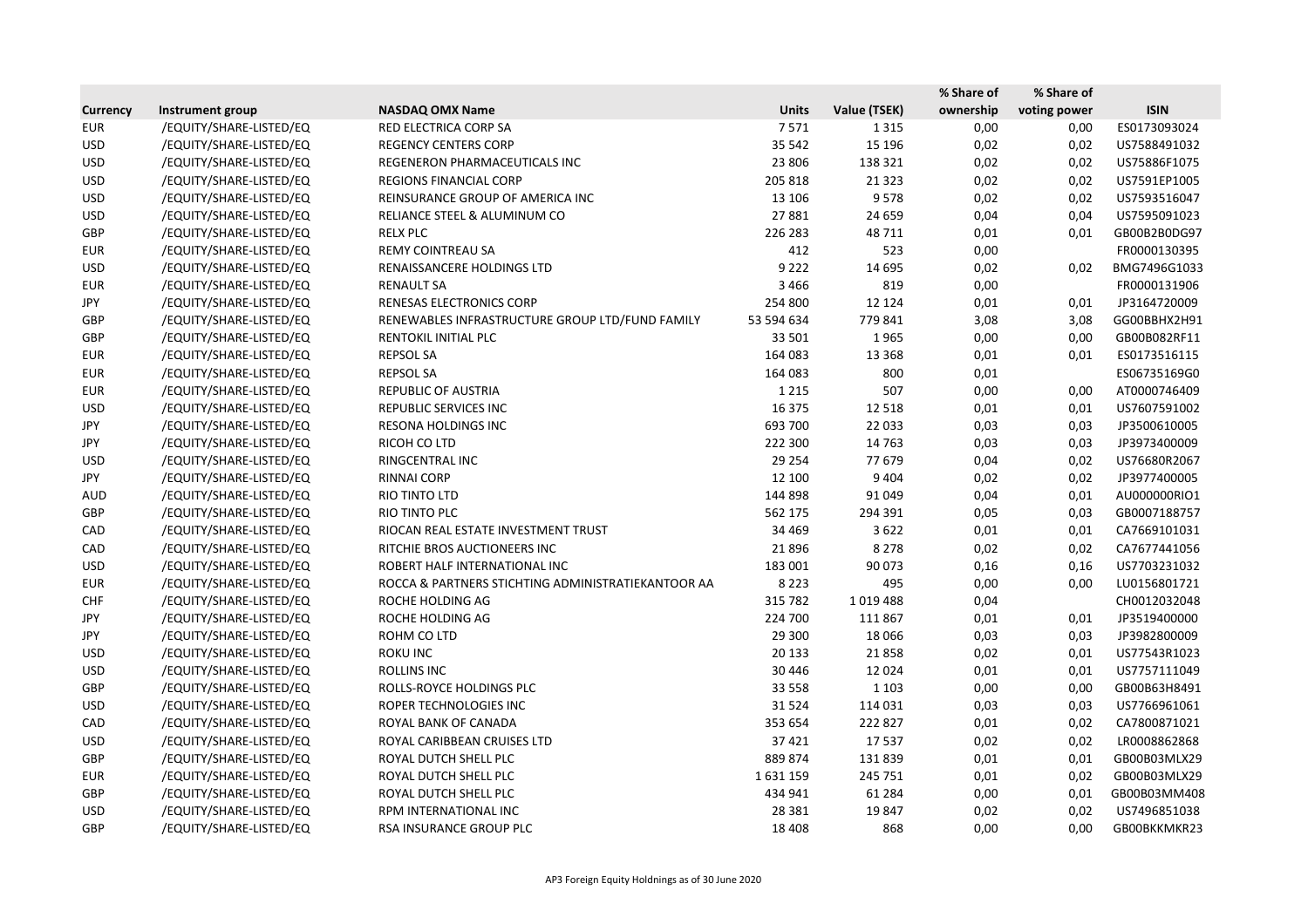|                 |                         |                                  |               |              | % Share of | % Share of   |              |
|-----------------|-------------------------|----------------------------------|---------------|--------------|------------|--------------|--------------|
| <b>Currency</b> | Instrument group        | <b>NASDAQ OMX Name</b>           | <b>Units</b>  | Value (TSEK) | ownership  | voting power | <b>ISIN</b>  |
| <b>EUR</b>      | /EQUITY/SHARE-LISTED/EQ | <b>RWE AG</b>                    | 10 4 43       | 3 4 0 0      | 0,00       | 0,00         | DE0007037129 |
| <b>NZD</b>      | /EQUITY/SHARE-LISTED/EQ | RYMAN HEALTHCARE LTD             | 158 440       | 12 4 29      | 0,03       | 0,03         | NZRYME0001S4 |
| JPY             | /EQUITY/SHARE-LISTED/EQ | RYOHIN KEIKAKU CO LTD            | 79 200        | 10 4 30      | 0,03       | 0,03         | JP3976300008 |
| <b>USD</b>      | /EQUITY/SHARE-LISTED/EQ | <b>S&amp;P GLOBAL INC</b>        | 94 884        | 291 261      | 0,04       | 0,04         | US78409V1044 |
| <b>EUR</b>      | /EQUITY/SHARE-LISTED/EQ | <b>SAFRAN SA</b>                 | 37 150        | 34 683       | 0,01       |              | FR0000073272 |
| GBP             | /EQUITY/SHARE-LISTED/EQ | SAGE GROUP PLC/THE               | 20 0 26       | 1549         | 0,00       | 0,00         | GB00B8C3BL03 |
| <b>USD</b>      | /EQUITY/SHARE-LISTED/EQ | SALESFORCE.COM INC               | 139 324       | 243 161      | 0,02       | 0,02         | US79466L3024 |
| <b>EUR</b>      | /EQUITY/SHARE-LISTED/EQ | SAMPO OYJ                        | 55 342        | 17732        | 0,01       | 0,01         | FI0009003305 |
| <b>EUR</b>      | /EQUITY/SHARE-LISTED/EQ | SANOFI                           | 708 920       | 672 454      | 0,02       |              | FR0000120578 |
| JPY             | /EQUITY/SHARE-LISTED/EQ | SANTEN PHARMACEUTICAL CO LTD     | 119 400       | 20 447       | 0,03       | 0,03         | JP3336000009 |
| <b>AUD</b>      | /EQUITY/SHARE-LISTED/EQ | <b>SANTOS LTD</b>                | 693 909       | 23 5 91      | 0,03       | 0,03         | AU000000STO6 |
| <b>EUR</b>      | /EQUITY/SHARE-LISTED/EQ | SAP SE                           | 544 944       | 708 909      | 0,02       | 0,04         | DE0007164600 |
| <b>USD</b>      | /EQUITY/SHARE-LISTED/EQ | SAREPTA THERAPEUTICS INC         | 16 063        | 23 995       | 0,02       | 0,02         | US8036071004 |
| <b>EUR</b>      | /EQUITY/SHARE-LISTED/EQ | SARTORIUS AG                     | 4 3 6 2       | 13 3 5 5     | 0,01       |              | DE0007165631 |
| <b>EUR</b>      | /EQUITY/SHARE-LISTED/EQ | <b>SARTORIUS AG</b>              | 3 3 8 3       | 7965         | 0,00       |              | FR0013154002 |
| <b>USD</b>      | /EQUITY/SHARE-LISTED/EQ | SBA COMMUNICATIONS CORP          | 10872         | 30 177       | 0,01       | 0,01         | US78410G1040 |
| <b>NOK</b>      | /EQUITY/SHARE-LISTED/EQ | <b>SBANKEN ASA</b>               | 149 427       | 9019         | 0,14       | 0,14         | NO0010739402 |
| JPY             | /EQUITY/SHARE-LISTED/EQ | SBI HOLDINGS INC/JAPAN           | 78 4 60       | 15 7 7 4     | 0,03       | 0,03         | JP3436120004 |
| <b>AUD</b>      | /EQUITY/SHARE-LISTED/EQ | <b>SCENTRE GROUP</b>             | 2 0 5 7 3 5 3 | 28 637       | 0,04       | 0,04         | AU000000SCG8 |
| <b>NOK</b>      | /EQUITY/SHARE-LISTED/EQ | <b>SCHIBSTED ASA</b>             | 1702          | 372          | 0,00       | 0,00         | NO0010736879 |
| <b>CHF</b>      | /EQUITY/SHARE-LISTED/EQ | SCHINDLER HOLDING AG             | 2 4 5 8       | 5 3 9 4      | 0,00       | 0,00         | CH0024638212 |
| <b>CHF</b>      | /EQUITY/SHARE-LISTED/EQ | SCHINDLER HOLDING AG             | 4764          | 10 4 46      | 0,00       |              | CH0024638196 |
| <b>USD</b>      | /EQUITY/SHARE-LISTED/EQ | <b>SCHLUMBERGER LTD</b>          | 28 4 7 1      | 4878         | 0,00       | 0,00         | AN8068571086 |
| <b>EUR</b>      | /EQUITY/SHARE-LISTED/EQ | SCHNEIDER ELECTRIC SE            | 500733        | 518098       | 0,04       |              | FR0000121972 |
| GBP             | /EQUITY/SHARE-LISTED/EQ | SCHNEIDER ELECTRIC SE            | 1 2 0 1       | 566          | 0,00       | 0,00         | GB00BBG9VN75 |
| GBP             | /EQUITY/SHARE-LISTED/EQ | <b>SCHRODERS PLC</b>             | 2 2 2 6       | 756          | 0,00       | 0,00         | GB0002405495 |
| <b>EUR</b>      | /EQUITY/SHARE-LISTED/EQ | <b>SCOR SE</b>                   | 2699          | 689          | 0,00       | 0,00         | FR0010411983 |
| <b>EUR</b>      | /EQUITY/SHARE-LISTED/EQ | SCOUT24 AG                       | 1910          | 1380         | 0,00       | 0,00         | DE000A12DM80 |
| <b>USD</b>      | /EQUITY/SHARE-LISTED/EQ | SEAGATE TECHNOLOGY PLC           | 50 2 20       | 22 650       | 0,02       | 0,02         | IE00B58JVZ52 |
| <b>USD</b>      | /EQUITY/SHARE-LISTED/EQ | SEALED AIR CORP                  | 32 684        | 10 003       | 0,02       | 0,02         | US81211K1007 |
| <b>EUR</b>      | /EQUITY/SHARE-LISTED/EQ | SEB SA                           | 396           | 610          | 0,00       |              | FR0000121709 |
| JPY             | /EQUITY/SHARE-LISTED/EQ | SECOM CO LTD                     | 69 605        | 56 641       | 0,03       | 0,03         | JP3421800008 |
| <b>AUD</b>      | /EQUITY/SHARE-LISTED/EQ | <b>SEEK LTD</b>                  | 130 450       | 18 3 17      | 0,04       | 0,04         | AU000000SEK6 |
| JPY             | /EQUITY/SHARE-LISTED/EQ | SEGA SAMMY HOLDINGS INC          | 56 100        | 6 2 5 0      | 0,02       | 0,02         | JP3419050004 |
| GBP             | /EQUITY/SHARE-LISTED/EQ | <b>SEGRO PLC</b>                 | 19 3 7 9      | 1997         | 0,00       | 0,00         | GB00B5ZN1N88 |
| <b>USD</b>      | /EQUITY/SHARE-LISTED/EQ | SEI INVESTMENTS CO               | 27 085        | 13874        | 0,02       | 0,02         | US7841171033 |
| JPY             | /EQUITY/SHARE-LISTED/EQ | SEIBU HOLDINGS INC               | 72 700        | 7352         | 0,02       | 0,02         | JP3417200007 |
| JPY             | /EQUITY/SHARE-LISTED/EQ | SEIKO EPSON CORP                 | 92 800        | 9881         | 0,02       | 0,02         | JP3414750004 |
| JPY             | /EQUITY/SHARE-LISTED/EQ | SEKISUI CHEMICAL CO LTD          | 120 500       | 16 04 6      | 0,03       | 0,03         | JP3419400001 |
| JPY             | /EQUITY/SHARE-LISTED/EQ | <b>SEKISUI HOUSE LTD</b>         | 206 200       | 36 549       | 0,03       | 0,03         | JP3420600003 |
| <b>USD</b>      | /EQUITY/SHARE-LISTED/EQ | SENSATA TECHNOLOGIES HOLDING PLC | 34 635        | 12 013       | 0,02       | 0,02         | GB00BFMBMT84 |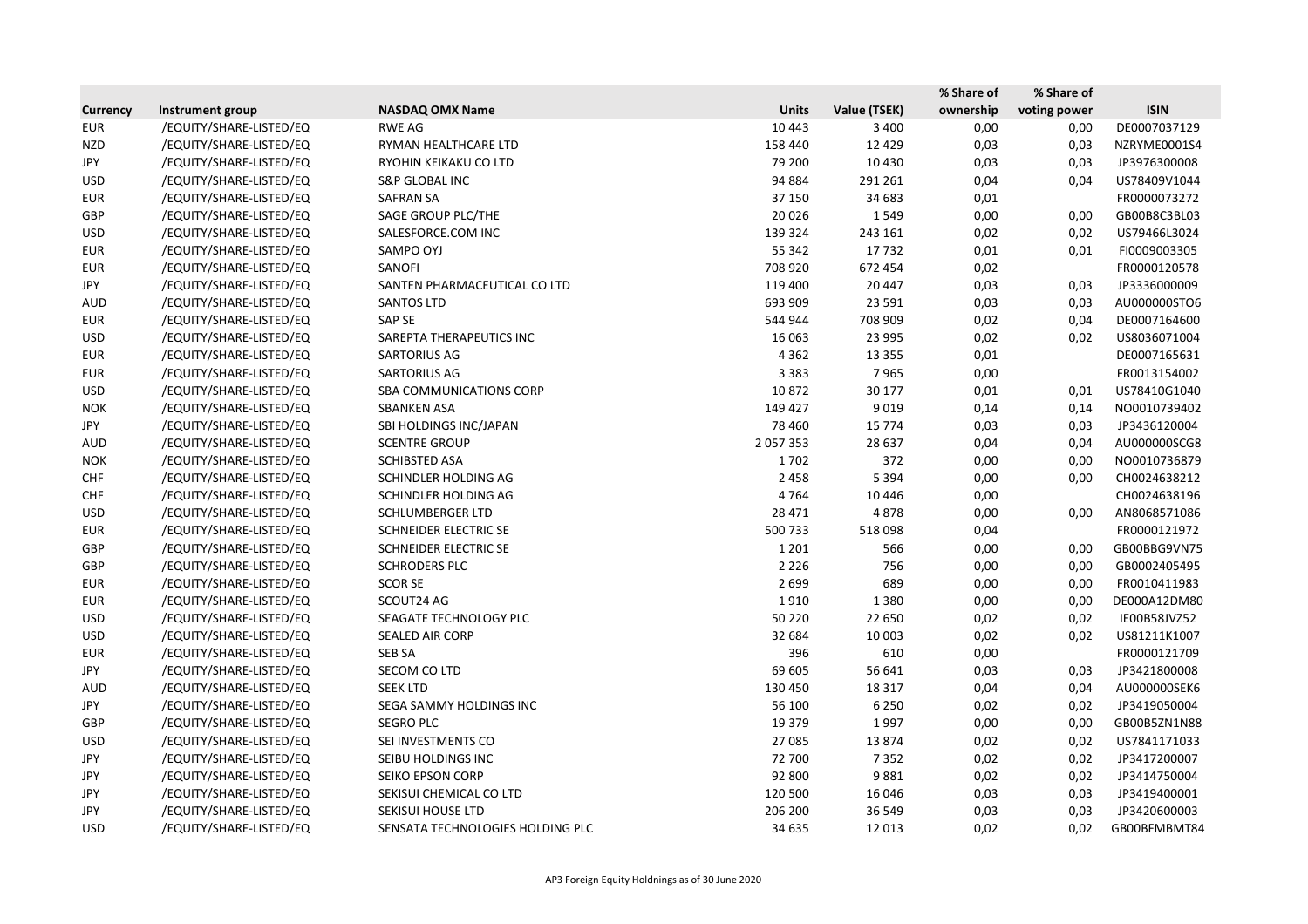|                 |                         |                                               |              |                     | % Share of | % Share of   |              |
|-----------------|-------------------------|-----------------------------------------------|--------------|---------------------|------------|--------------|--------------|
| <b>Currency</b> | Instrument group        | <b>NASDAQ OMX Name</b>                        | <b>Units</b> | <b>Value (TSEK)</b> | ownership  | voting power | <b>ISIN</b>  |
| <b>USD</b>      | /EQUITY/SHARE-LISTED/EQ | SERVICENOW INC                                | 21 0 96      | 79 612              | 0,01       | 0,01         | US81762P1021 |
| <b>EUR</b>      | /EQUITY/SHARE-LISTED/EQ | <b>SES SA</b>                                 | 6755         | 430                 | 0,00       | 0,00         | LU0088087324 |
| JPY             | /EQUITY/SHARE-LISTED/EQ | SEVEN & I HOLDINGS CO LTD                     | 249 875      | 75 956              | 0,03       | 0,03         | JP3422950000 |
| JPY             | /EQUITY/SHARE-LISTED/EQ | <b>SEVEN BANK LTD</b>                         | 184 200      | 4693                | 0,02       | 0,02         | JP3105220002 |
| GBP             | /EQUITY/SHARE-LISTED/EQ | SEVERN TRENT PLC                              | 4 3 0 3      | 1 2 2 8             | 0,00       | 0,00         | GB00B1FH8J72 |
| JPY             | /EQUITY/SHARE-LISTED/EQ | SG HOLDINGS CO LTD                            | 53 200       | 16 172              | 0,02       | 0,02         | JP3162770006 |
| <b>CHF</b>      | /EQUITY/SHARE-LISTED/EQ | <b>SGS SA</b>                                 | 707          | 16 093              | 0,01       | 0,01         | CH0002497458 |
| JPY             | /EQUITY/SHARE-LISTED/EQ | <b>SHARP CORP/JAPAN</b>                       | 69 199       | 6848                | 0,01       | 0,01         | JP3359600008 |
| <b>USD</b>      | /EQUITY/SHARE-LISTED/EQ | SHERWIN-WILLIAMS CO/THE                       | 27 300       | 146 973             | 0,03       | 0,03         | US8243481061 |
| JPY             | /EQUITY/SHARE-LISTED/EQ | SHIMADZU CORP                                 | 73 600       | 18 2 2 9            | 0,02       | 0,02         | JP3357200009 |
| JPY             | /EQUITY/SHARE-LISTED/EQ | SHIMAMURA CO LTD                              | 8600         | 5422                | 0,02       | 0,02         | JP3358200008 |
| JPY             | /EQUITY/SHARE-LISTED/EQ | SHIMANO INC                                   | 24 600       | 44 081              | 0,03       | 0,03         | JP3358000002 |
| JPY             | /EQUITY/SHARE-LISTED/EQ | SHIMIZU CORP                                  | 183 500      | 14 0 24             | 0,02       | 0,02         | JP3358800005 |
| JPY             | /EQUITY/SHARE-LISTED/EQ | SHIN-ETSU CHEMICAL CO LTD                     | 117 457      | 127 754             | 0,03       | 0,03         | JP3371200001 |
| JPY             | /EQUITY/SHARE-LISTED/EQ | SHINSEI BANK LTD                              | 51700        | 5795                | 0,02       | 0,02         | JP3729000004 |
| JPY             | /EQUITY/SHARE-LISTED/EQ | <b>SHIONOGI &amp; CO LTD</b>                  | 89 300       | 52 054              | 0,03       | 0,03         | JP3347200002 |
| JPY             | /EQUITY/SHARE-LISTED/EQ | SHISEIDO CO LTD                               | 132 700      | 78 3 26             | 0,03       | 0,03         | JP3351600006 |
| JPY             | /EQUITY/SHARE-LISTED/EQ | SHIZUOKA BANK LTD/THE                         | 150 500      | 9 0 0 7             | 0,03       | 0,03         | JP3351200005 |
| CAD             | /EQUITY/SHARE-LISTED/EQ | <b>SHOPIFY INC</b>                            | 19 165       | 169 085             | 0,01       | 0,01         | CA82509L1076 |
| JPY             | /EQUITY/SHARE-LISTED/EQ | <b>SHOWA DENKO KK</b>                         | 44 700       | 9326                | 0,03       | 0,03         | JP3368000000 |
| <b>EUR</b>      | /EQUITY/SHARE-LISTED/EQ | SIEMENS AG                                    | 4 2 8 4      | 707                 | 0,00       | 0,00         | ES0143416115 |
| <b>EUR</b>      | /EQUITY/SHARE-LISTED/EQ | <b>SIEMENS AG</b>                             | 17630        | 7868                | 0,00       | 0,00         | DE000SHL1006 |
| <b>EUR</b>      | /EQUITY/SHARE-LISTED/EQ | SIEMENS AG                                    | 548 524      | 601 296             | 0,03       | 0,06         | DE0007236101 |
| <b>USD</b>      | /EQUITY/SHARE-LISTED/EQ | SIGNATURE BANK/NEW YORK NY                    | 11 701       | 11 656              | 0,02       | 0,02         | US82669G1040 |
| <b>CHF</b>      | /EQUITY/SHARE-LISTED/EQ | SIKA AG                                       | 16 5 53      | 29 678              | 0,01       | 0,01         | CH0418792922 |
| <b>USD</b>      | /EQUITY/SHARE-LISTED/EQ | SIMON PROPERTY GROUP INC                      | 22 4 64      | 14 3 11             | 0,01       | 0,01         | US8288061091 |
| SGD             | /EQUITY/SHARE-LISTED/EQ | SINGAPORE AIRLINES LTD                        | 534 499      | 13 3 15             | 0,02       | 0,02         | SG1V61937297 |
| SGD             | /EQUITY/SHARE-LISTED/EQ | SINGAPORE EXCHANGE LTD                        | 305 225      | 17 000              | 0,03       | 0,03         | SG1J26887955 |
| SGD             | /EQUITY/SHARE-LISTED/EQ | SINGAPORE TECH ENGINEERING                    | 607 800      | 13 3 95             | 0,02       | 0,02         | SG1F60858221 |
| SGD             | /EQUITY/SHARE-LISTED/EQ | SINGAPORE TELECOMMUNICATIONS                  | 3 176 200    | 52 181              | 0,02       | 0,02         | SG1T75931496 |
| <b>USD</b>      | /EQUITY/SHARE-LISTED/EQ | <b>SKYWORKS SOLUTIONS INC</b>                 | 36 455       | 43 4 26             | 0,02       | 0,02         | US83088M1027 |
| USD             | /EQUITY/SHARE-LISTED/EQ | <b>SLACK TECHNOLOGIES INC</b>                 | 167 510      | 48 5 20             | 0,04       | 0,01         | US83088V1026 |
| CAD             | /EQUITY/SHARE-LISTED/EQ | SMARTCENTRES REAL ESTATE INVESTMENT TRUST     | 15 9 97      | 2 2 8 8             | 0,01       | 0,01         | CA83179X1087 |
| <b>USD</b>      | /EQUITY/SHARE-LISTED/EQ | SMARTSHEET INC                                | 64 995       | 30834               | 0,05       | 0,05         | US83200N1037 |
| GBP             | /EQUITY/SHARE-LISTED/EQ | <b>SMITH &amp; NEPHEW PLC</b>                 | 15 988       | 2 7 7 1             | 0,00       | 0,00         | GB0009223206 |
| GBP             | /EQUITY/SHARE-LISTED/EQ | <b>SMITHS GROUP PLC</b>                       | 6895         | 1 1 2 1             | 0,00       | 0,00         | GB00B1WY2338 |
| EUR             | /EQUITY/SHARE-LISTED/EQ | SMURFIT KAPPA GROUP PLC                       | 591 867      | 184 312             | 0,12       | 0,25         | IE00B1RR8406 |
| <b>EUR</b>      | /EQUITY/SHARE-LISTED/EQ | SNAM SPA                                      | 237 416      | 10767               | 0,01       | 0,01         | IT0003153415 |
| <b>USD</b>      | /EQUITY/SHARE-LISTED/EQ | <b>SNAP INC</b>                               | 184 611      | 40 40 2             | 0,02       |              | US83304A1060 |
| <b>USD</b>      | /EQUITY/SHARE-LISTED/EQ | SNAP-ON INC                                   | 21076        | 27 198              | 0,04       | 0,04         | US8330341012 |
| <b>EUR</b>      | /EQUITY/SHARE-LISTED/EQ | SOCIEDADE FRANCISCO MANUEL DOS SANTOS SGPS SE | 4524         | 738                 | 0,00       | 0,00         | PTJMT0AE0001 |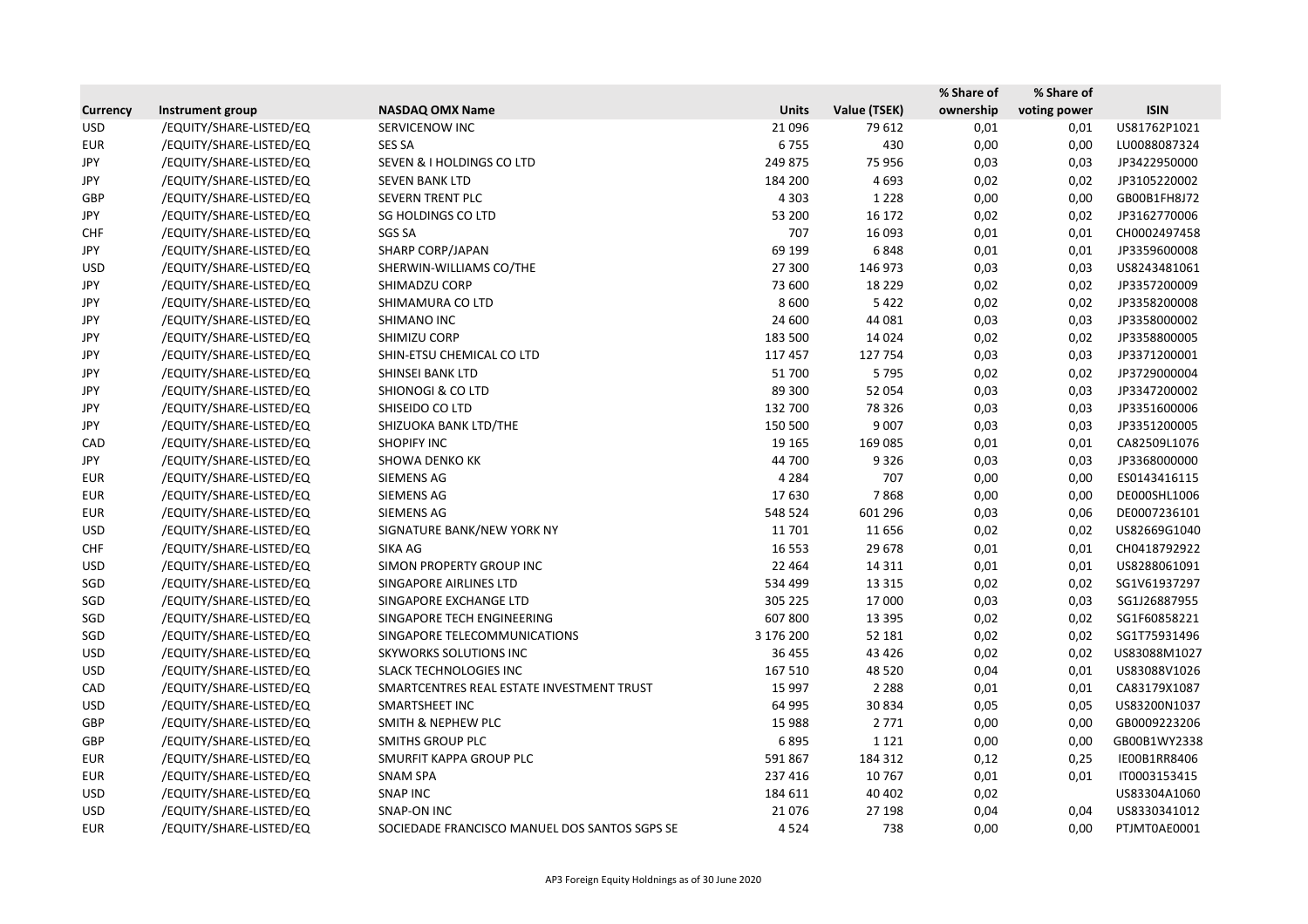|                 |                         |                                                    |              |              | % Share of | % Share of   |              |
|-----------------|-------------------------|----------------------------------------------------|--------------|--------------|------------|--------------|--------------|
| <b>Currency</b> | Instrument group        | <b>NASDAQ OMX Name</b>                             | <b>Units</b> | Value (TSEK) | ownership  | voting power | <b>ISIN</b>  |
| <b>EUR</b>      | /EQUITY/SHARE-LISTED/EQ | SOCIETE GENERALE SA                                | 94 392       | 14 6 18      | 0,01       | 0,01         | FR0000130809 |
| <b>EUR</b>      | /EQUITY/SHARE-LISTED/EQ | SODEXO SA                                          | 1563         | 985          | 0,00       |              | FR0000121220 |
| <b>EUR</b>      | /EQUITY/SHARE-LISTED/EQ | SOFINA SA                                          | 273          | 671          | 0,00       | 0,00         | BE0003717312 |
| JPY             | /EQUITY/SHARE-LISTED/EQ | SOFTBANK GROUP CORP                                | 636 500      | 75 579       | 0,01       | 0,01         | JP3732000009 |
| JPY             | /EQUITY/SHARE-LISTED/EQ | SOFTBANK GROUP CORP                                | 521764       | 245 567      | 0,02       | 0,02         | JP3436100006 |
| JPY             | /EQUITY/SHARE-LISTED/EQ | SOHGO SECURITY SERVICES CO LTD                     | 23 700       | 10 274       | 0,02       | 0,02         | JP3431900004 |
| <b>EUR</b>      | /EQUITY/SHARE-LISTED/EQ | <b>SOLVAY SA</b>                                   | 1 2 7 4      | 950          | 0,00       | 0,00         | BE0003470755 |
| JPY             | /EQUITY/SHARE-LISTED/EQ | SOMPO HOLDINGS INC                                 | 111 400      | 35 662       | 0,03       | 0,03         | JP3165000005 |
| <b>AUD</b>      | /EQUITY/SHARE-LISTED/EQ | SONIC HEALTHCARE LTD                               | 176 131      | 34 380       | 0,04       | 0,04         | AU000000SHL7 |
| <b>CHF</b>      | /EQUITY/SHARE-LISTED/EQ | SONOVA HOLDING AG                                  | 1013         | 1884         | 0,00       | 0,00         | CH0012549785 |
| JPY             | /EQUITY/SHARE-LISTED/EQ | <b>SONY CORP</b>                                   | 50 500       | 11 3 17      | 0,01       | 0,01         | JP3435350008 |
| JPY             | /EQUITY/SHARE-LISTED/EQ | <b>SONY CORP</b>                                   | 423 400      | 269 986      | 0,03       | 0,03         | JP3435000009 |
| <b>USD</b>      | /EQUITY/SHARE-LISTED/EQ | SOUTHWEST AIRLINES CO                              | 274 955      | 87558        | 0,05       | 0,05         | US8447411088 |
| <b>NOK</b>      | /EQUITY/SHARE-LISTED/EQ | SPAREBANK 1 OESTLANDET                             | 804 750      | 68 0 82      | 0,69       | 0,69         | NO0010751910 |
| <b>NZD</b>      | /EQUITY/SHARE-LISTED/EQ | SPARK NEW ZEALAND LTD                              | 717059       | 19611        | 0,04       | 0,04         | NZTELE0001S4 |
| GBP             | /EQUITY/SHARE-LISTED/EQ | SPIRAX-SARCO ENGINEERING PLC                       | 1 3 3 3      | 1531         | 0,00       | 0,00         | GB00BWFGQN14 |
| <b>USD</b>      | /EQUITY/SHARE-LISTED/EQ | <b>SPLUNK INC</b>                                  | 33 063       | 61 207       | 0,02       | 0,02         | US8486371045 |
| JPY             | /EQUITY/SHARE-LISTED/EQ | SQUARE ENIX HOLDINGS CO LTD                        | 30 500       | 14 3 28      | 0,02       | 0,02         | JP3164630000 |
| <b>USD</b>      | /EQUITY/SHARE-LISTED/EQ | <b>SS&amp;C TECHNOLOGIES HOLDINGS INC</b>          | 48 261       | 25 395       | 0,02       | 0,02         | US78467J1007 |
| GBP             | /EQUITY/SHARE-LISTED/EQ | <b>SSE PLC</b>                                     | 120 161      | 18874        | 0,01       | 0,01         | GB0007908733 |
| GBP             | /EQUITY/SHARE-LISTED/EQ | ST JAMES'S PLACE PLC                               | 9525         | 1045         | 0,00       | 0,00         | GB0007669376 |
| GBP             | /EQUITY/SHARE-LISTED/EQ | STANDARD CHARTERED PLC                             | 317527       | 16 087       | 0,01       | 0,01         | GB0004082847 |
| GBP             | /EQUITY/SHARE-LISTED/EQ | STANDARD LIFE ABERDEEN PLC                         | 41 0 67      | 1 2 6 5      | 0,00       | 0,00         | GB00BF8Q6K64 |
| JPY             | /EQUITY/SHARE-LISTED/EQ | STANLEY ELECTRIC CO LTD                            | 43 300       | 9703         | 0,02       | 0,02         | JP3399400005 |
| <b>USD</b>      | /EQUITY/SHARE-LISTED/EQ | <b>STATE STREET CORP</b>                           | 340 000      | 976 780      | 0,04       | 0,04         | US78462F1030 |
| <b>USD</b>      | /EQUITY/SHARE-LISTED/EQ | <b>STATE STREET CORP</b>                           | 12833        | 7598         | 0,00       | 0,00         | US8574771031 |
| <b>USD</b>      | /EQUITY/SHARE-LISTED/EQ | STEEL DYNAMICS INC                                 | 44 8 58      | 10 904       | 0,02       | 0,02         | US8581191009 |
| <b>EUR</b>      | /EQUITY/SHARE-LISTED/EQ | STELLA VERMOGENSVERWALTUNGS GMBH                   | 5987         | 5 6 5 3      | 0,00       | 0,00         | DE000KBX1006 |
| <b>USD</b>      | /EQUITY/SHARE-LISTED/EQ | <b>STERIS PLC</b>                                  | 24 3 96      | 34 875       | 0,03       | 0,03         | IE00BFY8C754 |
| <b>EUR</b>      | /EQUITY/SHARE-LISTED/EQ | STICHTING ADMINISTRATIEKANTOOR CONTINUITEIT ABN AM | 7499         | 602          | 0,00       | 0,00         | NL0011540547 |
| <b>EUR</b>      | /EQUITY/SHARE-LISTED/EQ | STMICROELECTRONICS NV                              | 856 684      | 216 937      | 0,09       | 0,09         | NL0000226223 |
| AUD             | /EQUITY/SHARE-LISTED/EQ | <b>STOCKLAND</b>                                   | 927 198      | 19686        | 0,04       | 0,04         | AU000000SGP0 |
| <b>EUR</b>      | /EQUITY/SHARE-LISTED/EQ | STORA ENSO OYJ                                     | 1957254      | 217 710      | 0,25       | 0,08         | FI0009005961 |
| <b>CHF</b>      | /EQUITY/SHARE-LISTED/EQ | STRAUMANN HOLDING AG                               | 182          | 1457         | 0,00       | 0,00         | CH0012280076 |
| <b>USD</b>      | /EQUITY/SHARE-LISTED/EQ | <b>STRYKER CORP</b>                                | 101 142      | 169 794      | 0,03       | 0,03         | US8636671013 |
| JPY             | /EQUITY/SHARE-LISTED/EQ | <b>SUBARU CORP</b>                                 | 204 087      | 39 505       | 0,03       | 0,03         | JP3814800003 |
| <b>EUR</b>      | /EQUITY/SHARE-LISTED/EQ | <b>SUEZ SA</b>                                     | 6089         | 665          | 0,00       | 0,00         | FR0010613471 |
| JPY             | /EQUITY/SHARE-LISTED/EQ | <b>SUMCO CORP</b>                                  | 88 200       | 12 5 6 0     | 0,03       | 0,03         | JP3322930003 |
| JPY             | /EQUITY/SHARE-LISTED/EQ | SUMITOMO CHEMICAL CO LTD                           | 494 100      | 13739        | 0,03       | 0,03         | JP3401400001 |
| JPY             | /EQUITY/SHARE-LISTED/EQ | SUMITOMO CHEMICAL CO LTD                           | 59 500       | 7656         | 0,01       | 0,01         | JP3495000006 |
| JPY             | /EQUITY/SHARE-LISTED/EQ | SUMITOMO CORP                                      | 394 100      | 42 014       | 0,03       | 0,03         | JP3404600003 |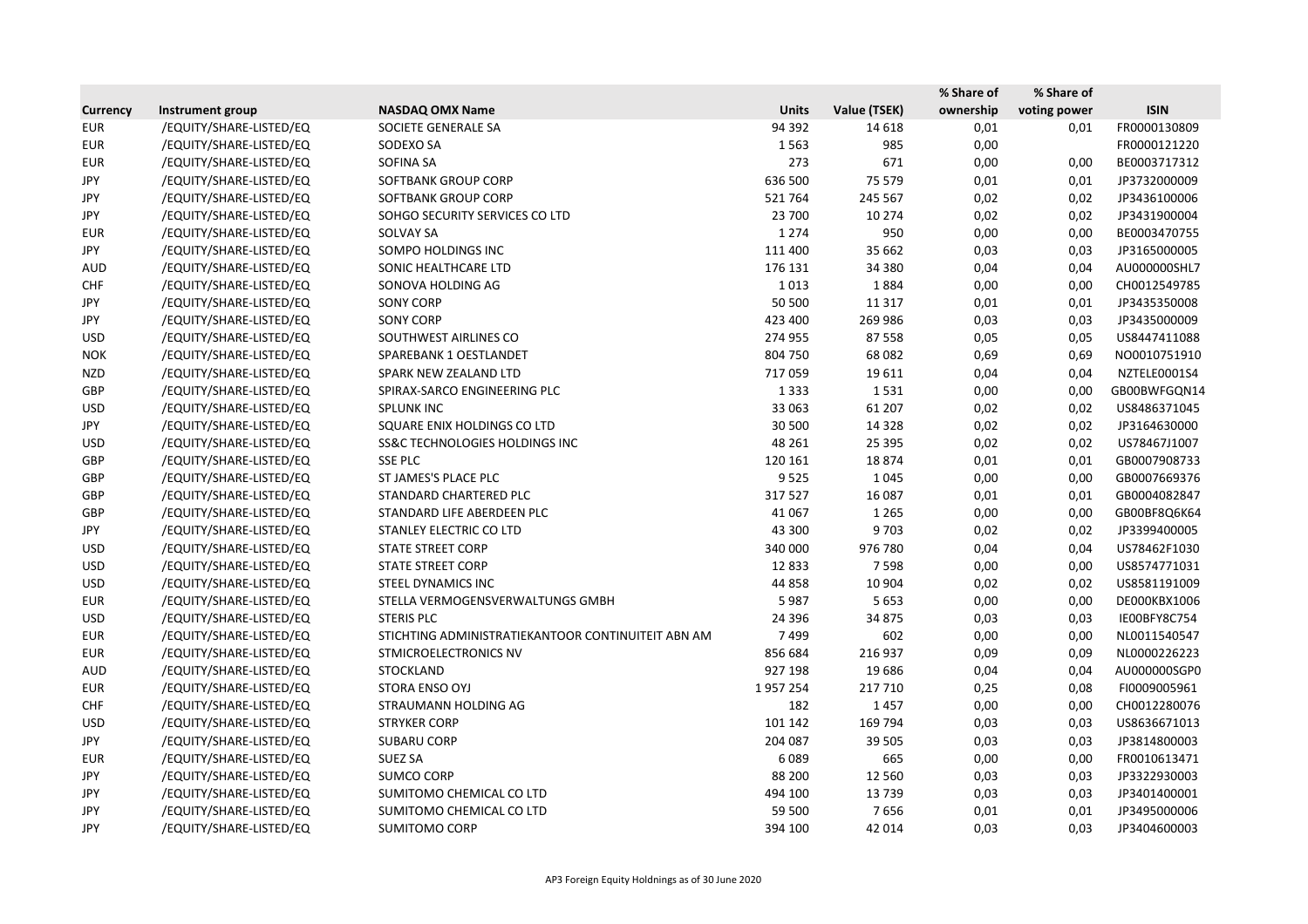|                 |                         |                                       |              |              | % Share of | % Share of   |              |
|-----------------|-------------------------|---------------------------------------|--------------|--------------|------------|--------------|--------------|
| <b>Currency</b> | Instrument group        | <b>NASDAQ OMX Name</b>                | <b>Units</b> | Value (TSEK) | ownership  | voting power | <b>ISIN</b>  |
| <b>JPY</b>      | /EQUITY/SHARE-LISTED/EQ | <b>SUMITOMO CORP</b>                  | 17 300       | 7828         | 0,02       | 0,02         | JP3400400002 |
| JPY             | /EQUITY/SHARE-LISTED/EQ | SUMITOMO ELECTRIC INDUSTRIES LTD      | 250 100      | 26 771       | 0,03       | 0,03         | JP3407400005 |
| JPY             | /EQUITY/SHARE-LISTED/EQ | SUMITOMO HEAVY INDUSTRIES LTD         | 36 300       | 7351         | 0,03       | 0,03         | JP3405400007 |
| JPY             | /EQUITY/SHARE-LISTED/EQ | SUMITOMO METAL MINING CO LTD          | 77 199       | 20 060       | 0,03       | 0,03         | JP3402600005 |
| JPY             | /EQUITY/SHARE-LISTED/EQ | SUMITOMO MITSUI FINANCIAL GROUP INC   | 432 590      | 113 267      | 0,03       | 0,03         | JP3890350006 |
| JPY             | /EQUITY/SHARE-LISTED/EQ | SUMITOMO MITSUI TRUST HOLDINGS INC    | 112 227      | 29 317       | 0,03       | 0,03         | JP3892100003 |
| JPY             | /EQUITY/SHARE-LISTED/EQ | SUMITOMO REALTY & DEVELOPMENT CO LTD  | 102 900      | 26 330       | 0,02       | 0,02         | JP3409000001 |
| JPY             | /EQUITY/SHARE-LISTED/EQ | SUMITOMO RUBBER INDUSTRIES LTD        | 52 400       | 4 8 0 6      | 0,02       | 0,02         | JP3404200002 |
| <b>USD</b>      | /EQUITY/SHARE-LISTED/EQ | <b>SUN COMMUNITIES INC</b>            | 20 007       | 25 291       | 0,02       | 0,02         | US8666741041 |
| <b>HKD</b>      | /EQUITY/SHARE-LISTED/EQ | SUN HUNG KAI PROPERTIES LTD           | 510 500      | 60722        | 0,02       | 0,02         | HK0016000132 |
| CAD             | /EQUITY/SHARE-LISTED/EQ | SUN LIFE FINANCIAL INC                | 44 444       | 15 167       | 0,01       | 0,01         | CA8667961053 |
| <b>AUD</b>      | /EQUITY/SHARE-LISTED/EQ | <b>SUNCORP GROUP LTD</b>              | 489 655      | 28 990       | 0,01       | 0,04         | AU000000SUN6 |
| JPY             | /EQUITY/SHARE-LISTED/EQ | SUNDRUG CO LTD                        | 23 600       | 7 2 7 6      | 0,02       | 0,02         | JP3336600006 |
| SGD             | /EQUITY/SHARE-LISTED/EQ | SUNTEC REAL ESTATE INVESTMENT TRUST   | 748 000      | 7044         | 0,03       | 0,03         | SG1Q52922370 |
| JPY             | /EQUITY/SHARE-LISTED/EQ | SUZUKEN CO LTD/AICHI JAPAN            | 24 0 20      | 8339         | 0,02       | 0,02         | JP3398000004 |
| JPY             | /EQUITY/SHARE-LISTED/EQ | <b>SUZUKI MOTOR CORP</b>              | 122 100      | 38 5 60      | 0,02       | 0,02         | JP3397200001 |
| <b>USD</b>      | /EQUITY/SHARE-LISTED/EQ | SVB FINANCIAL GROUP                   | 61801        | 124 097      | 0,12       | 0,12         | US78486Q1013 |
| <b>CHF</b>      | /EQUITY/SHARE-LISTED/EQ | <b>SWATCH GROUP AG/THE</b>            | 2815         | 5 2 3 4      | 0,00       | 0,00         | CH0012255151 |
| <b>CHF</b>      | /EQUITY/SHARE-LISTED/EQ | <b>SWATCH GROUP AG/THE</b>            | 5 3 7 0      | 1957         | 0,00       | 0,00         | CH0012255144 |
| <b>CHF</b>      | /EQUITY/SHARE-LISTED/EQ | <b>SWISS CONFEDERATION</b>            | 3 0 3 5      | 14 7 98      | 0,01       | 0,01         | CH0008742519 |
| <b>CHF</b>      | /EQUITY/SHARE-LISTED/EQ | SWISS LIFE HOLDING AG                 | 560          | 1933         | 0,00       | 0,00         | CH0014852781 |
| <b>CHF</b>      | /EQUITY/SHARE-LISTED/EQ | SWISS PRIME SITE AG                   | 1335         | 1 1 5 0      | 0,00       | 0,00         | CH0008038389 |
| <b>CHF</b>      | /EQUITY/SHARE-LISTED/EQ | SWISS RE AG                           | 34 202       | 24 5 69      | 0,01       | 0,01         | CH0126881561 |
| <b>AUD</b>      | /EQUITY/SHARE-LISTED/EQ | <b>SYDNEY AIRPORT</b>                 | 427 553      | 15 5 5 0     | 0,02       | 0,02         | AU000000SYD9 |
| <b>EUR</b>      | /EQUITY/SHARE-LISTED/EQ | SYMRISE AG                            | 2 3 3 2      | 2526         | 0,00       | 0,00         | DE000SYM9999 |
| <b>USD</b>      | /EQUITY/SHARE-LISTED/EQ | SYNCHRONY FINANCIAL                   | 622 636      | 128 548      | 0,11       | 0,11         | US87165B1035 |
| <b>USD</b>      | /EQUITY/SHARE-LISTED/EQ | <b>SYNOPSYS INC</b>                   | 45 798       | 83 203       | 0,03       | 0,03         | US8716071076 |
| JPY             | /EQUITY/SHARE-LISTED/EQ | <b>SYSMEX CORP</b>                    | 55 500       | 39 4 45      | 0,03       | 0,03         | JP3351100007 |
| <b>USD</b>      | /EQUITY/SHARE-LISTED/EQ | T ROWE PRICE GROUP INC                | 15 674       | 18 0 35      | 0,01       | 0,01         | US74144T1088 |
| JPY             | /EQUITY/SHARE-LISTED/EQ | <b>T&amp;D HOLDINGS INC</b>           | 178 400      | 14 189       | 0,03       | 0,03         | JP3539220008 |
| <b>AUD</b>      | /EQUITY/SHARE-LISTED/EQ | <b>TABCORP HOLDINGS LTD</b>           | 798 635      | 17 3 15      | 0,04       | 0,04         | AU000000TAH8 |
| JPY             | /EQUITY/SHARE-LISTED/EQ | TAIHEIYO CEMENT CORP                  | 40 000       | 8608         | 0,03       | 0,03         | JP3449020001 |
| JPY             | /EQUITY/SHARE-LISTED/EQ | <b>TAISEI CORP</b>                    | 63 400       | 21 4 62      | 0,03       | 0,03         | JP3443600006 |
| JPY             | /EQUITY/SHARE-LISTED/EQ | TAISHO PHARMACEUTICAL HOLDINGS CO LTD | 11 299       | 6440         | 0,01       | 0,01         | JP3442850008 |
| JPY             | /EQUITY/SHARE-LISTED/EQ | TAKEDA PHARMACEUTICAL CO LTD          | 523 939      | 174 106      | 0,03       | 0,03         | JP3463000004 |
| <b>USD</b>      | /EQUITY/SHARE-LISTED/EQ | TAKE-TWO INTERACTIVE SOFTWARE INC     | 24 0 75      | 31 30 5      | 0,02       | 0,02         | US8740541094 |
| <b>USD</b>      | /EQUITY/SHARE-LISTED/EQ | <b>TARGET CORP</b>                    | 52 011       | 58 114       | 0,01       | 0,01         | US87612E1064 |
| GBP             | /EQUITY/SHARE-LISTED/EQ | TAYLOR WIMPEY PLC                     | 58 4 43      | 959          | 0,00       | 0,00         | GB0008782301 |
| CAD             | /EQUITY/SHARE-LISTED/EQ | <b>TC ENERGY CORP</b>                 | 199 457      | 79 133       | 0,02       | 0,02         | CA87807B1076 |
| <b>USD</b>      | /EQUITY/SHARE-LISTED/EQ | TD AMERITRADE HOLDING CORP            | 40 5 56      | 13746        | 0,01       | 0,01         | US87236Y1082 |
| JPY             | /EQUITY/SHARE-LISTED/EQ | <b>TDK CORP</b>                       | 43 000       | 39 659       | 0,03       | 0,03         | JP3538800008 |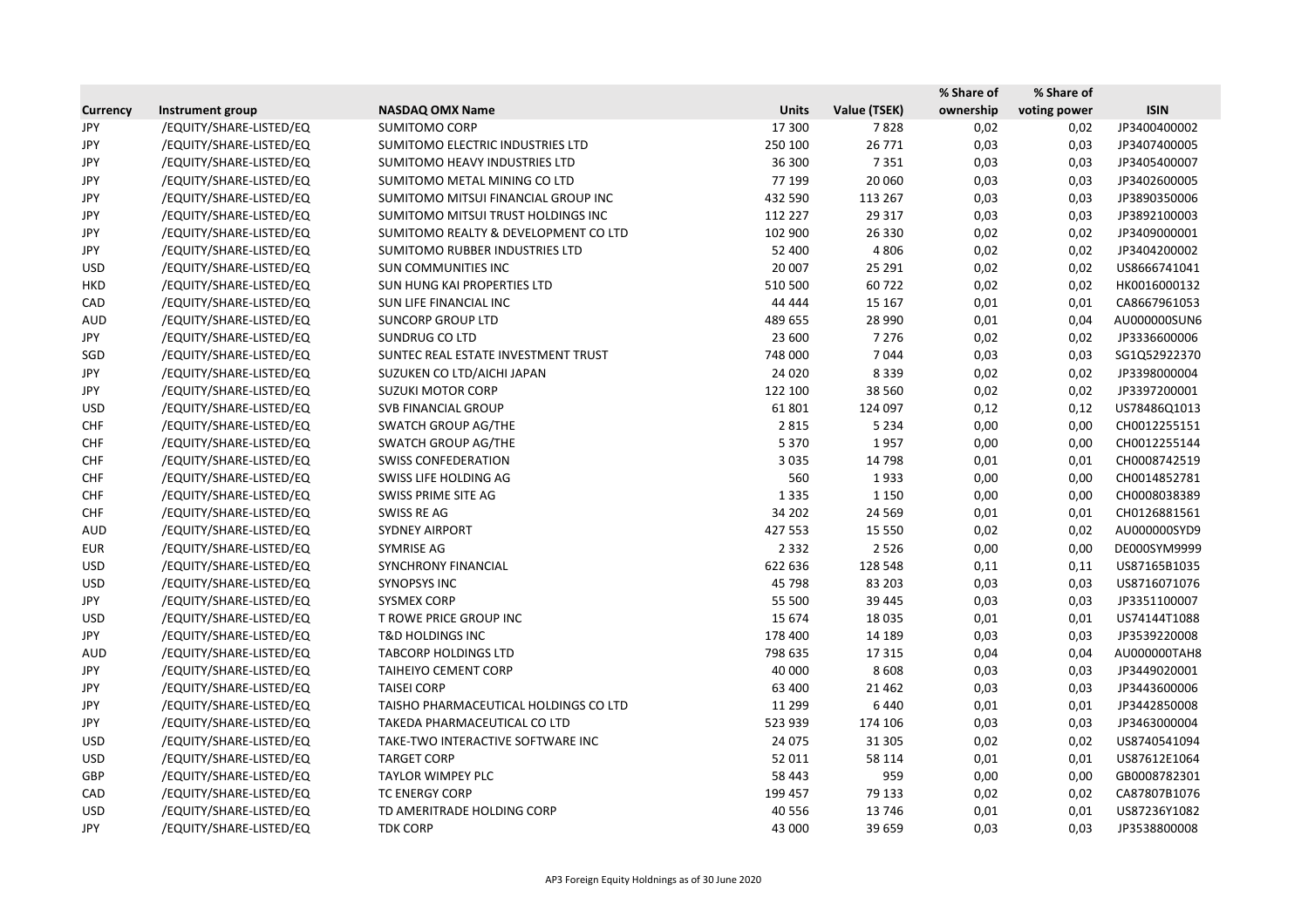|                 |                         |                                    |              |              | % Share of | % Share of   |              |
|-----------------|-------------------------|------------------------------------|--------------|--------------|------------|--------------|--------------|
| <b>Currency</b> | Instrument group        | <b>NASDAQ OMX Name</b>             | <b>Units</b> | Value (TSEK) | ownership  | voting power | <b>ISIN</b>  |
| <b>USD</b>      | /EQUITY/SHARE-LISTED/EQ | TE CONNECTIVITY LTD                | 18 4 26      | 14 000       | 0,01       | 0,01         | CH0102993182 |
| <b>USD</b>      | /EQUITY/SHARE-LISTED/EQ | <b>TECHNIPFMC PLC</b>              | 283 117      | 18 042       | 0,03       | 0,06         | GB00BDSFG982 |
| <b>HKD</b>      | /EQUITY/SHARE-LISTED/EQ | TECHTRONIC INDUSTRIES CO LTD       | 535 500      | 48793        | 0,03       | 0,03         | HK0669013440 |
| CAD             | /EQUITY/SHARE-LISTED/EQ | <b>TECK RESOURCES LTD</b>          | 94 623       | 9 2 0 4      | 0,02       | 0,01         | CA8787422044 |
| <b>USD</b>      | /EQUITY/SHARE-LISTED/EQ | <b>TEGNA INC</b>                   | 47956        | 4977         | 0,01       | 0,02         | US87901J1051 |
| JPY             | /EQUITY/SHARE-LISTED/EQ | <b>TEIJIN LTD</b>                  | 59 100       | 8748         | 0,03       | 0,03         | JP3544000007 |
| <b>USD</b>      | /EQUITY/SHARE-LISTED/EQ | TELADOC HEALTH INC                 | 33738        | 59 986       | 0,05       | 0,05         | US87918A1051 |
| <b>EUR</b>      | /EQUITY/SHARE-LISTED/EQ | TELECOM ITALIA SPA/MILANO          | 146 458      | 536          | 0,00       | 0,00         | IT0003497168 |
| <b>EUR</b>      | /EQUITY/SHARE-LISTED/EQ | TELECOM ITALIA SPA/MILANO          | 107 493      | 388          | 0,00       |              | IT0003497176 |
| <b>EUR</b>      | /EQUITY/SHARE-LISTED/EQ | TELECOM ITALIA SPA/MILANO          | 4 1 7 9      | 390          | 0,00       | 0,00         | IT0005090300 |
| <b>USD</b>      | /EQUITY/SHARE-LISTED/EQ | TELEDYNE TECHNOLOGIES INC          | 21 4 09      | 62 022       | 0,06       | 0,06         | US8793601050 |
| <b>USD</b>      | /EQUITY/SHARE-LISTED/EQ | TELEFLEX INC                       | 10 0 15      | 33 962       | 0,02       | 0,02         | US8793691069 |
| <b>EUR</b>      | /EQUITY/SHARE-LISTED/EQ | <b>TELEFONICA SA</b>               | 544 953      | 24 218       | 0,01       | 0,01         | ES0178430E18 |
| <b>EUR</b>      | /EQUITY/SHARE-LISTED/EQ | <b>TELEFONICA SA</b>               | 18846        | 518          | 0,00       | 0,00         | DE000A1J5RX9 |
| <b>NOK</b>      | /EQUITY/SHARE-LISTED/EQ | <b>TELENOR ASA</b>                 | 84 172       | 11 3 8 9     | 0,01       | 0,01         | NO0010063308 |
| <b>EUR</b>      | /EQUITY/SHARE-LISTED/EQ | TELEPERFORMANCE                    | 1048         | 2 4 7 7      | 0,00       |              | FR0000051807 |
| <b>USD</b>      | /EQUITY/SHARE-LISTED/EQ | TELEPHONE AND DATA SYSTEMS INC     | 257072       | 47614        | 0,24       | 0,14         | US8794338298 |
| <b>USD</b>      | /EQUITY/SHARE-LISTED/EQ | TELEPHONE AND DATA SYSTEMS INC     | 102 084      | 29 3 60      | 0,19       | 0,03         | US9116841084 |
| <b>AUD</b>      | /EQUITY/SHARE-LISTED/EQ | <b>TELSTRA CORP LTD</b>            | 1621214      | 32 550       | 0,01       | 0,01         | AU000000TLS2 |
| CAD             | /EQUITY/SHARE-LISTED/EQ | <b>TELUS CORP</b>                  | 24 8 8 0     | 3875         | 0,00       |              | CA87971M9969 |
| <b>CHF</b>      | /EQUITY/SHARE-LISTED/EQ | <b>TEMENOS AG</b>                  | 1 2 1 8      | 1762         | 0,00       | 0,00         | CH0012453913 |
| <b>USD</b>      | /EQUITY/SHARE-LISTED/EQ | <b>TERADYNE INC</b>                | 35 5 31      | 27 975       | 0,02       | 0,02         | US8807701029 |
| <b>EUR</b>      | /EQUITY/SHARE-LISTED/EQ | TERNA RETE ELETTRICA NAZIONALE SPA | 25 153       | 1610         | 0,00       | 0,00         | IT0003242622 |
| JPY             | /EQUITY/SHARE-LISTED/EQ | <b>TERUMO CORP</b>                 | 214 100      | 75 4 54      | 0,03       | 0,03         | JP3546800008 |
| <b>GBP</b>      | /EQUITY/SHARE-LISTED/EQ | <b>TESCO PLC</b>                   | 18 280 933   | 480 022      | 0,19       | 0,19         | GB0008847096 |
| <b>USD</b>      | /EQUITY/SHARE-LISTED/EQ | <b>TESLA INC</b>                   | 36 807       | 370 286      | 0,02       | 0,02         | US88160R1014 |
| <b>USD</b>      | /EQUITY/SHARE-LISTED/EQ | TEXAS INSTRUMENTS INC              | 182 708      | 216 132      | 0,02       | 0,02         | US8825081040 |
| <b>USD</b>      | /EQUITY/SHARE-LISTED/EQ | TEXAS ROADHOUSE INC                | 40 344       | 19 760       | 0,06       | 0,06         | US8826811098 |
| <b>USD</b>      | /EQUITY/SHARE-LISTED/EQ | <b>TEXTRON INC</b>                 | 48 611       | 14 905       | 0,02       | 0,02         | US8832031012 |
| CAD             | /EQUITY/SHARE-LISTED/EQ | TFI INTERNATIONAL INC              | 66 353       | 21873        | 0,08       | 0,08         | CA87241L1094 |
| <b>EUR</b>      | /EQUITY/SHARE-LISTED/EQ | <b>THALES SA</b>                   | 12 307       | 9 2 5 7      | 0,01       |              | FR0000121329 |
| <b>USD</b>      | /EQUITY/SHARE-LISTED/EQ | THERMO FISHER SCIENTIFIC INC       | 67966        | 229 439      | 0,02       | 0,02         | US8835561023 |
| JPY             | /EQUITY/SHARE-LISTED/EQ | THK CO LTD                         | 40 000       | 9 2 0 2      | 0,03       | 0,03         | JP3539250005 |
| EUR             | /EQUITY/SHARE-LISTED/EQ | THYSSENKRUPP AG                    | 7039         | 465          | 0,00       | 0,00         | DE0007500001 |
| <b>NOK</b>      | /EQUITY/SHARE-LISTED/EQ | TIETOEVRY OYJ                      | 161 126      | 41 081       | 0,14       | 0,14         | FI0009000277 |
| <b>USD</b>      | /EQUITY/SHARE-LISTED/EQ | <b>TIFFANY &amp; CO</b>            | 22 9 35      | 26 056       | 0,02       | 0,02         | US8865471085 |
| JPY             | /EQUITY/SHARE-LISTED/EQ | TIS INC                            | 74 400       | 14 6 10      | 0,03       | 0,03         | JP3104890003 |
| <b>USD</b>      | /EQUITY/SHARE-LISTED/EQ | TJX COS INC/THE                    | 172 810      | 81 402       | 0,01       | 0,01         | US8725401090 |
| <b>USD</b>      | /EQUITY/SHARE-LISTED/EQ | T-MOBILE US INC                    | 112 907      | 109 557      | 0,01       | 0,01         | US8725901040 |
| CAD             | /EQUITY/SHARE-LISTED/EQ | <b>TMX GROUP LTD</b>               | 11 2 2 5     | 10 307       | 0,02       | 0,02         | CA87262K1057 |
| JPY             | /EQUITY/SHARE-LISTED/EQ | TOBU RAILWAY CO LTD                | 63 400       | 19 5 19      | 0,03       | 0,03         | JP3597800006 |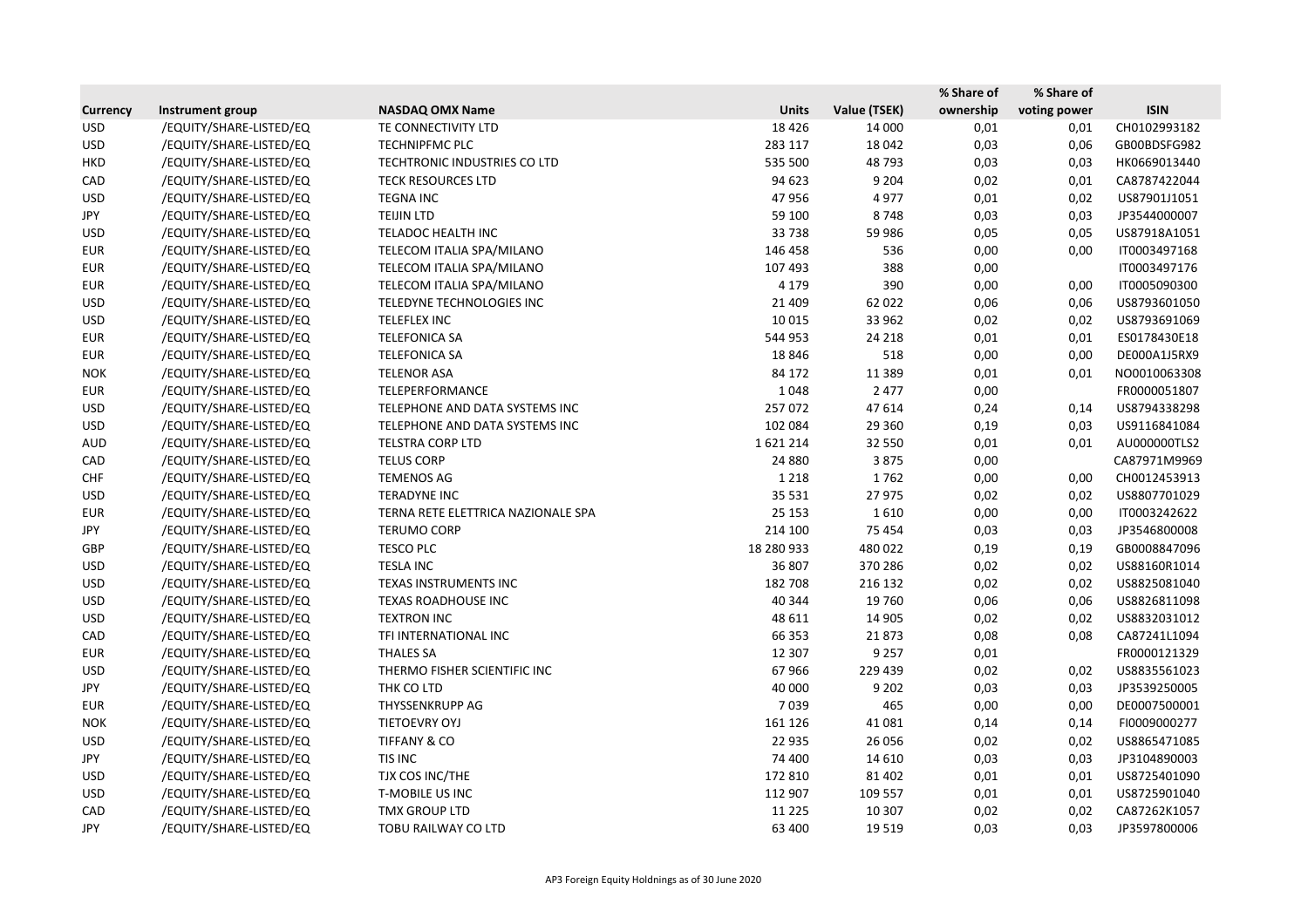|                 |                         |                               |               |              | % Share of | % Share of   |              |
|-----------------|-------------------------|-------------------------------|---------------|--------------|------------|--------------|--------------|
| <b>Currency</b> | Instrument group        | <b>NASDAQ OMX Name</b>        | <b>Units</b>  | Value (TSEK) | ownership  | voting power | <b>ISIN</b>  |
| JPY             | /EQUITY/SHARE-LISTED/EQ | TOHO CO LTD/TOKYO             | 37 600        | 12 647       | 0,02       | 0,02         | JP3598600009 |
| JPY             | /EQUITY/SHARE-LISTED/EQ | TOHO GAS CO LTD               | 24 500        | 11 4 25      | 0,02       | 0,02         | JP3600200004 |
| JPY             | /EQUITY/SHARE-LISTED/EQ | TOKIO MARINE HOLDINGS INC     | 213 905       | 86783        | 0,03       | 0,03         | JP3910660004 |
| JPY             | /EQUITY/SHARE-LISTED/EQ | <b>TOKYO CENTURY CORP</b>     | 16 400        | 7804         | 0,01       | 0,01         | JP3424950008 |
| JPY             | /EQUITY/SHARE-LISTED/EQ | <b>TOKYO ELECTRON LTD</b>     | 49 600        | 113 251      | 0,03       | 0,03         | JP3571400005 |
| JPY             | /EQUITY/SHARE-LISTED/EQ | <b>TOKYO GAS CO LTD</b>       | 124 699       | 27783        | 0,03       | 0,03         | JP3573000001 |
| JPY             | /EQUITY/SHARE-LISTED/EQ | <b>TOKYU CORP</b>             | 165 800       | 21720        | 0,03       | 0,03         | JP3574200006 |
| JPY             | /EQUITY/SHARE-LISTED/EQ | TOKYU FUDOSAN HOLDINGS CORP   | 202 900       | 8831         | 0,03       | 0,03         | JP3569200003 |
| JPY             | /EQUITY/SHARE-LISTED/EQ | <b>TOPPAN PRINTING CO LTD</b> | 92 800        | 14 401       | 0,03       | 0,03         | JP3629000005 |
| JPY             | /EQUITY/SHARE-LISTED/EQ | TORAY INDUSTRIES INC          | 459 900       | 20 15 6      | 0,03       | 0,03         | JP3621000003 |
| <b>USD</b>      | /EQUITY/SHARE-LISTED/EQ | TORO CO/THE                   | 7539          | 4 6 6 0      | 0,01       | 0,01         | US8910921084 |
| CAD             | /EQUITY/SHARE-LISTED/EQ | TORONTO-DOMINION BANK/THE     | 501925        | 208 028      | 0,03       | 0,03         | CA8911605092 |
| JPY             | /EQUITY/SHARE-LISTED/EQ | <b>TOSHIBA CORP</b>           | 128 226       | 38 037       | 0,03       | 0,03         | JP3592200004 |
| JPY             | /EQUITY/SHARE-LISTED/EQ | <b>TOSOH CORP</b>             | 86 200        | 10 943       | 0,03       | 0,03         | JP3595200001 |
| <b>EUR</b>      | /EQUITY/SHARE-LISTED/EQ | <b>TOTAL SA</b>               | 844 989       | 300 406      | 0,03       |              | FR0000120271 |
| JPY             | /EQUITY/SHARE-LISTED/EQ | <b>TOTO LTD</b>               | 46 953        | 16 685       | 0,03       | 0,03         | JP3596200000 |
| JPY             | /EQUITY/SHARE-LISTED/EQ | TOYO SUISAN KAISHA LTD        | 29 400        | 15 3 10      | 0,03       | 0,03         | JP3613000003 |
| JPY             | /EQUITY/SHARE-LISTED/EQ | TOYODA GOSEI CO LTD           | 24 700        | 4782         | 0,02       | 0,02         | JP3634200004 |
| JPY             | /EQUITY/SHARE-LISTED/EQ | <b>TOYOTA INDUSTRIES CORP</b> | 48 600        | 23 965       | 0,01       | 0,01         | JP3634600005 |
| JPY             | /EQUITY/SHARE-LISTED/EQ | <b>TOYOTA MOTOR CORP</b>      | 705 006       | 411 687      | 0,02       | 0,02         | JP3633400001 |
| JPY             | /EQUITY/SHARE-LISTED/EQ | <b>TOYOTA MOTOR CORP</b>      | 94 900        | 5966         | 0,02       | 0,02         | JP3792600003 |
| JPY             | /EQUITY/SHARE-LISTED/EQ | <b>TOYOTA TSUSHO CORP</b>     | 70 500        | 16 615       | 0,02       | 0,02         | JP3635000007 |
| <b>AUD</b>      | /EQUITY/SHARE-LISTED/EQ | TPG TELECOM LTD               | 144 038       | 8 2 2 3      |            |              | AU0000090128 |
| <b>USD</b>      | /EQUITY/SHARE-LISTED/EQ | <b>TRACTOR SUPPLY CO</b>      | 25 2 39       | 30 989       | 0,02       | 0,02         | US8923561067 |
| <b>USD</b>      | /EQUITY/SHARE-LISTED/EQ | TRADE DESK INC/THE            | 8633          | 32 695       | 0,02       | 0,01         | US88339J1051 |
| <b>USD</b>      | /EQUITY/SHARE-LISTED/EQ | TRADEWEB MARKETS INC          | 16 961        | 9 1 8 7      | 0,02       | 0,00         | US8926721064 |
| <b>USD</b>      | /EQUITY/SHARE-LISTED/EQ | TRANE TECHNOLOGIES PLC        | 17618         | 14 605       | 0,01       | 0,01         | IE00BK9ZQ967 |
| <b>USD</b>      | /EQUITY/SHARE-LISTED/EQ | TRANE TECHNOLOGIES PLC        | 74 953        | 19637        | 0,01       | 0,02         | US45687V1061 |
| <b>USD</b>      | /EQUITY/SHARE-LISTED/EQ | <b>TRANSUNION</b>             | 39 648        | 32 151       | 0,02       | 0,02         | US89400J1079 |
| <b>AUD</b>      | /EQUITY/SHARE-LISTED/EQ | <b>TRANSURBAN GROUP</b>       | 1066899       | 96 701       | 0,04       | 0,04         | AU000000TCL6 |
| <b>USD</b>      | /EQUITY/SHARE-LISTED/EQ | TRAVELERS COS INC/THE         | 18 9 90       | 20 178       | 0,01       | 0,01         | US89417E1091 |
| AUD             | /EQUITY/SHARE-LISTED/EQ | TREASURY WINE ESTATES LTD     | 283 926       | 19 087       | 0,04       | 0,04         | AU000000TWE9 |
| JPY             | /EQUITY/SHARE-LISTED/EQ | TREND MICRO INC/JAPAN         | 44 400        | 23 082       | 0,03       | 0,03         | JP3637300009 |
| USD             | /EQUITY/SHARE-LISTED/EQ | TRIMBLE INC                   | 52 186        | 20 999       | 0,02       | 0,02         | US8962391004 |
| <b>USD</b>      | /EQUITY/SHARE-LISTED/EQ | TRUIST FINANCIAL CORP         | 97802         | 34 215       | 0,00       | 0,01         | US89832Q1094 |
| <b>DKK</b>      | /EQUITY/SHARE-LISTED/EQ | TRYGHEDSGRUPPEN SMBA          | 2 1 6 1       | 583          | 0,00       | 0,00         | DK0060636678 |
| HKD             | /EQUITY/SHARE-LISTED/EQ | TSIM SHA TSUI PROPERTIES LTD  | 1 2 3 8 7 5 7 | 14 5 19      | 0,02       | 0,02         | HK0083000502 |
| JPY             | /EQUITY/SHARE-LISTED/EQ | <b>TSURUHA HOLDINGS INC</b>   | 12 300        | 15 7 7 4     | 0,02       | 0,02         | JP3536150000 |
| AUD             | /EQUITY/SHARE-LISTED/EQ | <b>TUAS LTD</b>               | 72 019        | 317          |            |              | AU0000089724 |
| <b>USD</b>      | /EQUITY/SHARE-LISTED/EQ | <b>TWILIO INC</b>             | 47098         | 96 281       | 0,04       | 0,02         | US90138F1021 |
| <b>USD</b>      | /EQUITY/SHARE-LISTED/EQ | <b>TWITTER INC</b>            | 265 850       | 73 785       | 0,03       | 0,03         | US90184L1026 |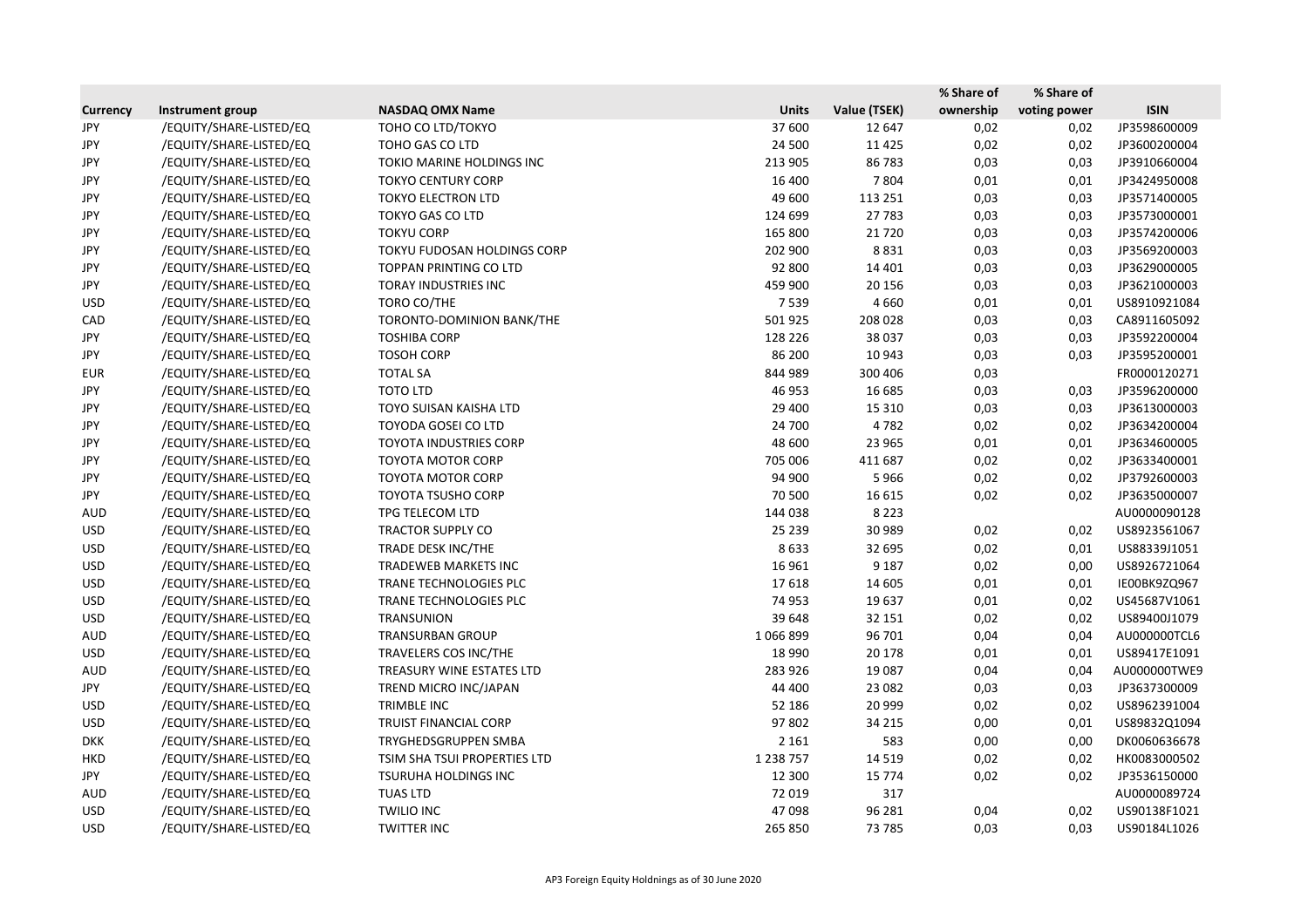|                 |                         |                                                    |              |              | % Share of | % Share of   |              |
|-----------------|-------------------------|----------------------------------------------------|--------------|--------------|------------|--------------|--------------|
| <b>Currency</b> | Instrument group        | <b>NASDAQ OMX Name</b>                             | <b>Units</b> | Value (TSEK) | ownership  | voting power | <b>ISIN</b>  |
| <b>USD</b>      | /EQUITY/SHARE-LISTED/EQ | TYLER TECHNOLOGIES INC                             | 8437         | 27 26 6      | 0,02       | 0,02         | US9022521051 |
| <b>EUR</b>      | /EQUITY/SHARE-LISTED/EQ | <b>UBISOFT ENTERTAINMENT SA</b>                    | 1630         | 1 2 5 2      | 0,00       |              | FR0000054470 |
| <b>CHF</b>      | /EQUITY/SHARE-LISTED/EQ | <b>UBS GROUP AG</b>                                | 427897       | 45 880       | 0,00       | 0,01         | CH0244767585 |
| <b>EUR</b>      | /EQUITY/SHARE-LISTED/EQ | <b>UCB SA</b>                                      | 14 8 11      | 15 9 79      | 0,01       | 0,01         | BE0003739530 |
| <b>USD</b>      | /EQUITY/SHARE-LISTED/EQ | <b>UDRINC</b>                                      | 61831        | 21 5 33      | 0,02       | 0,02         | US9026531049 |
| <b>USD</b>      | /EQUITY/SHARE-LISTED/EQ | <b>UGI CORP</b>                                    | 139 353      | 41 2 8 6     | 0,07       | 0,07         | US9026811052 |
| <b>USD</b>      | /EQUITY/SHARE-LISTED/EQ | ULTA BEAUTY INC                                    | 11 5 3 6     | 21863        | 0,02       | 0,02         | US90384S3031 |
| <b>EUR</b>      | /EQUITY/SHARE-LISTED/EQ | <b>UMICORE SA</b>                                  | 3 5 6 5      | 1563         | 0,00       | 0,00         | BE0974320526 |
| <b>EUR</b>      | /EQUITY/SHARE-LISTED/EQ | UNIBAIL-RODAMCO-WESTFIELD                          | 2 3 9 8      | 1 2 5 9      | 0,00       | 0,00         | FR0013326246 |
| JPY             | /EQUITY/SHARE-LISTED/EQ | <b>UNICHARM CORP</b>                               | 133 800      | 51071        | 0,02       | 0,02         | JP3951600000 |
| <b>EUR</b>      | /EQUITY/SHARE-LISTED/EQ | <b>UNICREDIT SPA</b>                               | 247 535      | 21 209       | 0,01       | 0,01         | IT0005239360 |
| <b>EUR</b>      | /EQUITY/SHARE-LISTED/EQ | UNILEVER NV                                        | 171028       | 84 5 60      | 0,01       | 0,01         | NL0000388619 |
| GBP             | /EQUITY/SHARE-LISTED/EQ | UNILEVER PLC                                       | 136 946      | 68 655       | 0,01       | 0,01         | GB00B10RZP78 |
| <b>USD</b>      | /EQUITY/SHARE-LISTED/EQ | <b>UNION PACIFIC CORP</b>                          | 100 382      | 158 118      | 0,01       | 0,01         | US9078181081 |
| <b>EUR</b>      | /EQUITY/SHARE-LISTED/EQ | <b>UNIPER SE</b>                                   | 3634         | 1091         | 0,00       | 0,00         | DE000UNSE018 |
| <b>EUR</b>      | /EQUITY/SHARE-LISTED/EQ | UNITED INTERNET AG                                 | 1826         | 721          | 0,00       | 0,00         | DE0005089031 |
| GBP             | /EQUITY/SHARE-LISTED/EQ | UNITED KINGDOM OF GREAT BRITAIN AND NORTHERN IRELA | 559 075      | 7826         | 0,00       | 0,00         | GB00B7T77214 |
| SGD             | /EQUITY/SHARE-LISTED/EQ | UNITED OVERSEAS BANK LTD                           | 462 698      | 62 512       | 0,03       | 0,03         | SG1M31001969 |
| <b>USD</b>      | /EQUITY/SHARE-LISTED/EQ | UNITED PARCEL SERVICE INC                          | 158 375      | 164 049      | 0,02       | 0,01         | US9113121068 |
| <b>USD</b>      | /EQUITY/SHARE-LISTED/EQ | UNITED RENTALS INC                                 | 15873        | 22 041       | 0,02       | 0,02         | US9113631090 |
| JPY             | /EQUITY/SHARE-LISTED/EQ | UNITED URBAN INVESTMENT CORP                       | 982          | 9820         | 0,03       | 0,03         | JP3045540006 |
| GBP             | /EQUITY/SHARE-LISTED/EQ | UNITED UTILITIES GROUP PLC                         | 12 3 0 9     | 1 2 9 0      | 0,00       | 0,00         | GB00B39J2M42 |
| <b>USD</b>      | /EQUITY/SHARE-LISTED/EQ | UNITEDHEALTH GROUP INC                             | 275 273      | 756 435      | 0,03       | 0,03         | US91324P1021 |
| <b>USD</b>      | /EQUITY/SHARE-LISTED/EQ | UNUM GROUP                                         | 127 298      | 19676        | 0,06       | 0,06         | US91529Y1064 |
| SGD             | /EQUITY/SHARE-LISTED/EQ | <b>UOL GROUP LTD</b>                               | 180 926      | 8 2 0 4      | 0,02       | 0,02         | SG1S83002349 |
| <b>EUR</b>      | /EQUITY/SHARE-LISTED/EQ | <b>UPM-KYMMENE OYJ</b>                             | 9594         | 2582         | 0,00       | 0,00         | FI0009005987 |
| <b>USD</b>      | /EQUITY/SHARE-LISTED/EQ | <b>US BANCORP</b>                                  | 75 726       | 25 977       | 0,01       | 0,01         | US9029733048 |
| JPY             | /EQUITY/SHARE-LISTED/EQ | USS CO LTD                                         | 72 700       | 10817        | 0,02       | 0,02         | JP3944130008 |
| <b>USD</b>      | /EQUITY/SHARE-LISTED/EQ | VAIL RESORTS INC                                   | 8551         | 14 5 11      | 0,01       | 0,02         | US91879Q1094 |
| <b>EUR</b>      | /EQUITY/SHARE-LISTED/EQ | VALEO SA                                           | 4075         | 996          | 0,00       |              | FR0013176526 |
| <b>USD</b>      | /EQUITY/SHARE-LISTED/EQ | <b>VALERO ENERGY CORP</b>                          | 117 310      | 64 287       | 0,03       | 0,03         | US91913Y1001 |
| <b>USD</b>      | /EQUITY/SHARE-LISTED/EQ | VARIAN MEDICAL SYSTEMS INC                         | 19513        | 22 274       | 0,02       | 0,02         | US92220P1057 |
| <b>USD</b>      | /EQUITY/SHARE-LISTED/EQ | <b>VEEVA SYSTEMS INC</b>                           | 24 255       | 52 973       | 0,02       | 0,01         | US9224751084 |
| <b>USD</b>      | /EQUITY/SHARE-LISTED/EQ | <b>VENTAS INC</b>                                  | 77817        | 26 549       | 0,02       | 0,02         | US92276F1003 |
| SGD             | /EQUITY/SHARE-LISTED/EQ | <b>VENTURE CORP LTD</b>                            | 108 100      | 11 681       | 0,04       | 0,04         | SG0531000230 |
| <b>EUR</b>      | /EQUITY/SHARE-LISTED/EQ | VEOLIA ENVIRONNEMENT SA                            | 9 3 6 3      | 1961         | 0,00       |              | FR0000124141 |
| <b>USD</b>      | /EQUITY/SHARE-LISTED/EQ | <b>VEONEER INC</b>                                 | 100 000      | 9959         | 0,11       | 0,11         | US92336X1090 |
| <b>USD</b>      | /EQUITY/SHARE-LISTED/EQ | <b>VEREIT INC</b>                                  | 231 637      | 13876        | 0,01       | 0,02         | US92339V1008 |
| <b>USD</b>      | /EQUITY/SHARE-LISTED/EQ | <b>VERIZON COMMUNICATIONS INC</b>                  | 1053329      | 541018       | 0,01       | 0,03         | US92343V1044 |
| <b>USD</b>      | /EQUITY/SHARE-LISTED/EQ | <b>VERTEX PHARMACEUTICALS INC</b>                  | 28 6 66      | 77 533       | 0,01       | 0,01         | US92532F1003 |
| <b>DKK</b>      | /EQUITY/SHARE-LISTED/EQ | VESTAS WIND SYSTEMS A/S                            | 119 581      | 113 391      | 0,06       | 0,06         | DK0010268606 |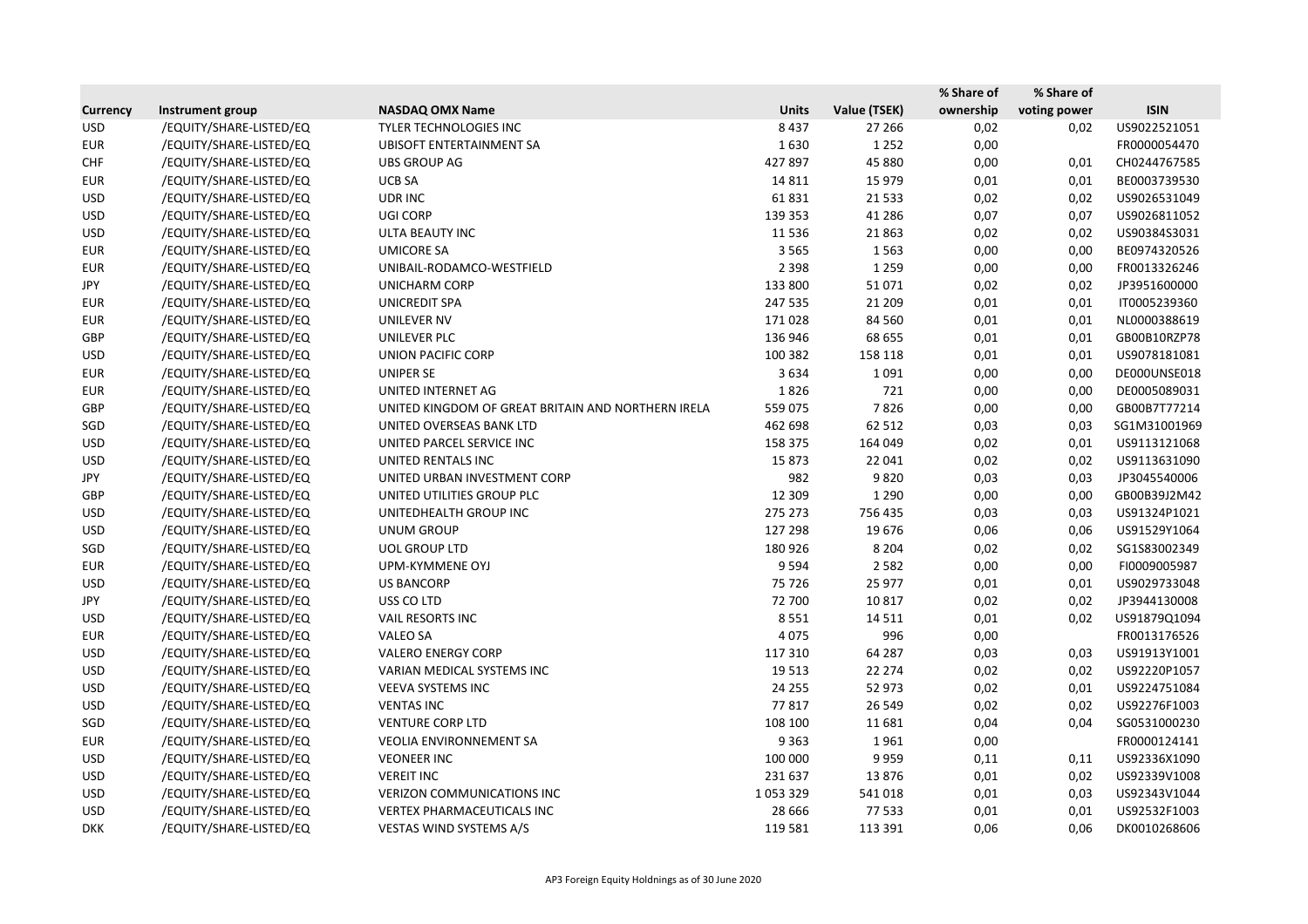|                 |                         |                                          |               |              | % Share of | % Share of   |              |
|-----------------|-------------------------|------------------------------------------|---------------|--------------|------------|--------------|--------------|
| <b>Currency</b> | Instrument group        | <b>NASDAQ OMX Name</b>                   | <b>Units</b>  | Value (TSEK) | ownership  | voting power | <b>ISIN</b>  |
| <b>USD</b>      | /EQUITY/SHARE-LISTED/EQ | <b>VF CORP</b>                           | 100 763       | 57 209       | 0,03       | 0,03         | US9182041080 |
| <b>USD</b>      | /EQUITY/SHARE-LISTED/EQ | VIACOMCBS INC                            | 117 244       | 25 4 73      | 0,01       |              | US92556H2067 |
| <b>USD</b>      | /EQUITY/SHARE-LISTED/EQ | VIACOMCBS INC                            | 76 650        | 18 2 8 2     | 0,01       | 0,15         | US92556H1077 |
| <b>USD</b>      | /EQUITY/SHARE-LISTED/EQ | <b>VICI PROPERTIES INC</b>               | 98 913        | 18 606       | 0,02       | 0,02         | US9256521090 |
| <b>AUD</b>      | /EQUITY/SHARE-LISTED/EQ | <b>VICINITY CENTRES</b>                  | 1 5 1 5 5 9 3 | 13 902       | 0,04       | 0,04         | AU000000VCX7 |
| <b>CHF</b>      | /EQUITY/SHARE-LISTED/EQ | <b>VIFOR PHARMA AG</b>                   | 833           | 1 1 6 8      | 0,00       | 0,00         | CH0364749348 |
| <b>EUR</b>      | /EQUITY/SHARE-LISTED/EQ | <b>VINCI SA</b>                          | 60 113        | 51 580       | 0,01       | 0,01         | FR0000125486 |
| <b>USD</b>      | /EQUITY/SHARE-LISTED/EQ | <b>VISA INC</b>                          | 413 620       | 744 391      | 0,02       | 0,02         | US92826C8394 |
| <b>EUR</b>      | /EQUITY/SHARE-LISTED/EQ | <b>VIVENDI SA</b>                        | 1 2 3 5 5 6 6 | 294 819      | 0,10       |              | FR0000127771 |
| GBP             | /EQUITY/SHARE-LISTED/EQ | <b>VODAFONE GROUP PLC</b>                | 3 134 289     | 46 494       | 0,01       | 0,01         | GB00BH4HKS39 |
| <b>EUR</b>      | /EQUITY/SHARE-LISTED/EQ | <b>VOESTALPINE AG</b>                    | 2024          | 405          | 0,00       | 0,00         | AT0000937503 |
| <b>EUR</b>      | /EQUITY/SHARE-LISTED/EQ | <b>VOLKSWAGEN AG</b>                     | 3710          | 5 5 6 3      | 0,00       | 0,00         | DE0007664005 |
| <b>EUR</b>      | /EQUITY/SHARE-LISTED/EQ | <b>VOLKSWAGEN AG</b>                     | 181 260       | 255 941      | 0,04       |              | DE0007664039 |
| <b>EUR</b>      | /EQUITY/SHARE-LISTED/EQ | <b>VONOVIA SE</b>                        | 60 2 25       | 34 396       | 0,01       | 0,01         | DE000A1ML7J1 |
| <b>USD</b>      | /EQUITY/SHARE-LISTED/EQ | <b>VORNADO REALTY TRUST</b>              | 34 7 67       | 12 377       | 0,02       | 0,02         | US9290421091 |
| <b>USD</b>      | /EQUITY/SHARE-LISTED/EQ | VOYA FINANCIAL INC                       | 28 651        | 12 4 52      | 0,02       | 0,02         | US9290891004 |
| <b>USD</b>      | /EQUITY/SHARE-LISTED/EQ | <b>VULCAN MATERIALS CO</b>               | 28 0 70       | 30 297       | 0,02       | 0,02         | US9291601097 |
| <b>USD</b>      | /EQUITY/SHARE-LISTED/EQ | W R BERKLEY CORP                         | 31 107        | 16 603       | 0,02       | 0,02         | US0844231029 |
| <b>USD</b>      | /EQUITY/SHARE-LISTED/EQ | WALGREENS BOOTS ALLIANCE INC             | 55 986        | 22 111       | 0,01       | 0,01         | US9314271084 |
| <b>USD</b>      | /EQUITY/SHARE-LISTED/EQ | WALT DISNEY CO/THE                       | 202 986       | 210 882      | 0,01       | 0,01         | US2546871060 |
| <b>EUR</b>      | /EQUITY/SHARE-LISTED/EQ | <b>WARTSILA OYJ ABP</b>                  | 7807          | 601          | 0,00       | 0,00         | FI0009003727 |
| <b>USD</b>      | /EQUITY/SHARE-LISTED/EQ | <b>WATERS CORP</b>                       | 13741         | 23 095       | 0,02       | 0,02         | US9418481035 |
| <b>USD</b>      | /EQUITY/SHARE-LISTED/EQ | <b>WAYFAIR INC</b>                       | 15 740        | 28 978       | 0,02       | 0,00         | US94419L1017 |
| <b>USD</b>      | /EQUITY/SHARE-LISTED/EQ | <b>WELLS FARGO &amp; CO</b>              | 1624383       | 387 425      | 0,04       | 0,04         | US9497461015 |
| <b>USD</b>      | /EQUITY/SHARE-LISTED/EQ | <b>WELLTOWER INC</b>                     | 219 555       | 105 856      | 0,03       | 0,05         | US95040Q1040 |
| <b>EUR</b>      | /EQUITY/SHARE-LISTED/EQ | <b>WENDEL SE</b>                         | 467           | 415          | 0,00       |              | FR0000121204 |
| <b>AUD</b>      | /EQUITY/SHARE-LISTED/EQ | <b>WESFARMERS LTD</b>                    | 442 581       | 127 270      | 0,02       | 0,04         | AU000000WES1 |
| JPY             | /EQUITY/SHARE-LISTED/EQ | WEST JAPAN RAILWAY CO                    | 53 900        | 28 14 2      | 0,03       | 0,03         | JP3659000008 |
| <b>USD</b>      | /EQUITY/SHARE-LISTED/EQ | WEST PHARMACEUTICAL SERVICES INC         | 17631         | 37 315       | 0,02       | 0,02         | US9553061055 |
| <b>USD</b>      | /EQUITY/SHARE-LISTED/EQ | <b>WESTERN DIGITAL CORP</b>              | 62 682        | 25 7 83      | 0,02       | 0,02         | US9581021055 |
| <b>USD</b>      | /EQUITY/SHARE-LISTED/EQ | <b>WESTERN UNION CO/THE</b>              | 89 950        | 18 1 18      | 0,02       | 0,02         | US9598021098 |
| <b>USD</b>      | /EQUITY/SHARE-LISTED/EQ | WESTINGHOUSE AIR BRAKE TECHNOLOGIES CORP | 38 941        | 20886        | 0,02       | 0,02         | US9297401088 |
| <b>AUD</b>      | /EQUITY/SHARE-LISTED/EQ | <b>WESTPAC BANKING CORP</b>              | 1 408 910     | 162 223      | 0,04       | 0,04         | AU000000WBC1 |
| <b>USD</b>      | /EQUITY/SHARE-LISTED/EQ | <b>WESTROCK CO</b>                       | 53 899        | 14 191       | 0,02       | 0,02         | US96145D1054 |
| <b>USD</b>      | /EQUITY/SHARE-LISTED/EQ | <b>WEYERHAEUSER CO</b>                   | 54 3 28       | 11 3 68      | 0,01       | 0,01         | US9621661043 |
| <b>HKD</b>      | /EQUITY/SHARE-LISTED/EQ | WH GROUP LTD                             | 3723500       | 29 7 20      | 0,03       | 0,03         | KYG960071028 |
| HKD             | /EQUITY/SHARE-LISTED/EQ | <b>WHEELOCK &amp; CO LTD</b>             | 651 000       | 28 9 54      | 0,02       | 0,02         | KYG9593A1040 |
| <b>USD</b>      | /EQUITY/SHARE-LISTED/EQ | <b>WHIRLPOOL CORP</b>                    | 13514         | 16 309       | 0,02       | 0,02         | US9633201069 |
| GBP             | /EQUITY/SHARE-LISTED/EQ | <b>WHITBREAD PLC</b>                     | 3695          | 945          | 0,00       | 0,00         | GB00B1KJJ408 |
| <b>USD</b>      | /EQUITY/SHARE-LISTED/EQ | WILLIAMS COS INC/THE                     | 889084        | 157 548      | 0,07       | 0,07         | US9694571004 |
| <b>USD</b>      | /EQUITY/SHARE-LISTED/EQ | WILLIS TOWERS WATSON PLC                 | 28 154        | 51 660       | 0,02       | 0,02         | IE00BDB6Q211 |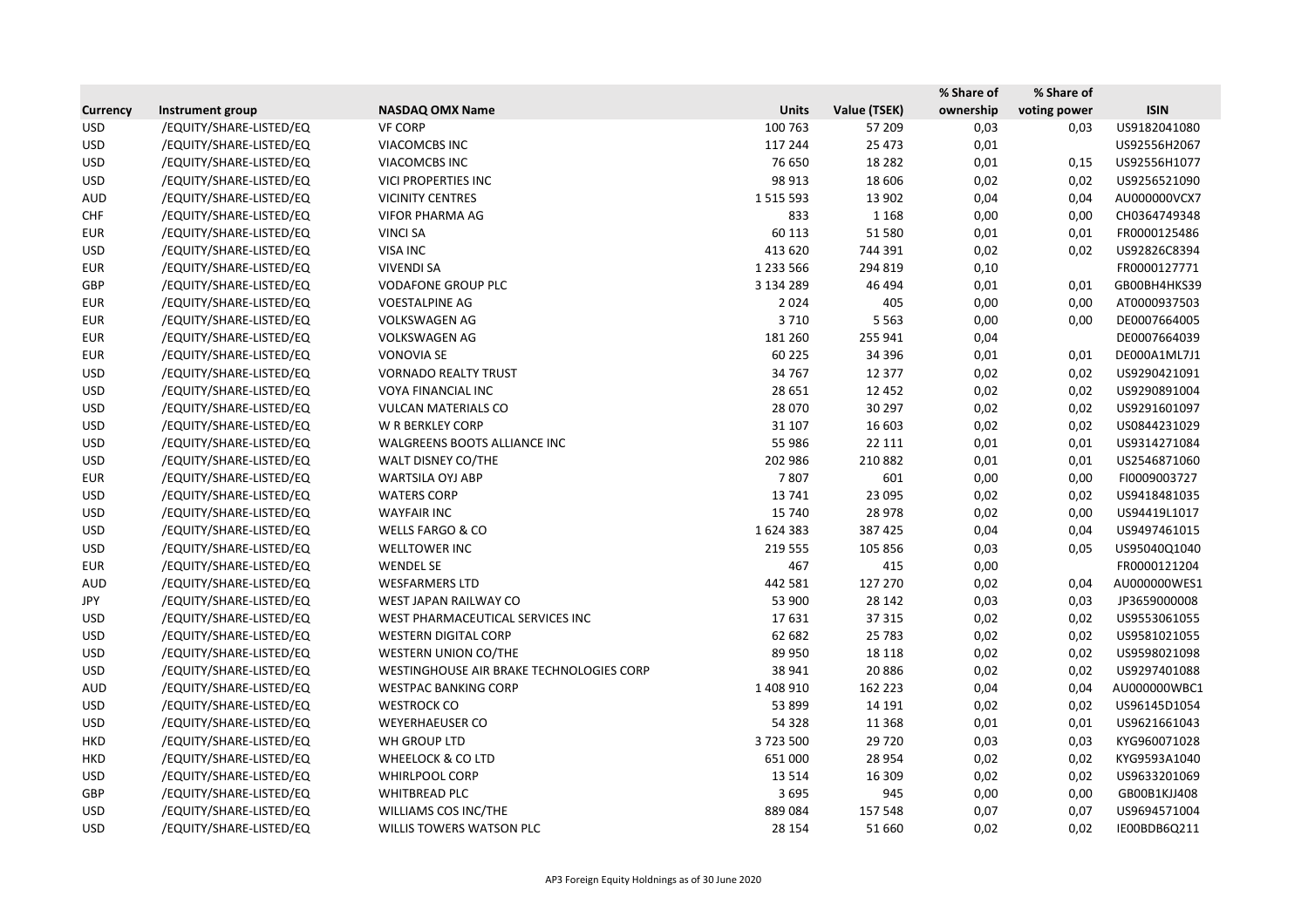|                 |                         |                                       |              |              | % Share of | % Share of   |              |
|-----------------|-------------------------|---------------------------------------|--------------|--------------|------------|--------------|--------------|
| <b>Currency</b> | Instrument group        | <b>NASDAQ OMX Name</b>                | <b>Units</b> | Value (TSEK) | ownership  | voting power | <b>ISIN</b>  |
| <b>AUD</b>      | /EQUITY/SHARE-LISTED/EQ | <b>WISETECH GLOBAL LTD</b>            | 55 405       | 6877         | 0,02       | 0,02         | AU000000WTC3 |
| GBP             | /EQUITY/SHARE-LISTED/EQ | WM MORRISON SUPERMARKETS PLC          | 44 615       | 979          | 0,00       | 0,00         | GB0006043169 |
| <b>EUR</b>      | /EQUITY/SHARE-LISTED/EQ | WOLTERS KLUWER NV                     | 33 400       | 24 297       | 0,01       | 0,01         | NL0000395903 |
| <b>AUD</b>      | /EQUITY/SHARE-LISTED/EQ | WOODSIDE PETROLEUM LTD                | 367 805      | 51079        | 0,04       | 0,04         | AU000000WPL2 |
| <b>AUD</b>      | /EQUITY/SHARE-LISTED/EQ | <b>WOOLWORTHS GROUP LTD</b>           | 492 293      | 117724       | 0,04       | 0,04         | AU000000WOW2 |
| <b>USD</b>      | /EQUITY/SHARE-LISTED/EQ | <b>WORKDAY INC</b>                    | 14753        | 25 7 52      | 0,01       | 0,00         | US98138H1014 |
| <b>EUR</b>      | /EQUITY/SHARE-LISTED/EQ | WORLDLINE SA/FRANCE                   | 2 4 4 1      | 1969         | 0,00       |              | FR0011981968 |
| <b>USD</b>      | /EQUITY/SHARE-LISTED/EQ | <b>WP CAREY INC</b>                   | 36 501       | 23 006       | 0,02       | 0,02         | US92936U1097 |
| GBP             | /EQUITY/SHARE-LISTED/EQ | <b>WPP PLC</b>                        | 21827        | 1585         | 0,00       | 0,00         | JE00B8KF9B49 |
| CAD             | /EQUITY/SHARE-LISTED/EQ | WSP GLOBAL INC                        | 23 891       | 13 607       | 0,02       | 0,02         | CA92938W2022 |
| <b>USD</b>      | /EQUITY/SHARE-LISTED/EQ | WW GRAINGER INC                       | 10 997       | 32 187       | 0,02       | 0,02         | US3848021040 |
| JPY             | /EQUITY/SHARE-LISTED/EQ | WW GRAINGER INC                       | 41 600       | 15 5 19      | 0,02       | 0,02         | JP3922950005 |
| <b>HKD</b>      | /EQUITY/SHARE-LISTED/EQ | WYNN RESORTS LTD                      | 610 000      | 9782         | 0,01       | 0,01         | KYG981491007 |
| <b>USD</b>      | /EQUITY/SHARE-LISTED/EQ | WYNN RESORTS LTD                      | 20 19 1      | 14 0 12      | 0,02       | 0,02         | US9831341071 |
| <b>USD</b>      | /EQUITY/SHARE-LISTED/EQ | <b>XEROX HOLDINGS CORP</b>            | 54 2 2 2     | 7724         | 0,03       | 0,03         | US98421M1062 |
| <b>USD</b>      | /EQUITY/SHARE-LISTED/EQ | XILINX INC                            | 37972        | 34 808       | 0,02       | 0,02         | US9839191015 |
| <b>USD</b>      | /EQUITY/SHARE-LISTED/EQ | <b>XPO LOGISTICS INC</b>              | 19 3 36      | 13 9 16      | 0,02       | 0,02         | US9837931008 |
| <b>USD</b>      | /EQUITY/SHARE-LISTED/EQ | XYLEM INC/NY                          | 137 202      | 83 0 36      | 0,08       | 0,08         | US98419M1009 |
| JPY             | /EQUITY/SHARE-LISTED/EQ | YAKULT HONSHA CO LTD                  | 39 700       | 21 7 7 0     | 0,02       | 0,02         | JP3931600005 |
| JPY             | /EQUITY/SHARE-LISTED/EQ | YAMADA DENKI CO LTD                   | 240 900      | 11 130       | 0,02       | 0,02         | JP3939000000 |
| JPY             | /EQUITY/SHARE-LISTED/EQ | YAMAHA CORP                           | 44 600       | 19527        | 0,02       | 0,02         | JP3942600002 |
| JPY             | /EQUITY/SHARE-LISTED/EQ | YAMAHA MOTOR CO LTD                   | 92 900       | 13 5 42      | 0,03       | 0,03         | JP3942800008 |
| CAD             | /EQUITY/SHARE-LISTED/EQ | YAMANA GOLD INC                       | 199 037      | 10 048       | 0,02       | 0,02         | CA98462Y1007 |
| JPY             | /EQUITY/SHARE-LISTED/EQ | YAMATO HOLDINGS CO LTD                | 102 500      | 20 6 24      | 0,02       | 0,02         | JP3940000007 |
| JPY             | /EQUITY/SHARE-LISTED/EQ | YAMAZAKI BAKING CO LTD                | 39 000       | 6 2 5 1      | 0,02       | 0,02         | JP3935600001 |
| SGD             | /EQUITY/SHARE-LISTED/EQ | YANGZIJIANG SHIPBUILDING HOLDINGS LTD | 1010800      | 6 2 7 8      | 0,03       | 0,03         | SG1U76934819 |
| <b>NOK</b>      | /EQUITY/SHARE-LISTED/EQ | YARA INTERNATIONAL ASA                | 3 1 5 1      | 1016         | 0,00       | 0,00         | NO0010208051 |
| JPY             | /EQUITY/SHARE-LISTED/EQ | YASKAWA ELECTRIC CORP                 | 79 600       | 25 606       | 0,03       | 0,03         | JP3932000007 |
| JPY             | /EQUITY/SHARE-LISTED/EQ | YOKOGAWA ELECTRIC CORP                | 75 700       | 10 983       | 0,03       | 0,03         | JP3955000009 |
| JPY             | /EQUITY/SHARE-LISTED/EQ | YOKOHAMA RUBBER CO LTD/THE            | 44 999       | 5883         | 0,03       | 0,03         | JP3955800002 |
| <b>USD</b>      | /EQUITY/SHARE-LISTED/EQ | YUM! BRANDS INC                       | 94 344       | 76 391       | 0,03       | 0,03         | US9884981013 |
| JPY             | /EQUITY/SHARE-LISTED/EQ | <b>Z HOLDINGS CORP</b>                | 879 600      | 39 955       | 0,02       | 0,02         | JP3933800009 |
| JPY             | /EQUITY/SHARE-LISTED/EQ | <b>Z HOLDINGS CORP</b>                | 35 500       | 7 3 4 5      | 0,01       | 0,01         | JP3399310006 |
| <b>EUR</b>      | /EQUITY/SHARE-LISTED/EQ | <b>ZALANDO SE</b>                     | 2 7 0 9      | 1780         | 0,00       | 0,00         | DE000ZAL1111 |
| <b>USD</b>      | /EQUITY/SHARE-LISTED/EQ | ZEBRA TECHNOLOGIES CORP               | 11528        | 27 490       | 0,02       | 0,02         | US9892071054 |
| <b>USD</b>      | /EQUITY/SHARE-LISTED/EQ | ZILLOW GROUP INC                      | 29 5 39      | 15 8 55      | 0,01       |              | US98954M2008 |
| USD             | /EQUITY/SHARE-LISTED/EQ | ZIMMER BIOMET HOLDINGS INC            | 14 973       | 16 651       | 0,01       | 0,01         | US98956P1021 |
| <b>USD</b>      | /EQUITY/SHARE-LISTED/EQ | ZIONS BANCORP NA                      | 34 902       | 11056        | 0,02       | 0,02         | US9897011071 |
| <b>USD</b>      | /EQUITY/SHARE-LISTED/EQ | <b>ZOETIS INC</b>                     | 182 908      | 233 528      | 0,04       | 0,04         | US98978V1035 |
| <b>USD</b>      | /EQUITY/SHARE-LISTED/EQ | ZOOM VIDEO COMMUNICATIONS INC         | 29 345       | 69 317       | 0,02       | 0,00         | US98980L1017 |
| <b>USD</b>      | /EQUITY/SHARE-LISTED/EQ | ZSCALER INC                           | 31075        | 31 702       | 0,02       | 0,02         | US98980G1022 |